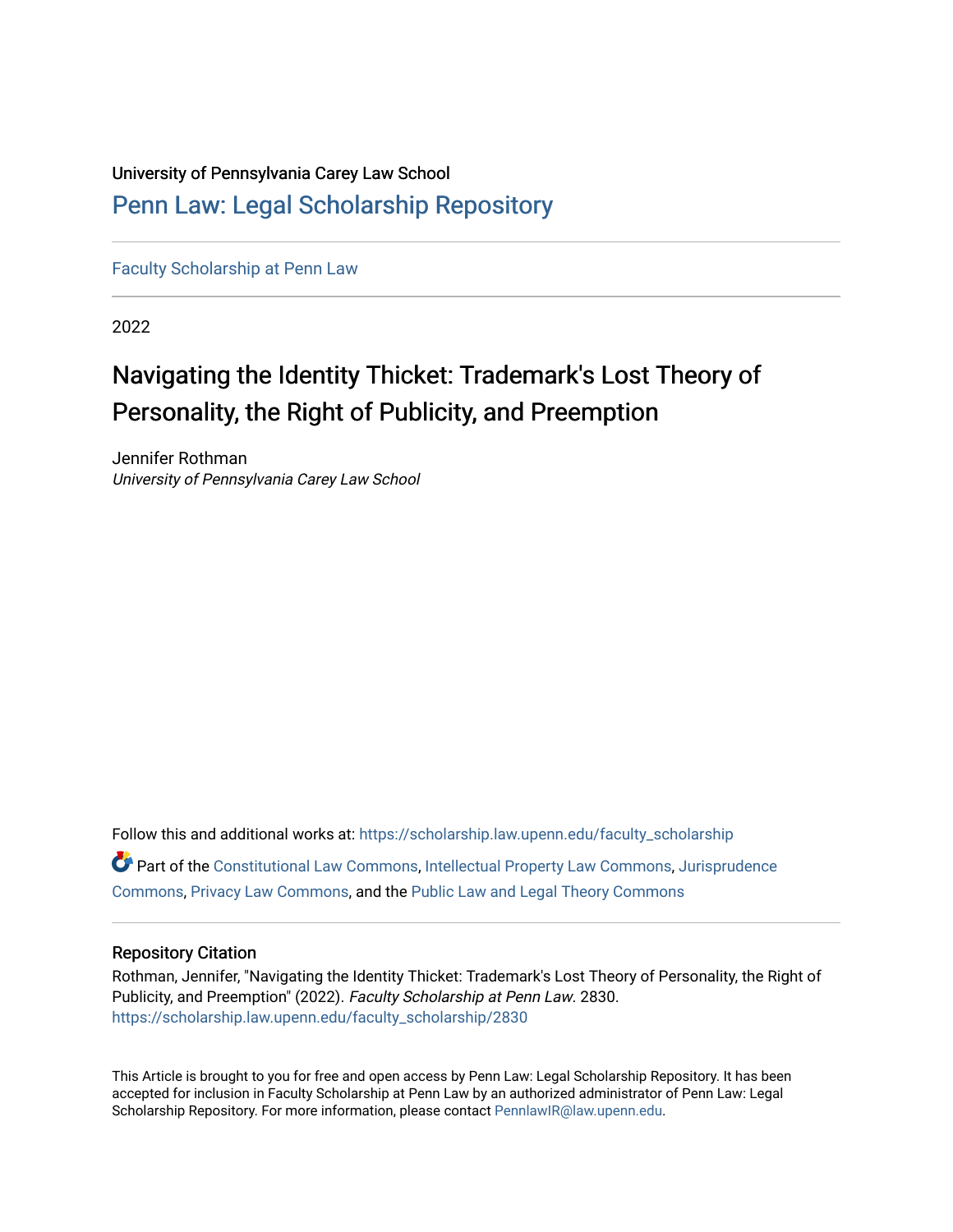## NAVIGATING THE IDENTITY THICKET: TRADEMARK'S LOST THEORY OF PERSONALITY, THE RIGHT OF PUBLICITY, AND PREEMPTION

## *Jennifer E. Rothman*

### **CONTENTS**

| B. The Continued Existence of Personality-Based Concerns in Trademark and Unfair |
|----------------------------------------------------------------------------------|
|                                                                                  |
| WHAT TRADEMARK'S PERSONALITY MEANS FOR TRADEMARK LAW 1323                        |
|                                                                                  |
|                                                                                  |
|                                                                                  |
| WHAT TRADEMARK'S PERSONALITY MEANS FOR THE RIGHT OF PUBLICITY                    |
|                                                                                  |
|                                                                                  |
|                                                                                  |
|                                                                                  |
|                                                                                  |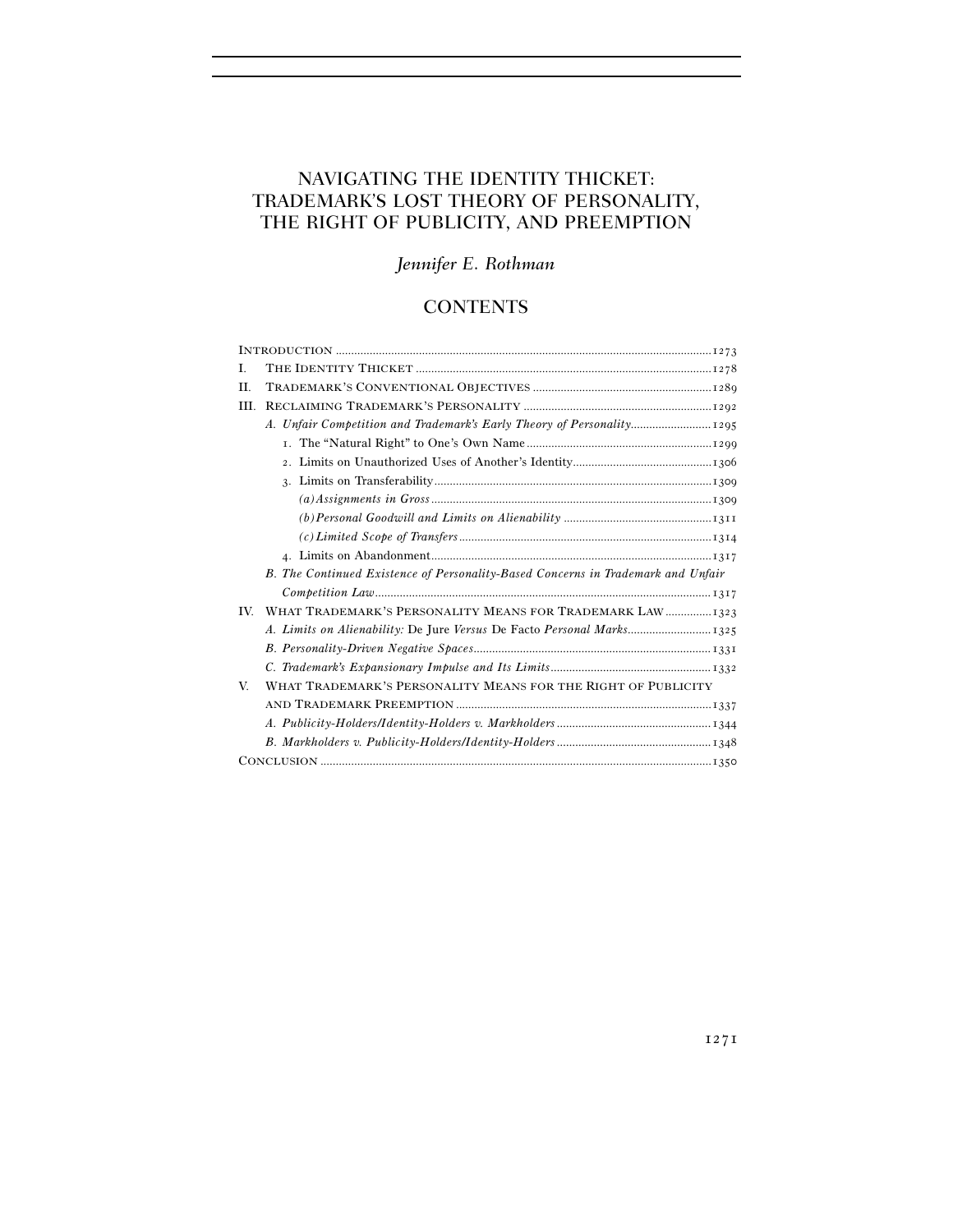## NAVIGATING THE IDENTITY THICKET: TRADEMARK'S LOST THEORY OF PERSONALITY, THE RIGHT OF PUBLICITY, AND PREEMPTION

#### *Jennifer E. Rothman*<sup>∗</sup>

*Both trademark and unfair competition laws and state right of publicity laws protect against unauthorized uses of a person's identity. Increasingly, however, these rights are working at odds with one another and can point in different directions with regard to who controls a person's name, likeness, and broader indicia of identity. This creates what I call an "identity thicket" of overlapping and conflicting rights over a person's identity. Current jurisprudence provides little to no guidance on the most basic questions surrounding this thicket, such as what right to use a person's identity, if any, flows from the transfer of marks that incorporate indicia of a person's identity, and whether such transfers can empower a successor company to bar a person from using their own identity, and, if so, when.* 

*Part of the challenge for mediating these disputes is that both right of publicity and trademark laws are commonly thought of as concerned solely with market-based interests. But this is not the case. As I have documented elsewhere, the right of publicity has long been directed at protecting both the economic and the noneconomic interests of identityholders. And, as I demonstrate here, it turns out that the same is true for trademark and unfair competition laws, which have long protected a person's autonomy and dignity interests as well as their market-based ones.* 

*After documenting and developing this overlooked aspect of trademark law, I suggest a number of broader insights of this more robust account of trademark law both for addressing the identity thicket and for trademark law more generally. First, I suggest that recognizing a personality-based facet of trademark law suggests a basis to limit the alienation of personal marks in some contexts. Second, this understanding shores up trademark's negative spaces, especially when truthful information is at issue. Third, recognizing trademark's personality-based interests provides a partial explanation (and limiting principle) for some of its expansionist impulses.* 

*Finally, I contend that recognizing this broader vision of trademark law provides significant guidance as to how to navigate the identity thicket. I employ trademark preemption analysis to mediate disputes between trademark and right of publicity laws. Trademark preemption provides an avenue out of the thicket, but only if trademark law's robust theory of personality is recognized. A failure to do so risks leaving us with one of two bad options: a right of publicity that acts as a "mutant" trademark law, swallowing* 

<sup>∗</sup> © 2022 Jennifer E. Rothman. Nicholas F. Gallicchio Professor of Law, University of Pennsylvania. For their comments on drafts of this paper, I am grateful to Shyamkrishna Balganesh, Barton Beebe, Sarah Boyd, Jill Fisch, Jane Ginsburg, Ariela Gross, Laura Heymann, Mark Lemley, Mark McKenna, Gideon Parchomovsky, Elizabeth Pollman, Robert Post, Hilary Schor, Paul Schwartz, Jessica Silbey, Rebecca Tushnet, Polk Wagner, Christopher Yoo, and participants at the Boston University Intellectual Property Series, the North American Workshop on Private Law Theory, the UC Berkeley Privacy Law seminar, the USC Center for Law, History, and Culture Workshop, and faculty workshops at William & Mary and the University of Pennsylvania. I benefited from the excellent research support of Genevieve Tung at Penn's Biddle Law Library and Lisa Schultz at Loyola Law School at Loyola Marymount University. I also thank Owen Connelly, Christopher Fanick, Katja Kukielski, Kristen Marino, Elise Simon, and Anthony Tran for their research assistance, and the editors of the *Harvard Law Review* for their work in the editorial phase.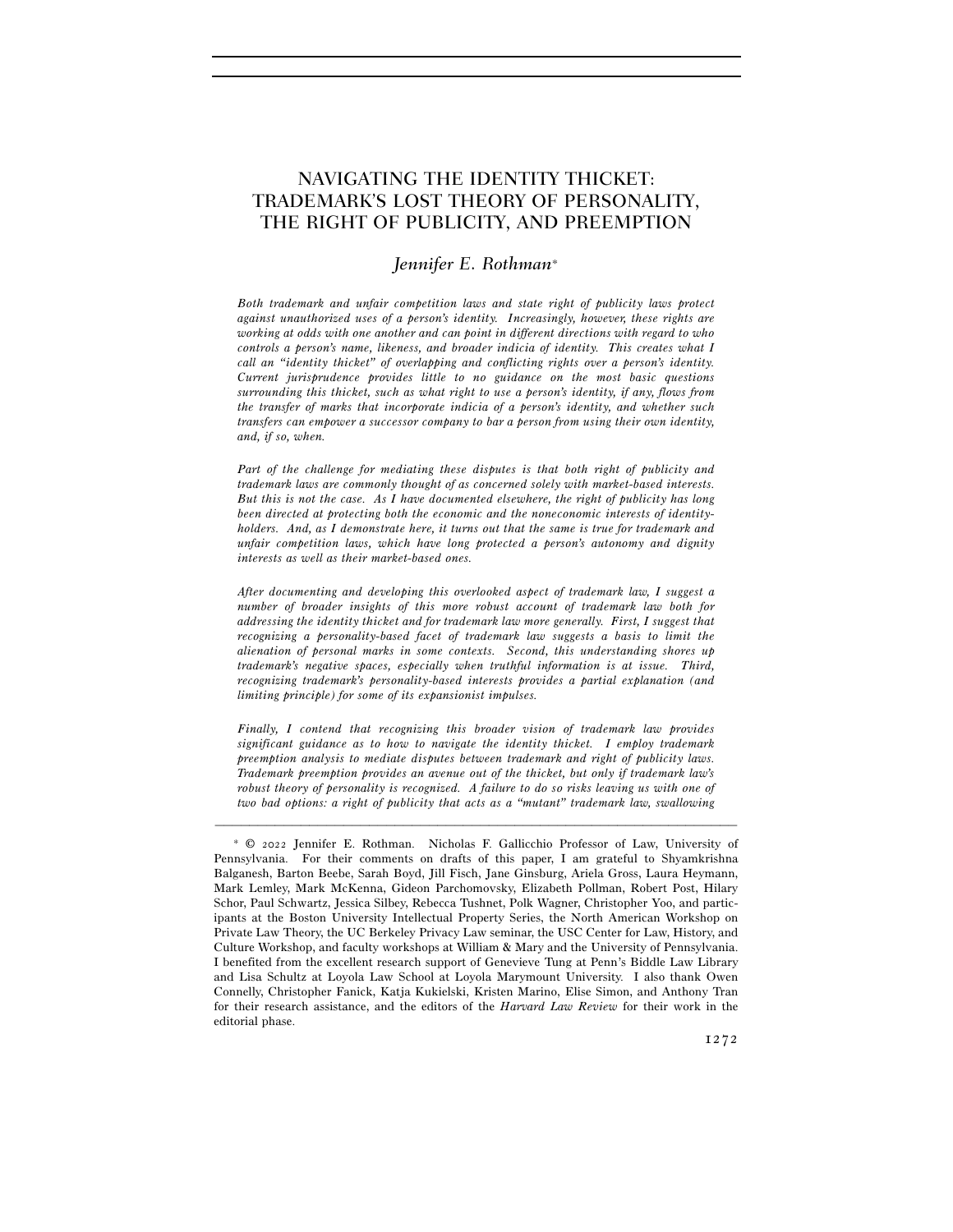*up and obstructing legitimate rights to use trademarks, or, alternatively, with a shallow husk of trademark law (rooted solely in commercial interests) that swallows up publicity claims at the expense of personal autonomy and dignity. Trademark law already provides us with the tools to avoid both of these unsavory paths — if only we reclaim its lost personality.* 

#### **INTRODUCTION**

Both trademark and unfair competition laws and state right of publicity laws protect against unauthorized uses of a person's identity. These distinct rights are thought to work in harmony to protect a person's commercial and personal interests. Increasingly, however, these rights are working at odds with one another and can point in different directions with regard to who controls a person's name, likeness, and broader indicia of identity. This creates an *identity thicket* of overlapping and conflicting rights over a person's identity. Because these rights are rooted in a person, rather than in something external, the conflicts pose even more profound concerns than do the identified patent thickets that have obstructed innovation and commercialization.<sup>1</sup> Here the intersecting and fragmentary property rights do more than just obstruct market exploitation. They implicate fundamental rights, such as whether and how a person's right to their own identity can be limited or owned by another, and whether and how businesses whose names and brand identities are rooted in individuals can separate from those individuals.

Current jurisprudence provides little to no guidance on the most basic questions surrounding this thicket. It is unclear what right to use a person's identity, if any, flows from the transfer of marks that incorporate indicia of that person's identity. Nor is it clear whether such transfers can empower a successor company to bar a person from using their own identity, and, if so, when. Not only do an individual's freedom to work, to speak, and even to appear in public hang in the balance, but so does the operation of many businesses. The resolution of such disputes also implicates consumers' access to information about products and services, as well as trademark holders' freedom of speech.

Disputes involving these identity thickets are percolating and flaring up around the country with inconsistent and contradictory results. *Publicity-holders* and *identity-holders* are suing *markholders*, and *markholders* and *publicity-holders* are suing *identity-holders*. 2 The

<sup>1</sup> *See* Carl Shapiro, *Navigating the Patent Thicket: Cross Licenses, Patent Pools, and Standard Setting*, 1 INNOVATION POL'Y & ECON. 119, 120 (2000); *see also* Dan L. Burk & Mark A. Lemley, *Policy Levers in Patent Law*, 89 VA. L. REV. 1575, 1614–15, 1628–29, 1693–95 (<sup>2003</sup>). 2 I developed the use of the terms identity-holder and publicity-holder in earlier work. *See* 

Jennifer E. Rothman, *The Inalienable Right of Publicity*, 101 GEO. L.J. 185, 186–87 (2012). I use the term *identity-holder* to designate the underlying natural person upon whom the right of publicity and sometimes trademarks are based. The *publicity-holder* is the person or entity that owns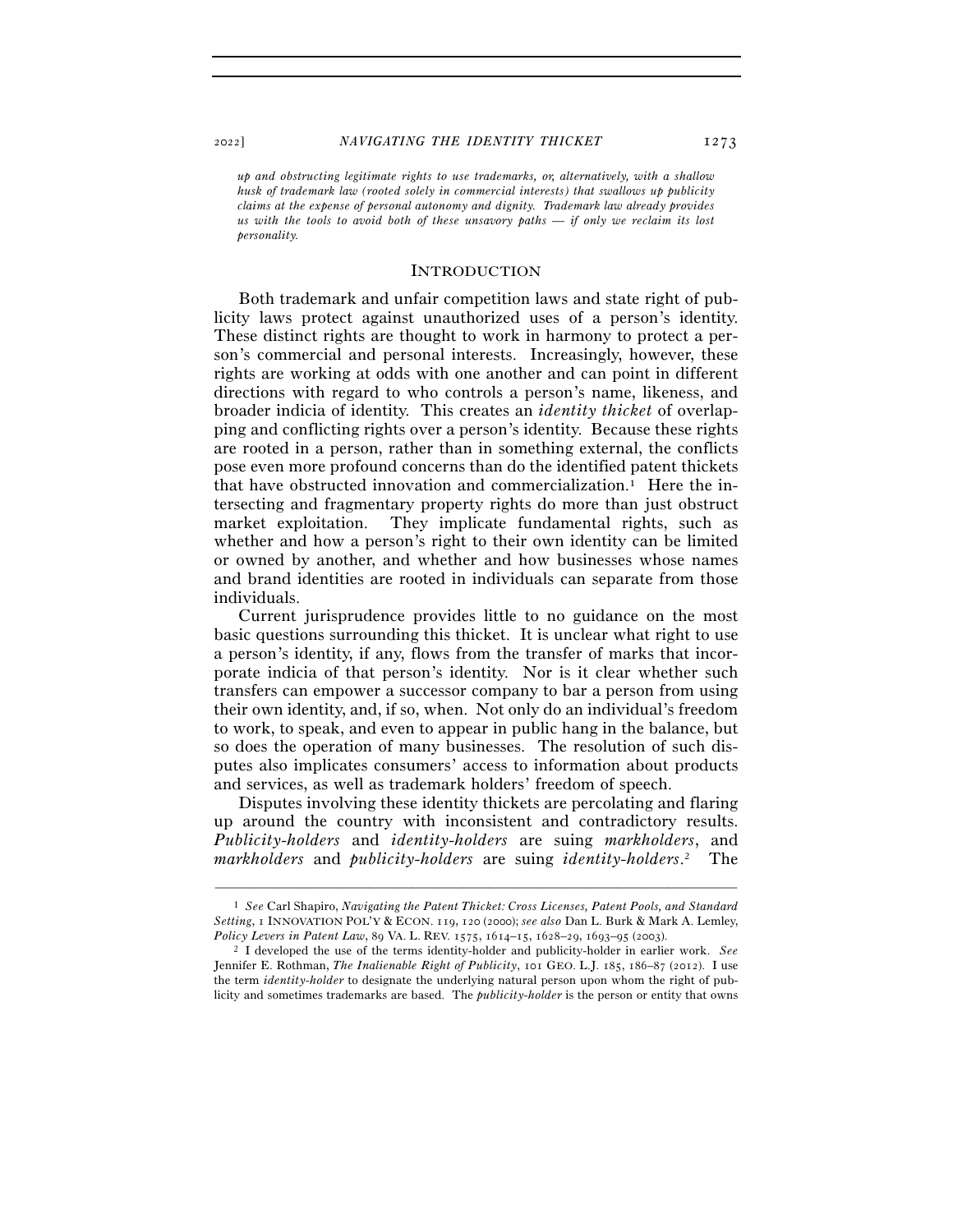challenge is far more complex and serious than one solely of contract interpretation or better prospective contract drafting (though that would certainly help matters); it raises questions about the underlying objectives and scope of trademark law and right of publicity laws, as well as about the extent to which we are willing to tolerate significant restraints on individual liberty to further the freedom of contract, particularly in contexts in which transferred property rights are tightly rooted in an individual's identity.3

To the extent that conflicts between trademark law and the right of publicity have been recognized, it has largely been in the context of claims brought by the same plaintiff and concerns that the right of publicity can be used as an end-run around more limited trademark and unfair competition rights to expand the scope of liability and limit the reach of speech-related defenses.4 It is in this context that Professors Stacey Dogan and Mark Lemley have referred to the right of publicity as "a mutant version of trademark policy."5 But the right of publicity is also becoming a mutant form of trademark law by being wielded against rightful markholders to limit how they can use their own marks.

Part of the challenge for mediating these disputes is that both right of publicity and trademark laws are commonly thought of as concerned solely with market-based interests. But this is not the case. As I have documented at length elsewhere, the right of publicity has long been directed at protecting both the economic and the noneconomic interests of identity-holders.6 As I will demonstrate in this Article, it turns out that the same is true for trademark and unfair competition law. Even though trademark law is usually thought of as having only two goals one of protecting markholders' commercial interests and another of protecting consumers from being deceived or confused in the marketplace7 — trademark and unfair competition laws have also long sought to protect the personality of individuals. They have done so not only to

a person's right of publicity. If the right of publicity is transferable, then the publicity-holder could be someone other than the identity-holder. The *markholder* is the person or entity that owns the

relevant trademarks and trade names. I will discuss this taxonomy in more detail in Part I. 3 *See* Margaret Jane Radin, *Property and Personhood*, 34 STAN. L. REV. <sup>957</sup>, 959–61 (1982); Rothman, *supra* note 2, at 208–20, 225–32; *see also* MARGARET JANE RADIN, CONTESTED COMMODITIES *passim* (1996) (questioning the treatment of "contested commodities" that are rooted in "persons and the nature of human life" as marketable forms of property, *id.* at xi). 4 *See, e.g.*, JENNIFER E. ROTHMAN, THE RIGHT OF PUBLICITY <sup>158</sup>–<sup>59</sup> (2018); Robert C.

Post & Jennifer E. Rothman, *The First Amendment and the Right(s) of Publicity*, 130 YALE L.J. 86, 151–54 (2020); Rebecca Tushnet, *Raising Walls Against Overlapping Rights: Preemption and the Right of Publicity*, 92 NOTRE DAME L. REV. <sup>1539</sup>, 1539–40, 1558–59 (<sup>2017</sup>). 5 Stacey L. Dogan & Mark A. Lemley, *What the Right of Publicity Can Learn from Trademark* 

Law, 58 STAN. L. REV. 1161, 1166 (2006).

<sup>6</sup> *See* ROTHMAN, *supra* note 4, at 30–44; Post & Rothman, *supra* note 4, at 93–<sup>125</sup>. 7 *See, e.g.*, <sup>1</sup> J. THOMAS MCCARTHY, MCCARTHY ON TRADEMARKS AND UNFAIR COMPETITION § 2.1 (5th ed. 2020); *see also infra* Part II, pp. 1289–92.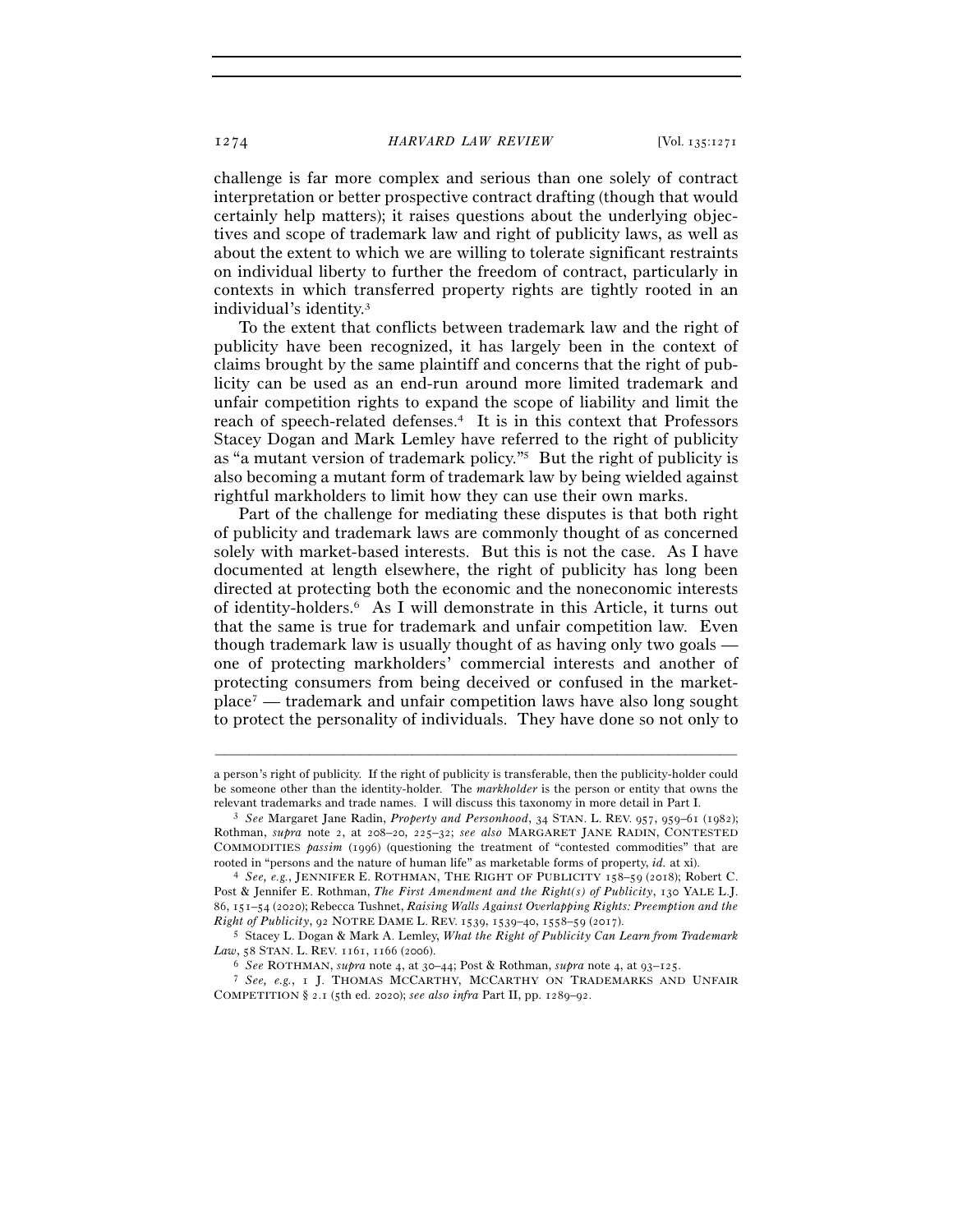protect the market value of the underlying identity-holders and marks, but also to protect a person's autonomy and dignity.

Scholars have largely overlooked this aspect of trademark law. In contrast, in other areas of intellectual property (IP) law, such as copyright and patent laws, many have recognized and developed such personality-oriented objectives.8 This Article addresses this gap by identifying and beginning to develop such a personality theory of trademark law. Recognizing and understanding this aspect of trademark law is essential to mediating its increasing conflicts with the right of publicity. Given the primacy of the federal rights afforded under the Lanham Act,<sup>9</sup> the trademark regime should take precedence over conflicting state-based publicity rights; however, it is only when trademark's protections for personality are incorporated into the regime that such conflicts can be appropriately resolved, giving due respect to both the market-based and the personality-based injuries that flow from the unauthorized use of a person's identity. This overlooked strand of trademark law also suggests there should be greater scrutiny of the alienability of personal marks and provides one potential explanation (as well as some limiting principles) for the much-criticized and seemingly unending expansion of the scope of trademark liability.

The Article proceeds in five Parts. In Part I, I consider how federal and state trademark and unfair competition laws are increasingly conflicting with state right of publicity laws to create today's identity thicket. In Part II, I briefly set forth the widely recognized objectives of trademark law. Courts and scholars who rely solely on these conventional trademark objectives, rooted primarily in the economic interests of markholders and to a lesser extent in protecting consumers, overlook the personality-based objectives of trademark law.

I therefore turn in Part III to identifying this lost thread of trademark law. To the extent personality interests have been considered by scholars in the context of trademark law, it has primarily been in the context of justifying defendants' uses of others' marks, not as part of an

<sup>8</sup> *See, e.g.*, Shyamkrishna Balganesh, *Privative Copyright*, 73 VAND. L. REV. 1 *passim* (2020); Jeanne C. Fromer, *Expressive Incentives in Intellectual Property*, 98 VA. L. REV. 1745, 1759–64 (2012); Justin Hughes, *The Personality Interest of Artists and Inventors in Intellectual Property*, 16 CARDOZO ARTS & ENT. L.J. 81, 82–85, 168–74, 179–81 (1998) (considering personality interests primarily in copyright and patent laws, and briefly in the context of human cell lines and the right of publicity); Christopher S. Yoo, *Rethinking Copyright and Personhood*, 2019 U. ILL. L. REV. 1039 *passim*; *cf.* Seana Valentine Shiffrin, *Intellectual Property*, *in* 1 A COMPANION TO CONTEMPORARY POLITICAL PHILOSOPHY 653, 660 (Robert E. Goodin, Philip Pettit & Thomas Pogge eds., 2d ed. 2007) (describing personality-based theories of IP more generally, and their particular applicability to "'moral rights' legislation" in the copyright context and to "rights of public-

ity," without considering their relevance to trademark law).  $9 \text{ Ch. } 540, 60 \text{ Stat. } 427 \text{ (1946)}$  (codified as amended in scattered sections of 15 U.S.C.).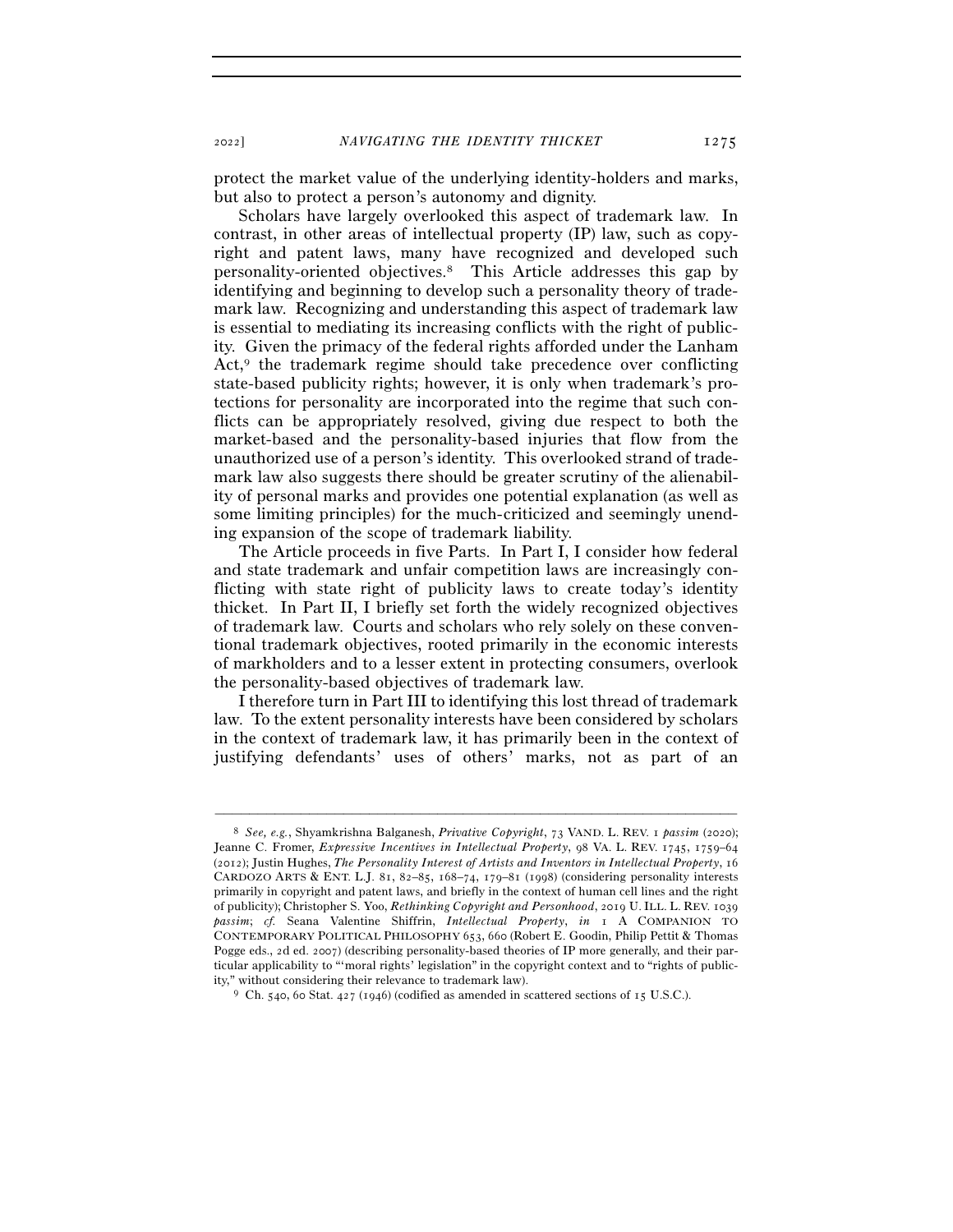affirmative theory of trademark rights.10 There are very few accounts of trademark law that suggest that this body of law serves as anything other than a tool of economic efficiency.11 Accordingly, in this Part, I document trademark and unfair competition law's longstanding protection of personality rights. These personality-based objectives were present from the beginning, and, despite claims to the contrary, are reflected in the continued differential treatment afforded to *personal marks* today.12 Personal marks are those that include (or are entirely composed of) the portrait, name, or other indicia of identity of a natural person. The anomalous treatment of such marks has long been rooted in the autonomy and dignity interests of the individuals whose personalities are intertwined with such marks.

The few who have acknowledged this aspect of trademark law have largely consigned this "sacred rights" theory to the dustbin of history. Yet, as I demonstrate, the law involving personal marks has remained largely consistent from the 1800s to the present. One reason that some have missed this continuity of treatment is that they have not considered the longstanding limits on the doctrine. The right to use one's own name in trade was never "absolute" or unfettered.13 In addition, some have mistaken a shift in the market for a shift in doctrine. With the Industrial Revolution's technological advancements, particularly the rise of mass production and the ability to distribute goods far from where they were produced, marks shifted from primarily indicating particular

<sup>10</sup> *See, e.g.*, Rosemary J. Coombe, *Objects of Property and Subjects of Politics: Intellectual Property Laws and Democratic Dialogue*, 69 TEX. L. REV. 1853, 1868–80 (1991) (discussing the importance of being able to use marks for "the cultural construction of self and world," *id.* at 1880); *cf.* Sonia K. Katyal, *Trademark Intersectionality*, 57 UCLA L. REV. 1601, 1609–38 (2010) (considering the expressive role, both personally and culturally, of trademarks).

<sup>&</sup>lt;sup>11</sup> Two notable exceptions are Barton Beebe, *The Semiotic Analysis of Trademark Law*, 51 UCLA L. REV. 621 (2004), which suggests that the economic account of trademark law is incomplete and provides a semiotic account, *id.* at 623–26, and Jeremy N. Sheff, *Marks, Morals, and Markets*, 65 STAN. L. REV. 761 (2013), which proposes using a "deontological moral theory" derived from social contract theory, *id.* at 763.

For an account of the dominant law and economics model of trademark law, see William M. Landes & Richard A. Posner, *Trademark Law: An Economic Perspective*, 30 J.L. & ECON. 265 (1987). *See generally* Stephen L. Carter, Comment, *The Trouble with Trademark*, 99 YALE L.J. 759, 761–75 (1990) (explaining the economic model for trademark law); Nicholas S. Economides, *The Economics of Trademarks*, 78 TRADEMARK REP. 523 (1988); Mark A. Lemley, *The Modern Lanham Act and the Death of Common Sense*, 108 YALE L.J. 1687 (1999) (describing the current economic rationale for trademark law and critiquing expansions of trademark law that deviate from it). 12 *See* WILLIAM HENRY BROWNE, <sup>A</sup> TREATISE ON THE LAW OF TRADE-MARKS AND

ANALOGOUS SUBJECTS § 366 (Boston, Little, Brown & Co. 1873) (describing a "[p]ersonal trademark" as one that "is so clearly personal as to import that the goods bearing it are manufactured by a particular person"); *see also* ARTHUR P. GREELEY, FOREIGN PATENT AND TRADEMARK LAWS § 163 (Washington, D.C., John Byrne & Co. 1899) (distinguishing the treatment of personal marks from that of others in a variety of countries).<br><sup>13</sup> *See infra* section III.A, pp. 1295–317; *see also* sources cited *infra* notes 96–97 and accompa-

nying text.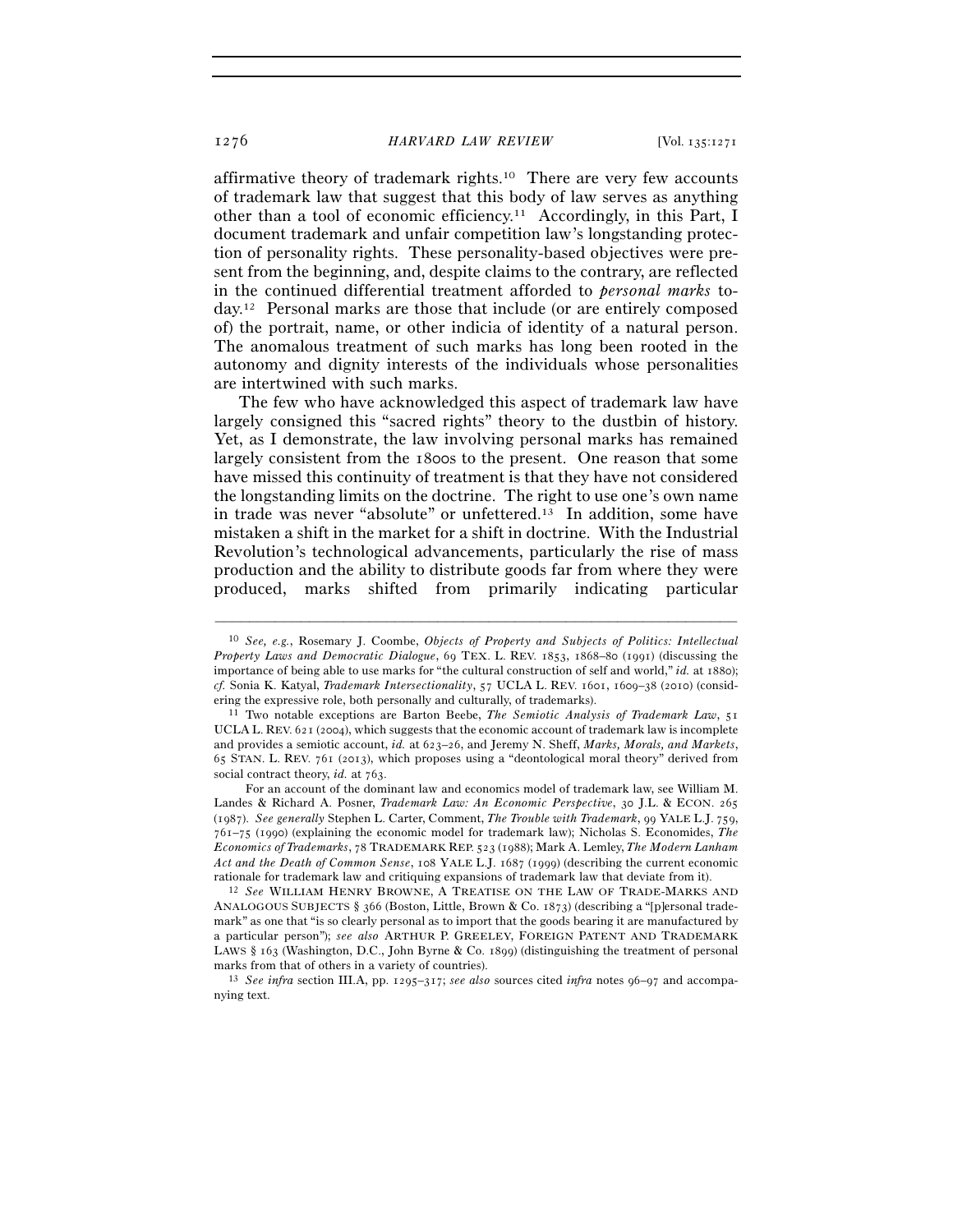<sup>2022</sup>] *NAVIGATING THE IDENTITY THICKET* 1277

individuals and known sources to more commonly indicating "single, though anonymous, source[s]."14 The reduced salience of personal marks, however, did not upend their unique treatment.

In Part IV, I provide a number of reasons we should continue to consider personality-based objectives in trademark and unfair competition law, and suggest some implications of doing so. Embracing trademark's personality-oriented objectives does not suggest a massive rethinking of trademark law writ large. Instead, trademark and unfair competition law's concerns about individual autonomy and dignity should apply *only* in the context of uses of personal marks or a person's identity. A personality-based understanding of trademark law provides renewed support for limits on the transferability not only of publicity rights but also of some personal marks when they are inseparable from the underlying person — what I designate as *de jure* personal marks. Recognizing trademark law's personality-based doctrines also shores up trademark's *negative spaces*. It provides yet another example of a welldeveloped carve-out from trademark enforcement to provide latitude for competition and the provision of truthful information. A theory of trademark law that includes consideration of personality rights also provides an explanation for Professor Barton Beebe's recent and insightful claim that trademark law has "mutat[ed] . . . into corporate right of publicity law."15 While Beebe identifies the current expansionist impulse in trademark law as drawing from state right of publicity laws, I demonstrate here that this aspect of trademark law appears to be (at least in part) internally (rather than externally) based. To the extent that these expansions emerge from a personality-based vision of trademark law, they should be cabined to instances in which the claims are rooted in (and asserted by) a natural person.

In Part V, I use the more robust understanding of trademark law's objectives, including its personality-based aspects, to provide an analytical framework for addressing the identity thicket, particularly conflicts between trademark law and publicity rights. I propose employing *trademark preemption* analysis to determine when state publicity laws

<sup>14</sup> Cal. Apparel Creators v. Wieder of Cal., Inc., 162 F.2d 893, 897 (2d Cir. 1947) (noting that consumers need not know "the personal identity of the manufacturer"); *see also* 2 MCCARTHY, *supra* note 7, § 15:8 (describing the "anonymous source rule" and its codification into federal law in 1984).

<sup>15</sup> Barton Beebe, *What Trademark Law Is Learning from the Right of Publicity*, 42 COLUM. J.L. & ARTS 389, 393 (2019) (capitalization omitted); *cf.* Robert C. Denicola, *Institutional Publicity Rights: An Analysis of the Merchandising of Famous Trade Symbols*, 62 N.C. L. REV. 603, 620–21,  $623-27$  (1984) (supporting extending merchandising rights to well-known trademarks in part by analogizing to state publicity rights); Rochelle Cooper Dreyfuss, *We Are Symbols and Inhabit Symbols, So Should We Be Paying Rent? Deconstructing the Lanham Act and Rights of Publicity*, 20 COLUM.-VLA J.L. & ARTS 123, 124–25, 130–34, 136 (1996) (considering the expansions in trademark law and how they track similar interests to those of broad rights of publicity).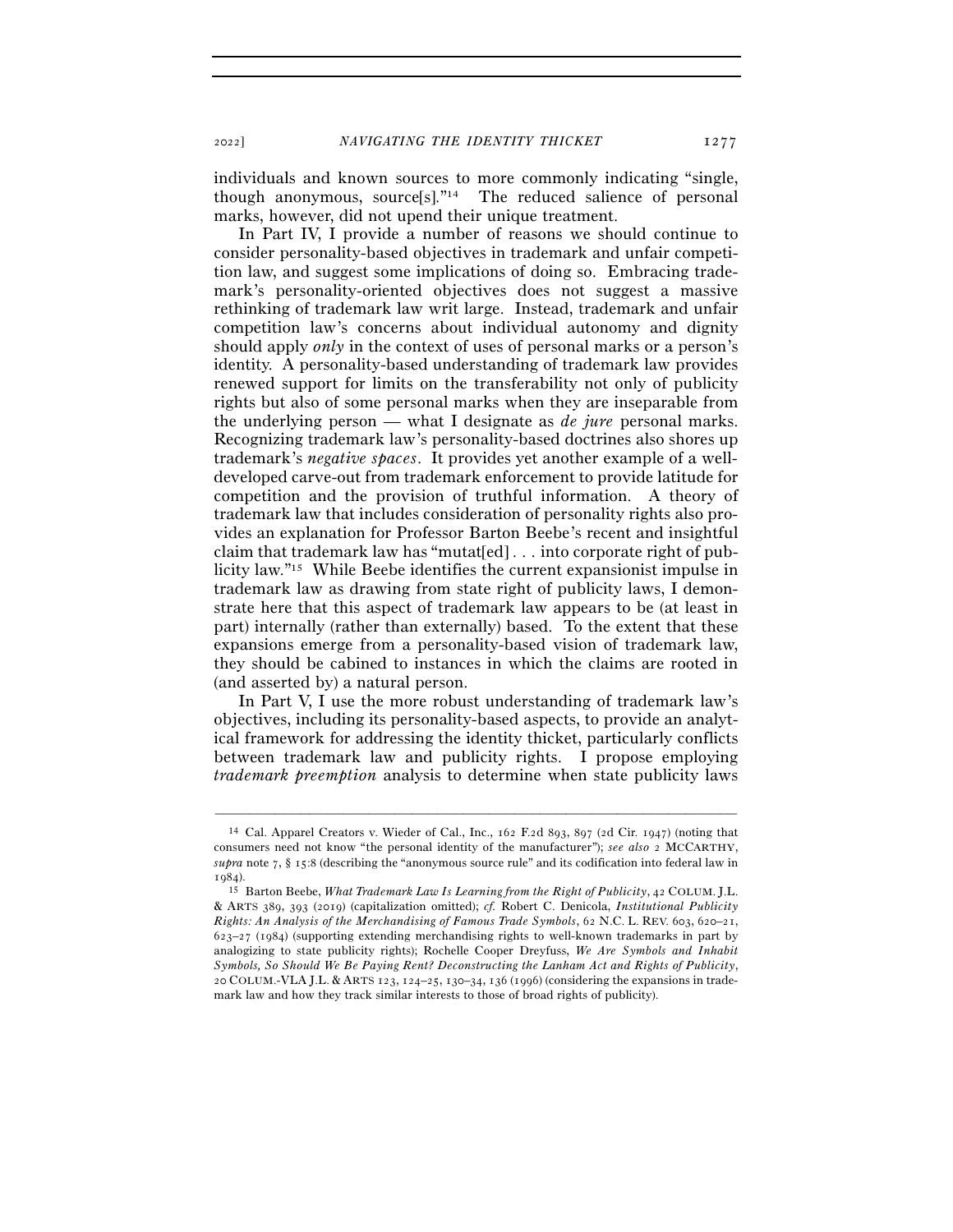should yield to federal trademark and unfair competition laws. Properly understood, trademark law and the right of publicity can work in tandem to protect a person's commercial and personality-based interests without unduly restricting fair competition and free speech.

Revealing this largely lost theory of personality that lurks at the margins of today's trademark law is particularly important at this juncture not only because of the increasing litigation involving the nexus of right of publicity and trademark laws, but also because of the rise of social media influencers and personal brands. People are increasingly seeking trademark protection for themselves, unmoored from particular products or services — what Professor William McGeveran has dubbed "selfmarks."16 Whatever one thinks of this trend, it indicates the need to better develop this underexplored facet of trademark law. A failure to do so risks leaving us with one of two bad options: a right of publicity that acts as a "mutant" trademark law,17 swallowing up and obstructing legitimate rights to use trademarks, or, alternatively, with a shallow husk of trademark law (rooted solely in commercial interests) that swallows up publicity claims at the expense of personal autonomy and dignity. Trademark law provides us with the tools to avoid both of these unsavory paths — if only we reclaim its lost personality.

#### I. THE IDENTITY THICKET

Both state right of publicity laws and federal (and state) trademark and unfair competition laws extend protection against unauthorized uses of a person's identity, most often unauthorized uses of a person's name or likeness. Trademark law primarily protects words, symbols, and designs that indicate the source of products or services.18 Trademark and broader unfair competition claims protect individuals by restricting the unauthorized use of a person's identity as a mark (or otherwise) to falsely indicate source, endorsement, or sponsorship. In contrast, the right of publicity does not focus on source (or affiliation) identification. Instead, it protects individuals more broadly against unauthorized uses of their identities often without regard to whether

<sup>16</sup> *See* William McGeveran, *Selfmarks*, 56 HOUS. L. REV. 333, 334–36, 338 (2018); *see also* Oliver Bajracharya & Drew Wilson, *Protecting Influence*, L.A. LAW., Feb. 2020, at 22, 22 (encouraging social media influencers to seek trademark registrations). 17 *Cf.* Dastar Corp. v. Twentieth Century Fox Film Corp., 539 U.S. 23, 34 (2003) (rejecting a

Lanham Act claim that would restrict the copying of a public domain work because to rule otherwise "would create a species of mutant copyright law"); Dogan & Lemley, *supra* note 5, at 1166 (criticizing the right of publicity for operating as "a mutant version of trademark policy" that lacks trademark law's "limitations"). 18 As is customary, I use the term "trademark" broadly to encompass marks for products, ser-

vices, and company names, although the latter two can also be designated more specifically as "service marks" and "trade names." When relevant, I will indicate the differences among these terms.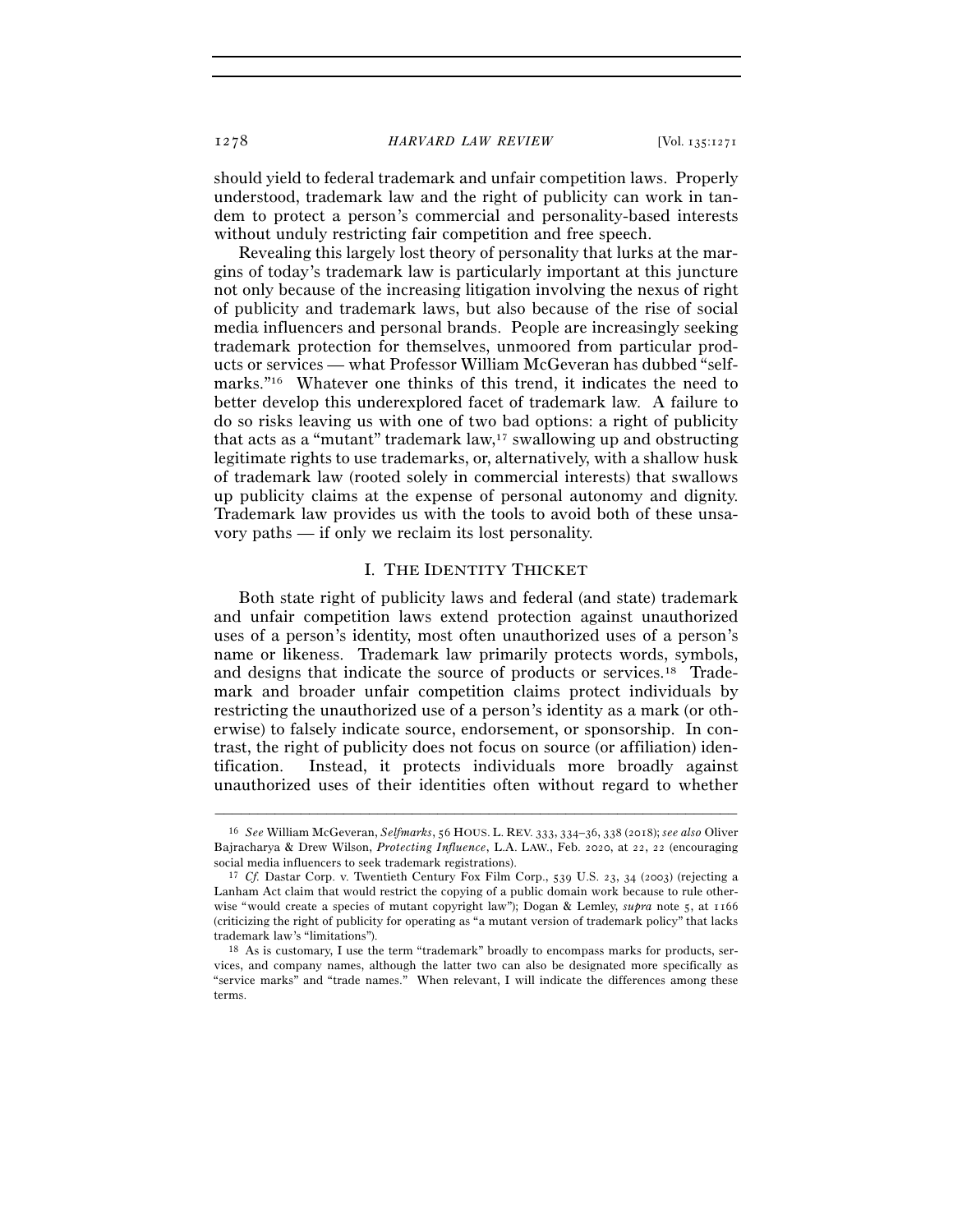they sell particular products or services and usually without regard to any likely confusion or dilution related to the uses.

More specifically, the Lanham Act — the governing federal trademark and unfair competition statute — protects a person's identity in a variety of ways. The statute expressly bars the registration of marks that employ another person's name or signature without that person's permission, and does so without requiring a demonstration of likely confusion as to source or sponsorship.<sup>19</sup> Sections  $32$  and  $43(a)$  of the Lanham Act extend protection against trademark infringement of a person's name, likeness, or other indicia of identity if such indicia qualify as a mark.<sup>20</sup> Section 43(a) provides additional claims without regard to whether a person can claim a trademark in aspects of their identity. Such claims include those for false endorsement and false advertising.<sup>21</sup> To the extent that a person can claim that some aspect of their identity rises to the level of a mark and a famous one at that, section  $43(c)$  allows such a person to sue for dilution. Such claims arise when a defendant's use is likely to blur public associations with the person's mark or tarnish the mark's image, without regard to whether confusion is likely.22 State trademark and unfair competition laws generally track these provisions and provide similar protections.

State right of publicity laws also protect against unauthorized uses of a person's identity — but in contrast to trademark and unfair competition laws, this is their sole basis for existence. State publicity laws provide far broader protection over a person's identity than trademark and unfair competition laws do, extending coverage unmoored from status as a mark, any connection with particular goods or services, and without using confusion as the primary fulcrum of liability. State publicity laws vary widely, with states making wildly disparate decisions about who can bring publicity claims and under what circumstances.<sup>23</sup> This uncertainty makes navigating potential conflicts between rights over a person's identity difficult to manage, as it may be unclear which state law will apply and, in the context of nationally (or internationally) distributed products, multiple states' right of publicity laws could potentially apply. This is a problem more generally, but is especially challenging when trying to mediate conflicts with rights to a person's identity that also implicate trademarks and potential Lanham Act claims.

<sup>19</sup> *See* 15 U.S.C. § <sup>1052</sup>(a), (c). 20 *Id.* §§ 1114, <sup>1125</sup>(a). 21 *Id.* § <sup>1125</sup>(a). 22 *Id.* § <sup>1125</sup>(c). 23 ROTHMAN, *supra* note 4, at 96–98; *see also* ROTHMAN'S ROADMAP TO THE RIGHT OF PUBLICITY, https://rightofpublicityroadmap.com [https://perma.cc/2S4F-UX8Y] (providing an online guide to state right of publicity laws).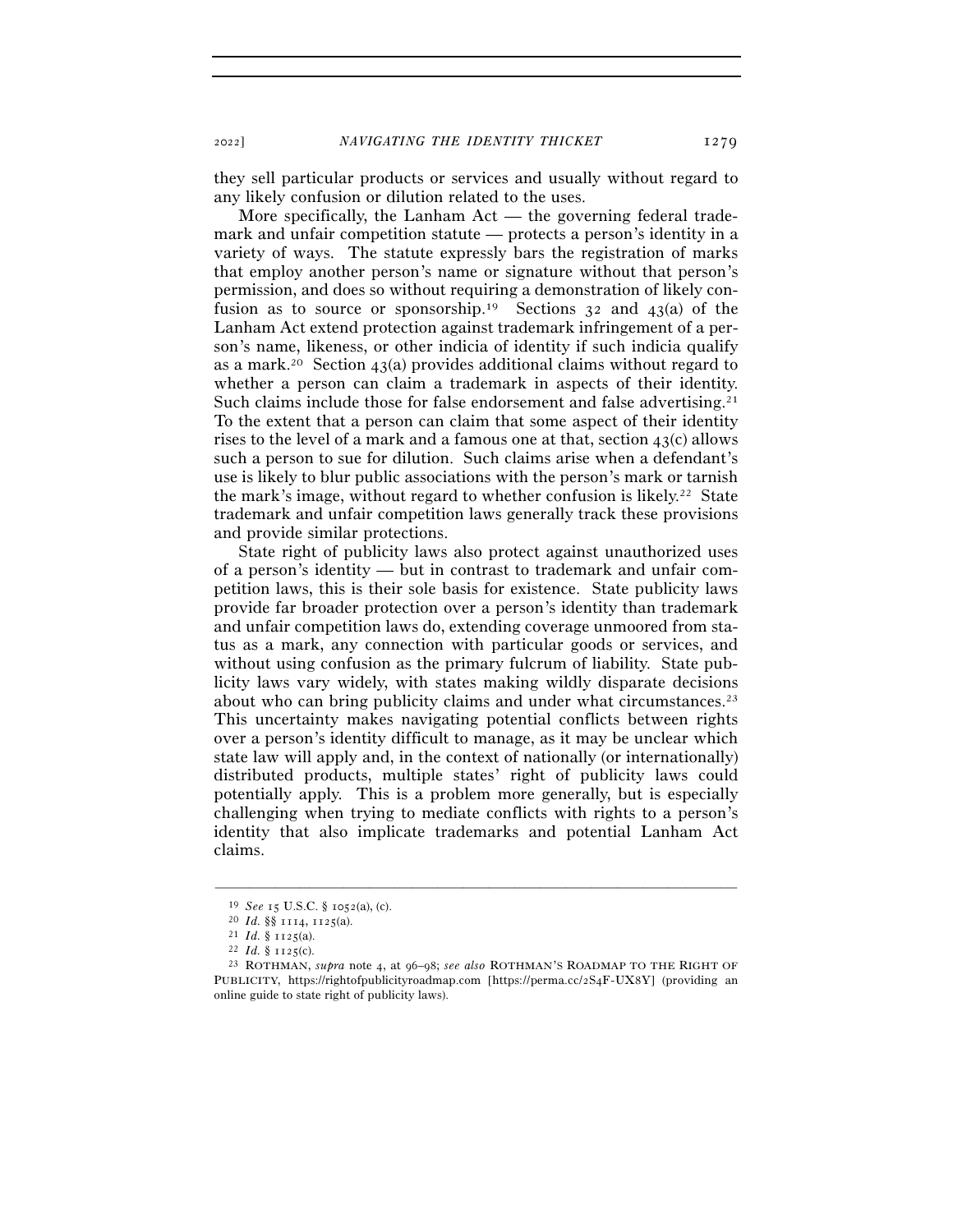Few have considered this problem because trademark and right of publicity claims are often brought by (or on behalf of) a single person, who brings a variety of claims in the same complaint, including Lanham Act claims for trademark infringement, false endorsement, and/or false advertising; state-based trademark and unfair competition claims; and state right of publicity (and/or right of privacy) claims.24 Examples of such wide-ranging (but harmonious) claims by identity-holders abound. When Rosa Parks sued Outkast's record label over the group's naming a song "Rosa Parks," she brought a false advertising claim under the Lanham Act, as well as a common law right of publicity claim under Michigan law.25 When Ginger Rogers objected to Federico Fellini's naming his movie "Ginger and Fred," she brought a lawsuit with claims under the Lanham Act for false endorsement and under Oregon law for a violation of her right of publicity.26 When Michael Jordan sued over the use of his name and jersey number in print promotions for two supermarket chains, he asserted Lanham Act claims for trademark infringement, dilution, false designation of origin, and false endorsement, as well as state unfair competition and right of publicity claims.27 When Tiger Woods objected to Rick Rush including his likeness and name in an art print and accompanying material, Woods's company, the ETW Corporation (ETW), asserted claims under the Lanham Act for trademark infringement, trademark dilution, unfair competition, and false advertising, as well as state trademark and unfair competition claims, and a state right of publicity claim under Ohio law.28

Whatever the merits of these various claims in these particular contexts, in each instance the trademark, unfair competition, and publicity claims worked in harmony on behalf of the identity-holder or publicityholder even if the elements of the claims (and analyses of defenses) differed. But this need not be so. And it will often not be the case when

<sup>&</sup>lt;sup>24</sup> Even those who have observed a potential clash of rights have largely overlooked this type of conflict. *See, e.g.*, Sheldon W. Halpern, *Trafficking in Trademarks: Setting Boundaries for the Uneasy Relationship Between "Property Rights" and Trademark and Publicity Rights*, 58 DEPAUL L. REV. 1013, 1044–45 (2009) (concluding that trademark law and the right of publicity will not usually conflict if neither covers merchandising rights and the right of publicity is defined narrowly); Tushnet, *supra* note 4, at 1540–42, 1558 (observing and criticizing the differential treatment of First Amendment defenses in right of publicity and Lanham Act false endorsement cases); *cf.* Dogan & Lemley, *supra* note 5, *passim* (considering the ways in which the right of publicity is more expansive than trademark law and less protective of free speech).<br><sup>25</sup> Parks v. LaFace Recs., 329 F.3d 437, 442–43 (6th Cir. 2003). Parks also brought defamation

and tortious interference with a business relationship claims. *Id.* at 443.<br><sup>26</sup> Rogers v. Grimaldi, 875 F.2d 994, 997 (2d Cir. 1989). Rogers also brought defamation and

false light claims. *Id.* 

<sup>27</sup> *See* Amended Complaint at 2, Jordan v. Dominick's Finer Foods, 115 F. Supp. 3d 950 (N.D. Ill. 2015) (No. 10-cv-00407); *see also* Jordan v. Jewel Food Stores, Inc., 743 F.3d 509, 513 (7th Cir. 2014).

<sup>28</sup> ETW Corp. v. Jireh Publ'g, Inc., 332 F.3d 915, 918–19 (6th Cir. 2003).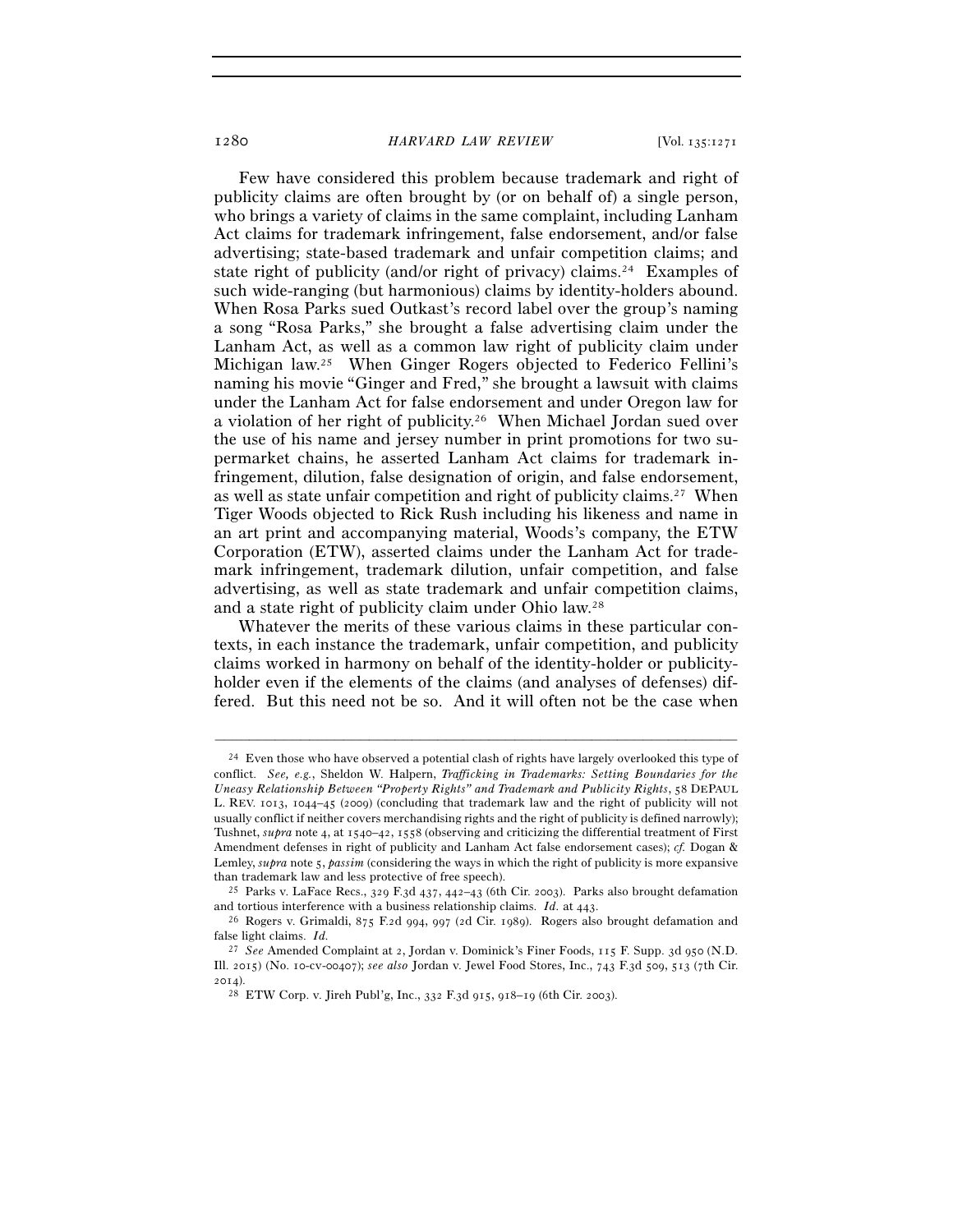the rights of an identity-holder are not all held by the same person or entity. To the extent that trademarks are transferable — which they usually are — and the right of publicity is also transferable — something which I have strongly argued against, but that is often claimed to be the  $case^{29}$  — then we could have many players in the mix, each claiming rights to use a person's identity in the context of trade.

Let's consider in more depth the example of Woods. Woods's vast portfolio of claimed marks in his name and likeness is not held by Woods personally but instead by a separate corporation, ETW.30 The company claims to also hold Woods's right of publicity.31 Woods appears to actively control this company, but this need not be the case. Let's suppose that ETW is fully independent of Woods — perhaps after a lucrative sale by Woods or potentially even as a result of a transfer through bankruptcy or a divorce settlement. This would make Woods what I call the *identity-holder*, the underlying natural person upon whom the right of publicity and some trademarks are based. In this scenario, ETW is the *publicity-holder* of Woods's right of publicity (rooted in his identity), rather than Woods himself. ETW is also the *markholder* of service and trademarks that use Woods's name and likeness, even though those marks are composed of aspects of Woods's identity. Trademark rights originating with Wood's identity are capable of further division; for example, one entity might control the marks in the context of services for golf course design, another for endorsements, another for soft drinks, another for golf clubs, and so on. To the extent that the right of publicity is also transferable, it too is capable of such subdivision. And different licensing deals can be layered on top of this already complex landscape.

This tangled mess of rights all rooted in an identity-holder, who may be separated from their publicity and trademark rights, can create an *identity thicket*. Such a thicket of overlapping property rights over the same person's identity creates difficult questions for business transactions and development and poses a significant threat to a person's control over their own identity and future opportunities (both personal and professional). And this thicket appears to be growing ever more dense.

The increasing discord between right of publicity and trademark claimants and among identity-holders, publicity-holders, and mark-

<sup>29</sup> *See* Rothman, *supra* note 2, at 208–41; *see also* ROTHMAN, *supra* note 4, at 115–<sup>37</sup>. 30 *ETW*, 332 F.2d at 918. The ownership of the IP rights arising out of Woods's identity is somewhat more complicated than even this because he has a number of other corporations involved in his brand and IP. Tiger Woods Enterprises S.A., based in Switzerland, holds at least some additional marks, encompassing both foreign registrations and U.S. ones based on underlying Swiss registrations. *See, e.g.*, TIGER WOODS, Registration No. 5,521,859. There are also a host of other companies in which Woods and his identity are involved, including TGR Design, TGR Live, and The TGR Foundation. *See Biography*, TIGER WOODS, https://tigerwoods.com/biography [https:// perma.cc/VYF7-GS<sup>37</sup>]. 31 *ETW*, 332 F.2d at 918.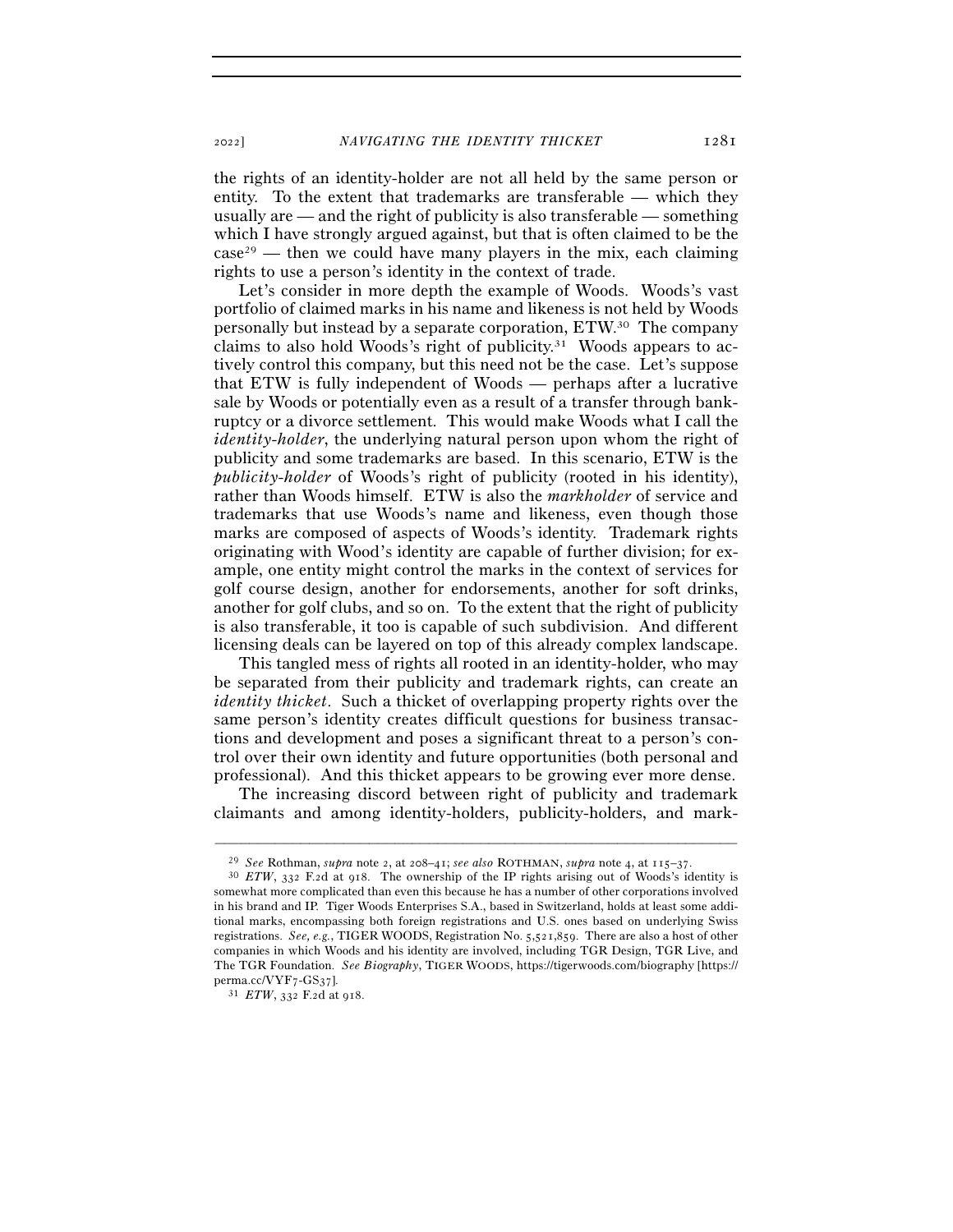holders is a result of a variety of factors, including the exponential rise in right of publicity claims, combined with an expansion in the right's scope since the 1980s (including the possibility of its transferability and descendibility) and an ever-increasing awareness of the availability of such claims.32 Trademark law has also greatly expanded since the early twentieth century, adding liability on the basis of dilution without regard to confusion, and allowing liability for confusion as to sponsorship and affiliation (rather than solely on the basis of source confusion), a highly relevant expansion when it comes to protecting rights rooted in a person's identity.33 The value and importance of rights over one's identity have grown with the rise of social media influencers and the ability to harness even an ordinary person's identity to market to their circle of online friends.34 There is also an increasing awareness that individuals can register their own names and images as marks for their personal services, including endorsement services.35

Conflicts between trademark and right of publicity laws are also a result of the fact that many (and until recently most) asset transfer agreements involving businesses named after their founders did not explicitly consider the right of publicity or name and likeness rights separately from broader intellectual property, goodwill, and intangible assets. Many such agreements were drafted before the right of publicity was

<sup>32</sup> *See* ROTHMAN, *supra* note 4, at 67–96, 115 (documenting the right's expansion to include persona-based and postmortem claims, as well as its problematic shift to being considered transferable); Post & Rothman, *supra* note 4, at 90 n.6 (noting the dramatic rise in right of publicity cases, observing that a rough estimate based solely on published decisions indicates that there were fewer than twenty published right of publicity decisions during the 1970s and about fifty in the 1980s, but well over 100 published decisions in the 2010s).<br><sup>33</sup> *See, e.g.*, Trademark Dilution Revision Act of 2006, Pub. L. No. 109-312, 120 Stat. 1730 (cod-

ified as amended in scattered sections of 15 U.S.C.); Federal Trademark Dilution Act of 1995, Pub. L. No. 104-98, 109 Stat. 985 (1996) (codified as amended at 15 U.S.C. §§ 1125, 1127); Trademark Law Revision Act of 1988, Pub. L. No. 100-667, § 132, 102 Stat. 3935, 3946 (codified as amended at 15 U.S.C. § 1125(a)); Act of Oct. 9, 1962, Pub. L. No. 87-772, 76 Stat. 769 (codified as amended in scattered sections of 15 U.S.C.); Control Components, Inc. v. Valtek, Inc., 609 F.2d 763, 770 (5th Cir. 1980); *see also* Jennifer E. Rothman, *Valuing the Freedom of Speech and the Freedom to Compete in Defenses to Trademark and Related Claims in the United States*, *in* THE CAMBRIDGE HANDBOOK OF INTERNATIONAL AND COMPARATIVE TRADEMARK LAW 539, 540 (Irene Calboli & Jane C. Ginsburg eds., 2020) (describing these and other expansions in trademark law's

scope). 34 *See* Fraley v. Facebook, Inc., 830 F. Supp. 2d 785, 799–800, 809 (N.D. Cal. 2011); McGeveran, *supra* note 16, at 333–35, 344–47; *see also* Susie Khamis, Lawrence Ang & Raymond Welling, *Self-Branding, "Micro-Celebrity" and the Rise of Social Media Influencers*, 8 CELEBRITY STUD. 191, 196–97 (2017) (discussing ease with which social media fosters development of "ordinary people," *id.* at 197, into "micro-celebrities" and incentivizes self-branding, *id.* at 196); *cf.* SARAH BANET-WEISER, AUTHENTIC<sup>TM</sup> 70–89 (2012) (observing and critiquing trend of self-branding).<br><sup>35</sup> McGeveran, *supra* note 16, at 333–35, 344–47; *see also* sources cited *infra* notes 236–39 and

accompanying text.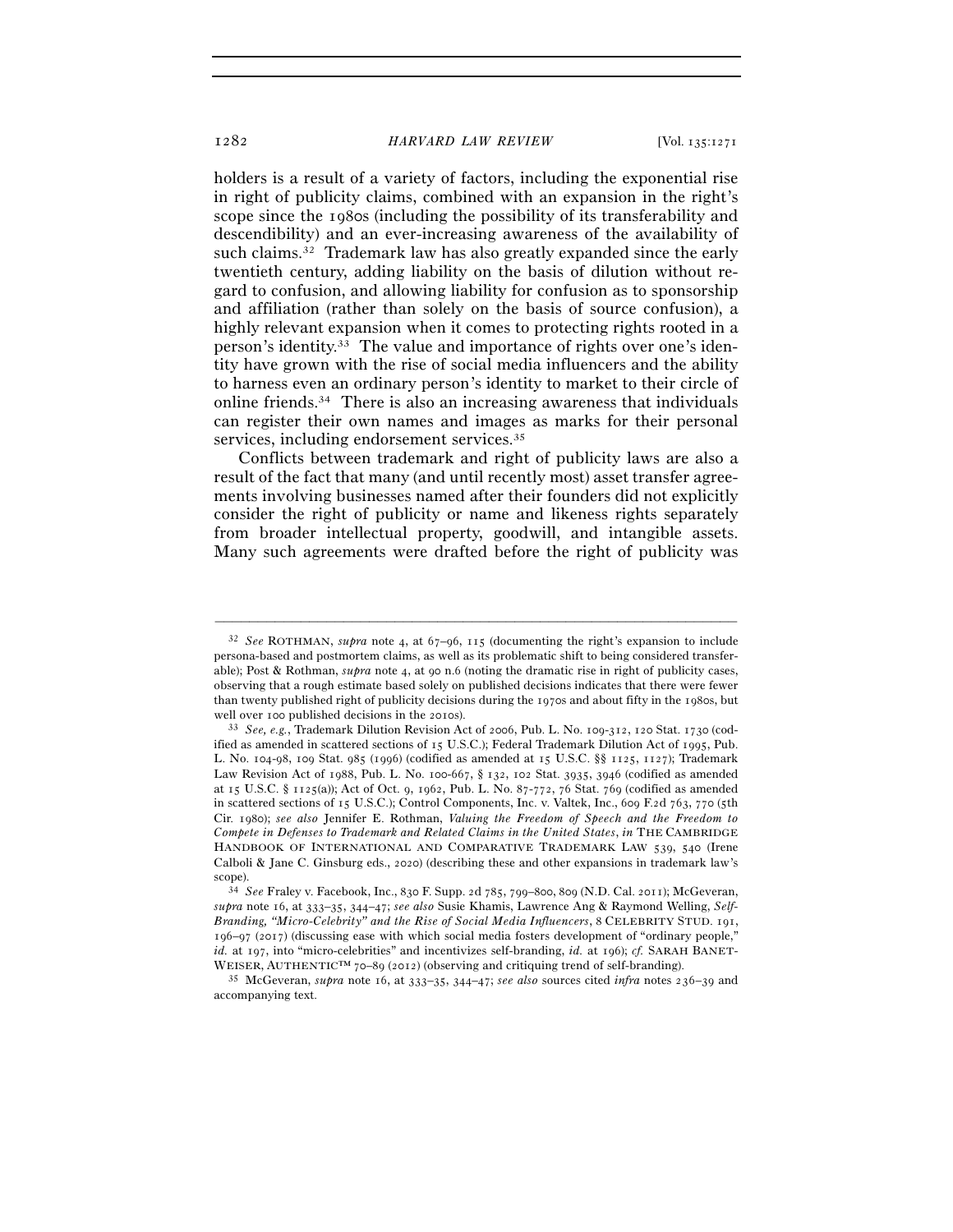thought to be capable of transfer or of surviving death.36 Even today, when drafting such agreements it is not clear what rights are capable of transfer, nor what rights flow from transfers of marks comprised in part of a person's identity or from a transfer of the publicity rights of another person.

The Second Circuit in *JA Apparel Corp. v. Abboud*37 is one of the only appellate courts to squarely face a conflict between trademark and publicity rights asserted by opposing parties, all rooted in the same identity-holder. The lawsuit arose when well-known fashion designer Joseph Abboud (the identity-holder) announced plans to launch a new fashion line, JAZ, after having sold his eponymous fashion company to the plaintiff JA Apparel (the markholder) for  $$65.5$  million.<sup>38</sup> The sale agreement transferred the right to use Abboud's registered mark JOSEPH ABBOUD, as well as other marks, including variations on his name, such as "Joe," "designed by Joseph Abboud," and "by Joseph Abboud."39 While the parties agreed that JA Apparel owned the relevant marks, they disputed who was the publicity-holder of the rights rooted in Abboud's identity.40 JA Apparel sued Abboud for using his name, likeness, and identity to promote and advertise his new venture, asserting claims for trademark infringement, dilution, and unfair competition.41 Although JA Apparel did not assert an explicit right of publicity claim against Abboud, it contended that Abboud's right of publicity had transferred to it as part of the sale agreement.<sup>42</sup> Abboud asserted a right of publicity counterclaim against JA Apparel for the company's use of his identity in marketing its fashion line, denying the transfer of his right of publicity.43 Abboud also asserted Lanham Act claims of his own, including claims of false endorsement and false advertising, which his attorneys concluded he could assert even if JA

<sup>36</sup> Notably, only about half of states today explicitly recognize a postmortem right of publicity and no states clearly recognized such a right prior to the 1980s. *See* ROTHMAN, *supra* note 4, at 81–86, 97–98. The transferability of the right of publicity even today is unclear and is something I have challenged particularly for the living on both doctrinal and normative grounds. *See id.* at 115–37; Rothman, *supra* note 2, *passim*.

<sup>&</sup>lt;sup>38</sup> *Id.* at 393–94.<br><sup>39</sup> *Id.* at 393 (quoting the parties' sale agreement).<br><sup>40</sup> *Id.* at 394.<br><sup>41</sup> *Id.*; *see* Complaint  $\P\P$  62–94, JA Apparel Corp. v. Abboud, 591 F. Supp. 2d 306 (S.D.N.Y. <sup>2008</sup>) (No. 07 Civ. <sup>7787</sup>). 42 *See, e.g.*, Plaintiff and Counterclaim-Defendants' Post-trial Proposed Findings of Fact and

Conclusions of Law ¶ II.114, *JA Apparel*, 591 F. Supp. 2d 306 (No. 07 Civ. 7787) (alleging that Abboud had no "right of publicity separate and apart from the rights that he transferred to JA Apparel in the Purchase and Sale Agreement," and also suggesting that at the very least he had consented to all uses of his identity by JA Apparel going forward). 43 *See JA Apparel*, 591 F. Supp. 2d at 394–95; JA Apparel Corp. v. Abboud, 682 F. Supp. 2d 294,

<sup>319</sup>–20 (S.D.N.Y. 2010); Answer and Counterclaims of Defendants and Counterclaim Plaintiffs, *JA Apparel*, 591 F. Supp. 2d 306 (No. 07 Civ. 7787).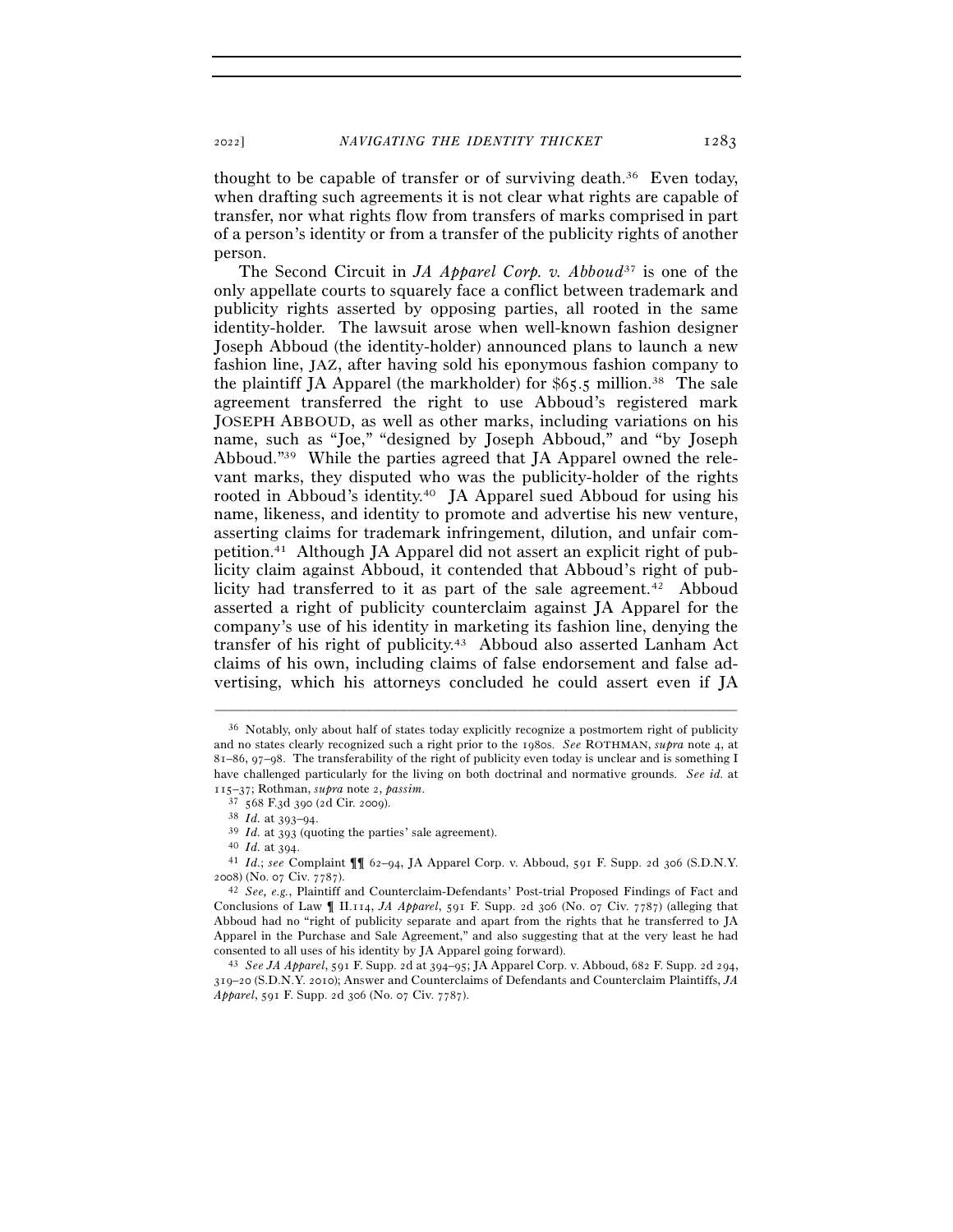Apparel held the rights to the marks comprised of his name and other indicia of his identity.44

The Second Circuit and the district court on remand resolved the case before them, but on grounds that left most of the really thorny questions unanswered. The appellate court held that the contract at issue was ambiguous as to whether the right of publicity was transferred to JA Apparel,<sup>45</sup> and the court on remand concluded that it did not transfer.46 Both courts avoided determining whether a transfer of Abboud's right of publicity could have taken place, and if it did what it would have meant for Abboud's ability to work and even to appear in public. Both courts also avoided addressing the question of whether Abboud could still bring false endorsement and false advertising claims after having transferred marks rooted in his identity, and whether his publicity rights limited JA Apparel's ability to exploit the marks and business it purchased. The district court simply (and somewhat unconvincingly) decided that when JA Apparel referred to Abboud and to Joe and Joseph, no one would think it was pointing to Abboud, the person.<sup>47</sup> The district court gave a little more guidance on the question of whether Abboud — in the absence of a transfer of his publicity rights — could continue to use his name in the fashion industry in light of his transferred marks, concluding that so long as he did not use aspects of his identity as a mark itself he had some (albeit limited) latitude to continue to use his own name in a competing fashion line.48

The continued lack of guidance on these questions has unsurprisingly led to a number of conflicting recent decisions filled with contradictory and incoherent analyses. Two recent lawsuits arising out of the very same sales contract are illustrative of this chaos. The Traeger family sold their self-named company, known for its groundbreaking woodpellet grills, to Traeger Pellet Grills (TPG). Some of the Traegers later started working for a competitor, Dansons, and appeared in advertisements for its competing grills.49 In response, TPG filed two lawsuits, one against Dansons and another against individual members of the Traeger family.<sup>50</sup> TPG filed suit in Florida — against the members of the family individually — and in Arizona — against Dansons. Both lawsuits asserted claims for trademark infringement and dilution, and notably also for violations of the Traegers' rights of publicity that TPG

<sup>44</sup> *JA Apparel*, 568 F.3d at 394–95.

<sup>&</sup>lt;sup>46</sup> *JA Apparel*, 682 F. Supp. 2d at 322.<br><sup>47</sup> *Id.* at 319–20.<br><sup>48</sup> *Id.* at 315–18, 322.<br><sup>49</sup> Traeger Pellet Grills, LLC v. Dansons US, LLC, 421 F. Supp. 3d 876, 881 (D. Ariz. 2019).<br><sup>50</sup> *Id.*; Traeger Pellet Grills L Sept. 11, 2019).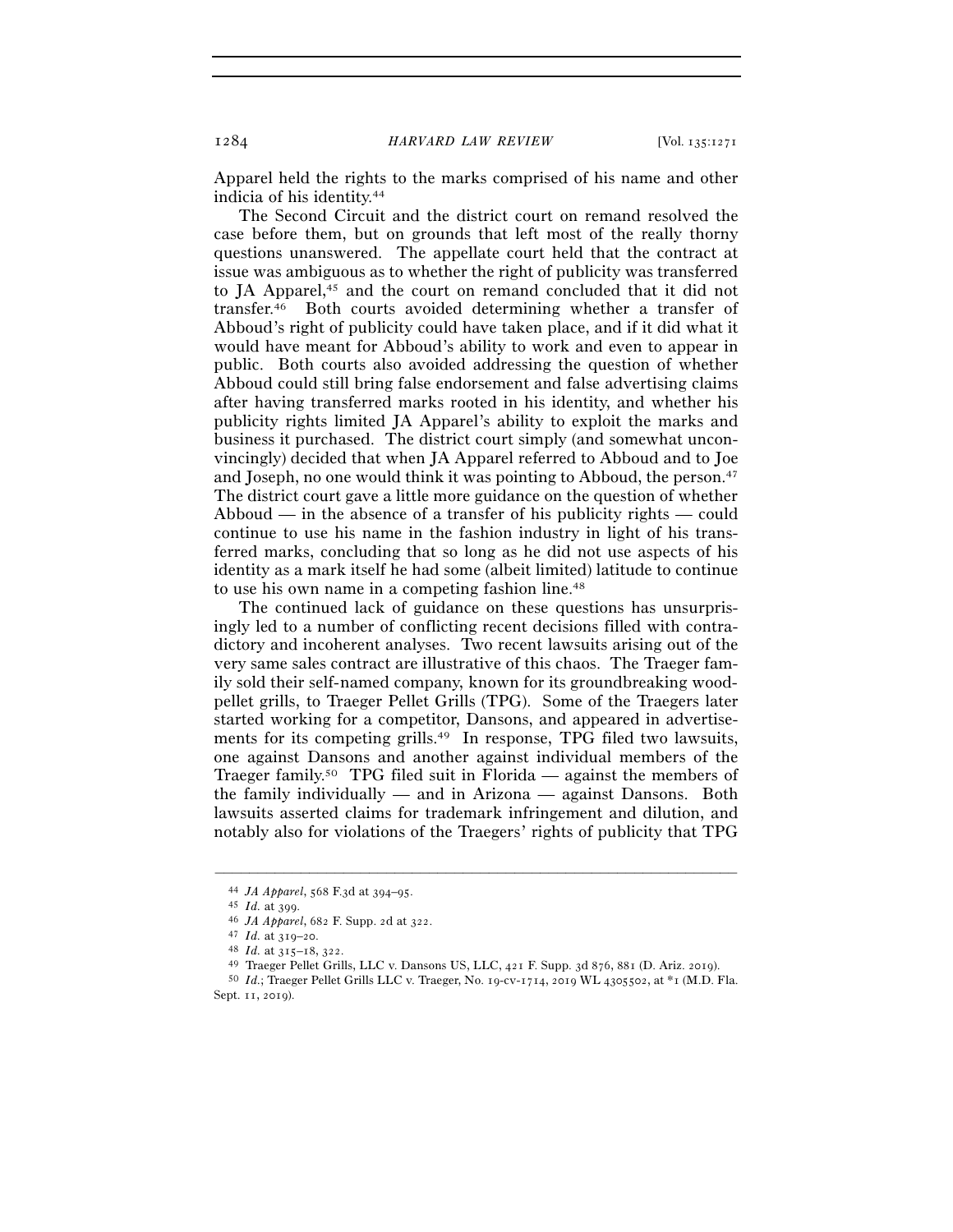claimed it owned. A district court in Florida held that the Traegers' rights of publicity were not unambiguously transferred to TPG, and therefore TPG could not limit the Traegers' ability to use their own names, likenesses, and identities in conjunction with a different grill company regardless of the transfers of their business and its marks to  $TPG<sub>51</sub>$  A district court in Arizona decided the exact opposite — concluding that the sales contract transferred both their rights of publicity and trademark rights connected to their identities. Accordingly, it held that the defendant company Dansons was liable for its and the Traegers' violation of the Traegers' *own* rights of publicity by participating in the new venture and promoting it (as well as a host of Lanham Act violations).<sup>52</sup>

Lawsuits like those involving the Traeger family and Abboud increasingly raise questions about what sellers (and other identity-holders) who have transferred their marks can do thereafter, and if the right of publicity can transfer as part of these deals. One recent, chilling example involves a young fashion designer who joined a bridal wear company.53 Her employment contract included a provision transferring to the company exclusive rights to any registered trademarks arising out of her name in perpetuity.54 After her separation from the company, she was sued by the company for various social media posts that referred to a new venture of her own.55 A federal court sided with the company and enjoined her from using her name in trade, posting videos of herself sketching dresses, and requiring her to turn over social media accounts to her former employer even though the accounts had handles composed of her name and that followers associated with her.56

It is not only sellers and identity-holders who are left at sea, but also buyers of eponymous businesses and marks, who are uncertain of how

<sup>51</sup> *See Traeger Pellet Grills*, 2019 WL 4305502, at \*6–<sup>7</sup>. 52 *Traeger Pellet Grills*, 421 F. Supp. 3d at 888–90. Both cases settled while appeals were

pending. 53 JLM Couture, Inc. v. Gutman, No. 20-CV-10575, 2021 WL 827749 (S.D.N.Y. Mar. 4, 2021), *aff'd in part, vacated in part*, No. 21-870, 2022 WL 211017 (2d Cir. Jan. 25, <sup>2022</sup>). 54 *Id.* at \*2–<sup>3</sup>. 55 *Id.* at \*6; Complaint and Demand for Jury Trial at 15–18, *JLM Couture*, 2021 WL <sup>827749</sup>

<sup>(</sup>No. 20-CV-10575). 56 *JLM Couture*, 2021 WL 827749, at \*23–24; *see* JLM Couture, Inc. v. Gutman, No. 20-CV-

<sup>10575</sup>, 2021 WL 4084573, at \*8–9 (S.D.N.Y. Sept. 8, 2021). Both decisions were appealed, and as this Article was going to print, the Second Circuit issued an opinion in the first of these appeals. The other is still pending as of the time of publication. *See* Notice of Appeal, JLM Couture, Inc. v. Gutman, No. 21-2535 (2d Cir. Oct. 8, 2021). In its January 25, 2022 opinion, a divided panel affirmed the district court's preliminary injunction in part and remanded the case for reconsideration of whether the injunction ordering the defendant Gutman to turn over social media accounts was adequately supported. *See JLM Couture*, 2022 WL 211017, at \*1. Notably, Judge Newman dissented from the part of the decision that affirmed the broad scope of the preliminary injunction limiting Gutman's ability to use her own name. *See id.* at \*12 (Newman, J., concurring in part and dissenting in part).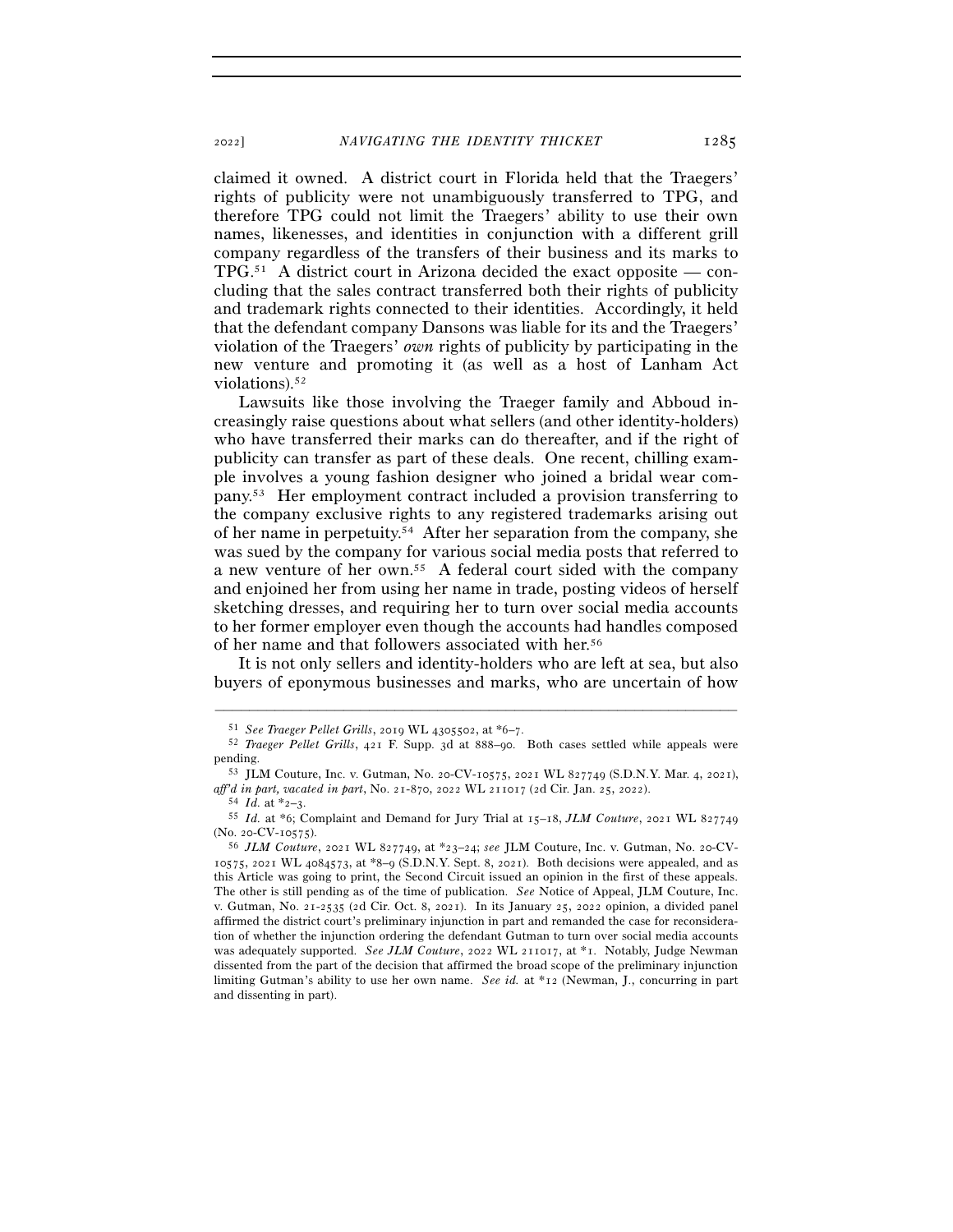they can use a person's identity if they do not also hold the person's right of publicity. This issue arose, though was not resolved, in the *JA Apparel* litigation.57 This lack of guidance explains the recent litigation brought by the Hubert Hansen Intellectual Property Trust against The Coca-Cola Company, which initially resulted in a massive \$10 million judgment in favor of the plaintiff, the alleged publicity-holder, against the markholder.58 This verdict was recently vacated and a new trial has been ordered,59 but the crucial legal questions remain unanswered. The case was first brought to my attention when I was sought out (and then hired) as an expert for the defense. The views expressed in this Article, however, are my own and produced without any compensation or consultation with counsel.

The lawsuit was brought by relatives of Hubert Hansen, a deceased juice-maker who started selling juice in 1935 and died in 1951. 60 Some of Hansen's relatives formed the Trust, which claims to hold Hansen's postmortem right of publicity. What began as Hansen's company, including importantly its IP, is today largely held by Coca-Cola.61 The trial court concluded that this IP does *not* include Hansen's right of publicity in part because at the time of Hansen's death such a right did not survive death (and accordingly could not have been part of the company's intangible assets).62

–––––––––––––––––––––––––––––––––––––––––––––––––––––––––––––

CTL (Cal. Super. Ct. Feb. 19, 2020), 2020 WL <sup>10964913</sup>. 59 Hansen v. Coca-Cola Co., No. D077588, 2021 WL 2461175, at \*25 (Cal. Ct. App. June 17,

2021).<br><sup>60</sup> *Id.* at \*1.

<sup>57</sup> The fashion industry is one of the most common locations for these disputes. In addition to *JA Apparel* and *JLM Couture, Inc. v. Gutman*, No. 20-CV-10575, 2021 WL 827749, the bridal dress designer case, see, for example, *Paul Frank Industries, Inc. v. Sunich*, 502 F. Supp. 2d 1094 (C.D. Cal. 2007). *See also* Stanton "Larry" Stein & Jonathan E. Stern, *The Name of the Brand: Emerging Issues in the Application of Trademark Law to Personal Names*, INTELL. PROP. & TECH. L.J., May 2008, at 17 (highlighting a series of fashion cases involving designers' separation from eponymous companies followed by lawsuits arising out of the designers' efforts to continue to work using their own names and identities in the fashion business); *Thinking About Naming Your Brand After Yourself? Think Again*, THE FASHION LAW (Feb. 24, 2021), https://www.thefashionlaw.com/ want-to-name-your-brand-after-yourself-think-again [https://perma.cc/MH6F-C8UW] [hereinafter *Thinking About Naming Your Brand*] (describing numerous examples of problems created when designers separate from their eponymous businesses).<br>58 Judgment, Hubert Hansen Intell. Prop. Tr. v. Coca-Cola Co., No. 37-2016-00021046-CU-MC-

 $61$  *Id.* This is a somewhat simplified version of the ownership of rights but it captures the essence of the dispute. Monster Beverage Company also owns some of the relevant IP and is a named defendant in the case. *Id.* 62 *See Hansen*, 2021 WL 2461175, at \*5, \*11–13; Hubert Hansen Intell. Prop. Tr. v. Coca-Cola

Co., No. 37-2016-00021046-CU-MC-CTL, 2019 WL 8064040, at \*14 (Cal. Super. Ct. Feb. 15, 2019). California first recognized a postmortem right of publicity in 1984. *See* CAL. CIV. CODE § 3344.1 (West 2021) (originally enacted as CAL. CIV. CODE § 990 (1984)); ROTHMAN, *supra* note 4, at 81– 86 (describing the emergence of postmortem rights of publicity in the aftermath of Elvis's death in 1977).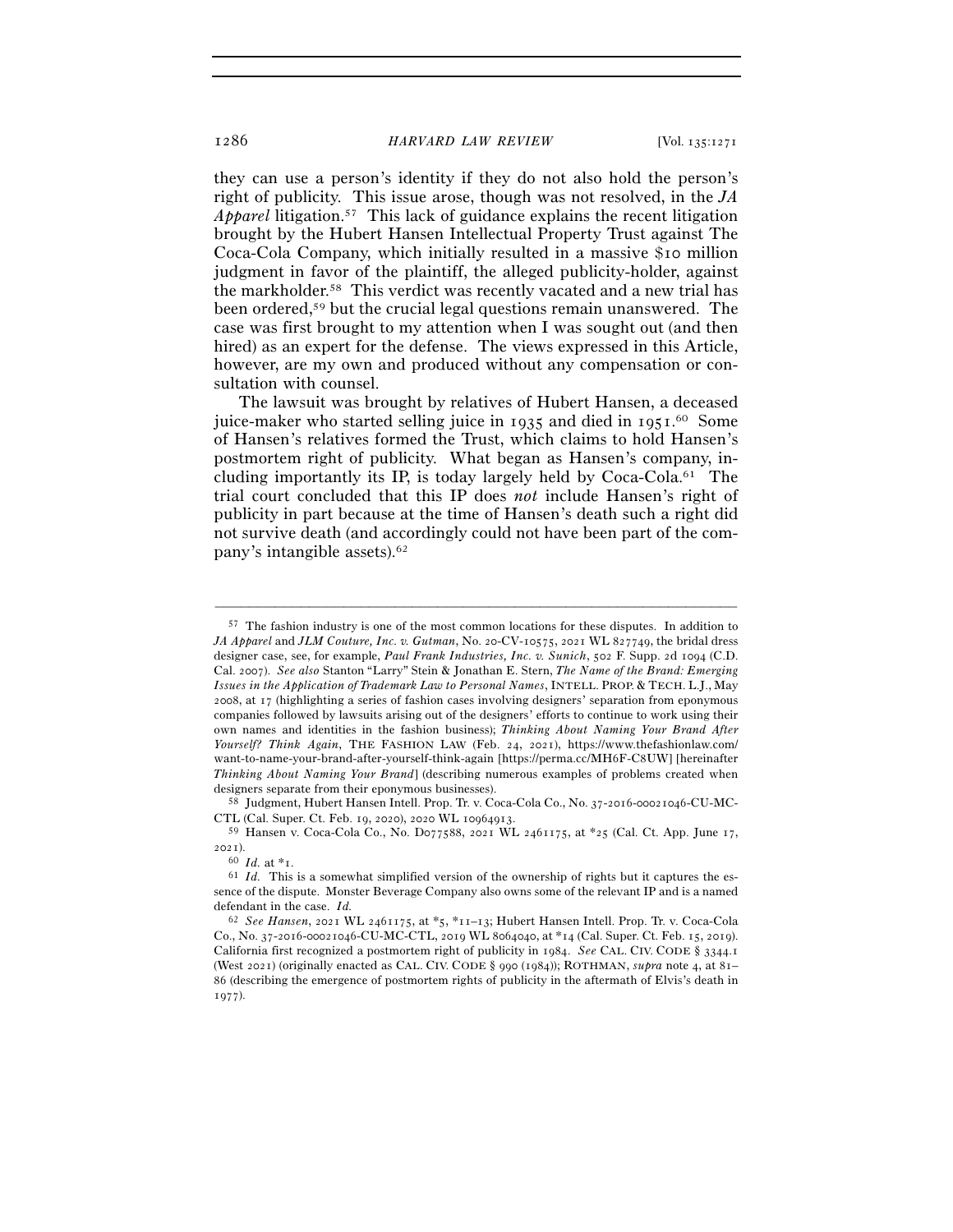Even if we suppose, as the trial court did, that Hansen's right of publicity survived his death and was not transferred to Coca-Cola (nor held by the prior corporate entities that succeeded to the Hansen companies' IP rights, nor waived through longtime use and consent), it is unclear what follows from this split of rights related to Hansen's identity. (Neither the trial court nor the appellate court evaluated this issue.63) The Trust contended that Coca-Cola's uses of Hansen's name on the HANSEN'S soda and juice products, and of his name, photograph, and the story of the founding of the company on products, in advertising, and on the product website violated Hansen's postmortem right of publicity.64 The Trust also objected to an expansion product line for lemonade named HUBERT'S. 65 If looking at trademark law alone, the defendants had the right to use these marks, related IP (including copyrighted works), and facts on their products. Yet the right of publicity (asserted from beyond the grave) potentially clawed back rights that were thought to have transferred (unencumbered) years earlier through both voluntary sales and bankruptcy proceedings.

This scenario also raises the issue of what the publicity-holder of Hansen's identity (the Trust) could do to commercially exercise its rights to Hansen's identity without running afoul of Coca-Cola's other IP rights, particularly its trademark rights. Could Coca-Cola stop members of the Trust, for example, from starting their own juice or soda business using Hansen's identity?

The cases described here are the tip of the coming iceberg.<sup>66</sup> Trademark law expressly gives markholders the right to use their marks in

<sup>–––––––––––––––––––––––––––––––––––––––––––––––––––––––––––––</sup> <sup>63</sup> *See generally Hansen*, 2021 WL 2461175; *Hubert Hansen Intell. Prop. Tr.*, 2019 WL 8064040; Judgment, *supra* note <sup>58</sup>. 64 Complaint for Damages and Injunctive Relief ¶¶ 27–31, *Hubert Hansen Intell. Prop. Tr.*,

<sup>2019</sup> WL <sup>8064040</sup> (No. 37-2016-00021046-CU-MC-CTL), 2016 WL <sup>11664978</sup>. 65 *Hansen*, 2021 WL 2461175, at \*4; Complaint for Damages and Injunctive Relief, *supra* note

<sup>64</sup>, ¶¶ 23–<sup>24</sup>. 66 *See, e.g.*, Phyllis Schlafly Revocable Tr. v. Cori, 512 F. Supp. 3d 916, 921–23 (E.D. Mo. 2021)

<sup>(</sup>involving dispute among Phyllis Schlafly's children and others over who owns rights to her personal marks and right of publicity after her death); RSR Art, LLC v. Bob Ross, Inc., 380 F. Supp. 3d 510, 511–14 (E.D. Va. 2019) (involving dispute over who held the IP rights of deceased paintby-numbers art teacher Bob Ross between an entity formed by some of his surviving family members and the entity that he formed before his death to hold his IP rights); Coscarelli v. ESquared Hosp. LLC, 364 F. Supp. 3d 207, 212–14 (S.D.N.Y. 2019) (involving dispute between a chef and the entity to which she licensed rights to use her identity and the personal mark BY CHLOE for a chain of vegan restaurants after she parted ways with the defendant); Defendant Counterclaim-Plaintiff Hayley Paige Gutman's Answer ¶¶ 180–96, JLM Couture, Inc. v. Gutman, 2021 WL 827749 (S.D.N.Y. Mar. 4, 2021) (No. 20-CV-10575) (bringing counterclaims by identity-holder for violation of her right of publicity, false endorsement, and false advertising against the plaintiff, which held marks using her name); Complaint for Declaratory Judgment ¶¶ 37–45, Shaya Rest. v. Shaya, No. 17-cv-10935 (E.D. La. Oct. 20, 2017) (seeking declaration that identity-holder, chef Alon Shaya, would infringe the trademark in SHAYA for restaurant services by starting his own restaurant and that the plaintiff restaurant had not violated any trademark rights of his by using a mark that originated with his name); Answer to Complaint for Declaratory Judgment ¶¶ 84–150, *Shaya*, No.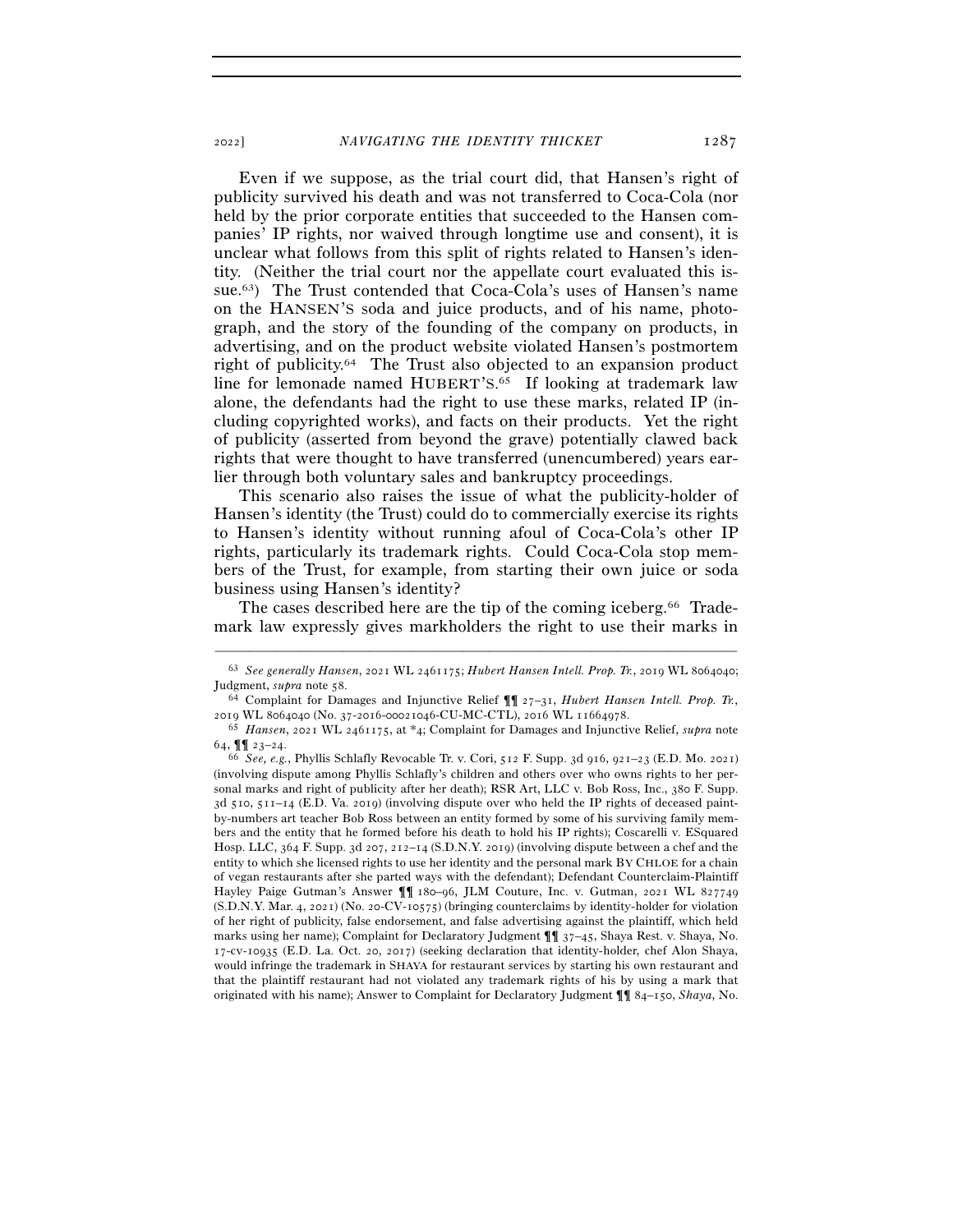commerce, yet the governing Lanham Act appears to extend false endorsement and false advertising claims to identity-holders without regard to these rights over related marks, and state right of publicity laws also prohibit unauthorized uses of a person's identity.

The most straightforward way of thinking through how to tease apart this thicket of rights is to begin with the objectives of trademark and unfair competition laws, especially when they protect aspects of a person's identity. Because the most commonly asserted of these laws are federal, as codified in the Lanham Act, preemption analysis routinely employed in other areas of IP law could direct the resolution of these conflicts.67 Under such an approach, the Lanham Act should preempt right of publicity claims that "stand[] as an obstacle to the accomplishment and execution of the full purposes and objectives of Congress."68 In Part V, I will consider such a preemption approach in more depth, but as a starting point to make the determination of "whether a state law conflicts with Congress'[s] purposes and objectives," the first step is to identify "the federal interest[s]" at stake.<sup>69</sup> Looking to the federal regime for guidance also furthers the goal of providing greater predictability and uniformity, something sorely lacking given the wide variations in state right of publicity laws.70

Even short of adopting preemption as the framework to resolve these conflicts, trademark law, when properly understood to incorporate personality-based interests as well as market-based ones, provides a robust

<sup>17</sup>-cv-10935 (E.D. La. Dec. 20, 2017) (bringing counterclaims of identity-holder chef for, inter alia, trademark infringement, false advertising, false endorsement, dilution, and publicity and privacy violations against owners of his namesake restaurant that fired him and continued to operate using his name for the restaurant); Wendell Brock, *The Chef Who Lost His Name*, THE BITTER SOUTHERNER, https://bittersoutherner.com/the-cook-who-lost-his-name-alon-shaya-new-orleans [https://perma.cc/A3SY-TVUC] (describing the litigation between Shaya and the owners of the restaurant named for him and where he used to work); *cf.* Cousteau Soc'y, Inc. v. Cousteau, 498 F. Supp. 3d 287, 298–99 (D. Conn. 2020) (involving lawsuit brought by entity holding famous ocean explorer's IP rights, including trademarks consisting of his name and likeness, and his publicity rights against "an estranged granddaughter," *id.* at 198, who shares his last name and made a doc-

umentary in which his name and likeness are used both within the film and to promote it). 67 *See* Bonito Boats, Inc. v. Thunder Craft Boats, Inc., 489 U.S. 141, 152–68 (1989) (applying conflict preemption to preempt state law that interfered with federal patent law); Jackson v. Roberts (*In re* Jackson), 972 F.3d 25, 33–42 (2d Cir. 2020) (applying *Bonito Boats* analysis and obstacle preemption to hold that copyright law preempted a right of publicity claim); Int'l Franchise Ass'n v. City of Seattle, 803 F.3d 389, 409–11 (9th Cir. 2015) (applying conflict preemption analysis in context of Lanham Act); *see also* Jennifer E. Rothman, *Copyright Preemption and the Right of Publicity*, 36 U.C. DAVIS L. REV. 199, 236–38 (2002) (suggesting the use of conflict preemption analysis when evaluating conflicts between the right of publicity and copyright law given the opacity and confusion surrounding the explicit preemption provision contained within the Copyright

Act). 68 Cap. Cities Cable, Inc. v. Crisp, 467 U.S. 691, 699 (1984) (quoting Hines v. Davidowitz, <sup>312</sup> U.S. 52, 67 (1941)). 69 Hillman v. Maretta, 569 U.S. 483, 491 (2013). 70 *See infra* notes 328–31 and accompanying text.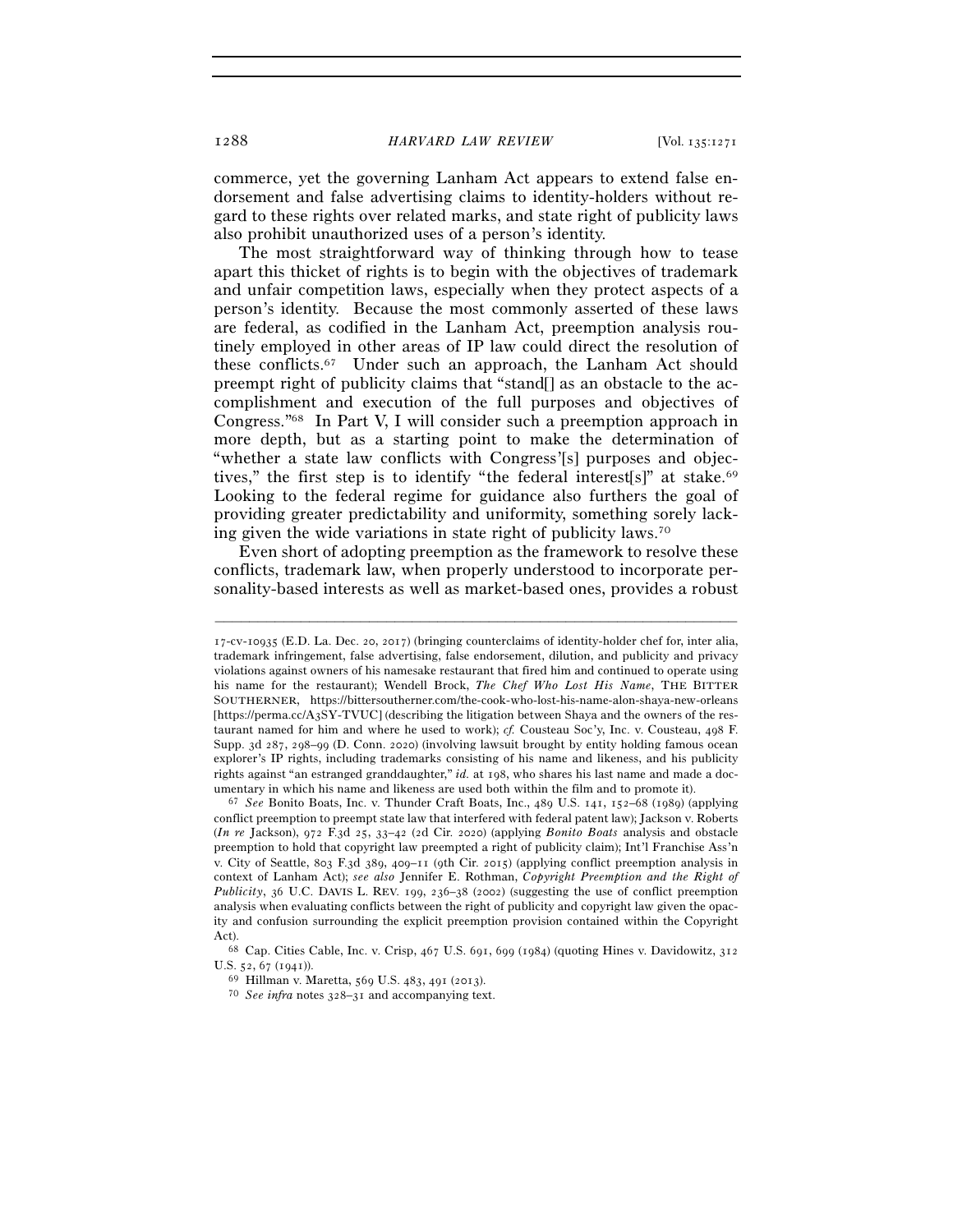and normatively appealing approach to mediating these conflicts — one that protects both markholders *and* identity-holders. As both a doctrinal and a normative matter, trademark law's objectives are central to finding our way through the identity thicket. Accordingly, I will next turn to considering the objectives of trademark law. I will then return in Part V to revisit some of the conflicts raised in this Part with these new insights in hand.

#### II. TRADEMARK'S CONVENTIONAL OBJECTIVES

Today's dominant account of trademark law is market based and focuses on the interests of both markholders and consumers.71 By protecting producers from confusingly similar uses of marks and uses that dilute the value of marks, trademark and unfair competition laws seek to incentivize the production of high-quality and consistent goods and services for the public's benefit.<sup>72</sup> "Trade-marks encourage the maintenance of quality by securing to the producer the benefit of the good reputation which excellence creates."73

The protection of markholders is also supported by a labor-reward justification. Businesses (and the people behind those businesses) have worked hard to build value in their marks, brand, and company, and should earn the fruits of their labor rather than "pirates and cheats" who use deception to divert sales away from the rightful markholders.<sup>74</sup> Even this producer-centric vision of the Lanham Act encompasses concern for the public, but as a second-order benefit.75

Trademark law also independently protects consumers. The Lanham Act itself expressly highlights this as an independent objective,76 and the underlying reports and history of trademark and unfair competition law support a central place for consumers in this body of

<sup>71</sup> *See* RESTATEMENT (THIRD) OF UNFAIR COMPETITION §§ 1 cmt. e, 9 cmt. c (AM. L.INST. 1995); WILLIAM M. LANDES & RICHARD A. POSNER, THE ECONOMIC STRUCTURE OF INTELLECTUAL PROPERTY LAW 168 (2003); Landes & Posner, *supra* note 11, at 270; Lemley, *supra* note 11, at 1688.<br><sup>72</sup> Some contend the trademark system causes overinvestment in strong marks and advertising

rather than in high-quality products. *See* Jessica Litman, *Breakfast with Batman: The Public Interest in the Advertising Age*, 108 YALE L.J. 1717, 1724–31 (1999); Jeremy N. Sheff, *Veblen Brands*, 96 MINN. L. REV. <sup>769</sup>, 803 (<sup>2012</sup>). 73 S. REP. NO. 79-1333, at 4 (1946); *see also* Landes & Posner, *supra* note 11, at <sup>270</sup> (arguing that

trademarks "are valuable because they denote consistent quality, and a firm has an incentive to develop a trademark only if it is able to maintain consistent quality"). 74 S. REP. NO. 79-1333, at 3; *see also* Qualitex Co. v. Jacobson Prods. Co., 514 U.S. 159, 162–<sup>64</sup>

<sup>(</sup><sup>1995</sup>) (applying this rationale to include color within the scope of trademark protection). 75 *See* Mark P. McKenna, *The Normative Foundations of Trademark Law*, 82 NOTRE DAME L.

REV. 1839, 1840–41 (2007) (contending that trademark law was never directed at consumer interests). 76 *See* 15 U.S.C. § 1127.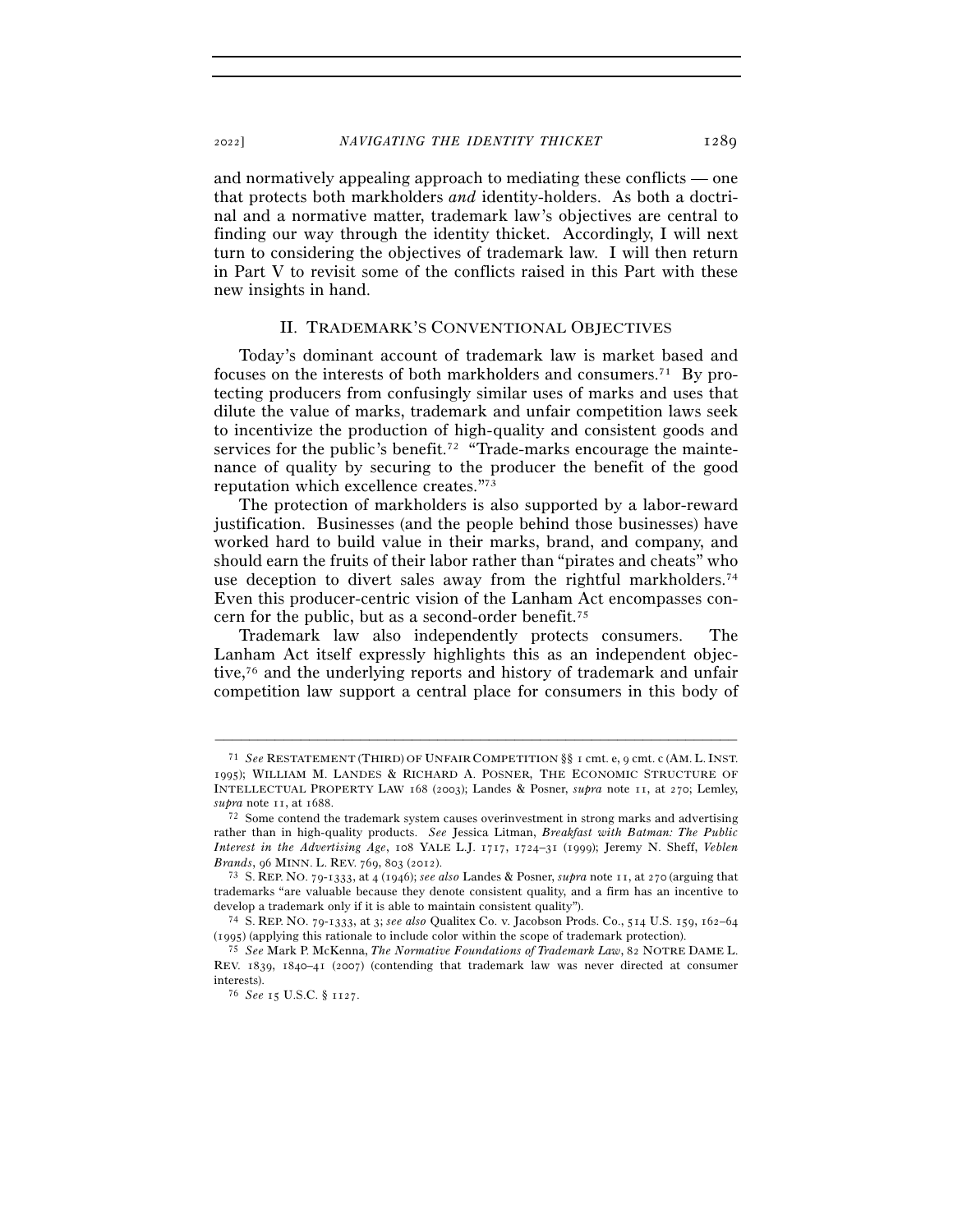law.77 The Senate Report accompanying the Lanham Act highlights the goal of "protect[ing] the public from deceit" and deception in the marketplace.78 Subsequent amendments to the Lanham Act have continued to recognize this objective.79

The consumer focus of trademark law is also evident from its partial origins in the torts of deceit and fraud.80 These claims were distinct from those that competitors could bring, and could be brought by consumers directly when they were deceived by a defendant's efforts to pass off its goods as those of another. Although most courts have concluded that consumers cannot bring claims under the Lanham Act, their interests remain central.81 Even in the absence of consumer suits, the Lanham Act protects people from being duped in the marketplace by prohibiting trademark infringement, false and misleading advertising, false designations of origin, and false endorsements.<sup>82</sup> And consumer perceptions are fundamental to claims under the Lanham Act. Liability turns primarily on likely consumer confusion, and even dilution determinations turn on what consumers are likely to think.<sup>83</sup>

The search-cost model for trademark law also puts consumers at its center. Under this theory, trademarks provide communicative messages to consumers that help them more easily and more quickly locate the

<sup>77</sup> *See* S. REP. NO. 79-1333, at 3–4; POM Wonderful LLC v. Coca-Cola Co., 573 U.S. 102, 107 (2014); RESTATEMENT (THIRD) OF UNFAIR COMPETITION §§ 2 cmt. a, 9 cmt. c (AM. L. INST. 1995); MCCARTHY, *supra* note 7, § 5:2 ("In the author's opinion, to select as paramount either protection of the trademark property or protection of consumers would be to oversimplify the *dual* goals of trademark law . . . ."); Robert G. Bone, *Hunting Goodwill: A History of the Concept of Goodwill in Trademark Law*, 86 B.U. L. REV. 547, 555–56, 560–61, 593, 620–21 (2006) (highlighting the longstanding role of consumer protection in trademark and unfair competition laws); Lemley, *supra* note 11, at 1688; *see also* LANDES & POSNER, *supra* note 71, at 167 (discussing benefits for consumers of trademark law, including higher-quality products and reduced search costs); Landes & Posner, *supra* note 11, at <sup>269</sup> (same). 78 S. REP. NO. 79-1333, at 4; *cf.* Bonito Boats, Inc. v. Thunder Craft Boats, Inc., 489 U.S. 141,

<sup>157 (1989)</sup> (noting this history of unfair competition law and the focus on "protecting *consumers*").

<sup>79</sup> *See, e.g.*, 152 CONG. REC. 19,238 (<sup>2006</sup>) (statement of Rep. Lamar Smith). 80 *See* Two Pesos, Inc. v. Taco Cabana, Inc., 505 U.S. 763, 778 n.5 (1992) (Stevens, J., concurring in the judgment); RESTATEMENT (THIRD) OF UNFAIR COMPETITION §§ 2 cmt. a, 9 cmt. d; FRANK I. SCHECHTER, THE HISTORICAL FOUNDATIONS OF THE LAW RELATING TO

TRADE-MARKS 4–18, 143 (1925).<br><sup>81</sup> The plain language of the statute suggests that consumers can bring such claims and at least some legislative history suggests this as well. *See* 15 U.S.C. § 1125; H.R. REP. NO. 100-1028, at 13– 15 (1988) (noting with regard to adding explicit authorization for consumer suits that this right already exists but that because of mistaken judicial decisions it should be clarified); 134 CONG. REC. 31,850 (1988) (statement of Rep. Robert Kastenmeier on Trademark Law Revision Act of 1988) (contending that consumers have standing to sue under the Trademark Act of 1946). Recent decisions on standing under the Lanham Act, however, indicate that such claims are not possible. *See, e.g.*, *POM Wonderful*, 573 U.S. at 107 (noting in dicta that "[t]hough in the end consumers also benefit from the Act's proper enforcement, the cause of action is for competitors, not consumers"). <sup>82</sup>  $15$  U.S.C. §§ 1114, 1125. 83 *Id.* §§ 1114(1), 1125(a), (c).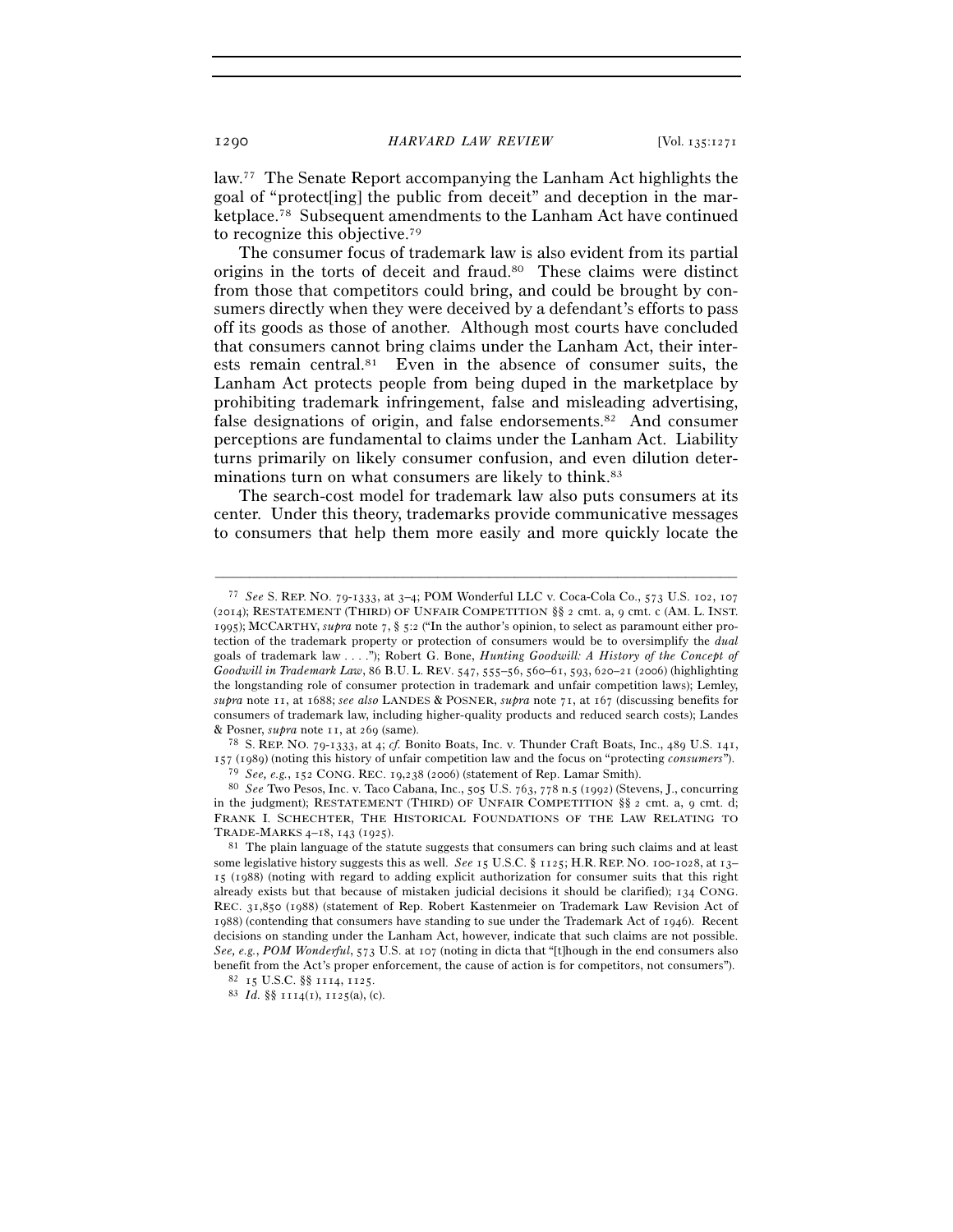products and services that they wish to purchase.84 The consumerfocused search-cost model fits well in the context of a law that penalizes deceptive uses, but is less convincing when asserted to justify dilution law, which does not require any demonstration of likely consumer confusion.85

These two primary objectives of the Lanham Act — protecting businesses from unfair competition and protecting consumers from being deceived — usually work in harmony. Sometimes, however, they come into conflict. Such conflicts can arise when consumer confusion occurs after a markholder has lost rights to its mark (through, for example, abandonment, bankruptcy, or seizure of goods by an insurer or creditor).86 In such instances, consumers may be deceived as to who is behind the products and services even if the seller can claim the right to employ the relevant marks. Conflicts between producers' interests and those of consumers also arise when consumers are not likely to be confused at all, and the sole basis of the markholder's claim is an assertion that it should reap all potential value stemming from its marks. Such a conflict arises, for example, in the context of unofficial merchandise in which sports teams and celebrities claim that they alone should have the rights to sell merchandise using their marks even though consumers are never (or rarely) confused about source or sponsorship.87 Mediating such conflicts remains a challenge even beyond the personal mark cases that I focus on here.

Although often not demarcated expressly as a third objective of trademark law, it is recognized that trademark and unfair competition laws also have as a goal the broader objective "to foster fair competition."88 The Senate Report that accompanied the passage of the

–––––––––––––––––––––––––––––––––––––––––––––––––––––––––––––

COMPETITION  $\S\S$  2 cmt. a, 9 cmt. d (AM. L. INST. 1995) (suggesting that there are three main goals

<sup>84</sup> Dastar Corp. v. Twentieth Century Fox Film Corp., 539 U.S. 23, 34 (2003) (quoting Qualitex Co. v. Jacobson Prods. Co., 514 U.S. 159, 163–64 (1995)); *see* Landes & Posner, *supra* note 11, at <sup>269</sup>–70; Lemley, *supra* note 11, at <sup>1690</sup>, <sup>1695</sup>. 85 Many scholars have criticized this rationale for dilution law. *See, e.g.*, Barton Beebe, Roy

Germano, Christopher Jon Sprigman & Joel H. Steckel, *Testing for Trademark Dilution in Court and the Lab*, 86 U. CHI. L. REV. 611, 616–17 (2019); Rebecca Tushnet, *Gone in Sixty Milliseconds:* 

*Trademark Law and Cognitive Science*, 86 TEX. L. REV. <sup>507</sup> *passim* (<sup>2008</sup>). 86 *See, e.g.*, Alfred Dunhill Ltd. v. Interstate Cigar Co., 499 F.2d 232, 234 (2d Cir. 1974); Stahly,

Inc. v. M.H. Jacobs Co., 183 F.2d 914, 915 (7th Cir. <sup>1950</sup>). 87 *See* Stacey L. Dogan & Mark A. Lemley, *The Merchandising Right: Fragile Theory or* Fait Accompli*?*, 54 EMORY L.J. 461, 463–65, 471–78 (2005); Justin Hughes, *Cognitive and Aesthetic Functionality in Trademark Law*, 36 CARDOZO L. REV. 1227, 1256 (2015); Lemley, *supra* note 11, at 1708; Madhavi Sunder, *Intellectual Property in Experience*, 117 MICH. L. REV. 197, 207–22, 249 (2018). *But see* Irene Calboli, *The Case for a Limited Protection of Trademark Merchandising*, 2011 U. ILL. L. REV. 865, 870, 887–92, 900–05, 910–13 (observing the potential conflict, but advocating for extending merchandising rights to markholders and suggesting that this may ultimately benefit consumers). 88 S. REP. NO. 79-1333, at 4 (1946); *see also* RESTATEMENT (THIRD) OF UNFAIR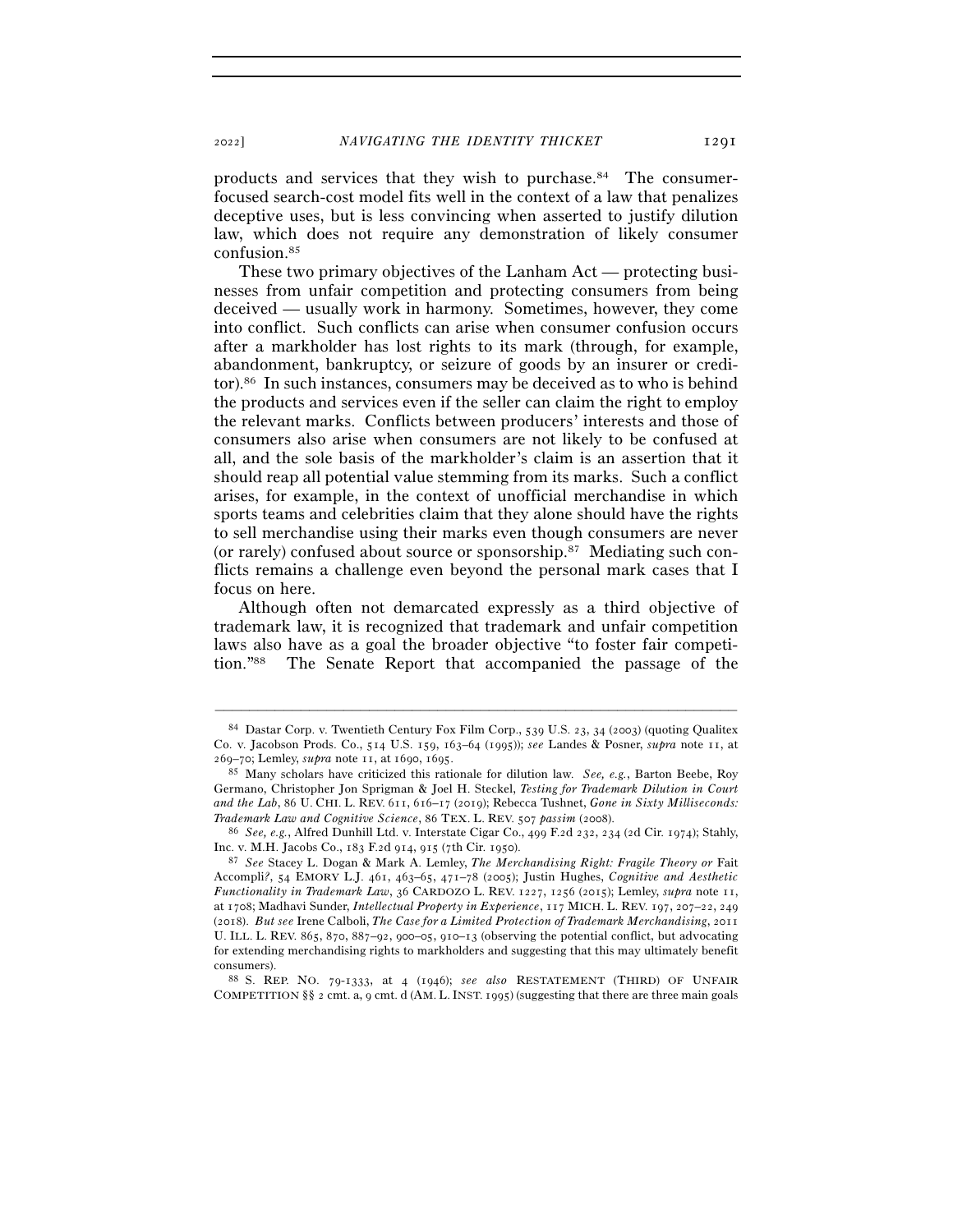Lanham Act suggests that this objective is on equal footing with the other two goals of the Lanham Act.89 Trademark law expressly denies exclusive ownership of terms and symbols unmoored from a particular business, and limits the ability to stake out ownership of particular product or service categories.90 This third objective of trademark law preserves these *negative spaces* for the public benefit. Trademark and unfair competition laws do so by protecting the ability of competitors to sell similar products and services, to compare those products and services with those of others, and to accurately describe their own wares and offerings.91 These negative spaces facilitate the expressly articulated objective of fair competition and protect the freedom of speech.<sup>92</sup>

This is where even the most capacious understanding of trademark's objectives typically ends. As I will demonstrate in the next Part, however, trademark and unfair competition laws also seek to protect the personality of individuals, often (but not always) the founders of businesses. This lost facet and objective of trademark and unfair competition law — far from being consigned to the dustbin of history — is still alive, and is particularly vital to illuminate (and shore up) as individuals increasingly seek trademark protection for their own names and likenesses in the context of their own personal services. This inquiry is also essential given the increasing clash between state right of publicity laws directed at protecting a person's identity and federal trademark law. Because this personality-furthering objective of trademark law has been almost entirely overlooked, I will next turn to identifying and developing its contours.

#### III. RECLAIMING TRADEMARK'S PERSONALITY

From trademark's primordial days, trademark and unfair competition laws have considered the personality of markholders and others who use their own identities in trade. Nevertheless, to the extent scholars have recognized a personality theory of trademarks, it has been primarily in the context of the public's interest in using and referring to marks as part of self-expression, rather than from the perspective of

<sup>–––––––––––––––––––––––––––––––––––––––––––––––––––––––––––––</sup> of modern trademark law, one of which is "the right of other sellers to compete vigorously with the trademark owner in the market<br>place," id. § 9 cmt. d); Rothman, *supra* note 33, *passim*.<br><sup>89</sup> See S. REP. NO. 79-1333, at 4.<br><sup>90</sup> See id. at 3 ("Trade-marks are not monopolistic grants like patents and copyrights." (cit

Prestonettes, Inc. v. Coty, 264 U.S. 359, 368 (1924); United Drug Co. v. Theodore Rectanus Co., 248

U.S. 90, 97–98 (1918))). 91 *See* 15 U.S.C. § 1115(b)(4); KP Permanent Make-Up, Inc. v. Lasting Impression I, Inc., 543 U.S. 111, 118–20, 122 (2004); Sazerac Brands, LLC v. Peristyle, LLC, 892 F.3d 853, 857–60 (6th Cir. <sup>2018</sup>); New Kids on the Block v. News Am. Publ'g, Inc., 971 F.2d 302, 308–09 (9th Cir. <sup>1992</sup>). 92 *See* Rothman, *supra* note 33, *passim*.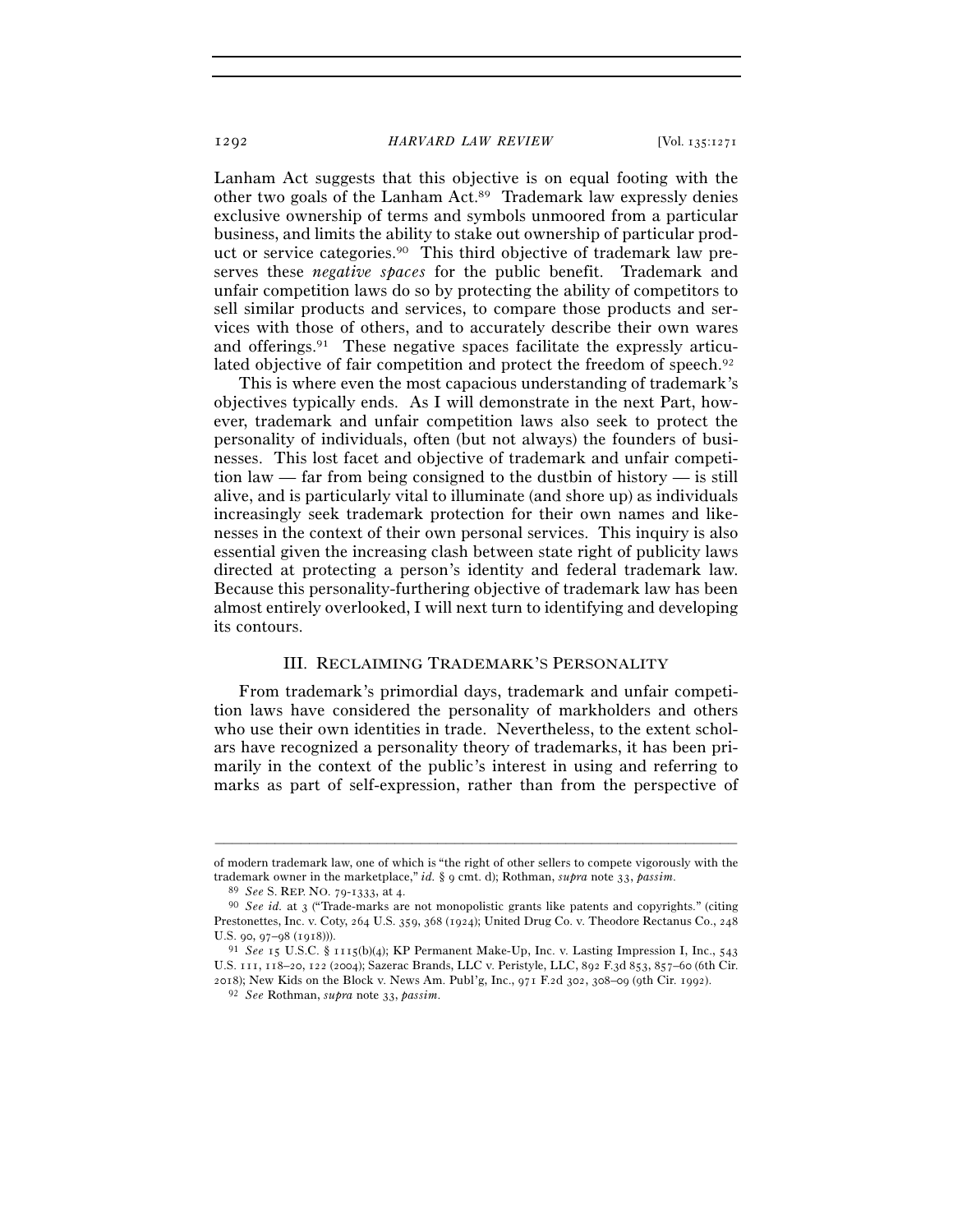markholders.93 A few scholars, notably Professor Laura Heymann and Professor William McGeveran, have observed in passing that personality interests of identity-holders play a role in people's choices of names and the use of selfmarks.94 But even they are skeptical that trademark law is a vehicle to protect these interests.<sup>95</sup> Of the contemporary legal scholars and commentators who have acknowledged the line of trademark cases stemming from the "sacred," "absolute," or "natural right" to one's own name and personality,96 most have dismissed its import, concluding that it is obsolete, "archaic," "antiquated," "abandoned," "uniformly rejected," or "repudiated," and that trademark interests by definition are not personal in nature, and instead are driven solely by market-based concerns.97 In this Part, I demonstrate the abundant evidence that personality-based interests have long been part of trademark

"personal" concerns, even when evaluating false endorsement claims). 96 *See, e.g.*, Tomsky v. Clark, 238 P. 950, 952 (Cal. Dist. Ct. App. 1925) ("The right to do business under one's own name is one of the sacred rights known to the law . . . ."); GREELEY, *supra* note 12, § 138 ("The right of any one to place his own name on goods sold by him is recognized as a natural right and cannot be interfered with."); HARRY D. NIMS, THE LAW OF UNFAIR COMPETITION AND TRADE-MARKS § 67 (2d ed. 1917) (describing the "right" to one's own name as on even stronger footing than the right to one's own home); Francis W. Treadway, *Personal Trade-Names*, 6 YALE L.J. 141, 143 (1897) (citing Chas. S. Higgins Co. v. Higgins Soap Co., 39 N.E. 490 (N.Y. 1895)); *see also* Singer Mfg. Co. v. June Mfg. Co., 163 U.S. 169, 187 (1896) (noting "the well settled doctrine" that "every one has the absolute right to use his own name honestly in his own business" (quoting Russ. Cement Co. v. Le Page, 17 N.E. 304, 305 (Mass. 1888))); Meneely v. Meneely, 62 N.Y. 427, 431 (1875).

<sup>97</sup> *See, e.g.*, 2 MCCARTHY, *supra* note 7, §§ 13:7–13:8 (contending that the "'sacred right' rule" is "archaic," *id.* § 13:7, has been "abandon[ed]," and is now "uniformly rejected," *id.* § 13:8 (capitalization omitted)); Mark Bartholomew, *Trademark Morality*, 55 WM. & MARY L. REV. 85, 122– 28, 155–57 (2013) (noting that the absolute-right doctrine is "antiquated," *id.* at 155, and "weakened" today, *id.* at 126, and contending that it should be further dismantled as it "is hard to square with the efficiency rationale for trademark protection typically voiced by modern judges," *id.* at 128); McGeveran, *supra* note 95, at 1146 (concluding that "[m]odern trademark law largely repudiates the nineteenth century rule" allowing "second-comers . . . to use their own name in business"); *see also* Christopher P. Bussert, *Family Feud: The Tension Between Family Names and Trademarks*, 99 TRADEMARK REP. 1388, 1390–91 (2009) (suggesting that most "modern cases" do not follow "the

<sup>–––––––––––––––––––––––––––––––––––––––––––––––––––––––––––––</sup> 93 *See, e.g.*, Rochelle Cooper Dreyfuss, *Expressive Genericity: Trademarks as Language in the Pepsi Generation*, 65 NOTRE DAME L. REV. <sup>397</sup>, 405–07 (1990); Katyal, *supra* note 10, *passim*. 94 *See, e.g.*, Laura A. Heymann, *A Name I Call Myself*, 2 U.C. IRVINE L. REV. <sup>585</sup>, 623 (2012)

<sup>[</sup>hereinafter Heymann, *A Name I Call Myself*] (noting that people choose their children's names, change their own names, and select their online usernames motivated by "identity, reputation, and personality"); McGeveran, *supra* note 16, at 360–61 (observing in the context of selfmarks that there is "a greater independent basis for protecting . . . humans who have feelings and personal interests," than there is for protecting "corporate-controlled brands," *id.* at 360); *cf.* Laura A. Heymann, *The Law of Reputation and the Interest of the Audience*, 52 B.C. L. REV. 1341, 1359–60, 1366–67, 1374, 1385–400 (2011) [hereinafter Heymann, *The Law of Reputation and the Interest of the Audience*] (considering overlap between reputational protection for people and businesses).

<sup>95</sup> *See* Heymann, *A Name I Call Myself*, *supra* note 94, at 591–92, 623 (suggesting that the identity-based concerns she highlights in the context of naming are largely absent in trademark law, and instead are more similar to moral rights sometimes recognized in copyright law); William McGeveran, *Disclosure, Endorsement, and Identity in Social Marketing*, 2009 U. ILL. L. REV. 1105, 1144–46 (noting that trademark and unfair competition laws focus on economic rather than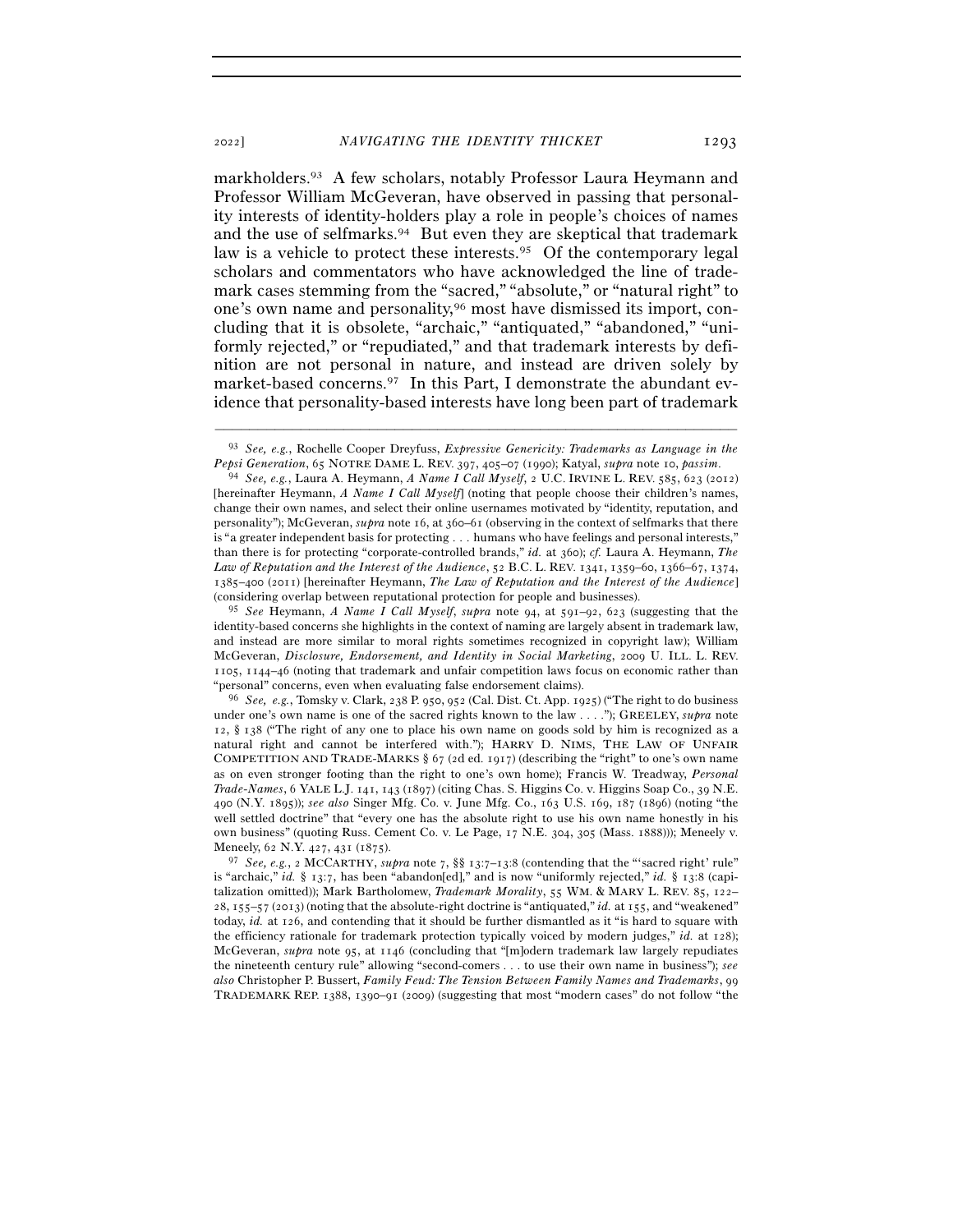law, and that they remain relevant today (even if often unrecognized), particularly in the pockets of trademark and unfair competition laws that are most likely to intersect with the right of publicity. Recognizing this facet of trademark law is about more than its doctrinal staying power — it is about recognizing the deeply rooted respect given in trademark and unfair competition laws to protecting individual autonomy and dignity.

Dating back to antiquity, trademarks literally marked the artisans who made the wares being sold.<sup>98</sup> Some of the first recorded "trademark" disputes revolved around the passing off of goods as those made by a famous craftsman or artist when they were fakes. In ancient Roman times, terracotta lamps thought to have originated with the thenfamous potter Lucius Aemilius Fortis (or his workshops) were notoriously pirated by other sellers who used the same FORTIS mark on their counterfeit goods.99 Early justifications for extending exclusionary rights to trademarks and trade names focused on protecting a *person*'s good name and their reputation in a particular industry, rather than the reputation of a separate business entity. Marks protected a person's livelihood in a particular business, as well as their professional reputation. During this pre–Industrial Revolution period the person and their business often merged. One's trade and profession were so much a part of one's identity that many surnames originated from a person's

historical, more deferential standard in assessing the right to use one's family name," but instead "treat[] these cases as ordinary infringement actions," *id.* at 1390); Charles E. Colman, *An Overview of Intellectual Property Issues Relevant to the Fashion Industry*, *in* NAVIGATING FASHION LAW 113, 165 (2012) ("[J]udges have strayed quite far from the once widely accepted principle that each person possessed a 'natural right' to use her given name . . . ."); Dogan & Lemley, *supra* note 5, at 1209 n.223 (acknowledging "some extra solicitude toward personal names," but largely consigning this approach to "older decisions"); Greg Lastowka, *The Trademark Function of Authorship*, 85 B.U. L. REV. 1171, 1196 (2005) (noting that while "some breathing room" exists to use one's own name in business, there is "no *absolute* right to use your personal name in relation with your business"); Stein & Stern, *supra* note 57, at 18 (suggesting that "there is no absolute right to use one's own personal name" in today's trademark law (quoting Paul Frank Indus., Inc. v. Sunich, 502 F. Supp. 2d 1094, 1095 (C.D. Cal. 2007))). 98 JAMES LOVE HOPKINS, THE LAW OF TRADEMARKS, TRADENAMES AND UNFAIR

COMPETITION § 1 (4th ed. 1924); Sidney A. Diamond, *The Historical Development of Trademarks*, 73 TRADEMARK REP. 222, 225–29 (1983); Edward S. Rogers, *Some Historical Matter Concerning Trade-Marks*, 62 TRADEMARK REP. 239, 240–41, 245 (1972). Early marks also sometimes indicated monarchs who ruled over various jurisdictions and authorized the production of particular goods. *See* SCHECHTER, *supra* note 80, at 57–59. Other marks indicated membership in an organization authorized to produce specific classes of goods, and sometimes ownership. *See id.* at 15–16, 19–27,

<sup>48</sup>–57, 94–96, 101–05, 108–09; Diamond, *supra*, at <sup>225</sup>. 99 SALVATORE DI PALMA, THE HISTORY OF MARKS FROM ANTIQUITY TO THE MIDDLE AGES 341 (David Westgate trans., 2015); *cf.* Eric C. De Sena & Paola Chini, *Oil Lamps*, *in* THE COLLECTION OF ANTIQUITIES OF THE AMERICAN ACADEMY IN ROME 319, 324 (Larissa Bonfante & Helen Nagy eds., 2015).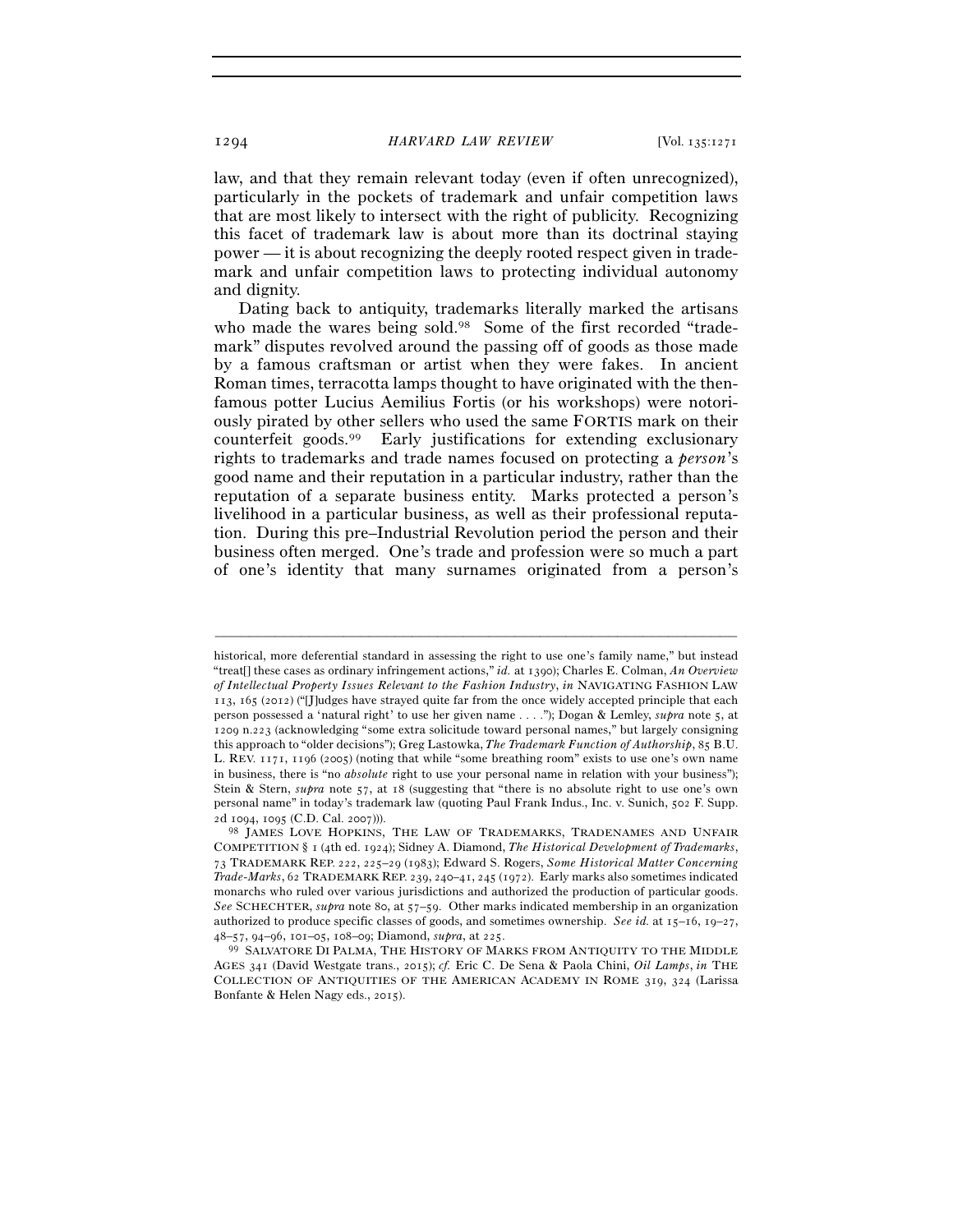profession, such as Baker, Milner, Shepherd, Smith, and Potter.100 Well into the nineteenth century and up until the rise of the mass production of fungible goods, many goods were marked, stamped, or accompanied by the names, initials, or unique symbols of the craftsmen who made the products.101

The rise in prominence of the corporate structure in the mid-to-late nineteenth century altered this dominant merging of a person and their business by disentangling the natural person from the business entity to which they might be associated.<sup>102</sup> However, these changes did not alter the differential treatment of marks and claims rooted in a particular individual; instead, they altered only the frequency with which such personality-based concerns arose in the context of trademark and unfair competition cases.

In this Part, I trace this longstanding, though largely unacknowledged, aspect of trademark law and highlight the ways in which it remains today. Such an effort is essential because of the entrenched skepticism among many jurists and scholars that personality interests have any role to play in trademark law. I begin by considering the role of personality in Anglo-American trademark and unfair competition laws from the eighteenth century up until shortly after the passage of the Lanham Act, which is generally demarcated as the dividing line between historical and modern trademark law. Section B then considers the continued relevance of personality in today's trademark and unfair competition laws, and the surprising continuity between the early treatment of personal marks and that of today.

#### *A. Unfair Competition and Trademark's Early Theory of Personality*

In 1873, William Henry Browne in his influential *Treatise on the Law of Trade-Marks* described a trademark as "carr[ying] the idea of a

<sup>100</sup> *See* P.H. REANEY, A DICTIONARY OF ENGLISH SURNAMES, at xli, xliii, 24, 310, 359, 404– 05, 415 (R.M. Wilson, ed., 3d ed. 1991); *see also* DEBBY APPLEGATE, MADAM: THE BIOGRAPHY OF POLLY ADLER 31 (2021) (describing "Kravets," originating with the Polish word for "tailor," as being used as the last name of a family of tailors). For a broader discussion of naming practices, see Laura A. Heymann, *Naming, Identity, and Trademark Law*, 86 IND. L.J. <sup>381</sup>, 389–91 (<sup>2011</sup>). 101 *See, e.g.*, Sykes v. Sykes (1824) 107 Eng. Rep. 834, 834; 3 B. & C. 541, 541 (describing maker

of "shot-belts" and "powder-flasks" with "great reputation" who marked his wares with the words "Sykes Patent" to indicate they were made by him).

<sup>102</sup> Prior to this time, companies and their property were usually held only by individuals, rather than by a separate corporation. The ability to form a corporate structure as a separate fictional entity distinct from any natural person associated with the business became commonly available only in the late 1800s. *See* Margaret M. Blair, *Locking in Capital: What Corporate Law Achieved for Business Organizers in the Nineteenth Century*, 51 UCLA L. REV. 387, 423–25 (2003). Without that option, most businesses were run either as individual proprietorships or partnerships. *Id.* at 405, 409. Property of the business, including its intangible property, such as trademarks and goodwill, was therefore personally owned. *Id.* at 404. The law did not clearly establish partnerships as separate legal entities capable of holding property until the late 1990s. *See id.* at 410 n.71.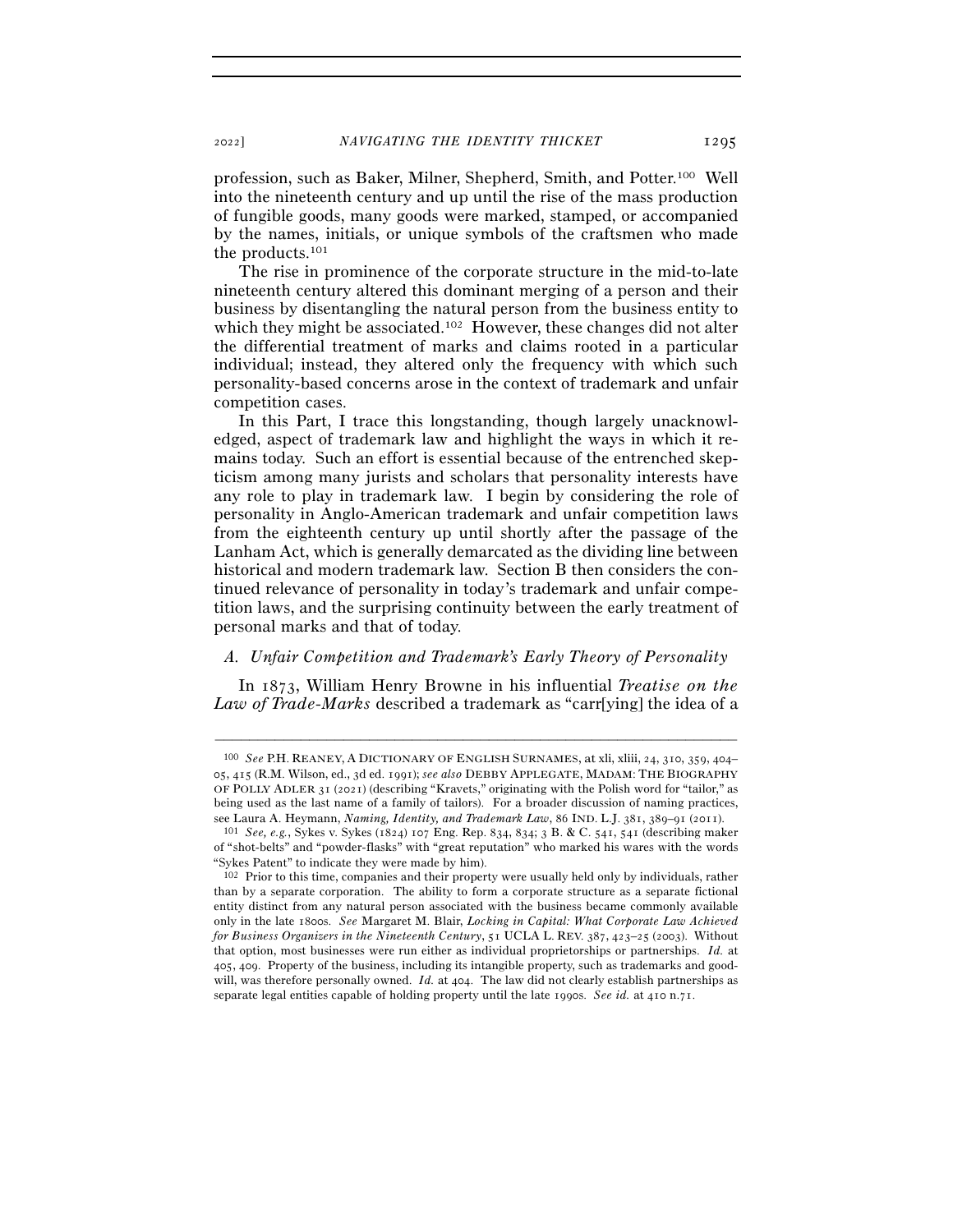man's personality, like his ordinary autograph."103 Browne therefore concluded that trademarks "preserve[] [their] essential characteristics wherever [they] may go," much like a person.<sup>104</sup> The personality-based understanding of trademark law extended beyond instances in which people used their own names or likenesses as marks. Infringement of a mark or trade name — even one that was not personal in the sense of being derived from a person's name or image — was understood as an intrusion on an individual's personality, as well as a threat to that person's commercial success.<sup>105</sup> The personality-based aspects of trademark law predominated when marks and trade names were derived from a particular person's identity. It is in these contexts that the continuous thread of a personality-based understanding of trademark law remains present today.

Trademark and unfair competition laws were never solely about market-based interests. Unauthorized uses of another's name in trade were also understood as an affront to a person's autonomy interests, their dignity, and their natural right to the fruits of their own labor. Defendants who "dress[ed] [themselves] in another . . . man's name" were thought to "deprive that man of his own individuality, and thus despoil him of the gains to which by his industry and skill he is fairly entitled."106 Trademarks were understood as a form of "celebrity" based

<sup>–––––––––––––––––––––––––––––––––––––––––––––––––––––––––––––</sup> <sup>103</sup> BROWNE, *supra* note 12, § 90; *see also id.* § 130 ("A trade-mark is nothing more nor less than one's commercial signature to his goods . . . .").

The definition of what constituted a trademark was far narrower in this era. So the name of a business was not technically a "trademark," but was still protected against unfair business practices epitomized by the passing off of one's goods as those of another's. The Supreme Court described the difference between a trademark and a trade name in 1926 as follows: A trademark was "applicable to the vendible commodity to which it is affixed," while a trade name attached to the "business and its good will." Am. Steel Foundries v. Robertson, 296 U.S. 372, 380 (1926). Though as the Court noted, even at that time, "the precise difference is not often material, since the law affords protection against its appropriation in either view upon the same fundamental principles." *Id.*; *see also* Milton Handler & Charles Pickett, *Trade-Marks and Trade Names — An Analysis and Synthesis: I*, 30 COLUM. L. REV. 168, 200 (1930) (noting that trademark and trade name cases were usually (and appropriately) analyzed in the same way).

<sup>&</sup>lt;sup>104</sup> BROWNE, *supra* note 12, § 90. 105 Some scholars and jurists have suggested that even business goodwill not intertwined with a particular person has elements of personality. *See, e.g.*, JOHN R. COMMONS, INDUSTRIAL GOODWILL 19–20 (1919) (referring to goodwill not as "science but personality" and as the "soul" of a corporation that "dies when dissected. . . . [I]t is not even the personality of a single individual, it is that still more evasive personality to which the responsive French give the name, *l'esprit de corps*, the spirit of brotherhood, the solidarity of free personalities," *id.* at 20). Notably, Professor John Commons so concluded in part because of his understanding that the goodwill of a company was built by the contributions of individual laborers. *Id.* at 151 ("Goodwill is the soul; and goodwill is a multiple of all the different personalities that keep the business agoing.").

<sup>106</sup> BROWNE, *supra* note 12, § 95 (quoting Howard v. Henriques, 3 Sand. 725, 727 (N.Y. Super. Ct.  $1851)$ .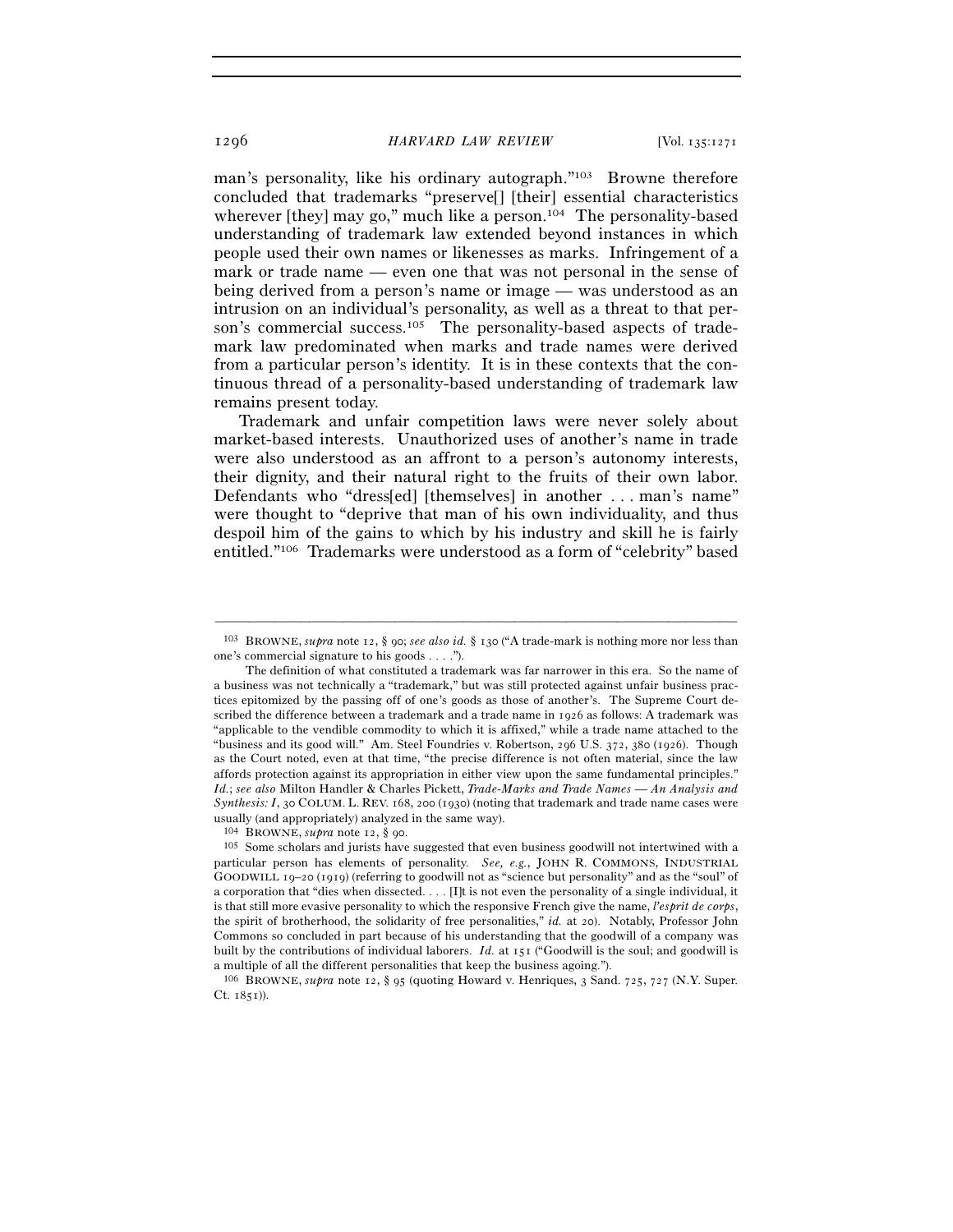on the person behind the goods, rather than solely as indicative of the goods themselves or some anonymous manufacturer or seller of them.107

The personality-based aspects of trademark law derived in part from an understanding of self-ownership that flowered in the late nineteenth and early twentieth centuries.108 The concept of having a property right in one's self led to a convergence during this time of unfair competition, trademark, and right of privacy/publicity laws that all protected the same interests. Personal name and image marks, trade names of eponymous businesses, and a person's portrait were protected against unauthorized uses under each of these theories on the basis that everyone has a property right in their own name and likeness. This concept famously led to the adoption of the right of privacy at the end of the nineteenth century (which developed into today's right of publicity),109 but it also was a recognized part of trademark and unfair competition laws of this era and beyond.110

every person has a property right in their portrait); Pavesich v. New Eng. Life Ins. Co., 50 S.E. 68, 79 (Ga. 1905) ("The form and features of the plaintiff are his own."); Roberson v. Rochester Folding Box Co., 64 N.E. 442, 449–50 (N.Y. 1902) (Gray, J., dissenting) (suggesting that every person has a "property right" in their own "person" and image, *id.* at 450); *The Right to Privacy*, 6 GREEN BAG 498, 499 (1894) (suggesting that there is "a right of property in one's personal appearance").<br><sup>109</sup> See ROTHMAN, *supra* note 4, at 11–44; *see also* Post & Rothman, *supra* note 4, at 93–95.<br><sup>110</sup> See, e.g., Mackenzie v

Ct. 1891) (enjoining defendant from using the name and signature of well-known physician Sir Morell Mackenzie to sell its pastilles); NIMS, *supra* note 96, § 67 (comparing "trade rights in [a] family or personal name" to the unique status of one's home in property and privacy law, and noting that one's "name is dearer to him than his house"); *see also* Edison v. Edison Polyform Mfg. Co., 67 A. 392, 394–95 (N.J. Ch. 1907) (citing both privacy-based cases and trademark and unfair competition ones to support a finding that the defendant could not use the famous inventor's name, signature, and image on its property because "a man's name" and "the peculiar cast of one's features" were both "property" with "pecuniary value" that "belong[ed] to its owner, rather than to the person seeking to make an unauthorized use of it" (citing, for example, Brown Chem. Co. v. Meyer, 139 U.S. 540 (1891); *Pavesich*, 50 S.E. 68)).

 Although some courts limited unfair competition claims to instances in which a plaintiff was in direct competition with the defendant, others took a broader view, and as trademark and unfair competition laws expanded beyond direct competition and beyond source confusion so did the allowance of such claims within (rather than independently of) the unfair competition rubric. *Compare Mackenzie*, 27 Abb. N. Cas. at 403–04 (allowing claim by well-known doctor for quack medicine using his own identity), *with* Dockrell v. Dougall (1899) 80 LT 556 (AC) at 557 (denying relief under similar circumstances because the plaintiff could not claim a trademark in his name, was not a competitor, and had not proven a reputational injury from the use).

<sup>–––––––––––––––––––––––––––––––––––––––––––––––––––––––––––––</sup> <sup>107</sup> *See, e.g.*, Perry v. Truefitt (1842) 49 Eng. Rep. 749, 751; 6 Beav. 66, 70; *see also* LEWIS BOYD SEBASTIAN, THE LAW OF TRADE MARKS 2 (London, Stevens & Sons 1878).

This view contrasts with today's more anonymous vision of trademarks. *See* 15 U.S.C. § 1127 (defining "trademark" as "identify[ing] and distinguish[ing]" goods even if their "source is unknown"); *see also* A.J. Canfield Co. v. Honickman, 808 F.2d 291, 300 (3d Cir. 1986) (noting that the Trademark Clarification Act of <sup>1984</sup> codified this "long-recognized anonymous source rule"). 108 *See, e.g.*, Corliss v. E.W. Walker Co., 64 F. 280, 282 (C.C.D. Mass. 1894) (recognizing that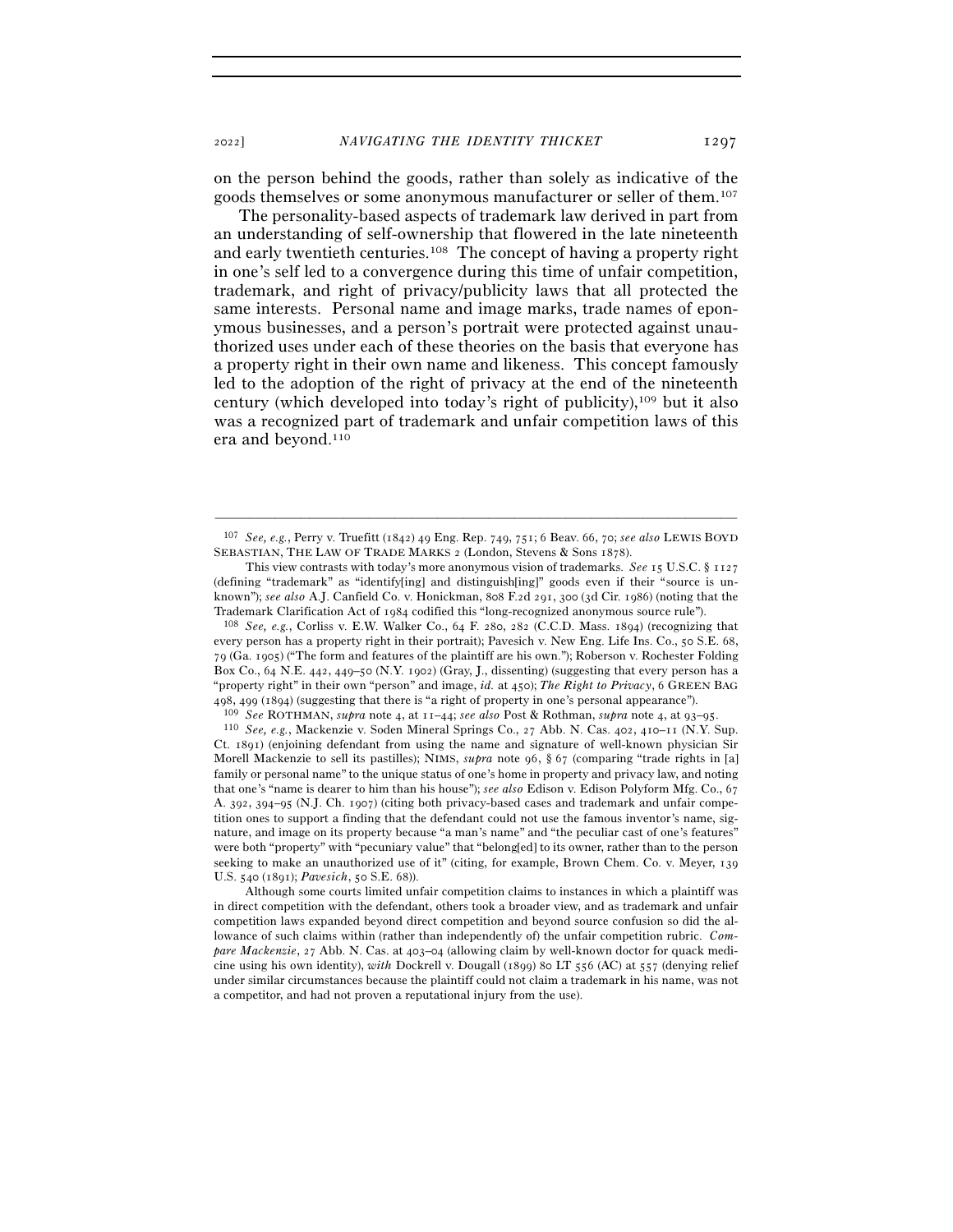From the early days of Anglo-American trademark and unfair competition law, a number of unique rules for *personal marks* existed.111 These rules were rooted in two distinct personality-based interests the protection of a person's autonomy and right to control uses of one's own identity, and the protection of a person's dignity, in particular one's reputation in the community.<sup>112</sup> In the nineteenth century, the reputation of a person and their business were often merged.113 A person's reputation as a craftsperson or in their trade undoubtedly had marketbased implications, and using another's identity in trade encompassed the same market-based harms of uses of anyone's mark (no matter the kind) to pass off one's goods as those of another. But in the context of personal marks, these additional personality-based justifications for trademark law played a more robust role.

Because of the importance of a person's name and likeness to both their business prospects and their individual identity and reputation, personal marks have long been treated differently from other marks. Marks rooted in something distinct from oneself are quite different from those in which the signifying mark and the signified object merge, as is the case when what is signified is a particular person, rather than some external and distinct object or company. In such instances of merger, the property right at issue in trademark and unfair competition cases is (and was recognized as) often rooted at least in part in the concept of *self*-ownership, rather than ownership of an external business or associated symbol of that business. When a company, product name, or design mark consists of the name, likeness, or autograph of a particular person, it can signal the underlying individual rather than (or in addition to) a separate and distinct corporate entity.

I illuminate trademark's theory of personality through its expression in four longstanding doctrinal principles that are uniquely expressed in the context of marks and trade names that encompass an underlying individual's identity: (1) the "natural right" to use one's own name in trade;114 (2) the prohibition on using another's identity as a mark or to suggest endorsement of products or services without their permission; (3) limits on the transferability of one's own name or other selfidentifying marks; and (4) the inability to abandon a personal mark.

<sup>111</sup> *See* BROWNE, *supra* note 12, § 366; *see also* GREELEY, *supra* note 12, § 138; *cf. id.* § 163 (observing the presumptive exclusion of such marks from a number of trademark registries around the world). Recall that personal marks are those that include the portrait, name, or other indicia of a natural person.

<sup>112</sup> *Cf.* Post & Rothman, *supra* note 4, at 116–25 (describing and elaborating on these distinct interests in the context of the right of publicity).

<sup>113</sup> *See* LEWIS BOYD SEBASTIAN, THE LAW OF TRADE MARKS 4 (5th ed. 1911) (noting that in addition to a mark indicating the manufacturer of goods, it could also "indicate that the goods have been examined and selected by a person of known ability, so that they have attributed to them such value as his approval can give, and his *reputation* depends upon their corresponding to their alleged quality" (emphasis added)).

<sup>114</sup> GREELEY, *supra* note 12, § 138.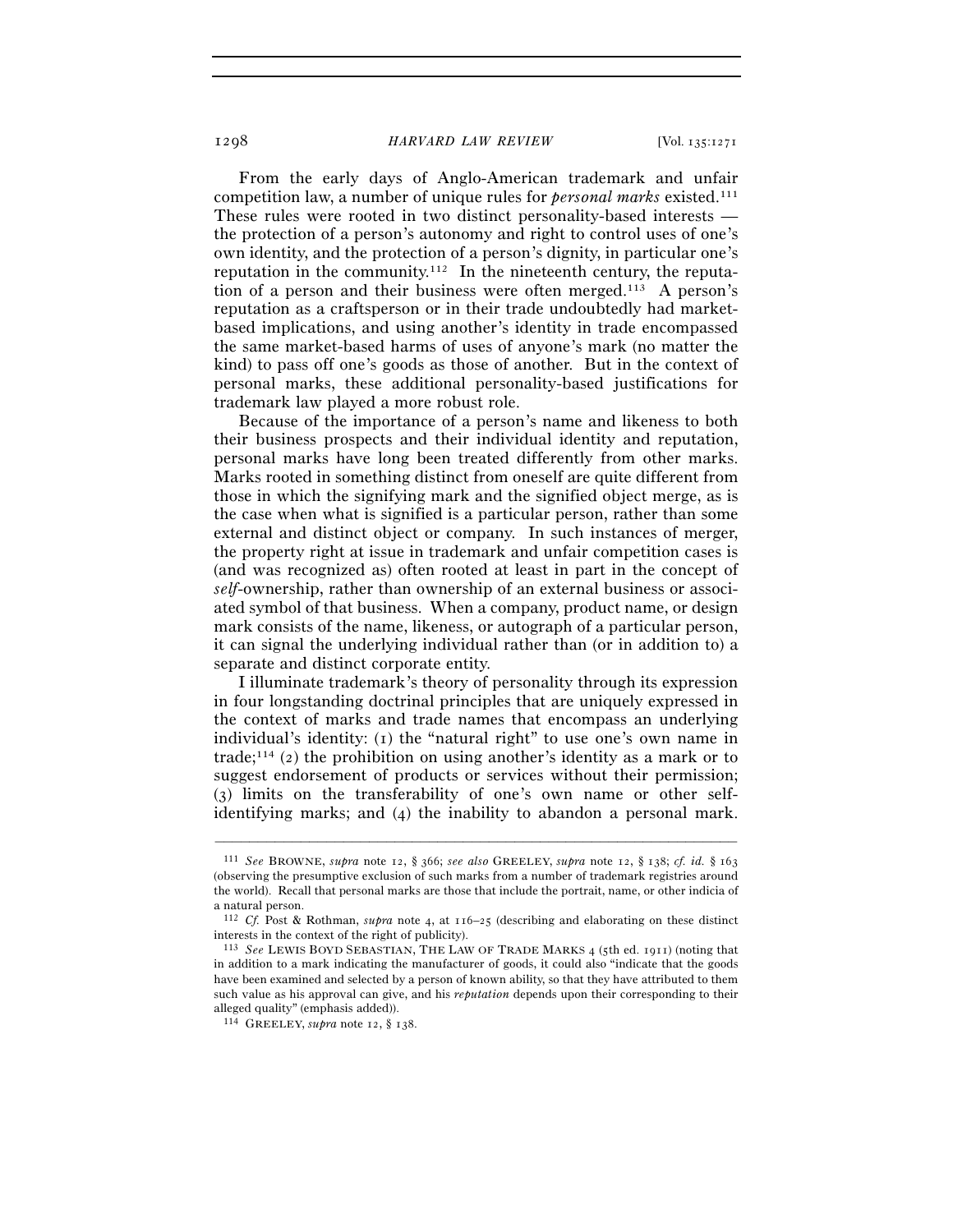<sup>2022</sup>] *NAVIGATING THE IDENTITY THICKET* 1299

Each of these doctrines is justified in significant part by an interest in protecting both a person's autonomy and their dignity. I first focus on them as they were understood before our modern Lanham Act era, because only by doing so is their underlying focus on personality evident.

My identification of these personality-based objectives does not mean that they operate in isolation from trademark and unfair competition law's other objectives developed in Part II; often these goals will overlap and align. But these personality interests are distinct and will sometimes conflict with markholders' and/or consumers' interests, and in the areas I identify, courts will sometimes act in preference for these personality-based interests when conflicts arise.

<sup>1</sup>*. The "Natural Right" to One's Own Name. —* In the nineteenth and early twentieth centuries, it was an unchallenged proposition that everyone had a "sacred" or "natural right" to use their own name.115 In 1918, a New Jersey court powerfully proclaimed: "The right of a man to use his own name in his own business is part of the natural and inalienable rights guaranteed by the very first clause of our [state] Constitution, without which the right to acquire, possess, and protect property would be of little worth."116 Courts continued to view a person's name as essential to their identity formation.<sup>117</sup> In 1944, the Second Circuit declared: "To prevent all use of [a person's surname] is to take away his identity; without it he cannot make known who he is to those who may wish to deal with him; and that is so grievous an injury that courts will avoid imposing it, if they possibly can."118

Accordingly, a person's name alone could not serve as a mark because this would by definition require excluding others from the use of their own names.119 Perhaps the most famous pronouncement of this principle was in *Meneely v. Meneely*, 120 a case decided by the highest court of New York in 1875. The dispute involved brothers who ran competing bell foundries in Troy, New York.121 The court concluded

<sup>115</sup> *See* sources cited *supra* note <sup>96</sup>. 116 Hilton v. Hilton, 104 A. 375, 376 (N.J. <sup>1918</sup>). 117 Some courts distinguished between names given at birth and those chosen thereafter. *See, e.g.*, Societe Vinicole de Champagne v. Mumm, 143 F.2d 240, 241 (2d Cir. 1944) (per curiam) (extending sacred-rights theory only to given, not adopted names). In *Societe Vinicole de Champagne v. Mumm*, 143 F.2d 240, the Second Circuit rooted this distinction in the policy of preventing the "pirat[ing]" of trade names by "chang[ing] one's own name to that of one's intended victim, or to one near enough . . . to be no more than a deceptive variant." *Id.*; *see also* Brennan's, Inc. v. Brennan's Rest., L.L.C., 360 F.3d 125, 128 (2d Cir. 2004) (pointing to "show-business people, some newly married women, and recent immigrants [who] shed their birth names like old coats and happily don new ones they prefer," as less attached to their names while others "think their names are treasures to be safeguarded jealously").

<sup>118</sup> *Societe Vinicole de Champagne*, 143 F.2d at <sup>241</sup>. 119 *Ex parte* Dalsimer & Sons, 1898 Dec. Comm'r Pat. 640, <sup>641</sup>. 120 <sup>62</sup> N.Y. 427 (1875). 121 *Id.* at 427–28.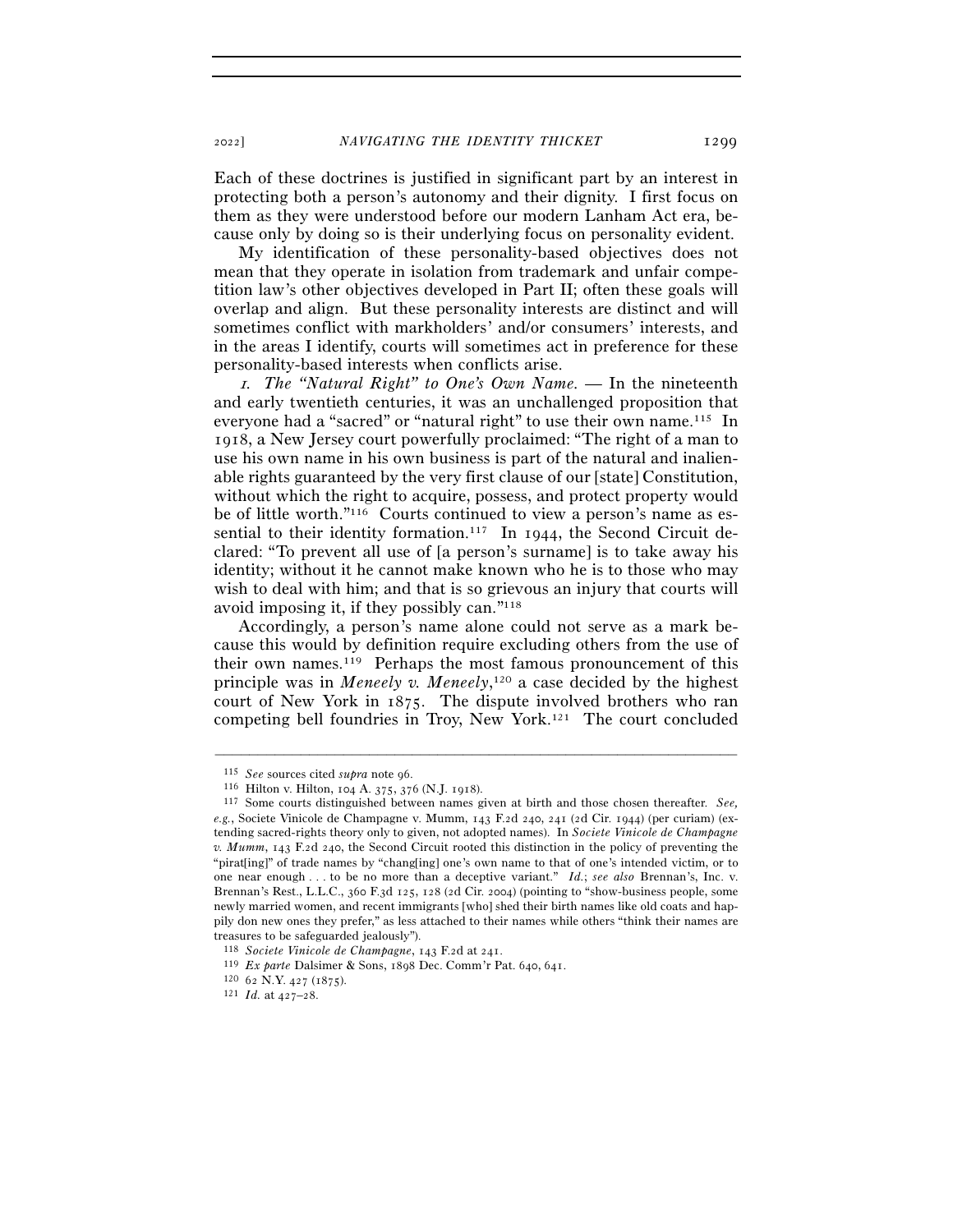that: "A person cannot make a trade mark of his own name and thus debar others, having the same name, from using it in their business.<sup>"122</sup>

Personal names (whether given names or surnames) were "merely" names.123 They did not identify particular goods for consumers. As Browne noted in the second edition of his treatise in 1898: "[A] man's name cannot be transmuted into a technical trade-mark for himself."<sup>124</sup> Many people shared the same or similar names, so names often did not indicate a particular individual, but potentially many different people without additional information. Was it the William Smith of Surrey or the William Smith of Aberdeen? Was it William Smith the tailor or William Smith the cobbler? Accordingly, the English treatise author Lewis Boyd Sebastian explained in 1878 "that a name is in its very nature generic, and is properly applied to designate, not one individual in the world, but, it may be, many thousands, to all of whom it is equally appropriate."125

It was therefore an "impossibility" for anyone "to arrogate to himself the exclusive use of a name which he shares in common with many other persons."126 As the U.S. Supreme Court in *Brown Chemical Co. v. Meyer*<sup>127</sup> observed in 1891: "It is hardly necessary to say that an ordinary surname cannot be appropriated as a trade mark by any one person as against others of the same name, who are using it for a legitimate

–––––––––––––––––––––––––––––––––––––––––––––––––––––––––––––

<sup>126</sup> SEBASTIAN, *supra* note 113, at <sup>19</sup>. 127 <sup>139</sup> U.S. 540 (1891).

<sup>122</sup> *Id.* at 427; *cf.* Amoskeag Mfg. Co. v. Spear, 2 Sand. 599, 606–07 (N.Y. Super. Ct. 1849) (observing that there is "no right to appropriate a sign or symbol which, from the nature of the fact which it is used to signify, others may employ with equal truth, and therefore have an equal right to employ, for the same purpose").

<sup>123</sup> BROWNE, *supra* note 12, § 195 (quoting Act of July 8, 1870, ch. 230, § 79, 16 Stat. 198, 211); *see also* Trade-Mark Act of 1905, ch. 592, § 5, 33 Stat. 724, 726 (barring registration if mark "consists merely in the name of an individual . . . not written, printed, impressed, or woven in some particular or distinctive manner or in association with a portrait of the individual"); Trademark Act of 1881, ch. 138, § 3, 21 Stat. 502, 503 (prohibiting registration of marks that are "merely the name of the applicant"); McLean v. Fleming, 96 U.S. 245, 252 (1878) ("[I]t is doubtless correct to say that a person may have a right in his own name as a trade-mark as against a trader or dealer of a different name; but the better opinion is, that such a party is not, in general, entitled to the exclusive use of a name, merely as such, without more." (citing *Meneely*, 62 N.Y. at 427; Dent v. Turpin (1861) 70 Eng. Rep. 1003; 2 J. & H. 139; Millington v. Fox (1838) 40 Eng. Rep. 956; 3 My. & Cr. 338)).  $124$  WILLIAM HENRY BROWNE, A TREATISE ON THE LAW OF TRADE-MARKS AND

ANALOGOUS SUBJECTS § 433 (2d ed. & Supp. 1898); *see also* BROWNE, *supra* note 12, § 433 (omitting "for himself" from the same quote). I note that at the time Browne wrote only "technical" marks were capable of registration and protection as marks; however, nontechnical identifiers, including names, could be protected by unfair competition laws. *See* BROWNE, *supra*, § 433; HOPKINS, *supra* note 98, §§ 3–4; *see also* Univ. of Notre Dame Du Lac v. J.C. Gourmet Food Imps. Co., 703 F.2d 1372, 1375 & n.6 (Fed. Cir. <sup>1983</sup>). 125 SEBASTIAN, *supra* note 113, at 18–19; *see also* Drake Med. Co. v. Glessner, 67 N.E. 722, <sup>727</sup>

<sup>(</sup>Ohio 1903) (noting that "the name of a person" cannot be a "technical" trademark "because all such names are generic, and because, speaking in a general sense, every person has the right to use his own name for the purposes of trade," but nevertheless concluding that a trademark could arise in a personal name if it was that of an "inventor or original maker of an article of traffic").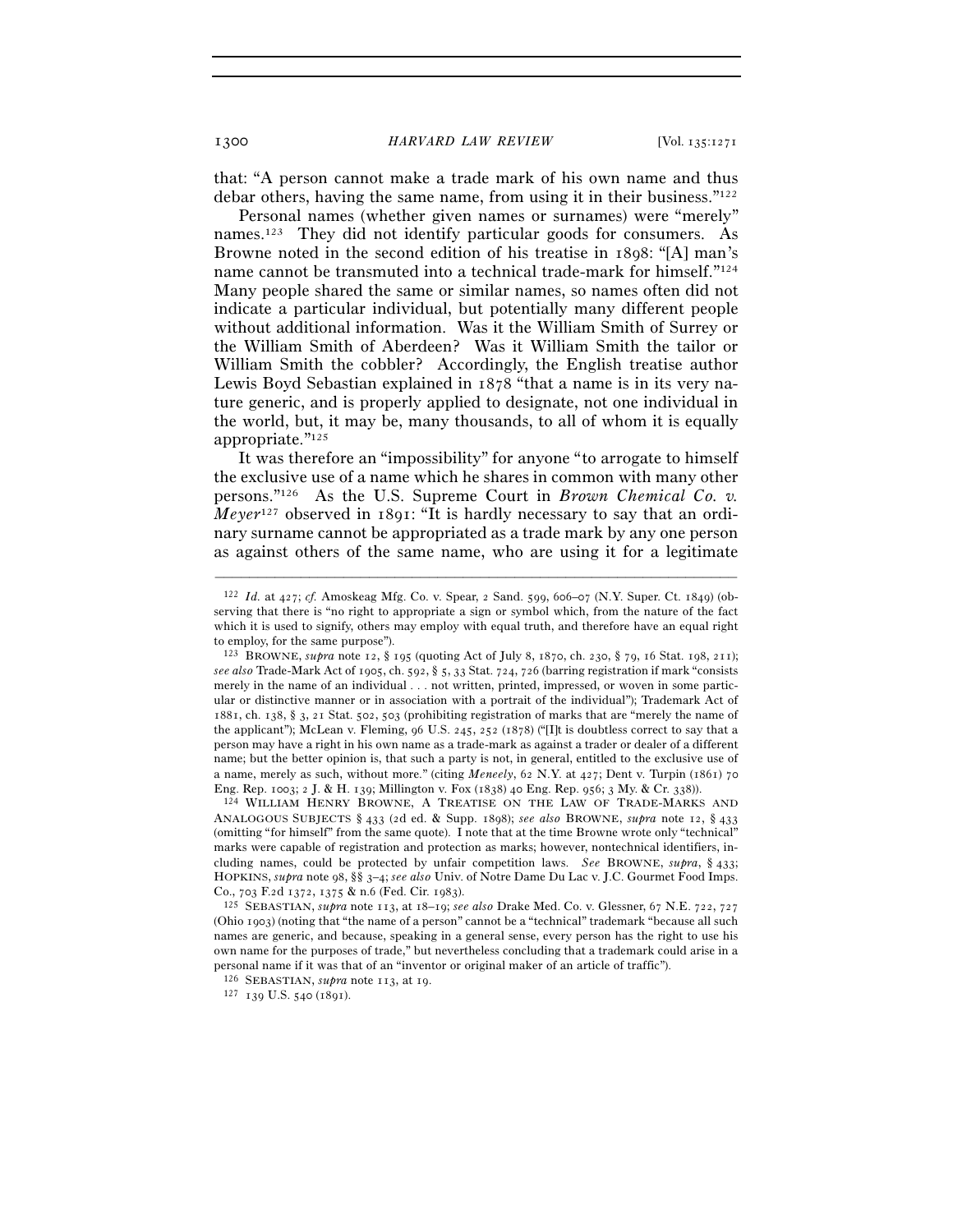purpose . . . ."128 Only if a personal name was combined with other distinctive and unique features could it function in combination as a mark.<sup>129</sup> A person's portrait and autograph were deemed unique, as were some other symbols that were illustrative or evocative of that person's name, such as an image of a swan for a business that sold goods made by Swann.130 But even when a name in combination with other features functioned as a mark, such exclusive rights could not bar someone else from using their own name and identity in trade. This was true even when the protection sought was not against an unauthorized use of a mark, but instead a broader unfair competition claim for an unauthorized use of a person's name (a claim that did not require status as a mark).

The attachment to one's name, particularly one's family name and often a family trade, sprung from a deep well. As Lord Justice Knight Bruce explained in the 1853 decision of *Burgess v. Burgess*131:

All the Queen's subjects have a right to sell these articles in their own names, and not the less so that they bear the same name as their fathers . . . . [The defendant] follows the same trade as that his father follows and has long followed, namely, that of a manufacturer and seller of pickles, preserves, and sauces; among them, one called 'essence of ancho $vies.' \ldots$  The whole ground of complaint is the great celebrity which, during many years, has been possessed by the elder Mr. Burgess's essence of anchovies. That does not give him such exclusive right, such a monopoly, such a privilege, as to prevent any man from making essence of anchovies, and selling it under his own [n]ame.132

As was the case in *Burgess*, much of the early litigation over the use of family names was unsurprisingly within families.133 These were likely heart-wrenching lawsuits between parents and their children, and among siblings, aunts and uncles and their nieces and nephews, and cousins.134 The fraught nature of these intrafamily and intergenerational disputes likely weighed on judges and led to the greater allowance

<sup>128</sup> *Id.* at <sup>542</sup>. 129 *See* McLean v. Fleming, 96 U.S. 245, 252–53 (<sup>1878</sup>). 130 *See* BROWNE, *supra* note 12, §§ 15, 204 ("One's autograph is his emblem or symbol of himself. It is not merely his name."  $Id$ . § 204.).<br><sup>131</sup> (1853) 43 Eng. Rep. 351; 3 De G. M. & G. 896.<br><sup>132</sup> Id. at 354; 3 De G. M. & G. at 903–04.<br><sup>132</sup> Id. at 354; 3 De G. M. & G. at 903–04.<br><sup>133</sup> Until into the twentieth

CHANDLER, JR., THE VISIBLE HAND 17 (1977); *see* Blair, *supra* note 102, at 404 n.44; *see also id.* at 449–50 (suggesting reasons that prior to the widespread availability of the corporate structure family businesses were preferred). Families remain central in many businesses today. *See* Blair, *supra* note 102, at 441 & n.<sup>214</sup>. 134 *See, e.g.*, *Burgess*, 43 Eng. Rep. at 351–52; 3 De G. M. & G. at 896, 899 (lawsuit between

father and son); Holloway v. Holloway (1850) 51 Eng. Rep. 81, 81; 13 Beav. 209, 209 (lawsuit between brothers); Croft v. Day (1843) 49 Eng. Rep. 994, 995; 7 Beav. 84, 84 (lawsuit involving uncle and nephew); *see also* LFP IP, LLC v. Hustler Cincinnati, Inc., 810 F.3d 424, 424, 427 (6th Cir. 2016) (noting in the context of a lawsuit between the Flynt brothers that "[s]ibling and other family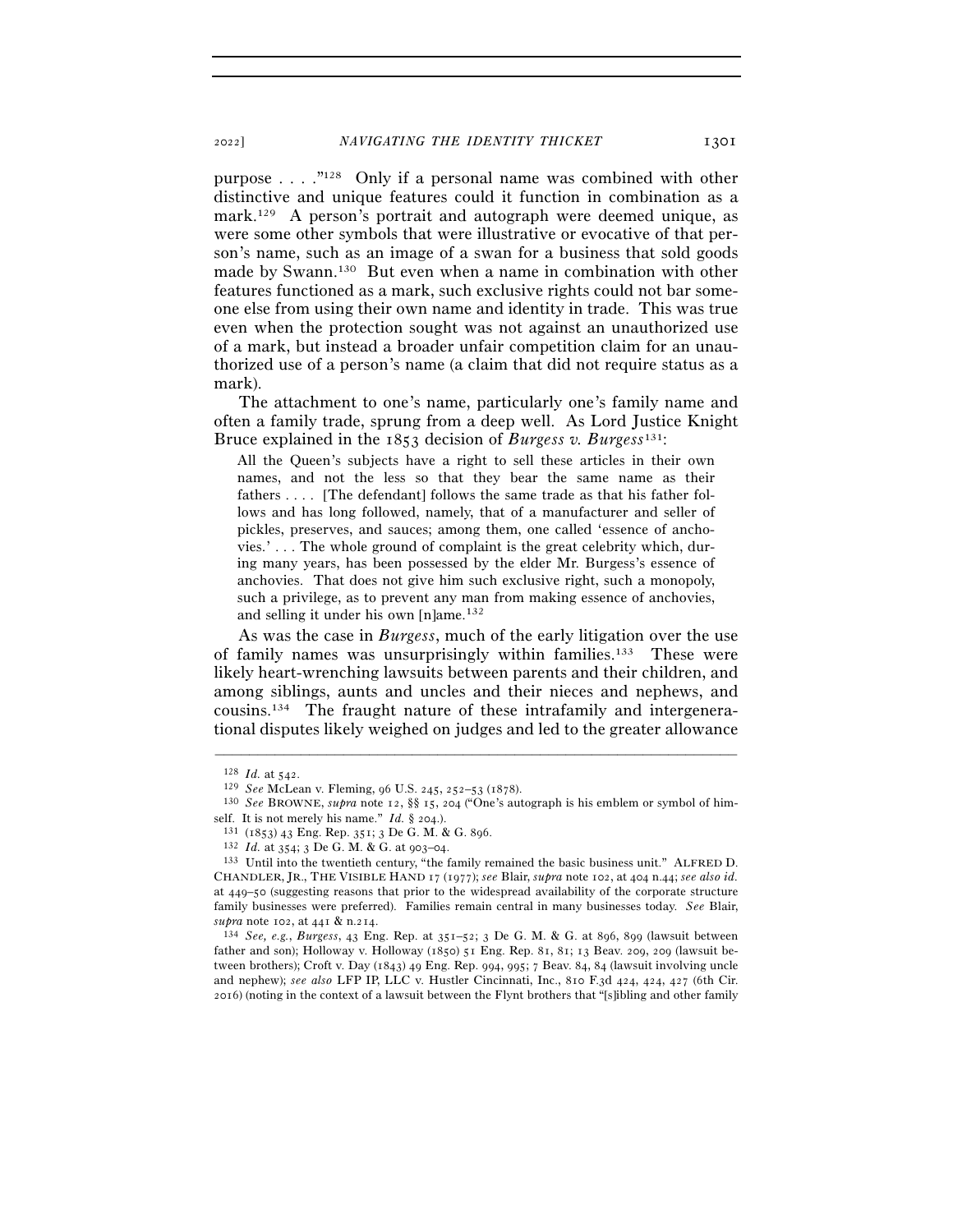of uses of a shared family name.135 This concern was especially present when relatives continued on in family traditions of a particular profession (and were often not parties to a sales agreement that transferred a family business and its associated marks).

Consider the Eighth Circuit's explanation in 1913 for why the Knabe brothers could continue their piano business under that moniker even though they had transferred to the plaintiff, the American Piano Company, the "trade-marks, trade-name, and good will"136 of the William Knabe & Company Manufacturing Company, originally founded by their grandfather:

Ernest J. Knabe, Jr., and William Knabe III have a peculiar right to use the name "Knabe" in their trade. They are not pirates. They have not come into the piano business from some other field for the purpose of stealing a good name. They were bred and trained to the business and have known no other calling throughout their lives.137

The natural right to use one's own name in trade was also grounded in a theory of self-ownership and the right to use one's own property as one wishes. As the Supreme Court in *Brown Chemical* explained: "A man's name is his own property, and he has the same right to its use and enjoyment as he has to that of any other species of property."138 Defendants were accordingly allowed to use their own names, even in competing businesses, as long as they acted in good faith.139 And they were permitted to do so even in the face of consumer confusion.140 Such

rivalries have generated all manner of trademark disputes over the use of a shared last name," *id.* at 427); Charles J. Donnelly, Inc. v. Donnelly Bros., Inc., 191 A.2d 143, 144–45 (R.I. 1963) (describing history of long-running dispute between brothers who worked in competing tailoring businesses after having initially worked together in their father's business). I note that although I made my description gender neutral the vast majority of disputes were among men because of their dominance in trade during this era.

<sup>135</sup> *See, e.g.*, Meneely v. Meneely, 62 N.Y. 427, 431–32 (1875); *see also* L.E. Waterman Co. v. Mod. Pen Co., 235 U.S. 88, 94 (1914) (agreeing that, when "reasonable precautions" were taken to avoid public confusion, "courts [would] not interfere with the use of a party's own name 'where the only confusion, if any, results from a similarity of the names and not from the manner of the use'" (quoting Howe Scale Co. v. Wyckoff, Seamans & Benedict, 198 U.S. 118, 140 (1905))).<br>
<sup>136</sup> Stix, Baer & Fuller Dry Goods Co. v. Am. Piano Co., 211 F. 271, 272 (8th Cir. 1913).<br>
<sup>137</sup> *Id.* at 274.<br>
<sup>138</sup> Brown Chem. Co. v. Mey

<sup>140</sup> *See, e.g.*, Brown Sheet Iron & Steel Co. v. Brown Steel Tank Co., 269 N.W. 633, 635 (Minn. 1936) (allowing two steel companies to continue to operate using the same surname as part of their trade names because "[t]he confusion comes from the legitimate use of words which both have a right to use and not from an improper or deceitful combination made of them" (quoting Jordan Sulphur Springs & Mud Bath Sanitarium Co. v. Mudbaden Sulphur Springs Co., 160 N.W. 252, 253 (Minn. 1916))); Seligman v. Fenton, 133 A. 561, 561–62 (Pa. 1926) (allowing continued use of defendant's name in business in spite of evidence of confusion).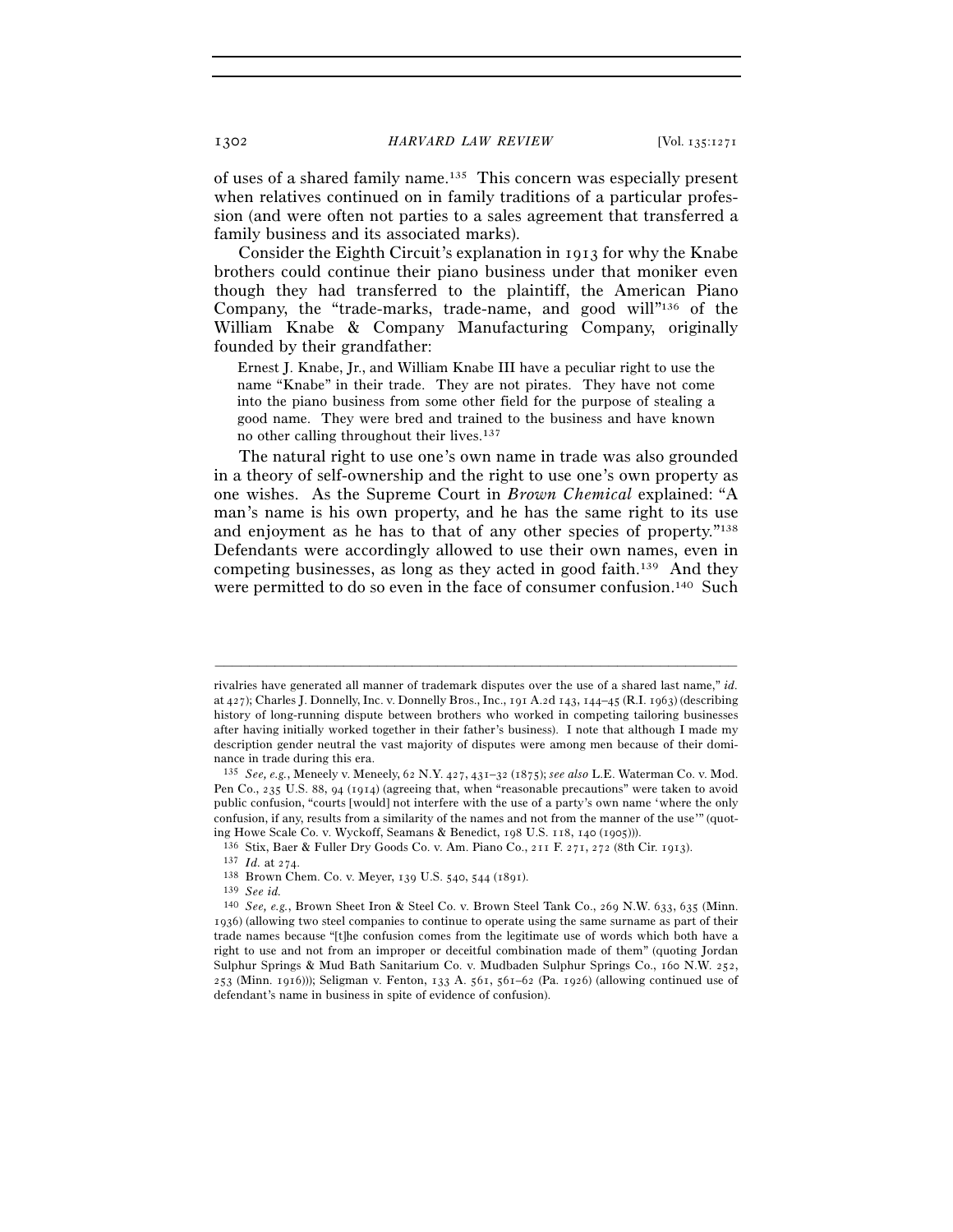potential diversion of business was recognized as an injury without remedy.141

The foundation of these conclusions was the view that restrictions on a person using their own name in business were "intolerable,"142 a "grievous . . . injury,"143 and simply "monstrous."144 Such phrases are indicative of uses that violate community norms and are understood as an affront to dignity.145 Accordingly, even when confusion was likely to result from multiple individuals using their own names in the same field and market, courts considered such confusion tolerable because of the superior right of an individual to use their own name.

This natural right, however, had limits. Acting in bad faith would defeat the right to use one's own name.146 When confusingly similar packaging and names were used on similar products, courts would often presume ill intent.147 This significant and longstanding limit on the

<sup>141</sup> *Brown Chem.*, 139 U.S. at 544 ("If such use be a reasonable, honest and fair exercise of such right, he is no more liable for the incidental damage he may do a rival in trade than he would be for injury to his neighbor's property by the smoke issuing from his chimney . . . . These and similar instances are cases of *damnum absque injuria*."); BROWNE, *supra* note 12, §§ 420–421, 423 ("A Manufacturer has a Right to affix his own Name to an article of his product; and any injury which another manufacturer of the same surname may suffer thereby is *damnum absque injuria*." *Id.* § 420.); *see also* Rogers v. Rogers, 1 A. 807, 814 (Conn. 1885) ("[T]here has been, from the first to the present time, a general consensus of judicial opinion that the use of a personal name in a fair, honest, and ordinary business manner, could not be prevented, even if damage resulted therefrom."). 142 NIMS, *supra* note 96, § 72 (quoting Jamieson & Co. v. Jamieson (1898) 15 RPC 169 (AC) at

<sup>181</sup>).

<sup>143</sup> Societe Vinicole de Champagne v. Mumm, 143 F.2d 240, 241 (2d Cir. 1944) (per curiam); *see also* Stix, Baer & Fuller Dry Goods Co. v. Am. Piano Co., 211 F. 271, 275 (8th Cir. 1913) (suggesting that "[i]t would be a *grievous perversion* of the law of unfair trade" to allow a person or entity to have exclusive rights to use a family name in trade (emphasis added)).

<sup>144</sup> Turton v. Turton (1889) 42 Ch D 128 at <sup>136</sup>. 145 *Cf.* Robert C. Post, *The Social Foundations of Privacy: Community and Self in the Common* 

*Law Tort*, 77 CALIF. L. REV. 957, 1006–07 (1989); Post & Rothman, *supra* note 4, at 121–<sup>22</sup>. 146 *See, e.g.*, *Brown Chem.*, 139 U.S. at 542; McLean v. Fleming, 96 U.S. 245, 250–58 (1878); John B. Stetson Co. v. Stephen L. Stetson Co., 85 F.2d 586, 588 (2d Cir. 1936); *see also* Holloway v. Holloway (1850) 51 Eng. Rep. 81, 82; 13 Beav. 209, 213 ("The Defendant's name being Holloway has a right to constitute himself a vendor of Holloway's pills and ointment . . . . But he has no right to do so with such additions to his own name as to deceive the public and make them believe that he is selling the Plaintiff's pills and ointment."); Croft v. Day (1843) 49 Eng. Rep. 994, 997; 7 Beav. 84, 90 ("[The defendant] has a right to carry on the business of a blacking manufacturer honestly and fairly; he has a right to the use of his own name . . . but I must prevent him from using it in such a way as to deceive and defraud the public, and obtain for himself, at the expense of the Plaintiffs, an undue and improper advantage."); Sykes v. Sykes (1824) 107 Eng. Rep. 834, 835; 3 B. & C. 541, 542–43 (affirming jury verdict for plaintiff even though one of defendants used his own name on goods because the use was intended to facilitate the passing off of the defendants' wares as those of the plaintiff); Treadway, *supra* note 96, at 145; John H. Wigmore, *Justice, Commercial Morality, and the Federal Supreme Court; The Waterman Pen Case*, 10 ILL. L. REV. 178, 182–83 (1915) (contending that the right to use one's own name in trade should be limited to instances in which it is used honestly rather than to trade off another's trade name or value).

<sup>147</sup> *See, e.g.*, *McLean*, 96 U.S. at 253–56. I note that the defendant in *McLean v. Fleming*, 96 U.S. 245, may also have been looked upon unfavorably because he was deceiving the public into thinking that he was a physician. *See id.* at 249–50.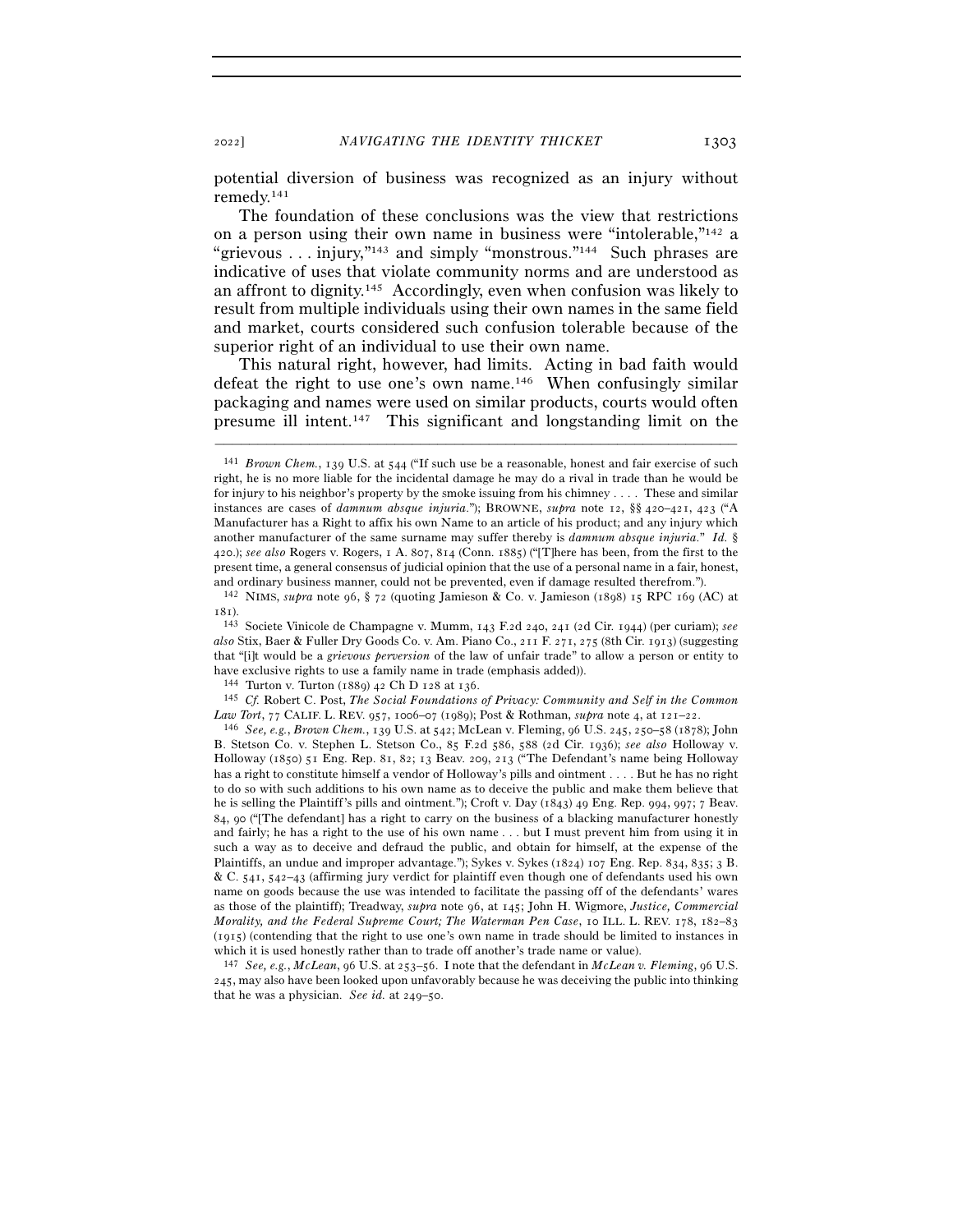so-called "absolute right" to use one's own name in trade was perhaps best explained by the Sixth Circuit in 1896 in *Garrett v. T.H. Garrett & Co.*148:

While it is true that every man has a right to use his own name in his own business, it is also true that he has no right to use it for the purpose of stealing the good will of his neighbor's business, nor to commit a fraud upon his neighbor, nor a trespass upon his neighbor's rights or property  $\dots$ .<sup>149</sup>

The mere use of one's own name without substantially more, however, would not support a finding of bad faith — this usually required evidence of intentional efforts to deceive the public. Evidence of bad faith was unsurprisingly found when a company enlisted a person who shared a similar name with a successful individual in an effort to hide behind the sacred-rights theory to sell competing goods.150 Bad faith was also found when a person had no connection to a particular field or trade before adopting the use of their surname in a market that was already occupied by a well-known person or company that shared their name.151 Such shenanigans fooled no one.152

However, even when a defendant failed to take "reasonable precautions," acted in bad faith to trade off a plaintiff's reputation, or took steps to intentionally deceive consumers, injunctions still provided latitude for these bad-actor defendants to continue to use their names, even in the same markets, and even in the face of consumer confusion.153 This latitude demonstrates respect for a defendant's personality rights sometimes over that for the property rights of markholders or the protection of consumers.

When trademark law and unfair competition laws expanded to permit personal names to function as marks (if they acquired secondary meaning),154 the same limits on exclusivity remained as when they had been protected solely under broader unfair competition laws.155 Today,

<sup>148</sup> <sup>78</sup> F. 472 (6th Cir. <sup>1896</sup>). 149 *Id.* at 478 (citing *Holloway*, 51 Eng. Rep. 81; 13 Beav. <sup>209</sup>). 150 *See* Churton v. Douglas (1859) 70 Eng. Rep. 385, 394; Johns. 174, 197 (citing Rodgers v. Nowill (1853) 43 Eng. Rep. 241; 3 De G. M. & G. 614).<br>
<sup>151</sup> See, e.g., Stetson, 85 F.2d at 587.<br>
<sup>152</sup> See BROWNE, supra note 124, § 728.<br>
<sup>152</sup> See, e.g., L.E. Waterman Co. v. Mod. Pen Co., 235 U.S. 88, 94–98 (1914); Donnell v

Hall-Marvin Safe Co., 208 U.S. 267, 274 (1908); S.M. Spencer Mfg. Co. v. Spencer, 66 N.E.2d 19,  $2I-23$  (Mass. 1946).<br><sup>154</sup> By 1920, if not earlier, trademark law had expanded to encompass descriptive terms that

acquired secondary meaning (that is, consumers associated the particular term with a particular source of a product or service). Personal names became capable of achieving status as marks on the same basis. *See* Act of March 19, 1920, ch. 104, § 1(b), 41 Stat. 533, 533–34; Armstrong Paint & Varnish Works v. Nu-Enamel Corp., 305 U.S. 315, 329–30 (1938). The use of names as marks was likely recognized even as early as the Trade-Mark Act of 1905, ch. 592, 33 Stat. 724. *See* Thaddeus Davids Co. v. Davids Mfg. Co., 233 U.S. 461, 468 (<sup>1914</sup>). 155 *See, e.g.*, Ida May Co. v. Ensign, 66 P.2d 727, 729 (Cal. Dist. Ct. App. 1937).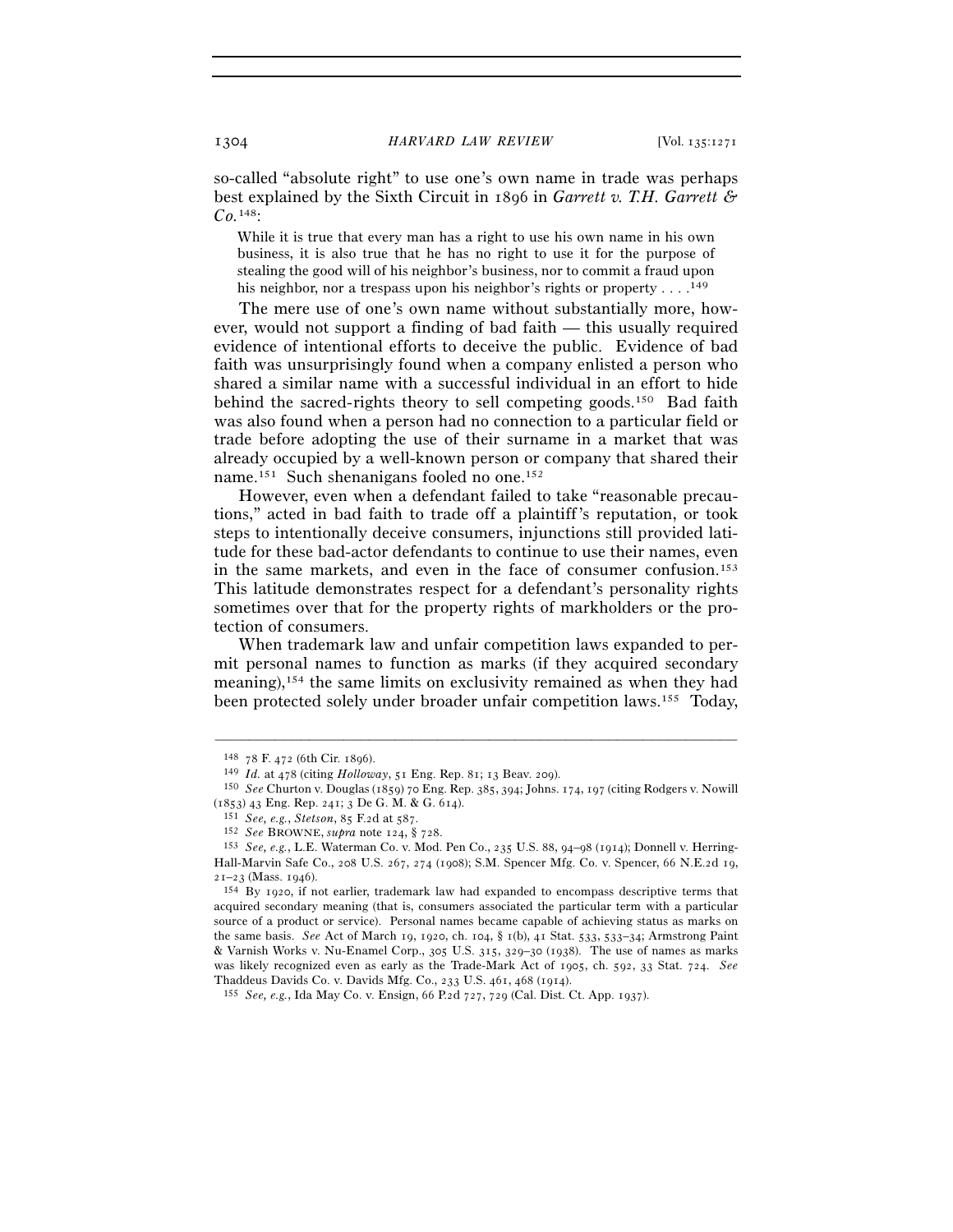the initial bar on using personal names as marks is typically understood as an issue of the failure to establish source identification in the minds of consumers. However, limits on the use of personal marks initially were also rooted in significant part on the personality interests of the individuals who shared the same name as the person who sought to use the name as a mark or trade name.<sup>156</sup> Thus, the initial bar on acquiring a trademark in one's own name was in part a corollary of the right of everyone to use their own name in trade. No one's adoption of a name or mark could obstruct "others bearing the same name" from using their own name in good faith.157

As the corporate form rose in availability and prominence toward the turn of the twentieth century, courts more frequently distinguished between uses of a person's name in trade generally and the use of a person's name as the trade name of a business. Courts began to recognize that greater limits on uses of a person's name might be appropriate in the context of chosen trade names, even if those names originated with a person's name. As the California Supreme Court in 1904 in *Dodge Stationery Co. v. Dodge*158 explained:

[A] person comes naturally by his name from his parents, and it is a thing personal to himself, which in truth and in justice he has the right to use, provided he does not resort to artifices calculated to produce deception or confusion in the public mind between him and some other person, to the injury of the latter; while the name given to a corporation is an artificial and impersonal thing, selected arbitrarily by the corporators themselves, and which can be selected from an entire vocabulary of names.<sup>159</sup>

Despite this shifting view, even when a defendant chose to name their company using their own name (rather than something distinct), courts continued to extend latitude to use one's own name and identity in business (even after sales) because of the personality-based right to use one's own name and identity in trade.160

<sup>156</sup> GREELEY, *supra* note 12, § <sup>138</sup>. 157 *Id.*; *see also* Howe Scale Co. v. Wyckoff, Seamans & Benedict, 198 U.S. 118, 134 (1905) (allowing sale of defendant's typewriters using the "Remington" name because "a personal name cannot be exclusively appropriated by any one as against others having a right to use it"). <sup>158</sup> 78 P. 879 (Cal. 1904).

<sup>159</sup> *Id.* at 882; *see also* Treadway, *supra* note 96, at 146–47 (noting in 1897 that the same interests in allowing a person to use their own name did not extend to a "corporate name," *id.* at 146, which was "chosen," *id.* at 147). Similarly, although Professor John Wigmore agreed that "personality attaches" to a person's name and "personal liberty" is bound up with the choice and use of a name generally, he thought that the use of the same name in trade was "no longer a question of preserving our personality, in itself." Wigmore, *supra* note 146, at 182. Instead, in such instances the personality rights were more limited and "merely a tool" subject to limits, including the honest use of one's identity in trade. *Id.*

<sup>160</sup> *See* Brown Chem. Co. v. Meyer, 139 U.S. 540, 541, 547–48 (1891) (allowing defendant, successor to E.L. Brown, to continue to sell "Brown's Iron Tonic" because of connection to inventor and founder's name in spite of plaintiff's mark in "Brown's Iron Bitters"); Fleming v. McLean (C.C.E.D. Mo. June 4, 1874), *reprinted in* Transcript of Record at 162–63, McLean v. Fleming, 96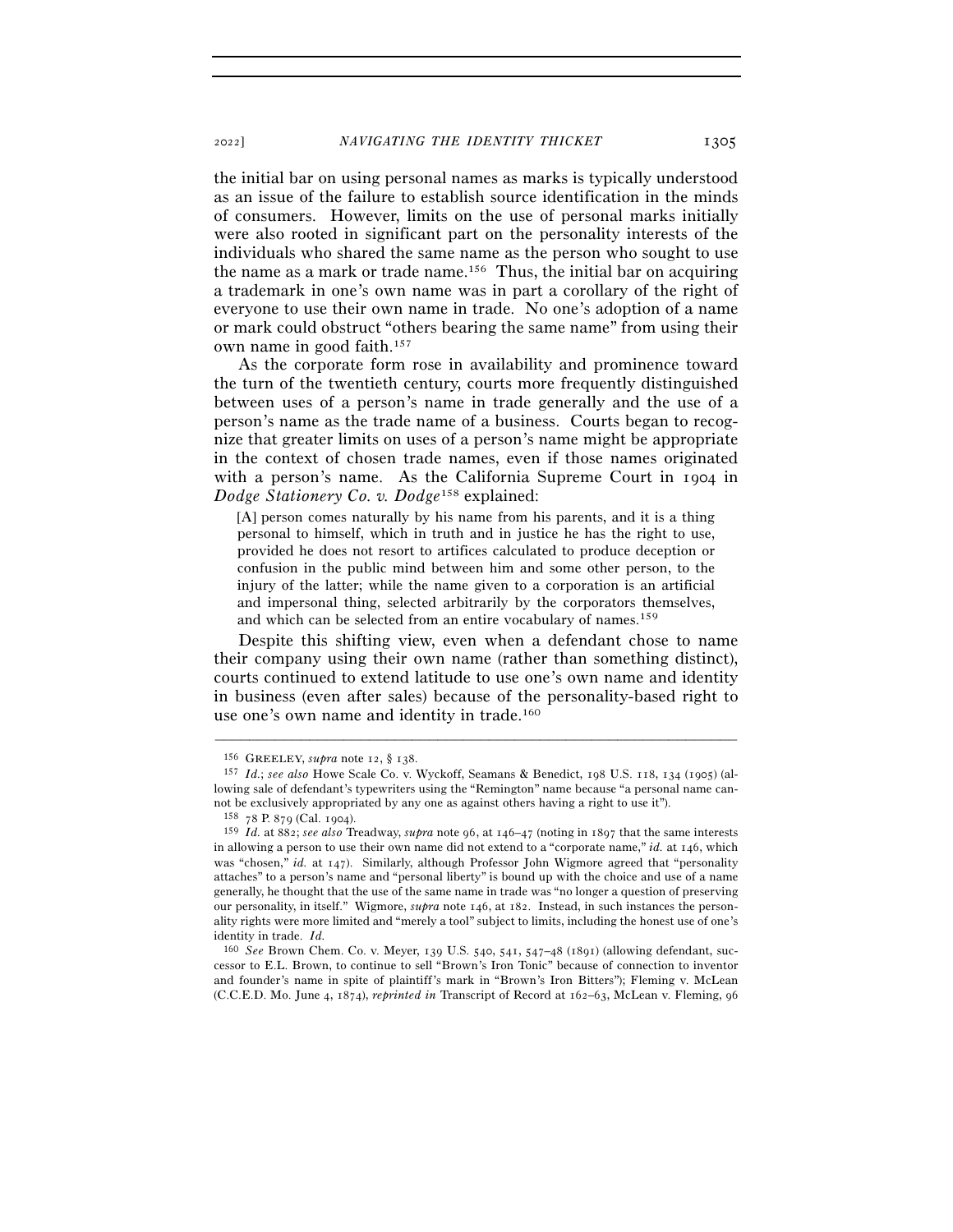<sup>2</sup>*. Limits on Unauthorized Uses of Another's Identity. —* A corollary of the right to use one's own name and identity in trade is the right to stop others from doing so — at least those who don't share the same name. Trademark and unfair competition laws have long limited such unauthorized uses of another's identity. These longstanding prohibitions are partially rooted in market-based concerns of identity-holders, as well as a concern for protecting consumers from fraud, but they are also rooted in protecting a person's dignity and autonomy. Because a person's name and image were understood to be that person's own property, each person had a right to control how others used their identity in trade. Unauthorized uses of another's name (or other indicia of a person's identity) as part of a trade name or trademark, or in conjunction with a business enterprise were also an affront to a person's dignity, "subject[ing] [them] to humiliation and embarrassment."161 Cases raising the unauthorized use of a person's identity in trade therefore were often indistinguishable from privacy-based appropriation claims (which were often brought alongside trademark and unfair competition claims).162

In 1878, the U.S. Supreme Court understood enforcement of trademark and unfair competition laws in the context of personal names as an important part of protecting the "celebrity" of the craftsperson whose goods could otherwise be pirated by another. This craftsperson was "entitled to all the advantages of that celebrity, whether resulting from the greater demand for his goods or from the higher price the public are willing to give for the article, rather than for the goods of the other manufacturer, whose reputation is not so high."163

U.S. 245 (1878) (No. 259) (issuing an injunction that left latitude for the defendant to continue to use his name in business, and in the context of the same field of patent medicines), *aff'd in part, rev'd in part sub nom. McLean*, 96 U.S. 245; *Ida May*, 66 P.2d at 727–28 (allowing businesses both competing in women's apparel to continue operating under similar names in the city of Los Angeles); Fitzgerald's Atl. Bar & Grill v. Fitzgerald, 40 N.Y.S.2d 341, 342–43 (Sup. Ct. 1942) (allowing defendant to operate a restaurant using the same surname in its sign and trade name as the senior user despite being on the same block because of the "natural right" to use one's own name in business, *id.* at 343); Seligman v. Fenton, 133 A. 561, 561–62 (Pa. 1926) (allowing competitors in the moving and storage business to continue operating under the same surname "in a like business in the same neighborhood,"  $id$ . at  $562$ ).

<sup>&</sup>lt;sup>161</sup> Tomsky v. Clark, 238 P. 950, 952 (Cal. Dist. Ct. App. 1925). <sup>162</sup> *See, e.g.*, Edison v. Edison Polyform Mfg. Co., 67 A. 392, 395 (N.J. Ch. 1907) (enjoining use of inventor's name and identity in compounded preparation); World's Dispensary Med. Ass'n v. Pierce, 96 N.E. 738, 739–41 (N.Y. 1911) (limiting defendant's use of his own name where would cause confusion as to sponsorship by Dr. Ray Pierce); State *ex rel.* La Follette v. Hinkle, 229 P. 317, 319–20 (Wash. 1924) (enjoining a political party from using the name of a particular individual without his permission); *cf.* Fairfield v. Am. Photocopy Equip. Co., 291 P.2d 194, 200 (Cal. Dist. Ct. App. 1955) (allowing recovery of damages for unauthorized use of attorney's name in advertising for a product that allegedly caused him to be "ridiculed" by colleagues).

<sup>163</sup> *McLean*, 96 U.S. at 251.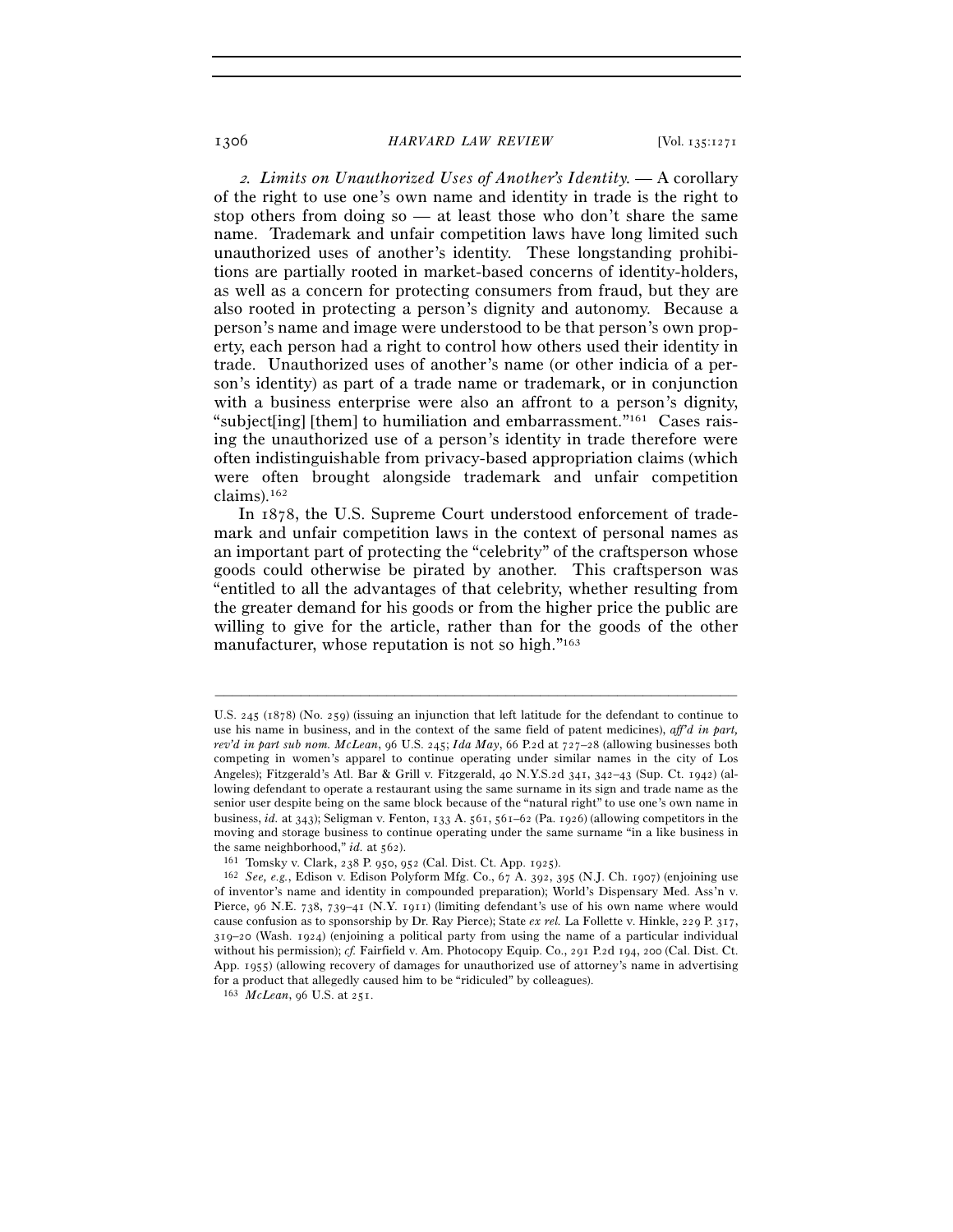The concern for protecting a particular person's reputation and dignity supported not only infringement and unfair competition actions, but also the denial of status as a trademark when a person's identity was used without permission as part of someone else's claimed mark. This common law doctrine was codified into both state and federal trademark statutes, as well as state business codes. For example, in 1853, Massachusetts passed a law requiring the written consent of a person or their legal representatives before one could "assume or continue to use in his business the name  $\ldots$  of any other person."<sup>164</sup> By the late nineteenth century, marks that "include[d] the portrait or name of a person other than the user of the mark" were banned in many countries around the world unless there was written consent by the underlying identity-holder.165 In addition to the United States, for example, Brazil, Denmark, Finland, Norway, and Sweden prohibited such practices.166

Trademark registries long barred the registration of any mark that consisted of "the portrait or name of a person other than the user of the mark" without written consent.<sup>167</sup> This bar on registration is codified in today's section 2 of the Lanham Act, which prohibits the registration of marks that may "falsely suggest a connection with persons, living or dead" or that "consist[] of or comprise[] a name, portrait, or signature identifying a particular living individual except by his written consent."<sup>168</sup> This bar on registration was justified both to avoid the potential consumer deception that such an unauthorized use would cause and

<sup>164</sup> An Act to Prevent the Transaction of Business Under Unauthorized Names, ch. 156, 1853 Mass. Acts 450 (codified at MASS. GEN. STAT. ch. 56, §§ 3–4 (1861)); *see also* Bowman v. Floyd, 85 Mass. (3 Allen) 76, 77, 79–80 (<sup>1861</sup>) (discussing the statute). 165 GREELEY, *supra* note 12, § <sup>163</sup>. 166 *Id.*

<sup>167</sup> *Id.*; *see, e.g.*, Trade-Mark Act of 1905, ch. 592, § 5(b), 33 Stat. 724, 726 ("[N]o portrait of a living individual may be registered as a trade-mark, except by the consent of such individual, evidenced by an instrument in writing . . . ."); Act of April 4, 1941, ch. 58, § 14242(g), 1941 Cal. Stat. 703, 705 (precluding registration of a mark that consists of "[t]he portrait of a living person except by consent of the person evidenced by an instrument in writing").

<sup>168</sup> 15 U.S.C. § 1052(a), (c). The term "particular living individual" appears to have been added to address a concern expressed during hearings that this bar to registration might otherwise obstruct legitimate applications. See Trade-Marks: Hearings on H.R. 4744 Before the Subcomm. on Trade-*Marks of the H. Comm. on Pats.*, 76th Cong. 185 (1939) (statement of Chauncey P. Carter) ("A large percentage of trade-marks may consist of or comprise a word or words that constitute the Christian, middle, or surname [of] some individual somewhere and it is absurd to require that every such mark be registered only with the written consent of any such individual."). There is also a provision that precludes the use of "the name, signature, or portrait of a deceased President of the United States during the life of his widow, if any, except by ... written consent." 15 U.S.C.  $\S$  1052(c).

Many states have similar prohibitions that largely track the Lanham Act language. *See, e.g.*, CAL. BUS. & PROF. CODE § 14205(b), (d) (West 2021); N.Y. GEN. BUS. LAW § 360-a(b), (d) (McKinney 2021); TEX. BUS. & COM. CODE ANN. § 16.051(a)(2), (4) (West 2021); WASH. REV. CODE  $\S$  19.77.020(1)(b), (d) (2021).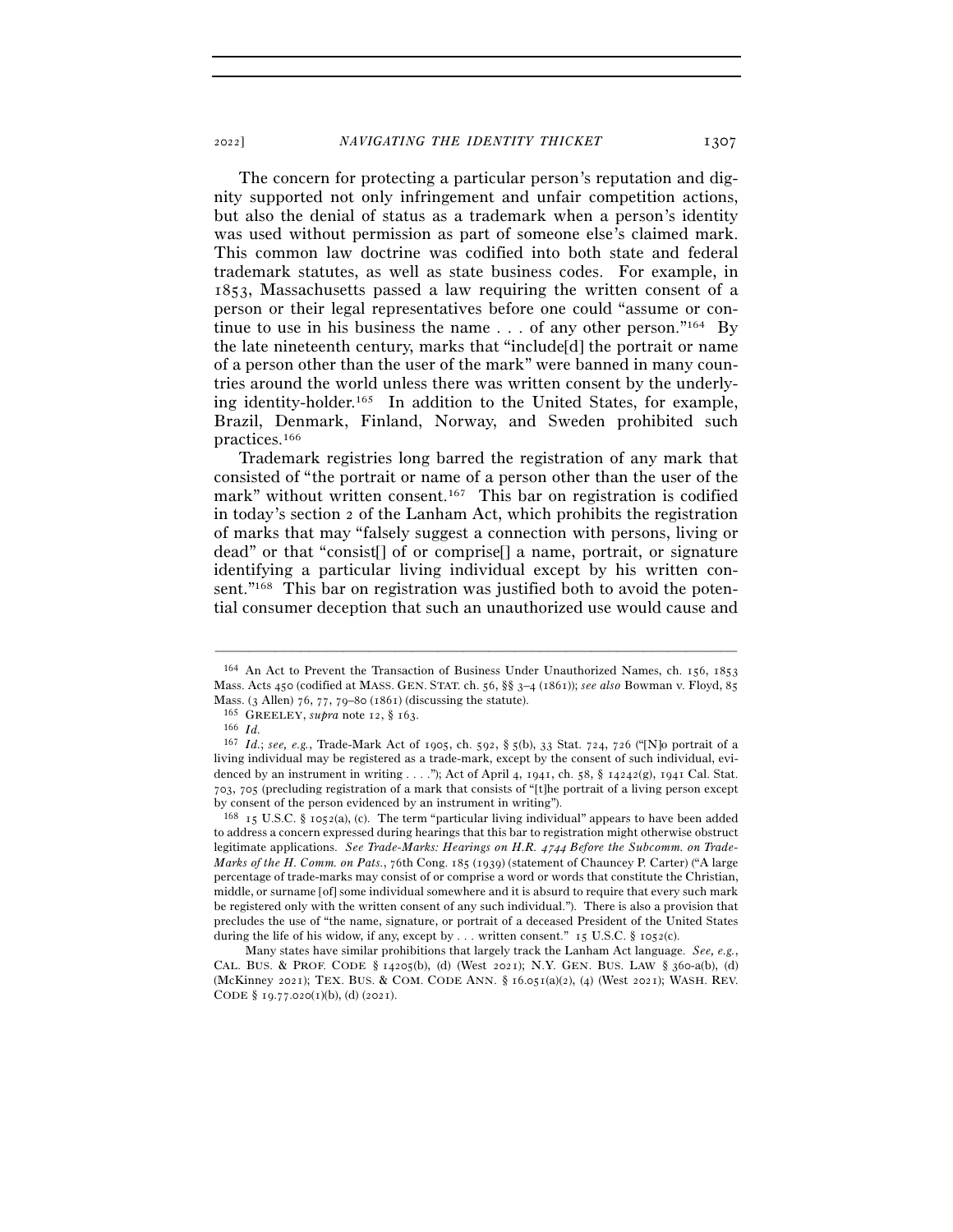to protect interests akin to publicity and privacy rights.169 The fact that the bar both at common law and as codified extends beyond instances of likely confusion demonstrates the focus on the personality interests of the identity-holder, in addition to concerns for market-based harms.

The provision was adopted to preserve the dignity of those depicted without consent, including the dignity of the deceased and their surviving family. Conway Coe, the Commissioner of the Patent Office in the 1930s, highlighted this dignitary concern in his 1938 remarks in favor of prohibiting the registration of marks using others' identities without their (or their heirs') permission regardless of confusion as to source. He described the "shock to [his] sense of propriety to see liberty taken not only with the names of our Presidents, but with the names of celebrities of private life."170 Commissioner Coe pointed to several examples of the commercial exploitation of individuals, including several recently deceased individuals, and the affront to their (and their families') dignity. He pointed to one applicant that tried to register the name of Knute Rockne (a famous coach of the University of Notre Dame football team) immediately upon his death for use on whiskey and alcoholic beverages.171 He also found particularly offensive an "attempt to register the name of the Duchess of Windsor for brassieres and ladies' underwear."172 He thought such usages violated community norms and were "outrages of the sensibilities of the American people."173

Even long before the codification of this bar to registration, the U.S. Patent Office (the predecessor to today's Patent and Trademark Office) rejected applications to register marks that referred to individuals without their permission. In 1898, then–Patent Commissioner Charles H. Duell approved the refusal to register "Dewey's Chewies" for confections on the grounds that Admiral George Dewey was a "living celebrity" who was "entitled to protection from the ordinary trader."<sup>174</sup> No one but

<sup>169</sup> Hornby v. TJX Cos., 87 U.S.P.Q.2d 1411, 1424 (T.T.A.B. 2008); *see also In re* ADCO Indus.- Techs., L.P., 2020 WL 730361, at  $*_13$  (T.T.A.B. Feb. 11, 2020) (recognizing that section 2(a) of the Lanham Act protects "the right of privacy and publicity that a living person has in his/her identity and protects the public by targeting marks that may mislead the public into thinking that the source of the marks is connected with a particular person").

<sup>170</sup> *Trade-Marks: Hearing on H.R.* 9041 *Before the Subcomm. on Trade-Marks of the H. Comm. on Pats.*, 75th Cong. 79 (<sup>1938</sup>) (statement of Conway Coe, Comm'r of Patents). 171 *Id.*

<sup>172</sup> *Id.*

<sup>173</sup> *Id.* at 80; *see also id.* at 81 (statement of Edward S. Rogers, American Bar Association) (criticizing "attempt[s] to give vicarious credit to goods by putting a great man's name on them"); *Trade-Marks: Hearings on H.R.* 4744 *Before the Subcomm. on Trade-Marks of the H. Comm. on Pats.*, *supra* note 168, at 19 (statement of Thomas E. Robertson, former Comm'r of Patents) (expressing concern about the unauthorized commercial use of dead Presidents' names and likenesses on products and in advertising).

<sup>174</sup> *Ex parte* McInnerney, 85 Off. Gaz. Pat. Office 148, 149 (1898).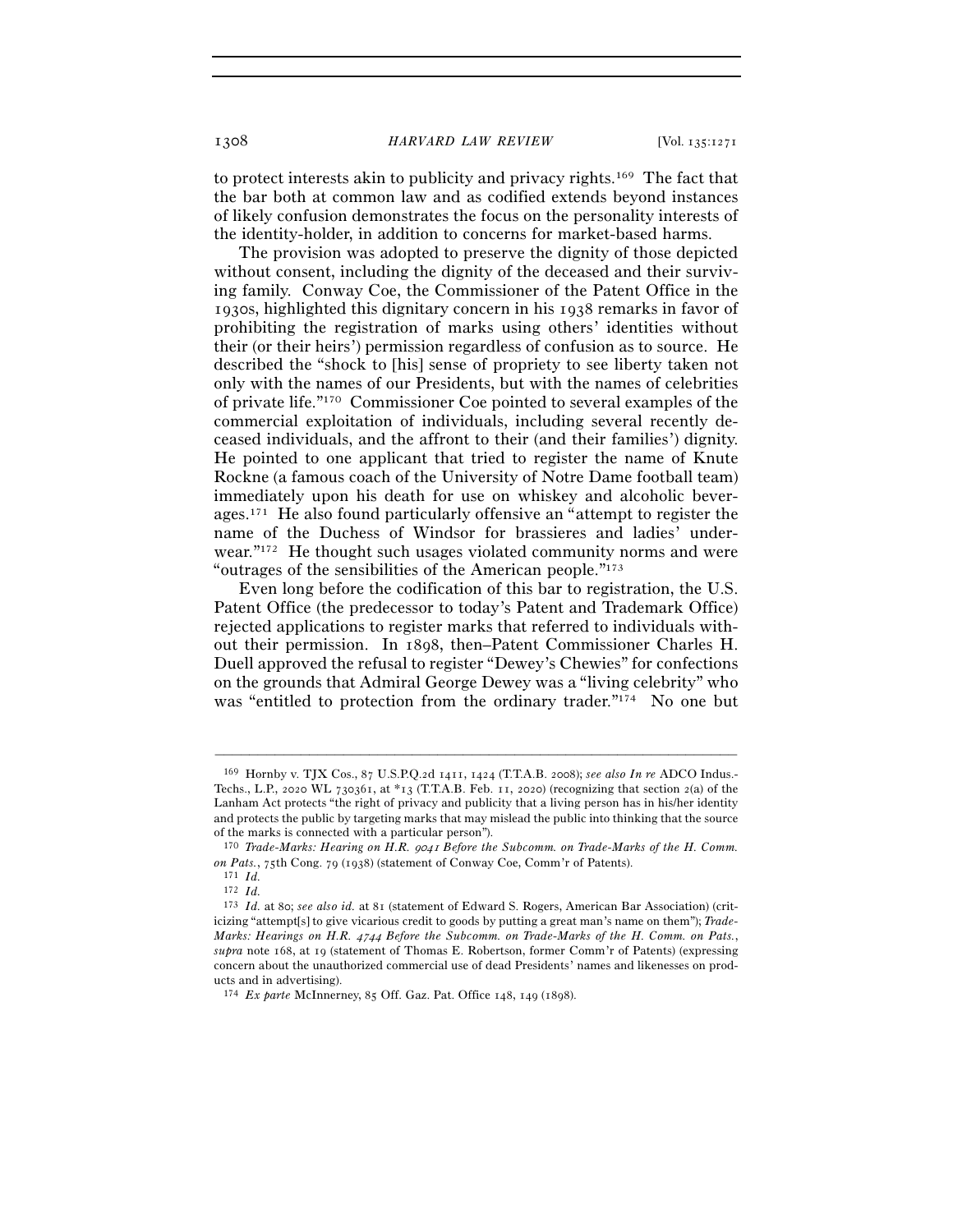<sup>2022</sup>] *NAVIGATING THE IDENTITY THICKET* 1309

Dewey himself could appropriate "Dewey" as a mark for goods or services without Dewey's consent.175 The Dewey in question was a renowned admiral with the U.S. Navy who had surprised the Spanish Pacific fleet in 1898, and as a result had become famous.<sup>176</sup> Because of his popularity, Dewey was subject to widespread and unauthorized commercialization of his name and image, including a particularly irksome laxative named in his honor.177 Trademark and related laws long stood in the way of such unauthorized uses even when such uses were not likely to cause consumer confusion or jeopardize market-based interests.

<sup>3</sup>*. Limits on Transferability. —* Although assignments of marks and trade names are generally allowed in conjunction with the sale of a business, one of the longstanding exceptions to free assignability of trademarks has been in the context of marks or business names that consist of a person's name, autograph, or portrait. Such marks have long been allowed to transfer, but on a far more limited basis than transfers of other types of marks. Such differential treatment is based on a variety of theories, including that the continued use of a person's identity by a successor company could work a fraud on the public, who might believe that the person identified by the marks continues to work there or continues to approve of its goods or services. But these limits on transferability were also justified by protecting the underlying person whose identity was intertwined with the mark or trade name.178 The interest in protecting the rights of the identity-holder provides yet another example of a pocket of trademark and unfair competition law that sometimes allows autonomy and dignity interests to prevail when they conflict with other trademark objectives. I will consider these limits on transferability in three contexts: determinations of when a transfer is an assignment in gross, when goodwill is capable of transfer, and, finally, when limits are placed on the scope of transfers.

*(a) Assignments in Gross. —* In contrast to copyrights and patents, "[t]here is no such thing as property in a trade-mark except as a right appurtenant to an established business or trade in connection with which the mark is employed."<sup>179</sup> When a transfer of a business or mark

<sup>175</sup> *Id.* 176 William P. Leeman, *America's Admiral: George Dewey and American Culture in the Gilded* 

*Age*, 65 THE HISTORIAN <sup>587</sup>, 587 (<sup>2003</sup>). 177 *Id.* at <sup>596</sup>. 178 *See, e.g.*, Skinner v. Oakes, 10 Mo. App. 45, 60–61 (1881) ("[W]e cannot go to the wild length of holding that the name of a man may be segregated from the man himself, and from the business in connection with which the man has used it, erected into an ideal and abstract species of property, [and] be made a subject of traffic and sale in the market . . . ."); BROWNE, *supra* note 124, § 57 (noting that the general transferability of marks could be limited when a mark is rooted in a person, on the basis that allowing such a transfer would deprive a person of the use of their name and deceive the public).

<sup>179</sup> United Drug Co. v. Theodore Rectanus Co., 248 U.S. 90, 97 (1918).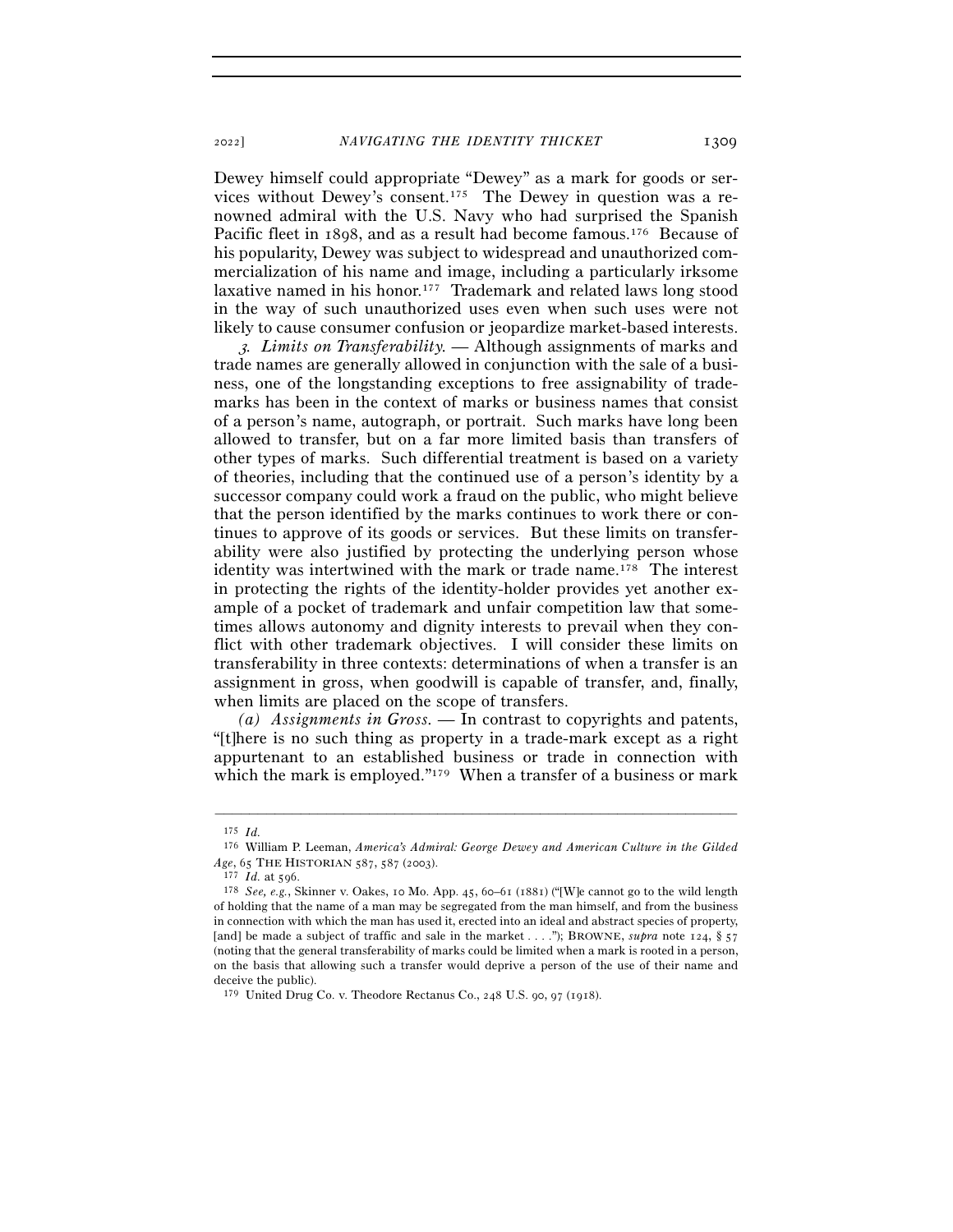does not come along with the underlying goodwill of the business and the new entity does not produce similar goods or provide similar services, the transfer will be deemed an assignment in gross, and any rights to the mark will be forfeited.180 So, for example, failure to transfer a secret formula for a soda will invalidate the transfer of a mark to that soda.181

Transfers of marks comprised in part of a person's identity are particularly prone to invalidation as assignments in gross. In the context of services, the essential nature of the provider of those services will often make those services inseparable from the identity-holder from whom the mark originated. This can also be true even in the context of products. A different person's involvement in a company or with the craftsmanship or manufacturing of products may make the goods fundamentally different.182 This is especially true if the goods and their reputation are tied to the special skill or reputation of a particular person: "[W]here the reputation of the goods and of the name has grown out of excellence of manufacture depending on the honesty and skill of the maker, it is more difficult to hold that [the mark] can be sold to a stranger, or that it is generally assignable."<sup>183</sup> Accordingly, when a

<sup>–––––––––––––––––––––––––––––––––––––––––––––––––––––––––––––</sup> <sup>180</sup> *See* MCCARTHY, *supra* note 7, § 2:16. A mark can be created anew by a successor company, but will not be considered a continuation of the marks thought to be transferred.

<sup>181</sup> *See, e.g.*, PepsiCo, Inc. v. Grapette Co., 416 F.2d 285, 290 (8th Cir. 1969); *see also* Mister Donut of Am., Inc. v. Mr. Donut, Inc., 418 F.2d 838, 842 (9th Cir. 1969) (holding that an assignment was in gross because there was no transfer of "customer lists, merchandise, equipment, recipes, decals or other goods"); Clark & Freeman Corp. v. Heartland Co., 811 F. Supp. 137, 141 (S.D.N.Y. 1993) (holding that transfer of mark in HEARTLAND for boots was assignment in gross because the successor use was on men's work boots, and the original use was on women's pixie-style boots).

Some have suggested that courts today are less rigorously enforcing limits on assignments in gross. *See, e.g.*, Irene Calboli, *Trademark Assignment "With Goodwill": A Concept Whose Time Has Gone*, 57 FLA. L. REV. 771, 788–99 (2005); Lemley, *supra* note 11, at 1709–10. But courts continue to rely on the doctrine even if its scope has narrowed or it can be navigated around by sophisticated parties. *See, e.g.*, Sugar Busters LLC v. Brennan, 177 F.3d 258, 265–67 (5th Cir. 1999) (invalidating transfer of mark to plaintiff as an assignment in gross because plaintiff sold diet books, rather than operated retail stores as the assignor had done); Vital Pharms., Inc. v. Monster Energy Co., 472 F. Supp. 3d 1237, 1262–63 (S.D. Fla. 2020) (observing that the "'anti-assignment-in-gross' rule is deeply rooted in trademark law," *id.* at 1262, and concluding that the plaintiff did not have priority over the relevant mark because the transfer was "an invalid assignment in gross," *id.* at <sup>1263</sup>). 182 *See* Oakes v. Tonsmierre, 49 F. 447, 449, 451 (C.C.S.D. Ala. 1883) (considering when and how

the absence of the namesake candymaker would affect the ability to continue to use that mark in a successor business); Filkins v. Blackman, 9 F. Cas. 50, 51–52 (C.C.D. Conn. 1876) (No. 4,786) (observing that successor to business and mark for DR. J. BLACKMAN'S GENUINE HEALING BALSAM could use Dr. Blackman's name in its mark because he had given permission to do so, the formula made was indeed his creation, and the public was not deceived into thinking he had an ongoing relationship with the company); BROWNE, *supra* note 124, § 57 (noting that if a mark "consist[s] of a man's name" and "leads the public to believe the particular goods are in fact made by the person whose name is thus stamped upon them, whereas they are in fact made by another person, then such a use of the name will not be protected by the courts, for to do so would be to protect the perpetration of a fraud on the people" (quoting *Skinner*, 10 Mo. App. at 56–57)).<br><sup>183</sup> BROWNE, *supra* note 124, § 57 (citing Carmichel v. Latimer, 11 R.I. 395 (1876)).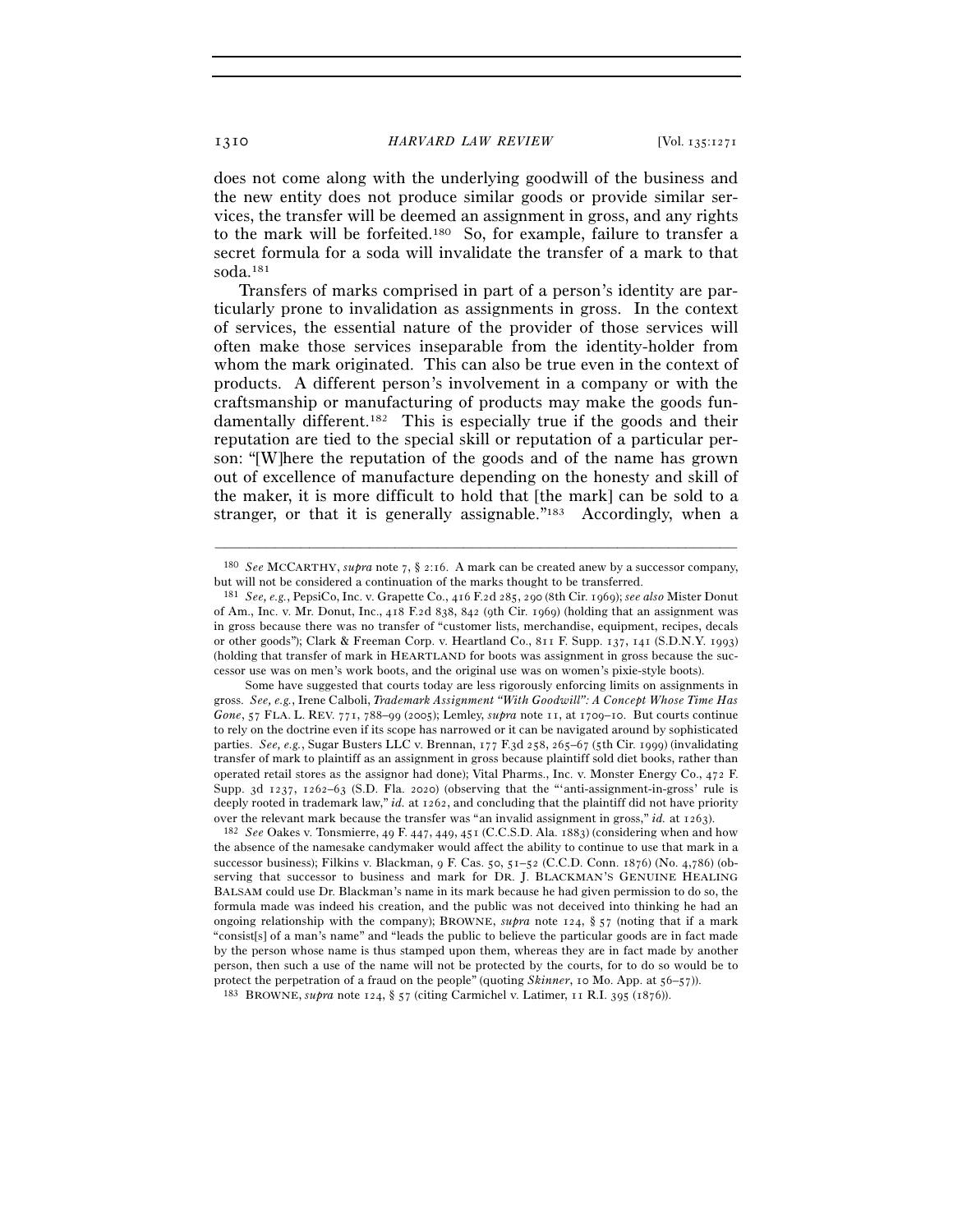person's connection to a business is significant enough (whether in the context of services or goods), any attempt to transfer marks comprised at least in part of that person's identity could lead to the forfeiture of any rights to such marks.

*(b) Personal Goodwill and Limits on Alienability. —* Determinations of whether something is an assignment in gross often turn on whether the underlying goodwill of the business also transferred (or at least the goodwill associated with the product or services at issue). Generally speaking, goodwill represents the positive associations that consumers who frequent a business have with that business.184 Goodwill is something of great value and is deemed a form of intangible or intellectual property. Trademarks can be indicative of this goodwill but are not its measure. Goodwill is typically the property of a business and can usually transfer along with that business if it is sold (whether voluntarily or through bankruptcy). However, if a business's goodwill is inseparable from a person (or identifiable group of people), then neither the marks, nor the trade names, nor the goodwill of the business can transfer.

There are at least three distinct forms of goodwill that have historically been treated differently when it comes to the possibility of alienability. I will designate these as *business goodwill*, *professional goodwill*, and *personal goodwill*. Originally, business goodwill had a degree of physicality to it. In 1810, Lord Eldon defined goodwill as "nothing more than the probability that the old customers will resort to the old place."185 The idea was that when a customer returned to the same physical location or store, they would find there the same entity providing the same goods or services.186 Goodwill can also attach to objects or goods that are sold from a particular place or business.187

In contrast, professional goodwill and personal goodwill "attach[] more directly to a person, and [are] not associated, in the minds of the public or business world, with any particular spot."188 They are rooted in a particular person, wherever that person might go. Professional goodwill focuses on the goodwill associated with a person's professional

<sup>184</sup> Metro. Bank v. St. Louis Dispatch Co., 149 U.S. 436, 446 (1893) (quoting JOSEPH STORY, COMMENTARIES ON THE LAW OF PARTNERSHIP § 99 (Boston, Little, Brown & Co., 5th ed.

<sup>1859</sup>)). 185 Cruttwell v. Lye (1810) 34 Eng. Rep. 129, 134; 17 Ves. Jun. 335, <sup>346</sup>(punctuation omitted). 186 *See* NIMS, *supra* note 96, § <sup>13</sup>. 187 *Id.*

<sup>188</sup> *Id.* Prior to the common availability of the corporate form, most businesses' goodwill merged with the underlying people. *See* Blair, *supra* note 102, at 407 ("[A business's] credibility . . . depend[ed] almost entirely on the proprietor's skill, personal relationships, and reputation as a business person  $\dots$ .").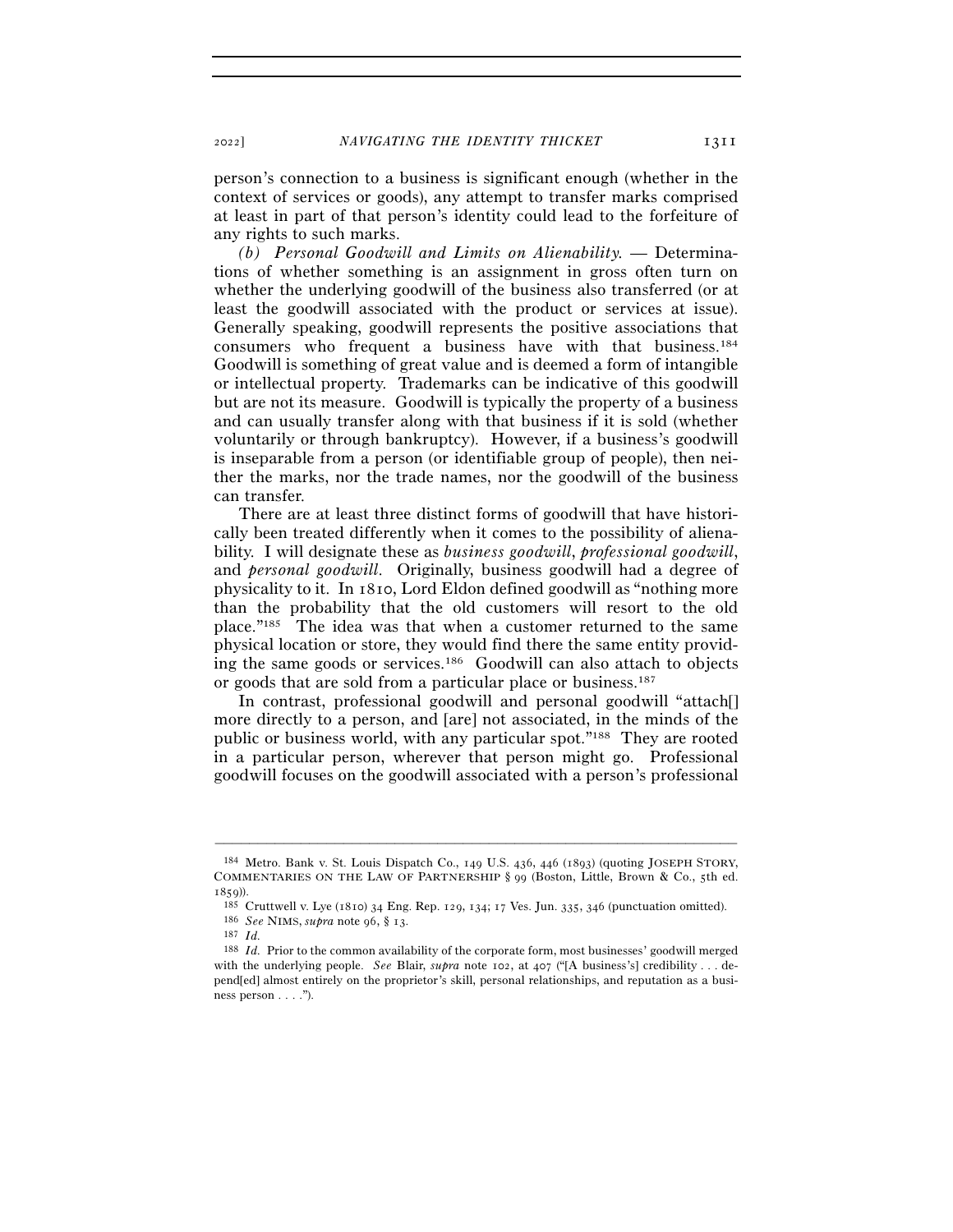services. Such goodwill "attaches to *persons*, not to place[s] usually."<sup>189</sup> It most often arises in the context of professions involving skilled individuals who are not fungible, such as attorneys, physicians, musicians, and artists. In such instances, consumers seek out the services of particular individuals who are often irreplaceable. As a result, professional goodwill usually cannot transfer.190

Although this limit on transferability was significantly based on concerns for protecting consumers, it also was animated by the view that an individual's personality and the business's goodwill merged in the context of professional goodwill, making separation impossible. The Supreme Court of Pennsylvania highlighted such a merger when it held that the name of the famous American composer and conductor John Philip Sousa, best known for his military marches, could not transfer to his manager.<sup>191</sup> The court held that Sousa's professional goodwill in connection with the use of his name for musical services could not be assigned to anyone as it was personal to him.192 "The value of the names of such persons depends entirely upon their personal reputation, skill, and experience, and is indissolubly connected or associated with the owner."193

Personal goodwill encompasses both a person's standing in the community as well as their professional reputation, regardless of whether they work in a field considered "professional." Personal goodwill is associated with the production of goods as well as with personal services. It encompasses what treatise author Browne termed "[p]ersonal trademark[s]," those that are "so clearly personal as to import that the goods

<sup>189</sup> NIMS, *supra* note 96, § 13 (emphasis added). Even though treatise author Harry Nims was more critical of the sacred-rights theory than Browne, *see id.* § 68, he agreed that assignability should be limited in these contexts:

On grounds of public policy the right to use the name of an artist or musician is not capable of being assigned so as to be used, for example, in designating or advertising a band, or a series of concerts, with which the musician in question has no connection. The same is probably true of all professional names, whenever the repute of the name depends on the personality or personal characteristics of the individual in such a way that if used, except in connection with that individual, the public will not be getting what it has a right to expect from the use of the name.

*Id.* § 17 (citation omitted); *see* BROWNE, *supra* note 124, § 726.

<sup>190</sup> The concepts of professional and personal goodwill overlap with the concept in contract law that personal services contracts are not transferable and may be enforceable through injunctive relief in contexts in which a breach of a contract would otherwise be remedied only through damages. *Cf.* Lea S. VanderVelde, *The Gendered Origins of the* Lumley *Doctrine: Binding Men's Consciences and Women's Fidelity*, 101 YALE L.J. 775, 796–97 (1992) (developing concerns about enforcing "a mitigated form of slavery" by granting injunctive relief for breach of personal services contracts, *id.* at 797 (quoting Ford v. Jermon, 6 Phila. 6, 7 (Pa. Dist. Ct. <sup>1865</sup>))). 191 *See* Blakely v. Sousa, 47 A. 286, 287–88 (Pa. <sup>1900</sup>). 192 *Id.* at <sup>288</sup>. 193 *Id.*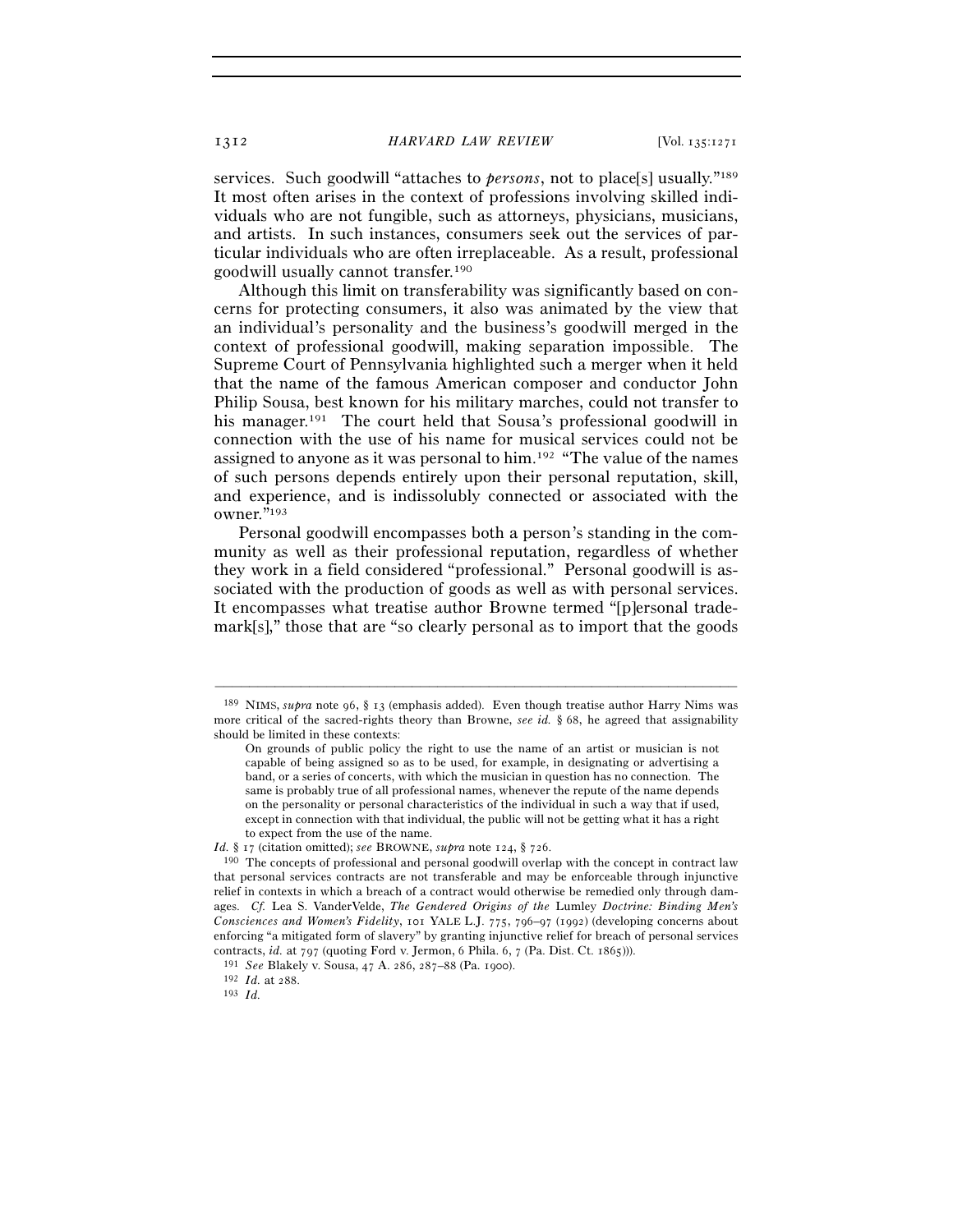bearing it are manufactured by a particular person."194 Such personal marks and personal goodwill were not thought of as capable of transfer because they were understood as inseparable from the underlying person.195 It was only when a person's identity became separated and recognized as distinct and nonpersonal in nature that assignability became possible. Thus, even in the context of the sale of goods, rather than services, marks were sometimes deemed "unassignable" when the products sold involved "the personal skill of an artist or artisan" such that a product bearing the person's name as part of a trademark would "imply that [the individual's] personal work or supervision was employed in the manufacture" of the item.196

In contrast, when a company name — even if originating with an individual's identity — was understood to have gained a meaning separate and apart from the founding individual, it could be transferred along with the goodwill of a business without requiring continued involvement of that individual.197 The status of marks is dynamic. Over time the meaning of marks can change; a person's name, even if used as the trade name for a business or product, can become disentangled with their personality, "practically becom[ing] an artificial one, designating nothing but the establishment."198

Judge Cardozo emphasized this "distinction between names purely personal or individual, and names that had acquired, through the incrustations of time, a veneer of associations artificial and impersonal."199 In this instance a mark can have a "double significance"; $^{200}$  the name can point both to a person and to a separate and identifiable company or product. The possibility of such separability (and awareness of it)

<sup>194</sup> BROWNE, *supra* note 12, § 366; *see also* Bury v. Bedford (1864) 46 Eng. Rep. 954, 961; 4 De G. J. & S. 352, 369; Bone, *supra* note 77, at 575 (observing that "the clearest and least problematic kind of goodwill" is "goodwill as personal reputation" moored in a particular merchant or craftsperson).

<sup>195</sup> *See* Warren v. Warren Thread Co., 134 Mass. 247, 247 (1883); BROWNE, *supra* note 124, § <sup>437</sup>. 196 *Blakely*, 47 A. at 288 (quoting Hoxie v. Chaney, 10 N.E. 713, 714 (Mass. 1887)); *see also* 

*Warren*, 134 Mass. at 247 (noting that when "peculiar personal skill" is involved in the manufacture of a good, limits exist on the transfer of trademarks); Mayer v. Flanagan, 34 S.W. 785, 786 (Tex. Civ. App. 1896) (invalidating a contract transferring the trademark MAGALE'S MONARCH WHISKEY and other related marks because the trademark "derived its value from the known skill, integrity, and honesty of [Magale] in selecting good whiskey").

<sup>197</sup> *See, e.g.*, McLean v. Fleming, 96 U.S. 245, 248–50 (1878) (recognizing the transfer of the trademark for Dr. C. McLane's Liver-Pills from the inventor Dr. McLane to subsequent purchasers of his patent medicine business); *Hoxie*, 10 N.E. at 715 (recognizing legitimacy of transfer of marks that included the "Hoxie" name for soap when transferred by Alburt Hoxie to successors to his company).

<sup>198</sup> *In re* Brown, 150 N.E. 581, 583 (N.Y. 1926) (quoting Rowell v. Rowell, 99 N.W. 473, 479 (Wis. <sup>1904</sup>)). 199 *Id.* (citing Slater v. Slater, 67 N.E. 224, 225 (N.Y. <sup>1903</sup>)). 200 Thaddeus Davids Co. v. Davids Mfg. Co., 233 U.S. 461, 470 (1914).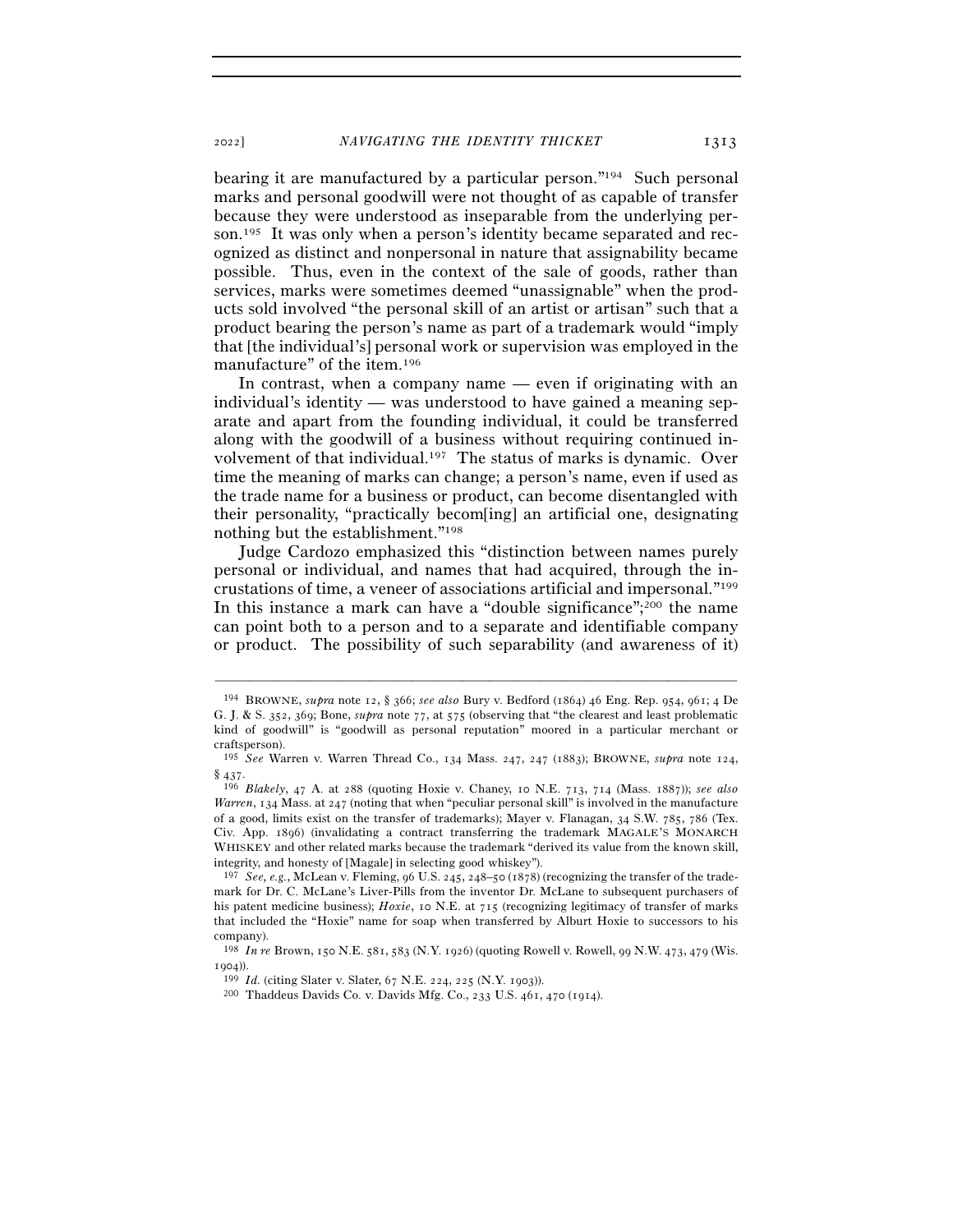grew with the rise in popularity of the corporate structure, such that by 1940 Judge Learned Hand explained: "[E]veryone knows that the name of a corporation assures no continuity of personnel — at least when . . . the only name of an individual which it contains has long since ceased to mean that he has any share in its management."201

*(c) Limited Scope of Transfers. —* When a separation between the underlying person and the business or marks sold was possible, transfers could take place. In these instances, the seller's ability to use their own name and identity in commerce could be limited.202 Confusion was no longer tolerated to the same degree as it was when a defendant independently and in good faith used their own name. "[T]he rule, often held applicable to accidental similarity of personal names in business . . . , that every man in the absence of proved fraud or misleading artifices has the absolute right to use his own name, even though he may interfere with and injure the business of another . . . cannot be applicable" when the name-holder voluntarily sells the use of his name in the context of a particular business or trade.203

From at least the beginning of the twentieth century, courts expressed the view that a seller cannot "keep for himself the essential thing he sold, and also keep the price he got for it."204 This language comes from the famous and oft-cited (even today) 1915 case of *Guth v. Guth Chocolate Co*. 205 The litigation arose after Charles G. Guth sold his candy company along with "the good will and use of the name Guth for the purpose of manufacturing and selling candies under the Guth label," and decided to open up a competing chocolate company using his own name on the products.206 The Fourth Circuit enjoined him from labeling his new candy with trademarks that used his name, even his full name, because of his voluntary transfer of the marks to the Guth Chocolate Company.207

Even earlier, in 1876, in a case with striking similarities to *Guth*, a Missouri appellate court restricted the ability of the well-known candymaker Peter Oakes to use his name as a mark in a competing business after he sold his eponymously named business.208 Nevertheless, the

<sup>201</sup> Mut. Life Ins. Co. v. Menin, 115 F.2d 975, 978 (2d Cir. <sup>1940</sup>). 202 *Cf., e.g.*, Richmond Nervine Co. v. Richmond, 159 U.S. 293, 300 (1895); Kidd v. Johnson, <sup>100</sup> U.S. 617, 620 (<sup>1880</sup>). 203 Karsh v. Haiden, 260 P.2d 633, 637 (Cal. Dist. Ct. App. 1953); *see also* Hoxie v. Chaney, <sup>10</sup>

N.E. 713, 716–17 (Mass. 1887) (holding that while the seller Hoxie could continue to sell soap and use his name in trade, he could not "represent[] himself as the successor to the business, the goodwill of which he had sold" or use the trademarks that he had transferred even if they included his name, *id.* at 717); Treadway, *supra* note 96, at 145–47.<br>
<sup>204</sup> Guth v. Guth Chocolate Co., 224 F. 932, 934 (4th Cir. 1915).<br>
<sup>205</sup> 224 F. 932.<br>
<sup>206</sup> *Id.* at 934.<br>
<sup>207</sup> *Id.* 

<sup>208</sup> Probasco v. Bouyon, 1 Mo. App. 241, 242–44 (1876).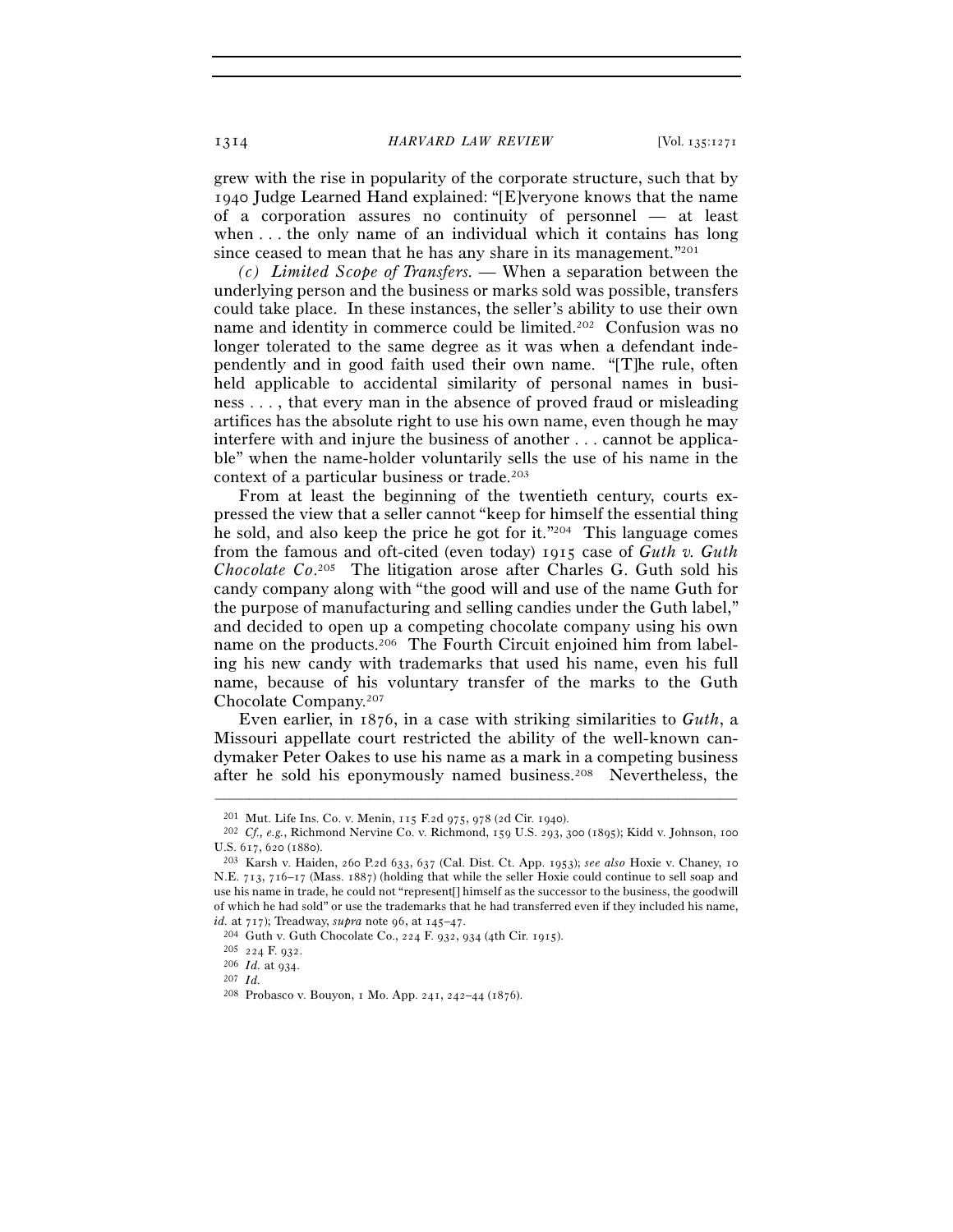defendant Oakes was given latitude to use his name to inform customers of his association with a new competing venture, even though he could no longer use a mark for it composed solely of the personal mark that he had voluntarily transferred:

Oakes may still make and sell candy, but not under the name the use of which he has for this purpose sold. He may make and sell the very same candies, and is not obliged to conceal the fact that they are made by him; but he may not, in St. Louis, advertise them either by sign over his shop door, or by label on the boxes in which they are packed, or in any other general and public way, as "Oakes' Candies."209

The allowance for identity-holders to start competing ventures and to inform consumers of their association with them exceeds the latitude to refer to marks that are not personal in nature, and demonstrates trademark and unfair competition law's consideration of autonomy and dignity interests.210 It also furthers and supports the more commonly recognized objective of providing consumers with useful and accurate information about the providers of goods and services.

Notably, *involuntary* transfers of personal marks were treated quite differently from voluntary ones and from involuntary transfers involving impersonal marks. Outside of the context of personal marks, trademark law provided latitude to transfer marks in bankruptcy as long as the underlying business also transferred. But transfers of marks comprised of some aspect of a person's identity were sometimes prohibited entirely. As Browne observed in 1898: "The right of one to use his name as a trade-mark . . . is a *personal right*, and does not pass to his assignee in bankruptcy."211 Judge Cardozo expressed a similar concern over involuntary transfers of personal marks: "A name, which in popular thought is solely or predominantly the name of a living man, may not be sold against his protest as it might if it were the impersonal symbol

<sup>209</sup> *Id.* at 246–47. In some states this view has been codified. In California, for example, the Business and Professions Code states that the right to use a person's name does not generally transfer as a part of the goodwill of a business, but expressly allows the transfer of such a name if it is the one "under which the business is conducted." CAL. BUS. & PROF. CODE § 14103 (West 2021); *see id.* § 14101.

<sup>210</sup> *See, e.g.*, Goldwyn Pictures Corp. v. Goldwyn, 296 F. 391, 397, 403 (2d. Cir. 1924) (recognizing the ability of famous film producer Samuel Goldwyn (a pseudonym) to transfer by contract the right to use his name to his eponymous film studio, Goldwyn Pictures Corporation, but suggesting that the absolute-right theory provided latitude for him to continue to use his name as a producer in future films without liability for trademark infringement).

<sup>211</sup> BROWNE, *supra* note 124, § 743 (emphasis added); *see* Child.'s Bootery v. Sutker, 107 So. 345, 348 (Fla. 1926) (noting that if a trade name "is one which is in law a personal name, and the transfer thereof is by operation of law or through judicial proceedings, a limitation exists upon the future use thereof by the purchaser" at least when enforced against the identity-holder); Buffalo Oyster Co. v. Nenno, 229 N.Y.S. 210, 213 (Sup. Ct. 1928) (distinguishing voluntary and involuntary transfers and concluding that "[u]ndoubtedly it is the law that no man, unless he has voluntarily parted with that right, may be deprived of the use by him of his name in business").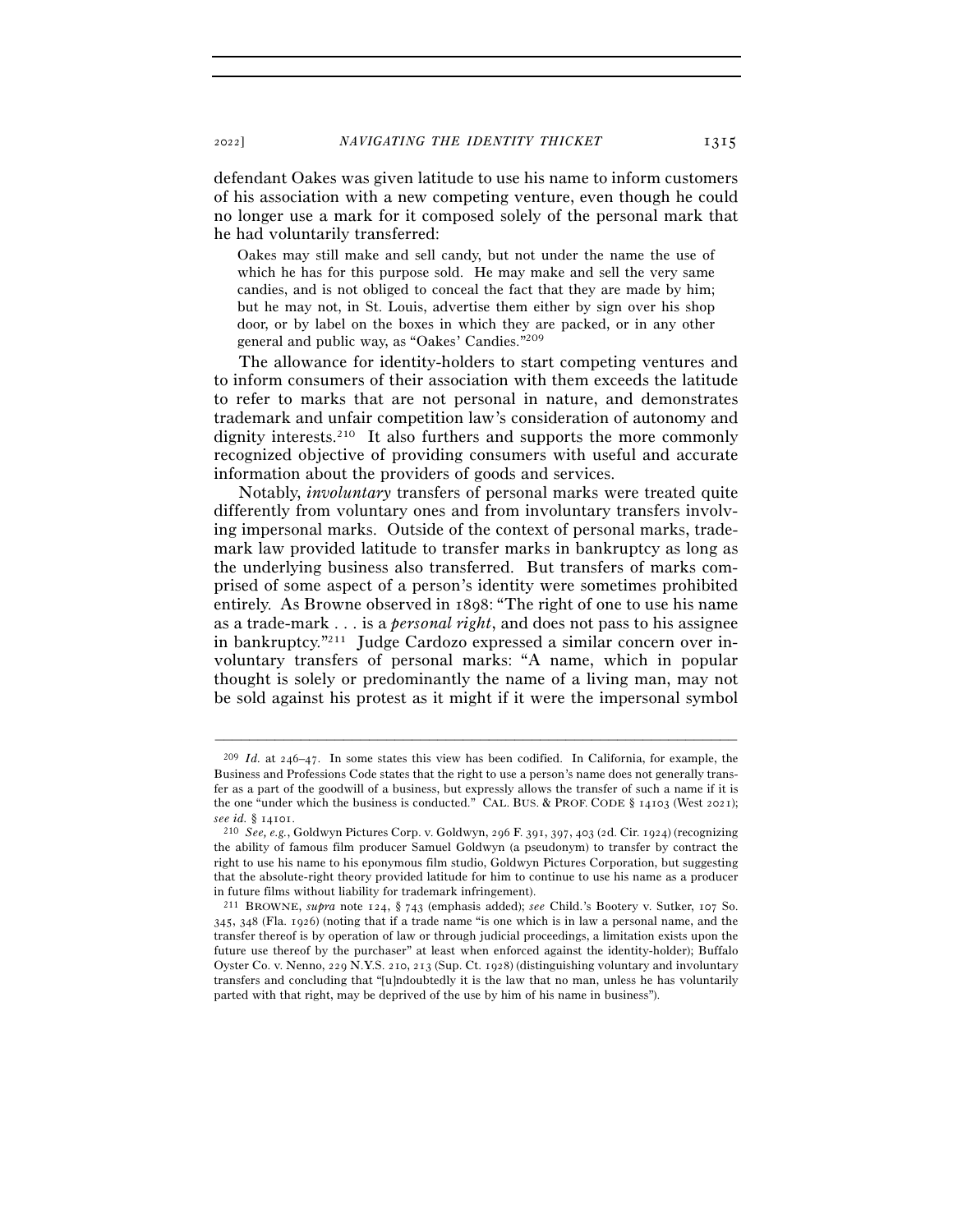of an organization or a product."212 Such a rule is required to protect the person's "standing" and "good name" in the community (as well as future business prospects) if the successor company engages in "dishonorable business conduct" or produces inferior goods.213

Even when involuntary transfers were allowed, latitude was provided to continue to use one's own name.214 Recognizing the "handicap" and dangers of such transfers, Judge Hand warned that such an occurrence "would often give . . . creditors the practical power of preventing [a person's] resumption of the only activity by which he could earn a living."215 Judge Hand distinguished the situation of a bankrupt corporation from that of a bankrupt individual. Even though a corporation could adopt another name, a person could not do so without a fundamental injury to their identity.216 Accordingly, courts have long allowed bankrupt individuals to continue to use their names and identities in future endeavors, including in competing businesses.<sup>217</sup>

In fact, limits were placed on how a purchaser (markholder) could use or refer to past owners or founders of a company.<sup>218</sup> For example, in 1883 in *Manhattan Medicine Co. v. Wood*, 219 the U.S. Supreme Court refused to enforce the plaintiff's mark in ATWOOD'S VEGETABLE PHYSICAL JAUNDICE BITTERS because the label misleadingly suggested that Moses Atwood — the creator of said bitters — was still manufacturing the product, when he had parted ways with the company.<sup>220</sup> Similarly, in France during this time assignees of personal marks could not continue to use the autograph of the seller because such "[c]redit is altogether *personal*."221 Accordingly, purchasers had some relief against

 $^{212}$  In re Brown, 150 N.E. 581, 583 (N.Y. 1926).<br>  $^{213}$  Id. (quoting Rowell v. Rowell, 99 N.W. 473, 479 (Wis. 1904)).<br>  $^{214}$  See, e.g., Mut. Life Ins. Co. v. Menin, 115 F.2d 975, 978 (2d Cir. 1940) ("[I]t has never suggested that an individual bankrupt — or other owner involuntarily dispossessed — may not so compete in his own name, but must adopt another.").

<sup>215</sup> *Id.*<sup>216</sup> *Id.*<sup>217</sup> *See, e.g.*, Sawilowsky v. Brown, 288 F. 533, 536 (5th Cir. 1923); Ralph Bros. Furniture Co. v. Ralph, 12 A.2d 573, 575 (Pa. 1940); Cruttwell v. Lye (1810) 34 Eng. Rep. 129, 134; 17 Ves. Jun. 335, 347.

<sup>218</sup> *See, e.g.*, Leather Cloth Co. v. Am. Leather Cloth Co. (1863) 46 Eng. Rep 868, 873; 4 De G. J. & S. 136, 148–49 (holding that a plaintiff could not enjoin defendant's use of its marks because the plaintiff had unclean hands as a result of claiming, among other falsehoods, that its goods were still manufactured by the founders of the company).

<sup>&</sup>lt;sup>219</sup> 108 U.S. 218 (1883). <sup>220</sup> *Id.* at 222–23 (describing this as a "fraud upon the public," *id.* at 223); *see also* Samuel v. Buger, 13 How. Pr. 342, 343 (N.Y. Sup. Ct. 1856) (concluding that plaintiffs had no enforceable right over "Brindle" as stamped on a watch even though the use of Iberson Brindle's name was assigned to them because Brindle, a watchmaker, was not in fact making those watches). 221 BROWNE, *supra* note 124, § 210 (emphasis added); *see id.* §§ 209–210 (discussing French law

and *Compère v. Bajou*, a French case reprinted in FRANCIS H. UPTON, A TREATISE ON THE LAW OF TRADE MARKS 72-79 (Albany, Weare C. Little 1860)). French law required "successor of" to be added if the founder of an eponymous business was no longer affiliated with it. *Id.* § 211.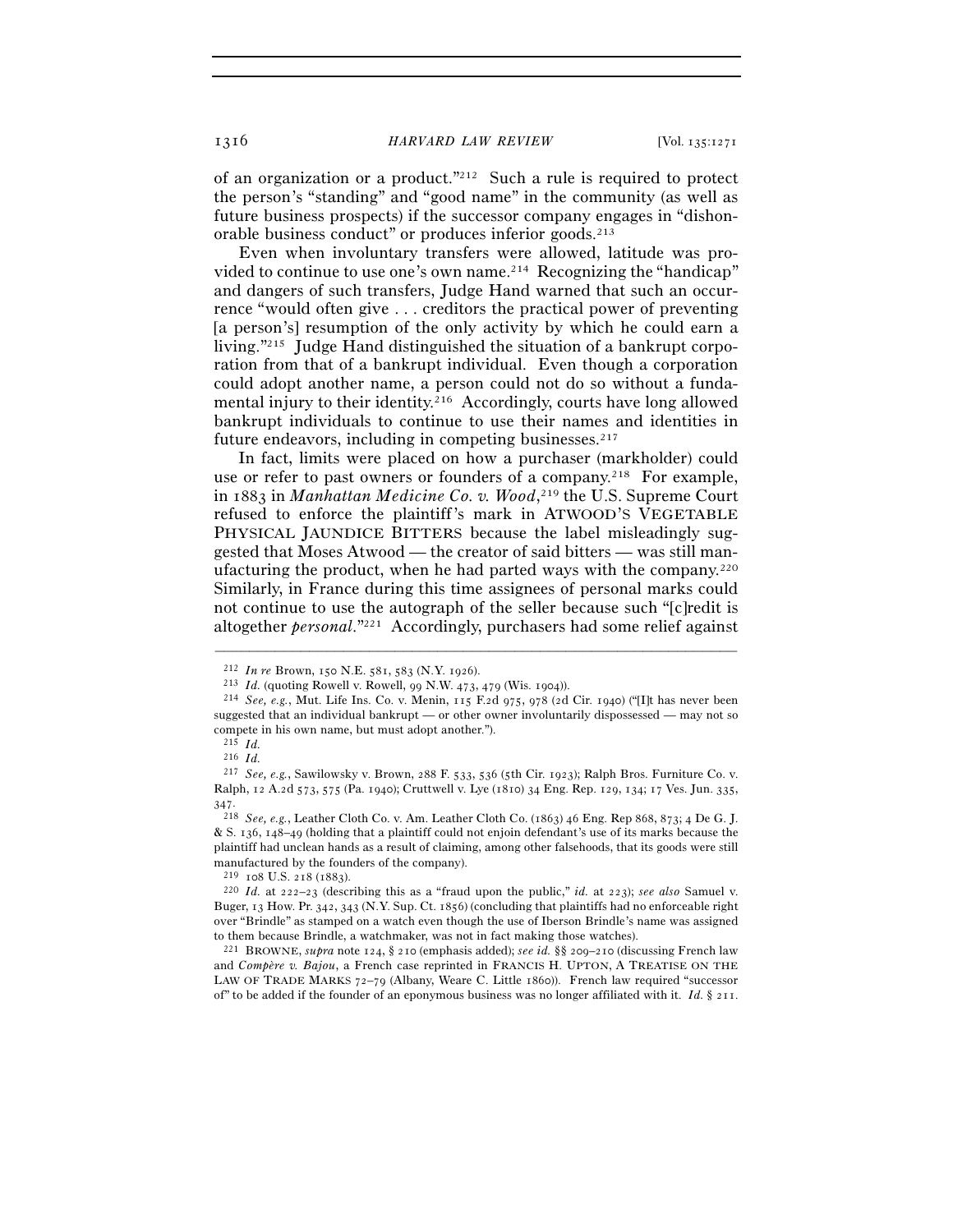sellers who continued to use their own identities after a sale, but it was limited by concerns about the competing personality interests of the sellers.

4*. Limits on Abandonment. —* Usually, abandonment of a mark occurs when a markholder ceases to use the claimed mark in commerce to sell products or services, either with an intent not to resume use or over several years (now three), leading to a presumption of an intent to abandon.222 When a mark is deemed abandoned, all trademark rights are extinguished. But when a mark is "personal in its nature" such abandonment was considered impossible, at least while a person was alive.223 At any time, a person could resume providing services or goods, or start a new venture. Therefore, one cannot presume an intent not to resume use in the same way that one can in the context of an impersonal mark in which sales and operations cease. Accordingly, trademark law has long limited the ability to abandon one's own name as a mark in ways substantially different from how abandonment of other marks is treated. Browne described abandonment in metaphysical terms as occurring when "the union of soul and body" is separated.<sup>224</sup> Such a separation is possible only if a product or business named after a person becomes distinct from that person. Otherwise the mark continues to function as a source identifier for the person, at least during their lifetime.

# *B. The Continued Existence of Personality-Based Concerns in Trademark and Unfair Competition Law*

Despite pronouncements that the sacred-rights doctrine has been "abandon[ed],"225 trademark's personality-oriented doctrines have remained surprisingly similar from the nineteenth century to today.

<sup>–––––––––––––––––––––––––––––––––––––––––––––––––––––––––––––</sup> At least some Anglo-American treatise authors recognized and endorsed this line of French cases as being consistent with U.S. law at the time. *See id.* § 525.<br><sup>222</sup> *See* 15 U.S.C. § 1127; RESTATEMENT (THIRD) OF UNFAIR COMPETITION § 30 (AM. L.

INST. 1995); 3 MCCARTHY, *supra* note 7, §§ 17:1, 17:9; Silverman v. CBS Inc., 870 F.2d 40, 45–48 (2d Cir. 1989); Corkran, Hill & Co. v. A.H. Kuhlemann Co., 111 A. 471, 474 (Md. 1920); Rockowitz Corset & Brassiere Corp. v. Madam X Co., 162 N.E. 76, 78 (N.Y. 1928); *see also* 3 MCCARTHY, *supra* note 7, § 17:6 (discussing that marks can also be abandoned through assignments in gross and naked licensing).<br>
<sup>223</sup> BROWNE, *supra* note 124, § 690; *see id.* §§ 676–677.

<sup>223</sup> BROWNE, *supra* note 124, § 690; *see id.* §§ 676–<sup>677</sup>. 224 *Id.* § <sup>676</sup>. 225 <sup>2</sup> MCCARTHY, *supra* note 7, § 13:8 (capitalization omitted); *see also* Basile, S.p.A. v. Basile, 899 F.2d 35, 39 (D.C. Cir. 1990) (claiming that "the truly personal element [of trademark law] has been so largely squeezed out of business, [that] there is naturally less legitimate pecuniary value in a family name," and a "businessman loses nothing by losing [his] name" (first quoting Hat Corp. of Am. v. D.L. Davis Corp., 4 F. Supp. 613, 623 (D. Conn. 1933))); John R. Thompson Co. v. Holloway, 366 F.2d 108, 113 (5th Cir. 1966) (concluding that there is "no *absolute* right to use [one's] own name, even honestly" and suggesting that there is no difference in the analysis even in personal name cases); Robin Woods, Inc. v. Woods, 815 F. Supp. 856, 870 (W.D. Pa. 1992) (dismissing continued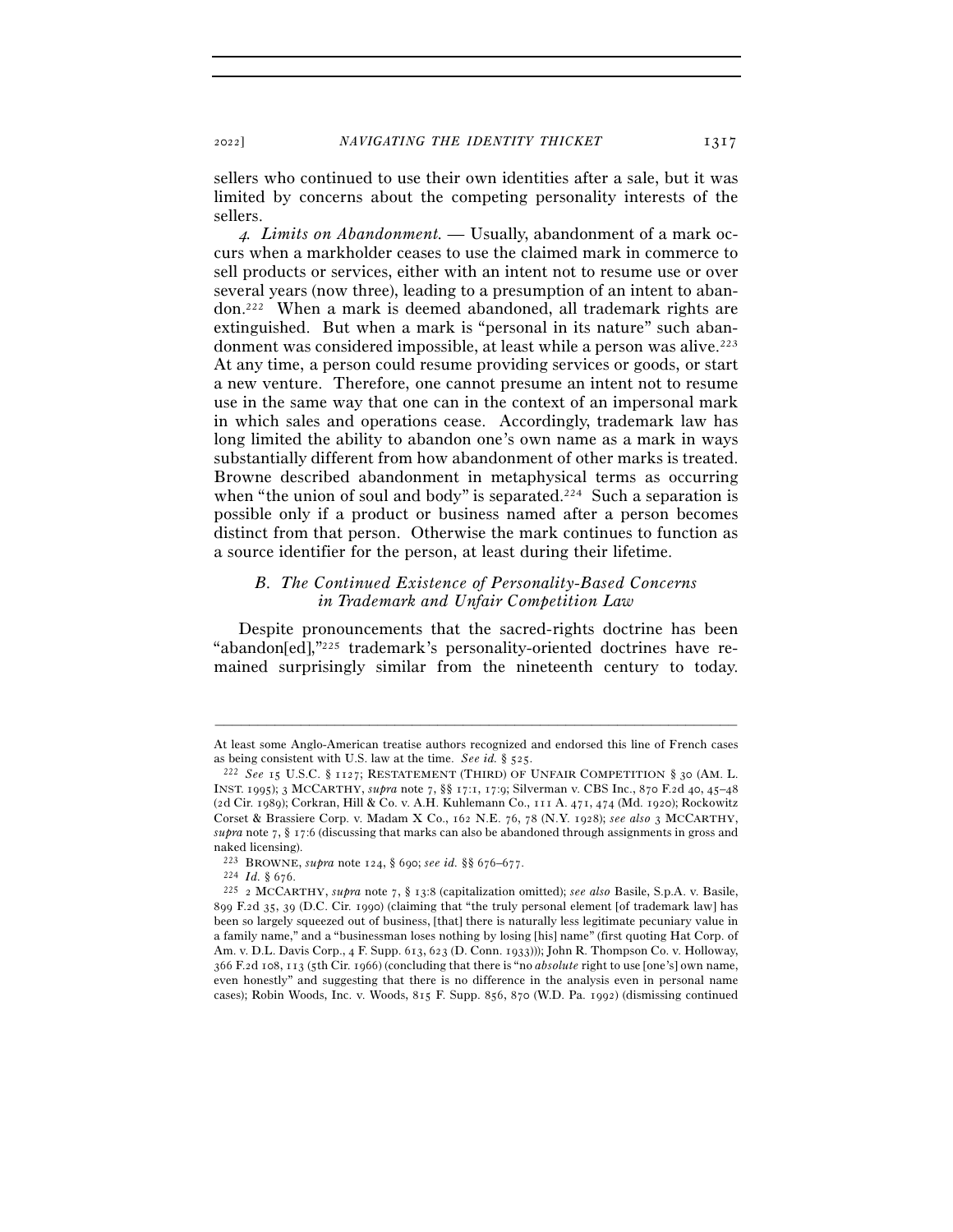Prominent trademark treatise author J. Thomas McCarthy might be correct that "[c]ustomers who are faced with two or more businesses in related fields with the same surname mark are not particularly concerned with the 'inalienable' right of anyone to use his own name as a mark,"226 but nevertheless courts continue to recognize a person's right to their own name and identity.<sup>227</sup> This is not to say that there has not been some increasing dismissiveness of such concerns, or examples of increased tolerance of burdens on identity-holders that may not have been acceptable in prior years, but the doctrines of the last section largely remain in place and in forms quite similar to those of the past two centuries.<sup>228</sup>

We continue to see traces of the earlier era's more explicit concern for a person's autonomy and dignity. The Second Circuit in 2004, for example, favorably quoted a 1944 decision describing the injury to a person denied the right to use their name in business as "grievous."229 The longstanding bars to registering a mark consisting of another's name or signature without their permission remain codified in the Lanham Act's subsections  $2(a)$  and  $2(c)$ .<sup>230</sup> Section  $43(a)$  is routinely used to enforce false endorsement claims.231 Collectively, these Lanham Act provisions are sometimes described as a federal form of a right of publicity.232 Personal marks retain distinct treatment compared to other

–––––––––––––––––––––––––––––––––––––––––––––––––––––––––––––

<sup>229</sup> *Brennan's*, 360 F.3d at 131–32 (allowing the defendant to use his last name for his restaurant because "prevent[ing] all use of [a man's personal name] is to take away his identity . . . and that is so grievous an injury that courts will avoid imposing it, if they possibly can" (second alteration in original) (quoting Societe Vinicole de Champagne v. Mumm, 143 F.2d 240, 241 (2d Cir. 1944) (per curiam))).<br> $^{230}$  15 U.S.C. § 1052(a), (c).

existence of sacred-rights theory and concluding that "[t]oday, courts treat disputes involving personal name trademarks in much the same way as any other trademark dispute"), *rev'd in part on* 

*other grounds*, 28 F.3d 396 (3d Cir. 1994).<br><sup>226</sup> 2 MCCARTHY, *supra* note 7, § 13:12.<br><sup>227</sup> *See, e.g.*, Brennan's, Inc. v. Brennan's Rest., L.L.C., 360 F.3d 125, 131–34 (2d Cir. 2004); E. & J. Gallo Winery v. Gallo Cattle Co., 967 F.2d 1280, 1288–89, 1298 (9th Cir. 1992) (observing the continued favoring and differential treatment afforded to defendants who use their own names); *see also* Peaceable Planet, Inc. v. Ty, Inc., 362 F.3d 986, 989 (7th Cir. 2004) (noting the "valid" and ongoing "reluctance to forbid a person" from using their identity in commerce).

<sup>228</sup> I identify the passage of the current operative trademark statute, the Lanham Act, in 1946 as the dividing line that separates modern trademark law from the earlier era of trademark law that I focused on in the prior section, but I could mark the dividing line as the year 2000 and reach the same conclusions.

<sup>&</sup>lt;sup>231</sup> Id. § 1125(a).<br><sup>232</sup> *See* ETW Corp. v. Jireh Publ'g, Inc., 332 F.3d 915, 924 (6th Cir. 2003) (noting the similarities between right of publicity and Lanham Act false endorsement claims, and the assessment by at least "one legal scholar . . . that a Lanham Act false endorsement claim is the federal equivalent of the right of publicity" (citing Bruce P. Keller, *The Right of Publicity: Past, Present, and Future*, *in* ADVERTISING LAW IN THE NEW MEDIA AGE 159, 170 (PLI Corp. L. & Prac., Course Handbook Ser. No. B-1207, 2000))); *In re* Elster, No. 87749230, at 10 (T.T.A.B. 2020) (recognizing that both section 2(a) and section 2(c) protect "the right of privacy and publicity" (quoting *In re* ADCO Indus.- Techs., L.P., 2020 WL 730361, at \*13 (T.T.A.B. Feb. 11, 2020))); *see also* Oral Argument, *In re* Elster,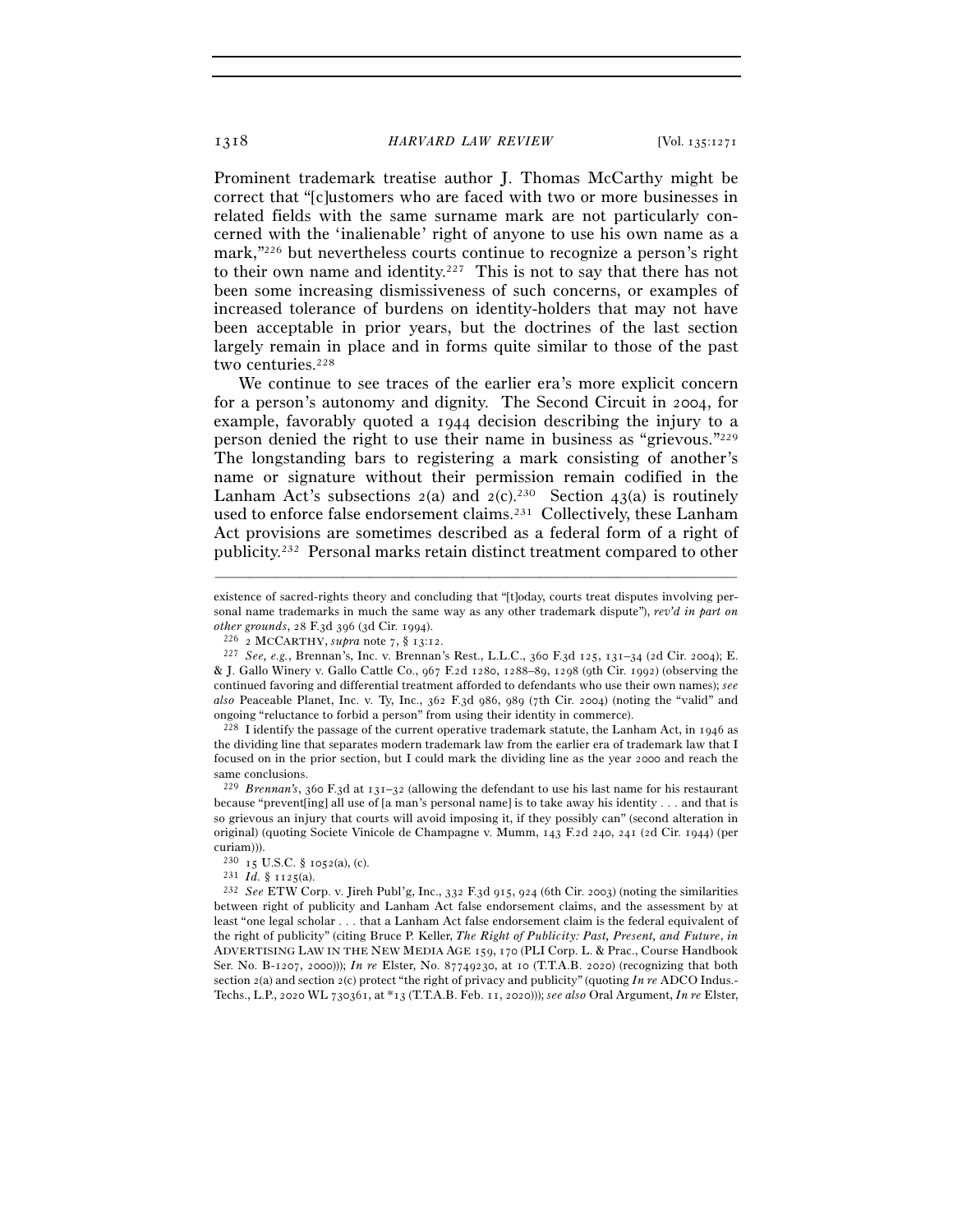types of marks when it comes to acquiring status as marks. In 2004, Judge Posner of the Seventh Circuit noted the ongoing validity of the differential treatment of personal name marks in this context, rooted in part on "a reluctance to forbid a person to use his own name in his own business."233

The prohibition against assignments in gross continues to limit (but not bar) the transfer of marks to services or goods that are intimately tied to a particular individual. As McCarthy has noted, "a trademark cannot be sold or assigned to another unless the associated goodwill is also sold."234 This poses a problem when the underlying products or services are rooted in a particular individual, and are inextricably intertwined with that person. McCarthy describes these as "unusual situations" in which "good will [is] linked to a single person."235 Although these circumstances are purportedly "unusual," there are reasons to be skeptical of this claim. Individuals are increasingly registering their names and likenesses as servicemarks or trademarks for merchandise centered on marketing their own brands;236 social media influencers, who can make a large amount of money simply by posting about various products, are also seeking to register their names and user handles;<sup>237</sup> actors, singers, athletes, and models are registering their own names and likenesses for their services and brands;238 and individual

–––––––––––––––––––––––––––––––––––––––––––––––––––––––––––––

No. 3,828,950; MERYL STREEP, Registration No. 5,559,993; Design mark consisting of a photograph of model Doutzen Kroes registered for modeling services and clothing, Registration No.

No. 20-2205 (Fed. Cir. Nov. 3, 2021), https://fedcircuitblog.com/wp-content/uploads/2021/10/ 20-2205\_11032021.mp3 [https://perma.cc/W34A-B6AX]; Dreyfuss, *supra* note 15, at 125–26 (observing that section 43(a) of the Lanham Act essentially "federalize[s]" the protection of "personal images" in ways that track the right of publicity, *id.* at 126); McGeveran, *supra* note 16, at 347 ("Section 2 of the Lanham Act . . . import[s] privacy and autonomy considerations into trademark law."); *cf.* U.S. COPYRIGHT OFF., AUTHORS, ATTRIBUTION, AND INTEGRITY 38-59 (2019), https://www.copyright.gov/policy/moralrights/full-report.pdf [https://perma.cc/P2XN-QGDH] (discussing both false endorsement and false designation claims as protective of moral rights).

<sup>233</sup> Peaceable Planet, Inc. v. Ty, Inc., 362 F.3d 986, 989 (7th Cir. 2004); *see id.* at 989–92 (concluding that the differential treatment for personal names did not apply to a toy camel's name). Notably, Judge Posner, one of the main proponents of the law and economics model for trademark law, recognized the personality-related aspects of the law at work in such cases. Judge Posner also suggested other reasons that personal name marks were treated differently, including the recognition that consumers will not assume that the use of the same name, especially a common name, is indicative of the same source: "If there are two bars in a city that are named 'Steve's,' people will not infer that they are owned by the same Steve." *Id.* at 989. Judge Posner further pointed to the importance to consumers of knowing "useful information" about the source of goods or services, including any person associated with those goods or services. *Id.*

<sup>234</sup> MCCARTHY, *supra* note 7, § 2:<sup>16</sup>. 235 *Id.* (capitalization omitted). 236 *See, e.g.*, KIM KARDASHIAN WEST, Registration No. 4,978,865 (for "endorsement services"); CARA DELEVINGNE, Registration No. 5,178,943 (for "entertainment services"); *see also* McGeveran, *supra* note 16, at 334–35, 344–47.<br><sup>237</sup> See generally Bajracharya & Wilson, *supra* note 16; Khamis et al., *supra* note 34.<br><sup>238</sup> See, e.g., JUSTIN BIEBER, Registration No. 4,516,933; MICHAEL PHELPS, Registra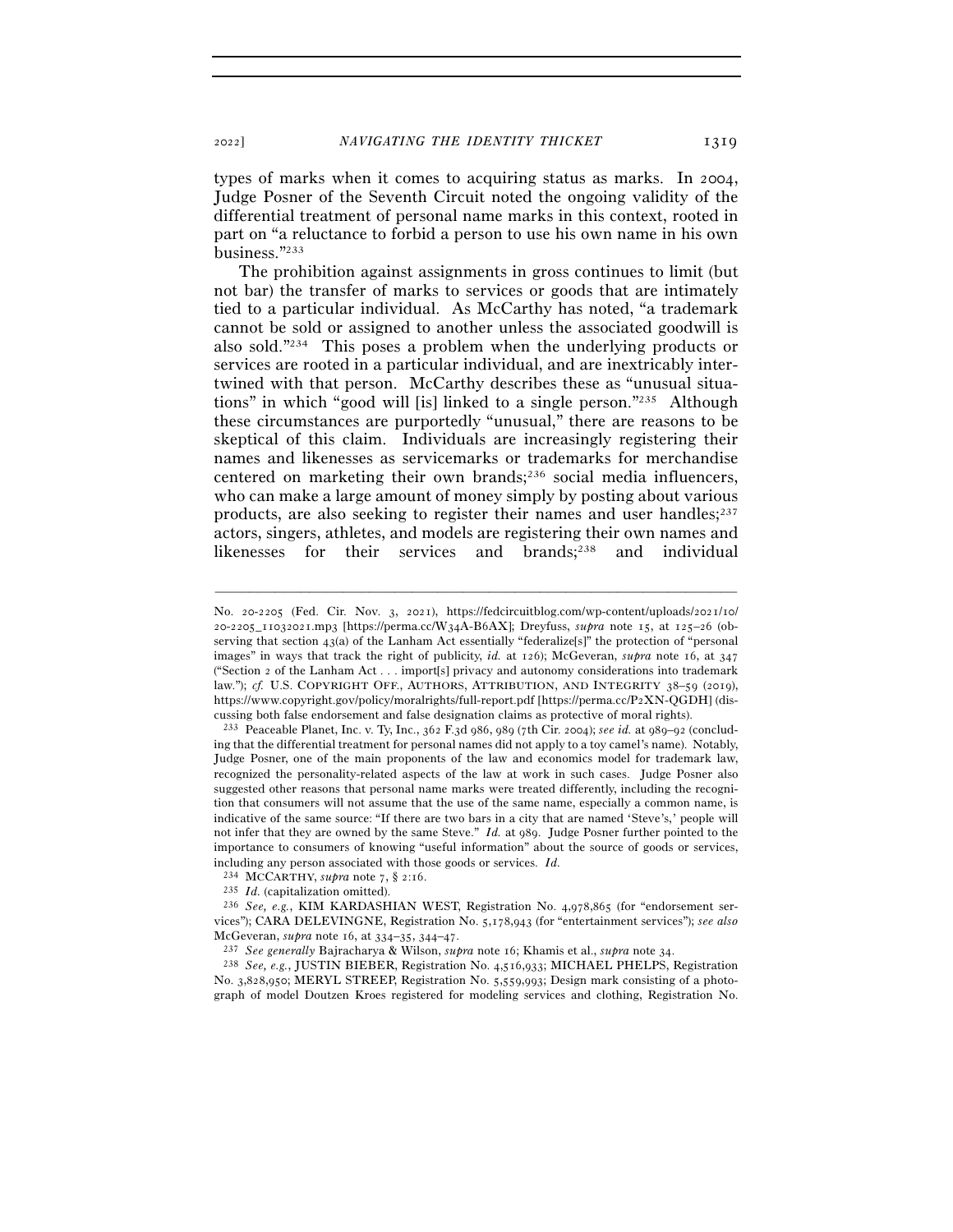proprietorships and partnerships continue to outnumber corporations.239 Such personal marks with limited assignability will more frequently arise in the context of the very identity thicket I identified in Part I.

Limits on the transfer of professional and personal goodwill also remain, particularly in the context of personal services.240 Broad assignments and transfers remain more restricted in the context of personal marks than otherwise. When a business's reputation depends on the "qualifications and skills uniquely linked to one person or a group of persons," it is not possible for the goodwill of the business to transfer.<sup>241</sup> The justifications for such a doctrine remain the same as always — one cannot separate the person from the business in such instances, and doing so would work a personality-based harm on the underlying person, as well as a fraud on the public.<sup>242</sup> The professional goodwill of lawyers, accountants, musicians, physicians, and similarly situated individuals continues to be recognized as personal and therefore has more limited transferability.243

Even today, when a person transfers an eponymously named company or marks comprised of their name or other indicia of their identity, courts often allow those individuals to use their own names in new ventures so long as they are not employing a similar mark to the one they sold.244 Contracts can explicitly limit what a seller can do after the

<sup>5</sup>,854,065; Design mark consisting of a photograph of model Maartje Verhoef registered for entertainment services, Registration No. 5,097,855; *see also* KL KATIE LEDECKY, U.S. Trademark Application Serial No. 88,616,036 (filed Sept. 13, 2019) (intent-to-use application for design and word mark for athletic apparel filed on behalf of Olympic swimmer Katie Ledecky); David Fagundes, *Talk Derby to Me: Intellectual Property Norms Governing Roller Derby Pseudonyms*, 90

TEX. L. REV. 1093, 1114 (<sup>2012</sup>). 239 *See* Blair, *supra* note 102, at <sup>441</sup>. 240 There remains a difference of opinion under different states' laws about whether successor firms can "continue to use a retired or deceased partner's name." Gracey v. Maddin, 769 S.W.2d 497, 500 (Tenn. Ct. App. 1989). *Compare id.* at 500–01, *with id.* at 501, 503–05 (Koch, J., dissenting) (noting majority's conflict with other states on treatment of law partnerships).

<sup>241</sup> MCCARTHY, *supra* note 7, § 2:16.

<sup>&</sup>lt;sup>242</sup> See id.; 3 id. § 18:35; cf. Peaceable Planet, Inc. v. Ty, Inc., 362 F.3d 986, 989 (7th Cir. 2004).<br><sup>243</sup> See Gracey, 769 S.W.2d at 499; Jackson v. Caldwell, 415 P.2d 667, 670 (Utah 1966); see also

MCCARTHY, *supra* note 7, § 2:16; 3 *id.* § 18:35; 74 AM. JUR. 2D *Trademarks and Tradenames* § 17

<sup>(</sup><sup>2021</sup>). 244 *See, e.g.*, Madrigal Audio Laboratories, Inc. v. Cello, Ltd., 799 F.2d 814, 816, 822–23 (2d Cir. 1986) (allowing audio-equipment designer Mark Levinson to use his name in a competing company even after the sale of his business and its marks that used his name, including LEVINSON and MARK LEVINSON AUDIO SYSTEMS); JA Apparel Corp. v. Abboud, 682 F. Supp. 2d 294, 313–16 (S.D.N.Y. 2010) (allowing fashion designer, who sold his eponymous company and its associated marks, to continue to use his name and likeness to market his new venture as long as he did not use his name as a mark or in ways that were "overly intrusive" or "utterly confusing," *id.* at 315 (first quoting *Madrigal Audio Laboratories*, 799 F.2d at 823)); Dutcher v. Harker, 377 S.W.2d 140, 144– 45 (Mo. Ct. App. 1964) (allowing some continued use of seller's name as part of a mark in a competing paint business even though he sold his business and marks composed in part of his surname).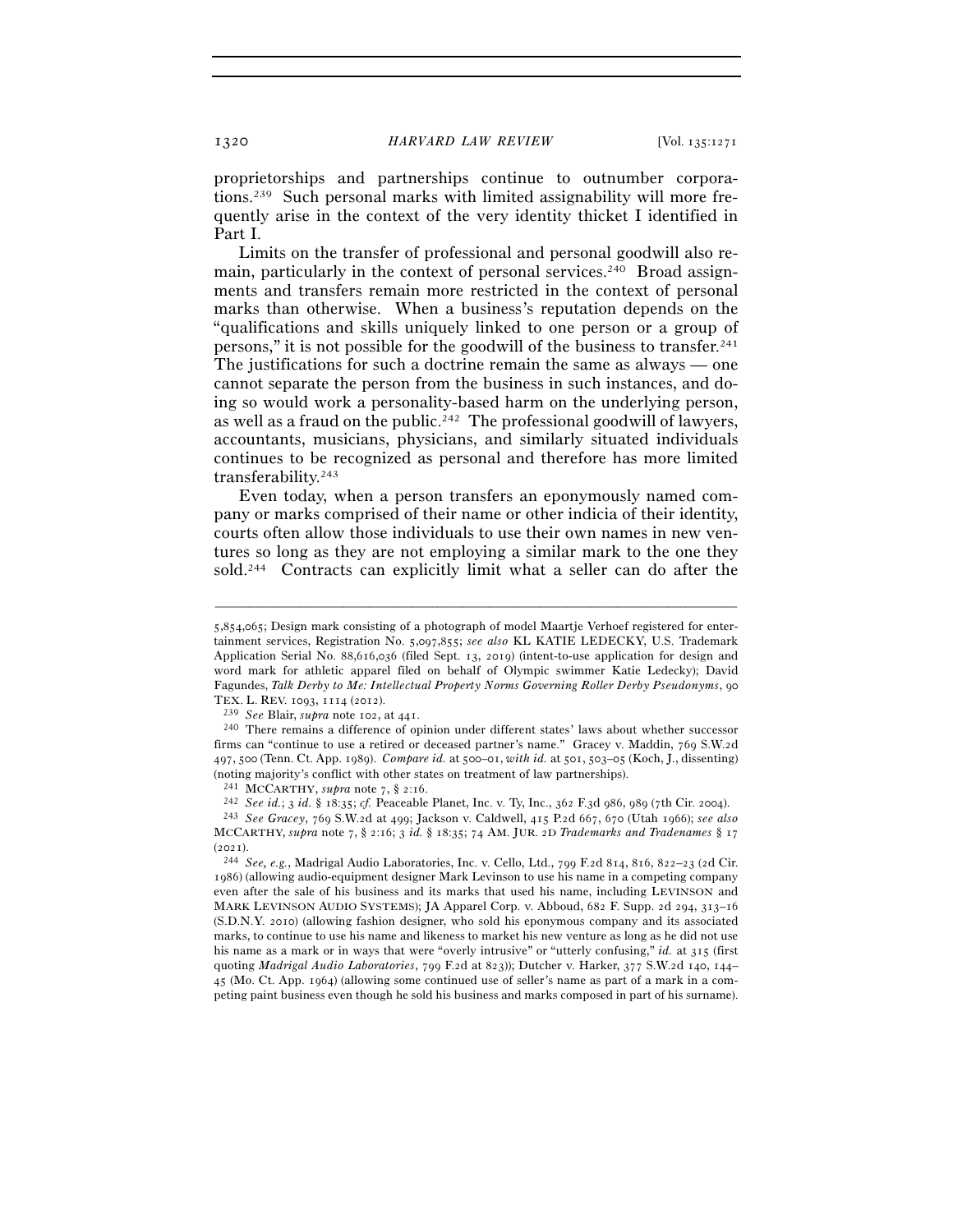fact — in terms of using their name and competing in the same industry (subject to a variety of limits under contract, employment, and labor law) — but the mere transfer of a business and its marks does not usually upend the longstanding presumption that a seller can continue to use their name in commerce even after the sale of an eponymous business.245 Thus, latitude remains pursuant to trademark and unfair competition laws for sellers of businesses to continue to use their names and identities in new businesses, even ones that directly compete with the company that was sold.

Successor companies continue to be limited in how they can use the seller's name and identity in marketing the company. The Second Circuit has suggested that a successor company cannot "represent[] itself as possessing [the seller's] personal skill," even if it now owns that person's company and the marks comprised of the person's name.<sup>246</sup> Purchasers have the right to use a person's name in the context of a particular business as a source identifier, but cannot use a "personal name as a symbol of [the seller's] individual reputation."247

The right to use one's own name in commerce also continues to put a thumb on the scale of allowing potentially confusing uses when a person has acted in good faith and used their own name and identity.248 This remains true even in the context of uses in the aftermath of a sale.<sup>249</sup> These cases demonstrate not only the continued limit on

<sup>245</sup> *See, e.g.*, *JA Apparel*, 682 F. Supp. 2d at 312–16; *see also* 2 MCCARTHY, *supra* note 7, § 13:10 (observing latitude to use one's own name after a sale of a business and related marks absent contractual limits on such uses).

<sup>246</sup> *Madrigal Audio Laboratories*, 799 F.2d at 825 n.<sup>5</sup>. 247 *Id*. at 825; *see also JA Apparel*, 682 F. Supp. 2d at 305–08 (highlighting the distinction between the "Joseph Abboud trademarks" and the personal name "Joseph Abboud" to support the conclusion that Abboud's rights over his own name and likeness did not transfer to the purchaser).

<sup>248</sup> *See, e.g.*, Keaton & Keaton v. Keaton, 842 N.E.2d 816, 818–19, 821 (Ind. 2006) (allowing two law firms to operate under the name Keaton & Keaton, noting that even though "[m]odern authority" limited the common law view that "every person had an absolute right to use his own name," the "burden" to establish an infringement claim was "higher" in such instances, *id.* at 821); Charles F. Ryan & Son, Inc. v. Lancaster Homes, Inc., 205 N.E.2d 859, 859 (N.Y. 1965) (refusing to enjoin defendant's use of own name in spite of evidence of some consumer confusion), *aff'g* 254 N.Y.S.2d 473 (App. Div. 1964).

<sup>473</sup> (App. Div. <sup>1964</sup>). 249 *See, e.g.*, Haltom v. Haltom's Jewelers, Inc., 691 S.W.2d 823, 826 (Tex. Ct. App. 1985) (suggesting that any risk of confusion should be borne by the purchaser who chose to buy a company named after a person). The court in *Haltom v. Haltom's Jewelers, Inc.*, 691 S.W.2d 823, explained:

Likelihood of consumer confusion may be the touchstone of the law of trademarks and unfair competition generally, but not where personal names are involved. If a person enters into business using his personal name, or if he buys a business founded on a personal name, he accepts the risk that others with the same name may follow suit, and the "likelihood of confusion" argument will not protect him. For this reason, the law encourages entrep[r]eneurs to select unique nonpersonal tradenames in which no person is likely to have natural rights.

*Id.* at 826.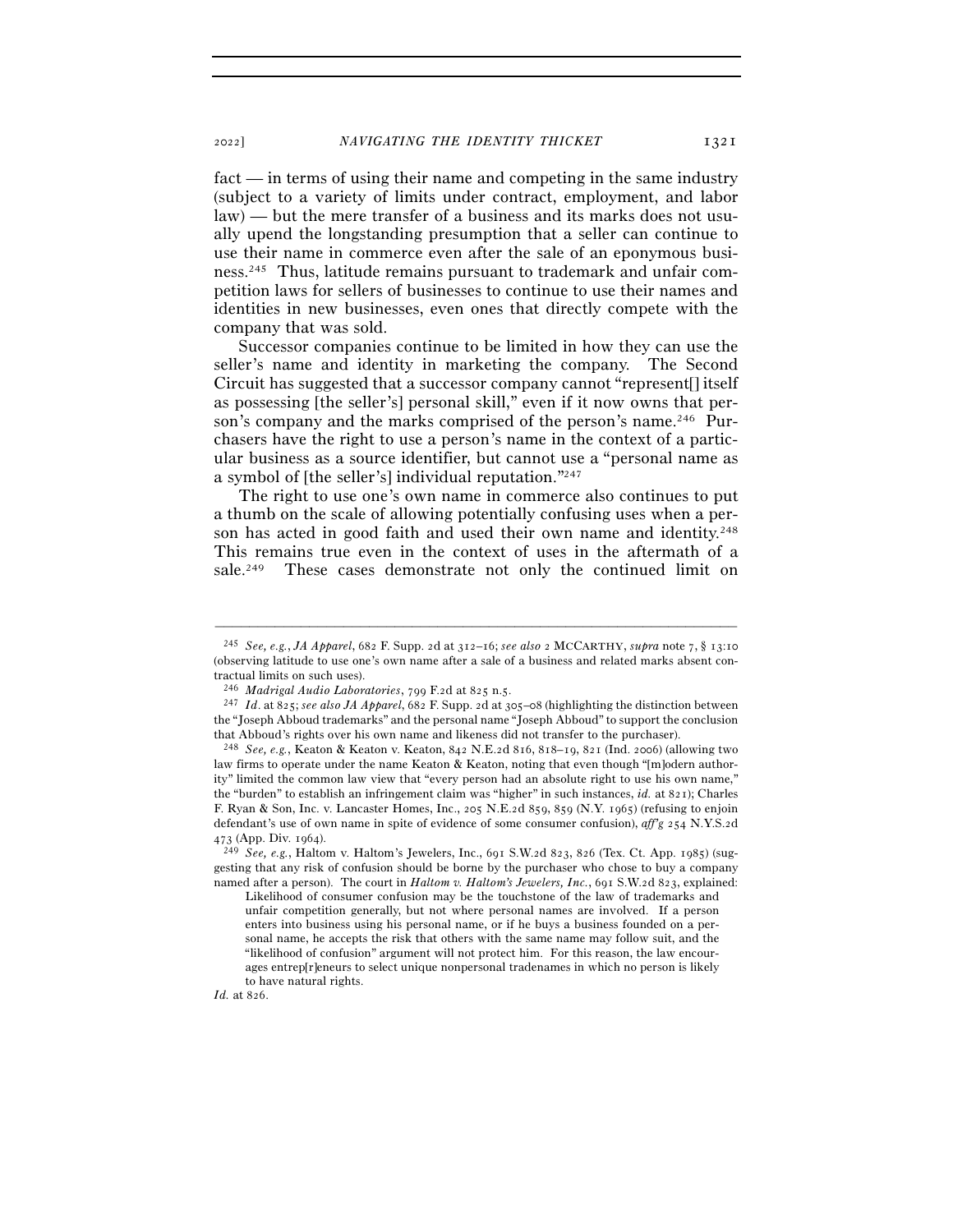retaining "the essential thing . . . sold,"250 but also the continued latitude of sellers to nevertheless use their own names and identities in new ventures.

Not only do courts continue to tolerate more confusion in cases involving the use of a defendant's own identity, but they are also less likely to find such confusion, presuming instead that the use of a defendant's own name is evidence of acting in good faith.251 Such a determination is a major factor in evaluating the likelihood of confusion.<sup>252</sup> Additionally, the same limited injunctive relief that was afforded in personal name cases in the nineteenth and early twentieth centuries remains common today in such contexts.253

In light of the continued differential treatment of personal marks and names, it is hard to see why some think these doctrines are dead. Perhaps some overlook the nuance that the so-called "sacred right" was never "absolute," and point to cases decided against defendants for using their own names as evidence that the doctrine is moribund.<sup>254</sup> But the cases that suggest that personality-based concerns are dead or obsolete

–––––––––––––––––––––––––––––––––––––––––––––––––––––––––––––

252 *See* Barton Beebe, *An Empirical Study of the Multifactor Tests for Trademark Infringement*,

<sup>250</sup> Guth v. Guth Chocolate Co., 224 F. 932, 934 (4th Cir. 1915). *Guth* is routinely cited today for this same proposition. *See, e.g.*, Dovenmuehle v. Gilldorn Mortg. Midwest Corp., 871 F.2d 697, 700–01 (7th Cir. 1989); *Madrigal Audio Laboratories*, 799 F.2d at 824; JL Powell Clothing LLC v. Powell, No. 13-CV-00160, 2014 WL 347249, at \*13 (D. Me. Jan. 30, 2014); JBCHoldings NY, LLC v. Parker, 931 F. Supp. 2d 514, 528 n.11 (S.D.N.Y. 2013); Williams v. Spelic, 844 S.W.2d 305, 309 (Ark. <sup>1992</sup>). 251 *See, e.g.*, Brennan's, Inc. v. Brennan's Rest., L.L.C., 360 F.3d 125, 131–35 (2d Cir. 2004) (al-

lowing the defendant to use his last name for his restaurant because he acted in good faith and the use of a common surname was not likely to generate confusion); Marshall Field & Co. v. Mrs. Fields Cookies, 25 U.S.P.Q.2d 1321, 1327–28, 1334 (T.T.A.B. 1992) (concluding that confusion was unlikely given the use of the defendant's name and her good faith efforts to indicate herself rather than the plaintiff's company).

<sup>253</sup> See, e.g., LFP IP, LLC v. Hustler Cincinnati, Inc., 810 F.3d 424, 425, 428 (6th Cir. 2016) (affirming modified injunction that allowed the defendant to continue to use his full name "Jimmy Flynt" in the adult entertainment market even though he could not use his last name alone because of his brother's senior and famous mark in that category); E. & J. Gallo Winery v. Gallo Cattle Co., 967 F.2d 1280, 1288–89, 1298 (9th Cir. 1992) (affirming injunction against brother using the famous winery's GALLO mark in his cheese business when he was held to have intentionally tried to confuse consumers, *id.* at 1293, but allowing him to continue to use JOSEPH GALLO as a mark for wholesale packages of cheese and to use "Gallo Cattle Co." and "Joseph Gallo Farms" as trade names, as well as to use these names and his own signature and identity in advertising, because of "the judicial reluctance to enjoin use of a personal name," *id.* at 1289); *see also* Taylor Wine Co. v. Bully Hill Vineyards, Inc., 569 F.2d 731, 734–36 (2d Cir. 1978) (remanding for narrowing of injunction so that defendant could use his own name on competing wine).

<sup>254</sup> *See, e.g.*, JA Apparel Corp. v. Abboud, 682 F. Supp. 2d 294, 311–12 (S.D.N.Y. 2010) (suggesting that the "historical[]" view of an "'absolute right' to use [one's] own name in his own business" has given way to "[t]he more modern view" that this "sacred right" is not "unlimited," *id.* at 311–12 (quoting Meneely v. Meneely, 62 N.Y. 427, 427 (1875); David B. Findlay, Inc. v. Findlay, 218 N.E.2d 531, 534 (N.Y. 1966))).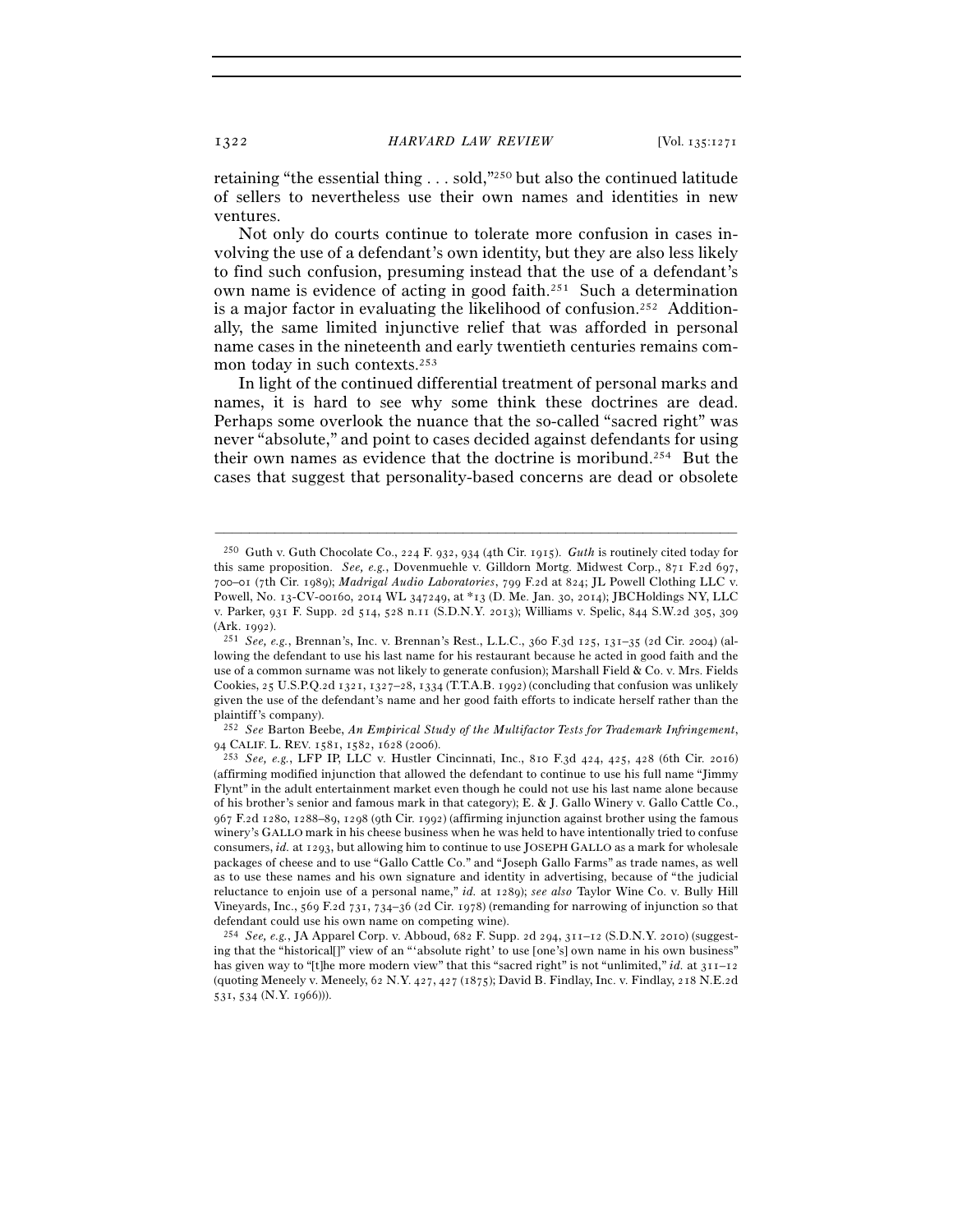are primarily ones in which a defendant acted in bad faith.255 These cases would have come out the same way in the nineteenth century or early twentieth century.256 Another possible explanation for this dismissive view is a claim that personality-based interests became obsolete when the economy and dominant business structure shifted.<sup>257</sup> However, these changes (mass production and the dominance of the corporate structure) were already well on their way during the time at which the sacred-rights theory was widely recognized,<sup>258</sup> and did not alter the use (or treatment) of marks rooted in particular individuals. These developments affected the frequency of personality-based claims, but did not engender a substantive shift in the law.

In sum, a personality theory of trademarks remains relevant — and is of increasing importance as we see a rise in the use of personal marks and selfmarks, and their conflict with other rights held by identityholders, including the right of publicity.

# IV. WHAT TRADEMARK'S PERSONALITY MEANS FOR TRADEMARK LAW

One could observe the influence of personality objectives in trademark law, and nevertheless conclude that they should be jettisoned. I think this would be a mistake. Rather than chipping away at or dismantling the personality-oriented doctrines and objectives described in the last Part, there are good reasons to embrace and even shore up the protection of personality interests when marks originate with a person's identity or when violations stem from unauthorized uses of a person's identity. Marks rooted in a person's identity constitute what Professor Margaret Jane Radin has termed "property for personhood."259 Such marks are "bound up with personhood" and should not be treated the

<sup>255</sup> *See, e.g.*, John Allan Co. v. Craig Allen Co., 540 F.3d 1133, 1140 (10th Cir. 2008); *E. & J. Gallo Winery*, 967 F.2d at 1288; Mayo Clinic v. Mayo's Drug & Cosm., Inc., 113 N.W.2d 852, 856 (Minn. 1962); Madison v. La Sene, 268 P.2d 1006, 1011 (Wash. 1954); Foglesong v. Foglesong Funeral Home,

Inc., 141 S.E.2d 390, 392–93 (W. Va. <sup>1965</sup>). 256 *See Taylor Wine*, 569 F.2d at 734–35 (providing a survey of the case law and noting that the differential treatment of the nineteenth century has largely persisted to today); *see also supra* notes <sup>146</sup>–152, 203–209 and accompanying text. 257 *See* Basile, S.p.A. v. Basile, 899 F.2d 35, 39–40 (D.C. Cir. 1990) (suggesting that personality-

based considerations are no longer relevant given the shift from "a world of primarily local trade" to one in which "goodwill" no longer rests on an "individual['s] reputation within the community," *id.* at 39); 1 HARRY D. NIMS, THE LAW OF UNFAIR COMPETITION AND TRADE-MARKS § 68 (4th ed. 1947) (suggesting that the changing nature of commerce supports moving away from the differential treatment of personal names (quoting Hat Corp. of Am. v. D.L. Davis Corp., 4 F. Supp. 613, 623 (D. Conn. <sup>1933</sup>))). 258 *See generally* Blair, *supra* note 102; David McBride, *General Corporation Laws: History and* 

*Economics*, 74 LAW & CONTEMP. PROBS. 1, 2–5 (2011).

<sup>259</sup> Radin, *supra* note 3, at 957, 959–60; *see id.* at 957.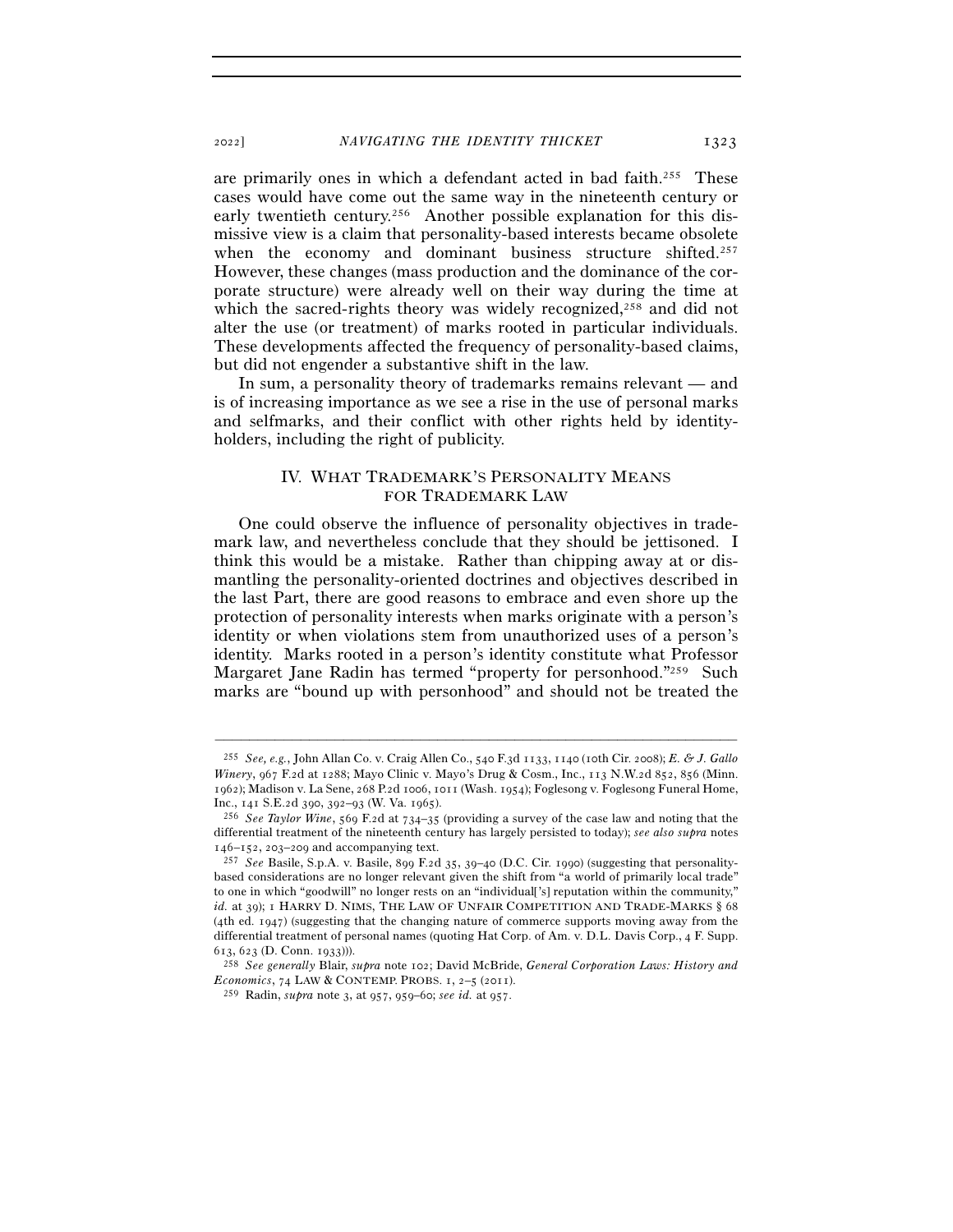same as other types of property.260 Allowing a third party to own marks in another person's name or other aspect of their identity can obstruct a person's ability to work, speak, and appear in public, and markholders can use personal marks to compel (even if only virtually) an identityholder's speech and associations.<sup>261</sup> Such realities cause market-based *and* personality-based injuries that deserve legal attention.

Even those who are skeptical of both publicity and personality rights have at least a pragmatic reason to support trademark's personalitybased objectives. In the absence of trademark law affirmatively addressing these concerns, the right of publicity will fill in this vacuum, and likely in a way that is unduly disruptive of trademark rights and wildly varying and unpredictable across different states and courts. Not only is this outcome bad for those who care about personality rights as I do — but it also is bad for businesses and consumers, and disruptive even under a purely market-centered vision of trademark law.

Recognizing trademark's personality-oriented objectives informs how we should navigate through the identity thicket described in Part I, a topic to which I will return in Part V. Before doing so, however, it is necessary to understand what it means for trademark law if we take its personality-oriented objectives more seriously. Such a theory of trademark law does not provide a global theory. It should be limited to instances in which personal marks or a person's identity are at issue. It also will not operate in isolation from trademark's other objectives; instead, it is an additional consideration in disputes that involve a person's identity.

If we take seriously trademark and unfair competition law's concerns for personal autonomy and dignity, then a number of implications follow: First, there should be limits on the alienability of personal marks; second, people should be able to use their own identity despite some potential for consumer confusion; and third, such an understanding of trademark law provides a potential avenue for limiting some of trademark law's expansionary impulses by cabining this broader vision of trademark entitlements to instances in which a natural person's autonomy and dignity are actually at stake. This means that corporations will not usually be able to assert personality-based interests, unless those corporations are truly stand-ins for an actual person whose personality and identity are at issue.<sup>262</sup>

<sup>260</sup> *Id.* at <sup>959</sup>. 261 *Cf.* Rothman, *supra* note 2, at 210–<sup>12</sup>. 262 *See generally* Margaret M. Blair, *Corporations and Expressive Rights: How the Lines Should Be Drawn*, 65 DEPAUL L. REV. 253 (2016) (developing a taxonomy of different types of corporations and when they should or should not be granted expressive rights pursuant to the First Amendment).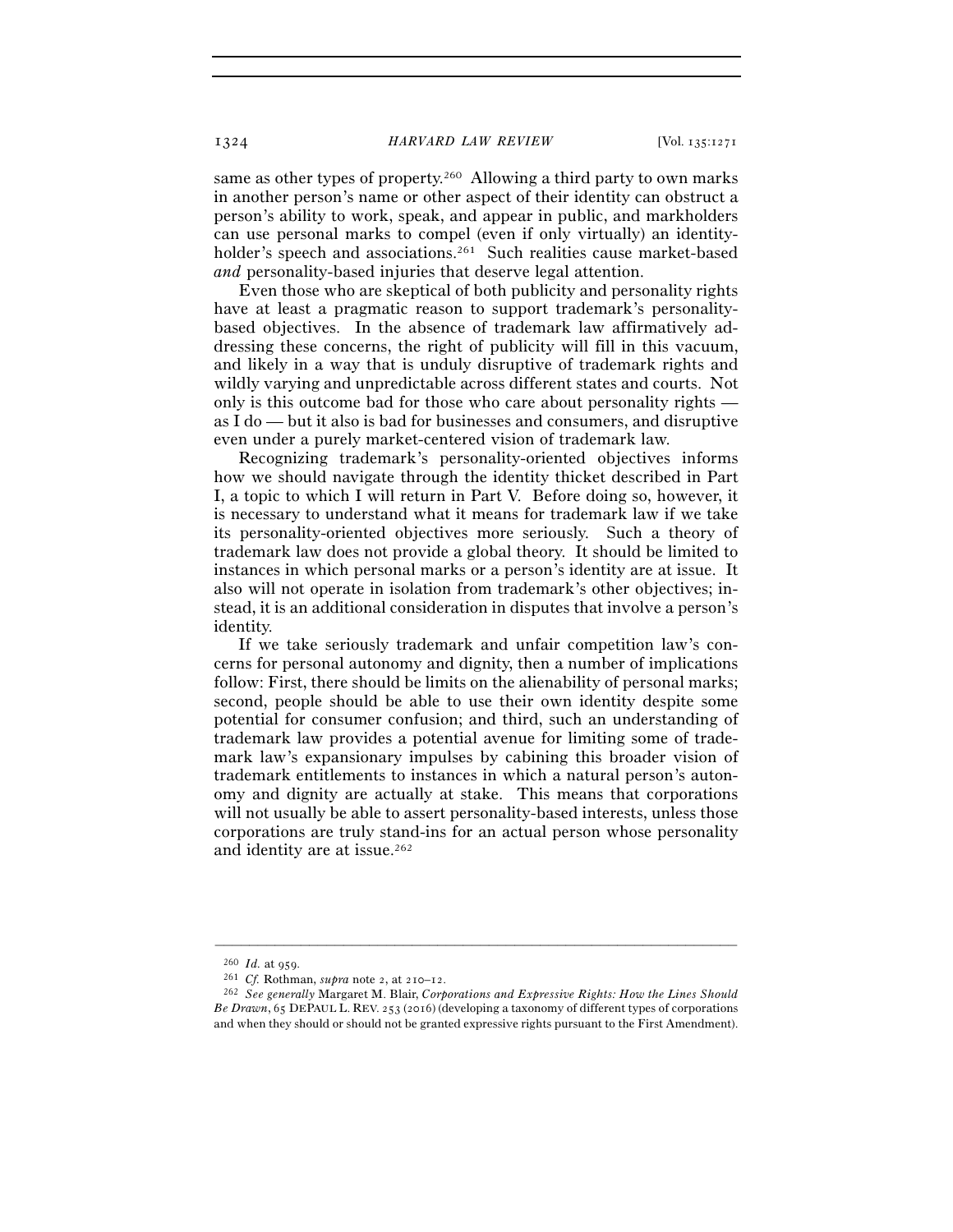# *A. Limits on Alienability:* De Jure *Versus* De Facto *Personal Marks*

As discussed in sections III.A.3 and III.B, while trademarks are generally understood to be capable of transferring along with the underlying goodwill of a business (or product line), trademark law limits some transfers of personal marks, especially marks rooted in professional or personal goodwill. Such limits further the autonomy and dignity interests of identity-holders, as well as support other trademark objectives, particularly protecting consumers from being duped about who stands behind various products and services.

In prior work, I have challenged the claimed alienability of the right of publicity, concluding that even if understood as a property right, it should not be transferable away from the identity-holder upon whom the rights are based.263 Many of the reasons to limit the transfer of a person's right of publicity also apply in the context of personal marks that are closely tied to a living identity-holder. In order for property to transfer, it must be separable from the underlying person upon whom the rights are based. I have previously denominated this criteria for alienability *separability*. 264 In the context of the right of publicity, a person's identity is an inseparable "attribute" of that person rather than an external "object" that conceivably could be transferred.265 Although some personal marks may be separable from the underlying person in contrast to a person's broader right over their entire identity — others will not be.266

<sup>263</sup> Rothman, *supra* note 2, *passim*. This view also shares some similarities with the basis for limits on alienability of some authors' rights, particularly those found in continental European copyright law. *See* Russell J. DaSilva, *Droit Moral and the Amoral Copyright: A Comparison of Artists' Rights in France and the United States*, 28 BULL. COPYRIGHT SOC'Y U.S.A. 1, 12–14 (1980); Dominique Giocanti, *Moral Rights: Authors' Protection and Business Needs*, 10 J. INT'L L. & ECON. 627, 628–31 (1975); Neil Netanel, *Alienability Restrictions and the Enhancement of Author Autonomy in United States and Continental Copyright Law*, 12 CARDOZO ARTS & ENT. L.J. 1, 2 (<sup>1994</sup>). 264 Rothman, *supra* note 2, at <sup>225</sup>. 265 *Id.* at 225–26 (agreeing with Radin's view in *Reinterpreting Property* that "'substantive

constitutive elements of personality' are not alienable but instead are 'attribute-properties (permanently inside the person),'" *id.* at 226 n.191 (quoting MARGARET JANE RADIN, REINTERPRETING PROPERTY 191–96 (1993))); *see* Margaret Jane Radin, *Market-Inalienability*, 100 HARV. L. REV. 1849, 1852, 1880–81, 1891–98 (1987) (suggesting that alienability should be limited when objects are tightly bound with our personality); *see also* Radin, *supra* note 3, at 957, 974 n.59, 986 n.101, 988 n.108 (contending that alienability should be limited when property is intimately tied with personhood).

<sup>266</sup> *Cf.* Seana Valentine Shiffrin, *Lockean Arguments for Private Intellectual Property, in* NEW ESSAYS IN THE LEGAL AND POLITICAL THEORY OF PROPERTY 138, 165–66 (Stephen R. Munzer ed., 2001) (observing that "the Lockean right of self-ownership" weakens when "a person has deliberately separated from his or her products," *id.* at 165).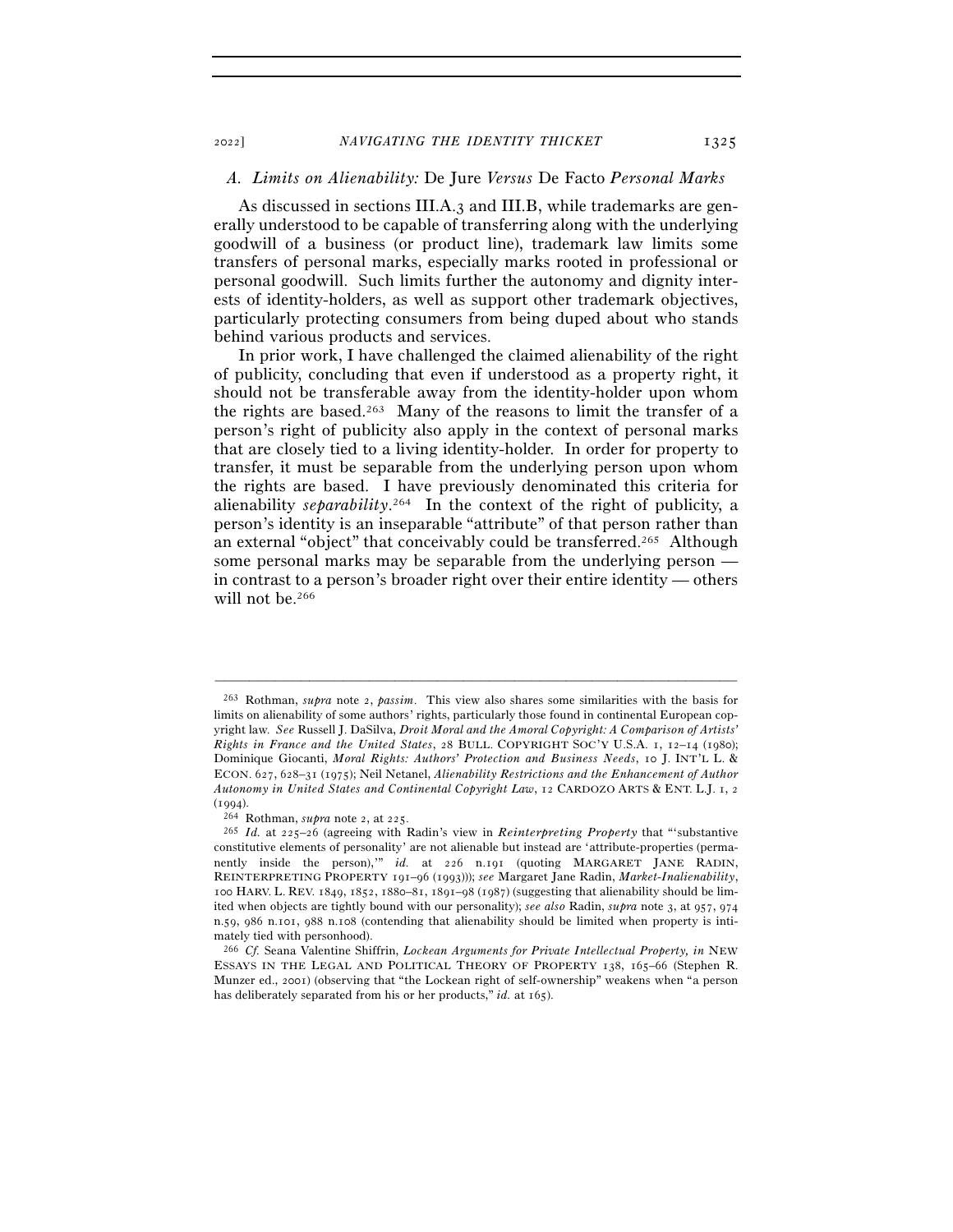Marks should not be transferable when they "carr[y] the idea of a man's personality<sup>"267</sup> and are inseparable from that person.<sup>268</sup> When a personal mark indicates to the public that services or goods are provided by or made by a particular person, then no separation is possible. In such instances, the person and the mark merge. I designate such marks *de jure* personal marks; such marks should be incapable of separation from the underlying identity-holder, and hence should not be transferred away from them. In contrast, if the public merely associates a mark with a founder or person who used to be connected with a business, such marks are separable and transferable. I designate these as *de facto*  personal marks. Even though such marks may originate with a natural person's name or other indicia of identity, they should not be personal as a matter of law. The distinction turns on whether the personal mark continues to serve as an identifier of the person in conjunction with the business, particularly services, or if instead it has taken on what the Supreme Court has called a "double significance," where a mark indicates both a person and a separate product or business that is distinct from that person.269 Using separability as the fulcrum upon which transferability turns fits with the longstanding view that personal and professional goodwill cannot transfer when they are inseparable from the person upon whom the goodwill is based.

Not all marks designated de jure personal will remain in that category forever; some are capable of shifting over time into the de facto category.270 For example, even if the Ford Motor Company, founded by the inventor, Henry Ford, might initially have been de jure personal in nature, inextricably linked to Ford's services as an inventor and his oversight and management, over time the company came to be understood as a separate entity from him. Accordingly, even if it continued to have some associations with him and his persona, it became a mark and business that could transfer away from him (and his heirs).

A number of other considerations, both distinct from separability and also intertwined with it, suggest there should be limits on transferring personal marks.271 Losing control over personal marks,

–––––––––––––––––––––––––––––––––––––––––––––––––––––––––––––

271 The concerns over commodification and forced commercialization that arise in the context of transferring a person's right of publicity have little to no salience in the context of personal marks,

<sup>&</sup>lt;sup>267</sup> BROWNE, *supra* note 12, § 90.<br>
<sup>268</sup> Cf. Rothman, *supra* note 2, at 225–28.<br>
<sup>269</sup> Thaddeus Davids Co. v. Davids Mfg. Co., 233 U.S. 461, 470 (1914); *see id.* at 470–71.<br>
<sup>270</sup> See In re Brown, 150 N.E. 581, 583 (  $875$ ; 4 De G. J. & S. 150, 155 ("[I]t must be borne in mind that a name, though originally the name of the first maker, may in time become a mere trade mark or sign of quality, and cease to denote or to be current as indicating that any particular person is the maker. In many cases a name once affixed to a manufactured article continues to be used for generations after the death of the individual who first affixed it. In such cases the name is accepted in the market either as a brand of quality, or it becomes the denomination of the commodity itself, and is no longer a representation that the article is the manufacture of any particular person.").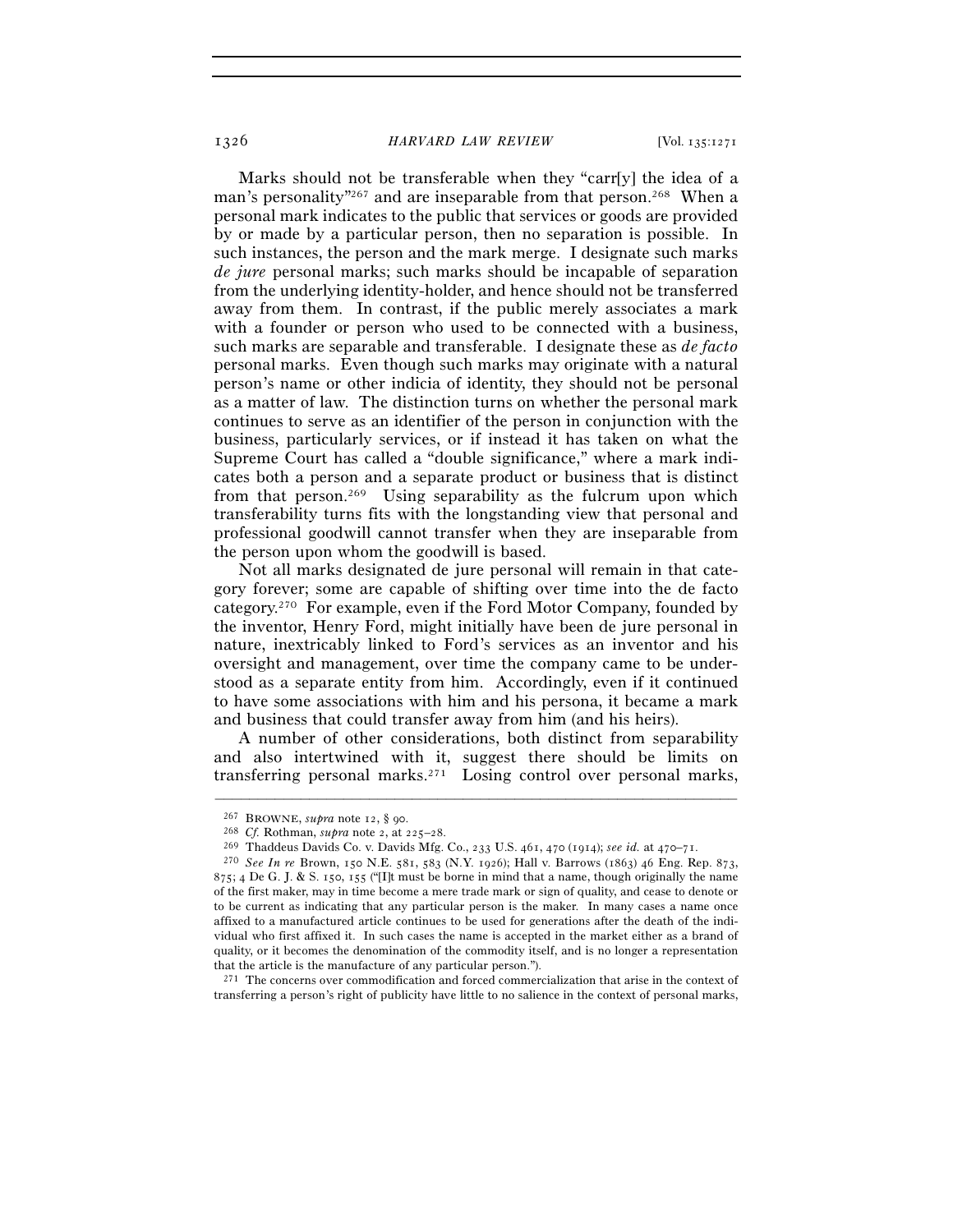particularly ones that are inseparable from the underlying identityholder, can work fundamental injuries to a person's autonomy and dignity. This danger justifies the longstanding limits on the transferability of personal marks. Allowing for the alienation of personal marks in some instances "deprive[s]" a person of their own "individuality."<sup>272</sup> It can also subject them to public "humiliation and embarrassment."273 In such contexts, transferability works at cross purposes with the autonomy and dignity interests that in part justify extending protection to personal marks in the first place.274 Allowing someone other than the identity-holder to own de jure personal marks jeopardizes fundamental rights of identity-holders, particularly their rights to free speech and liberty. Third-party markholders could restrict the identity-holder's activities and communications, as well as compel appearances and speech. Such burdens weigh against the alienability of personal marks.<sup>275</sup>

It is worth returning in a bit more detail to the recent lawsuit mentioned in Part I involving a designer of bridal dresses. The defendant, Hayley Paige Gutman, allegedly without legal representation and while only twenty-five years old, signed an employment contract that gave JLM Couture (JLM) "the exclusive world-wide right and license to use her name" and "any derivative thereof . . . in connection with the design, manufacture, marketing and/or sale of bridal clothing, bridal accessories

–––––––––––––––––––––––––––––––––––––––––––––––––––––––––––––

Rothman, *supra* note 2, at 228–32 (explaining how alienability undermines the basis for affording publicity rights in the first place).

<sup>275</sup> *Cf.* JOHN STUART MILL, ON LIBERTY 101 (Elizabeth Rapaport ed., 1978) (1859) (warning that "[i]t is not freedom to be allowed to alienate [one's] freedom"); Guido Calabresi & A. Douglas Melamed, *Property Rules, Liability Rules, and Inalienability: One View of the Cathedral*, 85 HARV. L. REV. 1089, 1112–13 (1972) (advocating that fundamental rights not be alienable to protect ourselves from making bad decisions, like selling ourselves into slavery or abandoning our First Amendment rights); Radin, *supra* note 265, at 1899–903 (contending that limits on alienability can be "freedom-enhancing," and in some instances are essential to promote "self-development," *id.* at 1899, and "foster personhood," *id.* at 1903); Susan Rose-Ackerman, *Inalienability and the Theory of Property Rights*, 85 COLUM. L. REV. 931, 961–68 (1985) (considering circumstances in which alienability is restricted to promote citizenship); Laurence H. Tribe, Commentary, *The Abortion Funding Conundrum: Inalienable Rights, Affirmative Duties, and the Dilemma of Dependence*, 99 HARV. L. REV. 330, 333 (1985) ("[A]t the most general level, rights that are relational and systemic are *necessarily* inalienable: individuals cannot waive them because individuals are not their sole focus."); *cf. also* Rothman, *supra* note 2, at 209–17 (discussing these sources and the burden on fundamental rights as a basis for limiting the transferability of publicity rights).

which arise when a person has actively chosen to commercialize an aspect of their identity for use as a mark in commerce. *Cf.* Rothman, *supra* note 2, at 217–20 (discussing commodification and forced commercialization concerns in the context of the potential alienability of the right of publicity).

<sup>272</sup> BROWNE, *supra* note 12, § 95 (quoting Howard v. Henriques, 3 Sand. 725, 727 (N.Y. Super. Ct. 1851)); *see also* JESSICA SILBEY, THE EUREKA MYTH 163–64 (2015) (describing creators' personal investment and "reputational" concerns tied up with their names (and marks) and the "[p]erceived harm to identity" when they are used without permission, *id.* at 163); *cf.* Post & Rothman, *supra* note 4, at  $116-25$ ; Rothman, *supra* note 2, at  $209-17$ .<br>
<sup>273</sup> Tomsky v. Clark, 238 P. 950, 952 (Cal. Dist. Ct. App. 1925).<br>
<sup>274</sup> Cf. Richard A. Epstein, *Why Restrain Alienation*?, 85 COLUM. L. REV.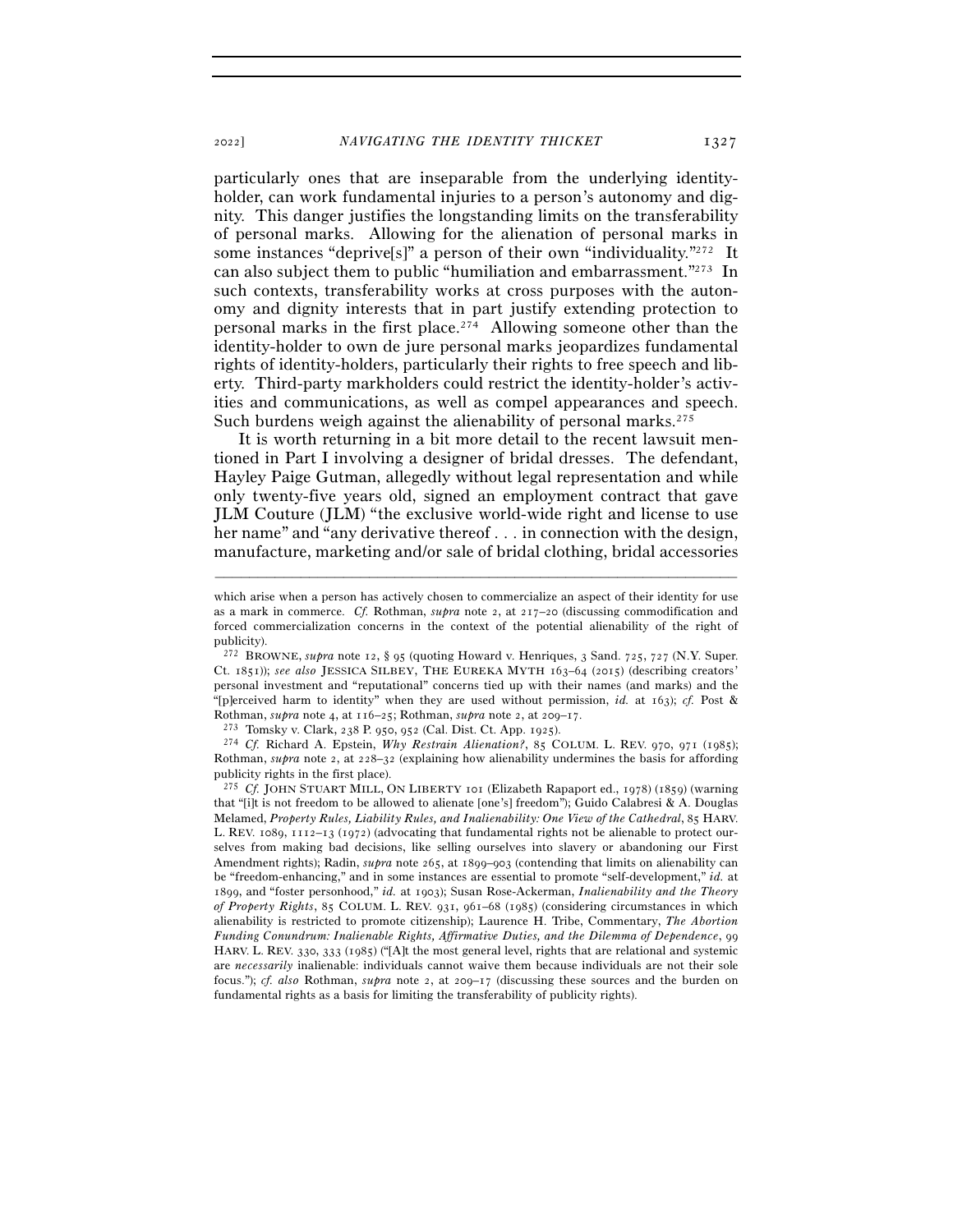and related bridal and wedding items."276 While this assignment was to terminate two years after her employment, the contract provided in another clause that if any uses of her name or its derivatives were registered as trademarks, then they would be "the exclusive property" of JLM and owned "in perpetuity."277 JLM did register a variety of marks that incorporated Gutman's name, including HAYLEY PAIGE. 278 JLM used its status as markholder (as well as a noncompete provision<sup>279</sup>) to obtain an injunction against Gutman that bars her from using her name in the fashion industry even when not used as a trademark (unless she obtains permission from JLM), and requires her to turn over several of her social media accounts to JLM, including her Instagram account (@misshayleypaige).280 The court even enjoined Gutman from showing herself sketching dresses on her social media feeds.<sup>281</sup> These restrictions raise significant First Amendment concerns, even though the district court rejected such a defense.282 The broad injunction issued against Gutman demonstrates the severe restrictions on an identity-holder that could flow from allowing a third party to hold personal marks of a living identity-holder. JLM is able to compel Gutman's speech and appearances by using her name, likeness, and social media feeds as if she is "speaking." Putting aside possible constitutional restrictions on such injunctions, trademark law itself should limit such burdens on identity-holders. Trademark's consumer-protection goals align here with Gutman's interests as the public is likely to be deceived by JLM's continuing to run the line of bridal dresses under the moniker of Hayley Paige, as if she were still designing them. Also likely to deceive the public is JLM's posting on social media accounts as if the posts were from the real "Hayley Paige."

The burdens on a person's liberty will be particularly severe if the claimed mark consists of a person's likeness.283 One can change one's

<sup>&</sup>lt;sup>276</sup> JLM Couture, Inc. v. Gutman, No. 20-CV-10575, 2021 WL 827749, at  $*$ 2 (S.D.N.Y. Mar. 4, 2021) (quoting the employment contract), *aff'd in part, vacated in part*, No. 21-870, 2022 WL 211017 (2d Cir. Jan. 25, 2022); *see* Defendant Counterclaim-Plaintiff Hayley Paige Gutman's Answer, *supra* note 66,  $\P$  18.<br>
<sup>277</sup> *JLM Couture*, 2021 WL 827749, at \*3.<br>
<sup>278</sup> *Id.* at \*14–15.<br>
<sup>280</sup> *Id.* at \*23–24.

<sup>&</sup>lt;sup>281</sup> JLM Couture, Inc. v. Gutman, No. 20-CV-10575, 2021 WL 4084573, at \*5, \*9 (S.D.N.Y. Sept. 8, 2021) (holding Gutman in contempt for violating the preliminary injunction by posting a video of herself on Instagram announcing that she will be able to work again in 2022, posting a video of herself sketching designs of new gowns, and telling *Business Insider* in an interview that she planned to re-enter the fashion industry with her own brand once her noncompete expired). This aspect of the case still has an appeal pending. *See* Notice of Appeal, *supra* note 56; *see also JLM Couture*, 2022 WL 211017, at \*<sup>1</sup> (affirming injunction limiting Gutman's use of her name). 282 *See JLM Couture*, 2021 WL 4084573, at \*6.

<sup>283</sup> *See* David Lefranc, *Commercial Exploitation of the Human Persona in European and French Law: Who Needs Trademarks when You Have Personality Rights?*, *in* THE CAMBRIDGE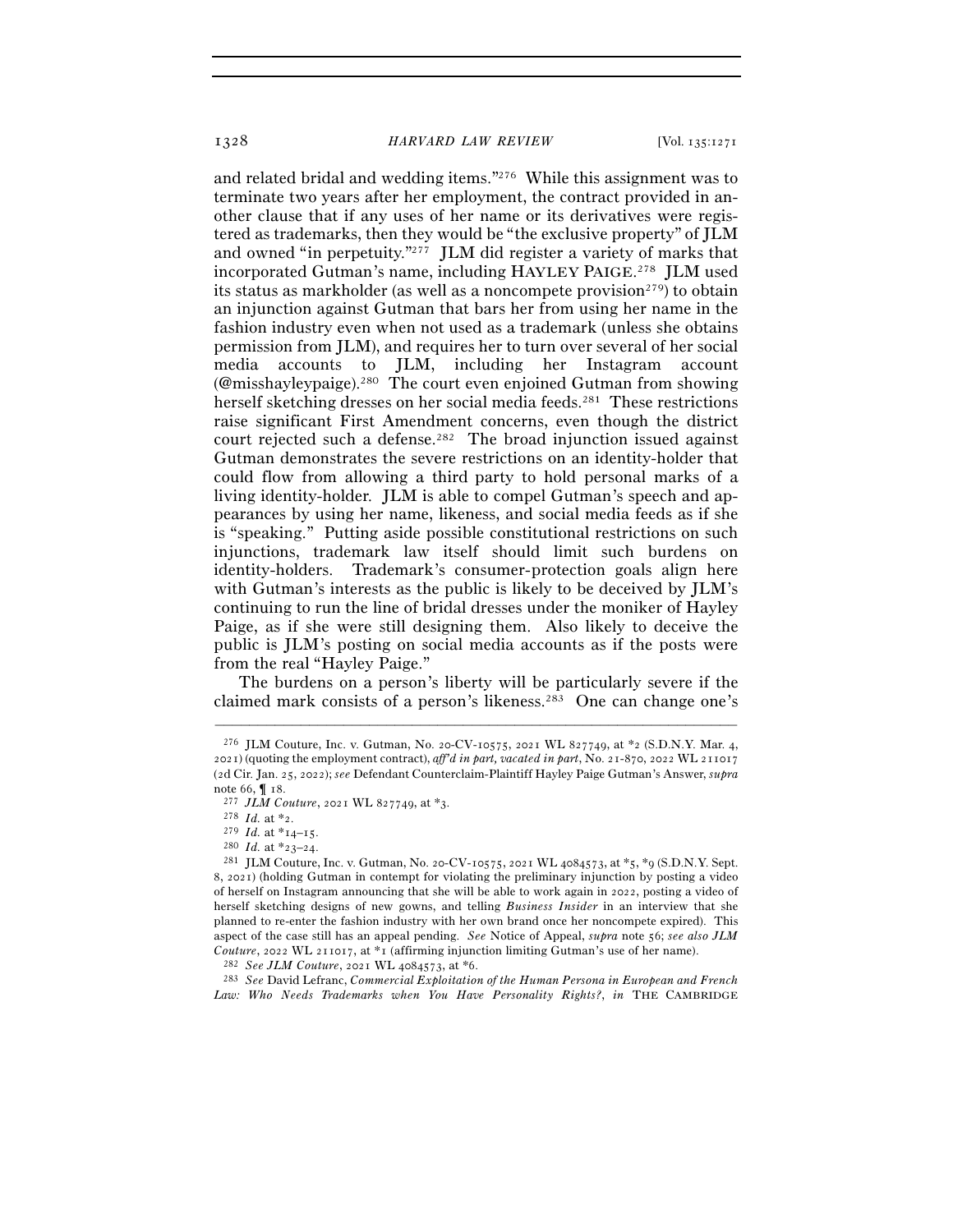name, operate under a nickname, or choose a different term as one's mark for one's business or products, but absent significant plastic surgery, changing one's likeness is usually not an option nor easily achieved. In addition, once transferred, marks rooted in a person's identity could be transferred many times over, including in the aftermath of a bankruptcy, to parties far removed from the original buyer or assignee. These conveyances could make the holder of a personal mark an entity or person that the identity-holder has no relationship with or even knowledge of.284

Limiting the alienability of some personal marks not only protects fundamental rights, but also can promote efficiency in the marketplace.285 When personal marks merge with the underlying person, markholders and identity-holders could act in conflicting ways that undermine the commercial value of the marks, any related businesses, and the identity-holder.286 Allowing separability in such instances undermines the information function of trademarks.287 Consumers' information

<sup>286</sup> *See* Lefranc, *supra* note 283, at 375–76 (noting the problems that arise when a real person whose identity is used in a corporate trademark separates from the underlying business and then works at cross purposes with that business); *see also* Ky. Fried Chicken of Bowling Green, Inc. v. Sanders, 563 S.W.2d 8, 8–9 (Ky. 1978) (involving a defamation lawsuit brought against the former owner of a business whose likeness and identity were parts of marks promoted and owned by successor company when he began publicly criticizing the company and its decline in quality since the sale — including its new gravy formula, which he likened to "wallpaper paste," *id.* at 8); Dan L. Burk & Brett H. McDonnell, *Trademarks and the Boundaries of the Firm*, 51 WM. & MARY L. REV. 345, 365–75 (2009) (describing the challenges when personal and business reputation are intertwined in the context of companies that use personal name marks, and suggesting the legitimacy of some limits on alienability of such marks in light of this); *cf.* Christopher R. Knittel & Victor Stango, *Celebrity Endorsements, Firm Value, and Reputation Risk: Evidence from the Tiger Woods Scandal* 60 MGMT. SCI. 21, 34 (2014) ("[T]he market value of Tiger Woods' sponsors fell substantively after [his] scandal broke, relative to the market values of firms without such endorsement deals.").

<sup>–––––––––––––––––––––––––––––––––––––––––––––––––––––––––––––</sup> HANDBOOK OF INTERNATIONAL AND COMPARATIVE TRADEMARK LAW, *supra* note 33, at <sup>365</sup>, 375–<sup>80</sup>. 284 *See* PAUL FRANK, Registration No. 3,726,765 (recording a series of assignments and credit

obligations, including to Sunwest Bank); *see also* Paul Frank Indus., Inc. v. Sunich, 502 F. Supp. <sup>2</sup>d 1094, 1096–97 (C.D. Cal. <sup>2007</sup>). 285 *Cf.* Rothman, *supra* note 2, at 220–24 (noting that limits on the alienability of publicity rights

might improve market efficiency by incentivizing identity-holders to maintain the value of their identities, facilitating coordination, and preventing significant valuation problems). Several scholars have contended that restraints on alienability are appropriate when they promote market efficiency. *See* Epstein, *supra* note 274, at 973–88; Lee Anne Fennell, *Adjusting Alienability*, 122 HARV. L. REV. 1403 *passim* (2009) (arguing that limits on alienability could address "resource dilemmas" and "sidestep" holdout problems, *id.* at 1404); Clifford G. Holderness, *Joint Ownership and Alienability*, 23 INT'L REV. L. & ECON. 75, 93–97 (2003) (considering the role of "separation of ownership from management" as one of the relevant considerations for alienating jointly owned property and highlighting the coordination problems that obstruct alienability in the absence of such separability); Rose-Ackerman, *supra* note 275, at 932–33, 937–40.

<sup>287</sup> *See* Landes & Posner, *supra* note 11, at 285 (noting that allowing assignments of trademarks in gross violates the "information" function of trademarks that supports their protection in the first place).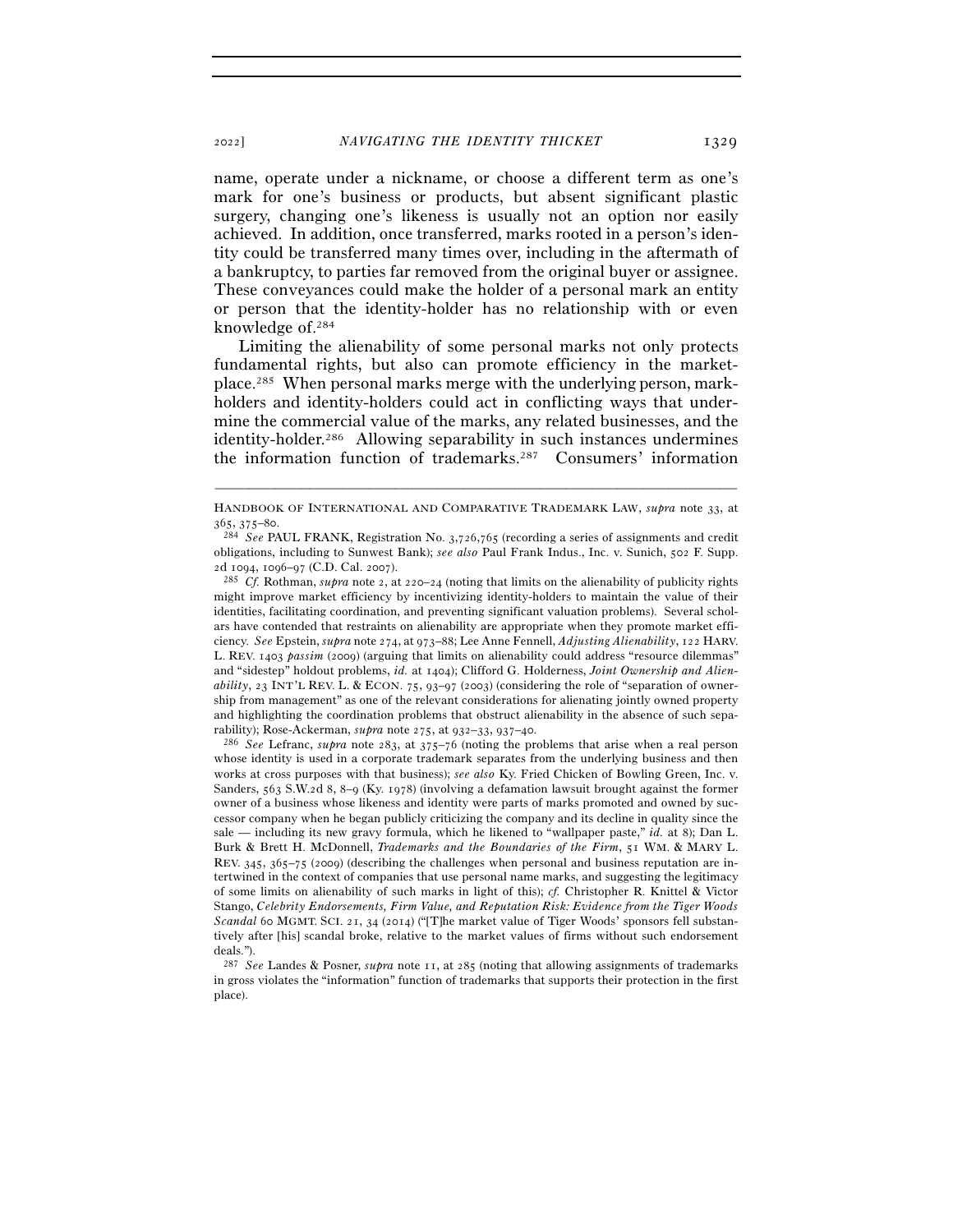costs will rise as they sort through conflicting (and potentially confusing) signifiers rooted in the same person. The separation of a personal mark from the identity-holder may mislead consumers about the source of services and goods, as well as their nature and characteristics. Allowing others to use another's personal mark can also significantly interfere with that person's future ability to work, earn a living, and meaningfully contribute to society.288 The identity-holder's professional (and personal) reputation can be impaired by successors, who might produce low-quality products or services or shift the brand's narrative in ways that reflect negatively on the identity-holder. In some instances, the disconnect between the personal mark and the identity-holder may be so great that the transfer should be invalidated as an assignment in gross.

Even if a person and their brand are separable, there may be strong market-based reasons to keep personal marks integrated with identityholders. The experience of Martha Stewart's eponymous company, Martha Stewart Living, is instructive. After Stewart's insider-trading scandal and prison sentence, the company sought to distance itself from her.<sup>289</sup> But the company soon discovered that her continued involvement and connection with the brand was essential to its value and success, and accordingly returned to rooting itself in her as an individual rather than trying to distinguish itself as an independent entity.290 The enhanced value of uniting the person with the business might have been true for Abboud and his fashion company as well since he ultimately was reunited with JA Apparel, the very company to which he had sold his eponymous business and with which he had been involved in litigation over the use of his name and identity.291 Personal marks have significant consumer appeal, and may be most valuable when they are merged, rather than divorced, from the identity-holder.

<sup>288</sup> *Cf.* Orly Lobel, *Noncompetes, Human Capital Policy & Regional Competition*, 45 J. CORP. L. 931, 935–42 (2020) (surveying an array of reasons to disfavor noncompetes ranging from concerns over equality, to depressed wages, to reduced productivity and motivation); MARK LEMLEY & ORLY LOBEL, DAY ONE PROJECT, SUPPORTING TALENT MOBILITY AND ENHANCING HUMAN CAPITAL 2–4 (2021), https://law.stanford.edu/wp-content/uploads/2021/01/Supporting-Talent-Mobility-and-Enhancing-Human-Capital-Banning-Noncompete-Agreements-to-Create-Competitive-Job-Markets-Jan2021.pdf [https://perma.cc/C8A7-7R59] (discussing the inefficiency of covenants not to compete).

<sup>289</sup> Susan Fournier & Giana M. Eckhardt, *Putting the Person Back in Person-Brands: Understanding and Managing the Two-Bodied Brand*, 56 J. MKTG. RSCH. 602, 606–07, 610 (2019). 290 *Id.* at 609; *see id.* at 604–11 (describing Martha Stewart's inextricable connection with Martha Stewart Living).

<sup>291</sup> *See* Karlee Weinmann, *Willkie Farr Pilots Men's Wearhouse's \$*98*M Designer Line Buy*, LAW360 (July 18, 2013, 2:14 PM), https://www.law360.com/articles/458228/willkie-farr-pilots-mens-wearhouse-s-98m-designer-line-buy [https://perma.cc/T3J7-NZRQ] (reporting the announcement that Men's Wearhouse was "thrilled to reunite Joseph with his iconic brand"); cases cited *supra* notes 37–48 and accompanying text (discussing litigation history); *see also Thinking About Naming Your Brand*, *supra* note 57 (noting the example of Roland Mouret, who lost the use of his name as a mark for a period of time, struggled with alternatives, and ultimately was able to reacquire it).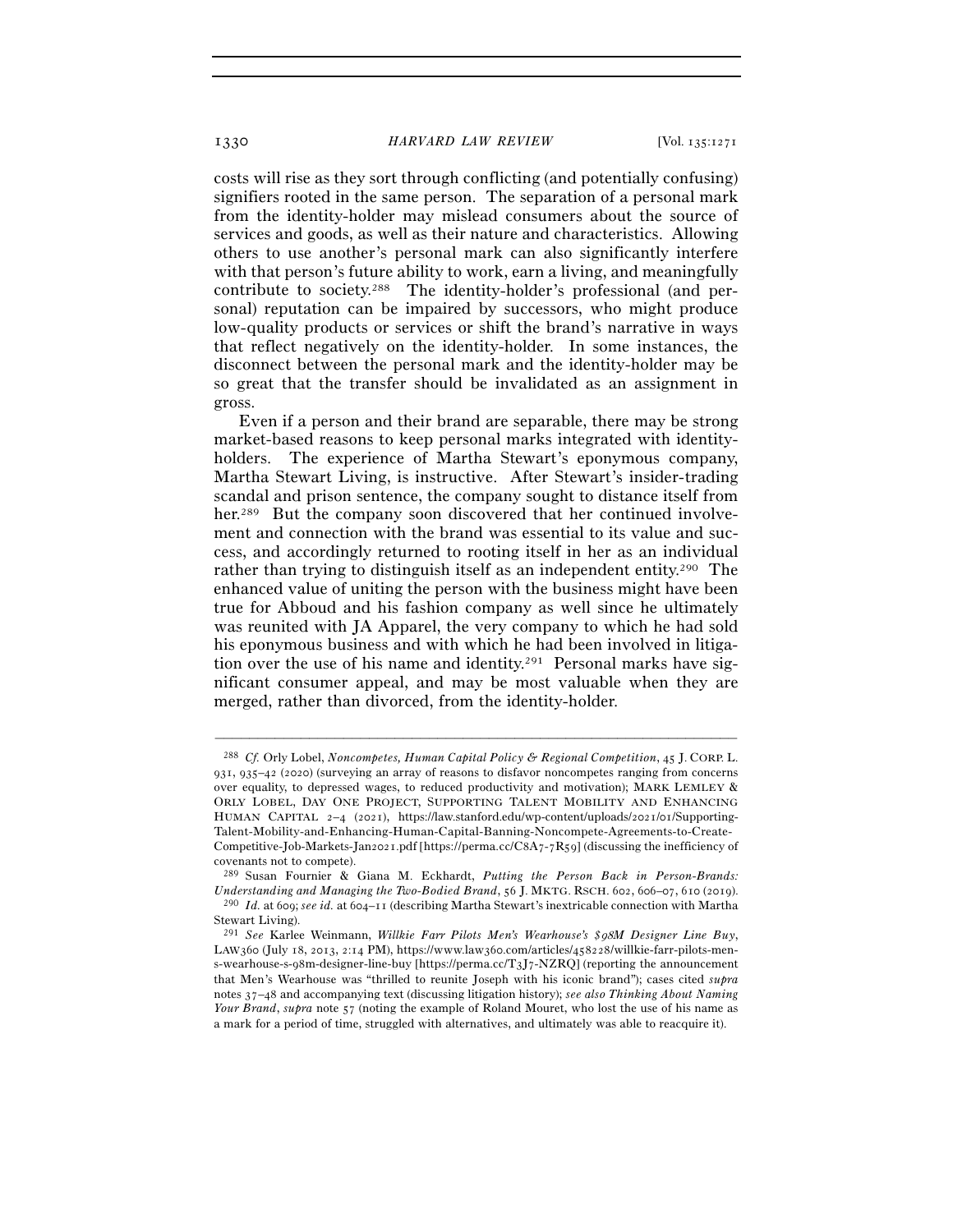<sup>2022</sup>] *NAVIGATING THE IDENTITY THICKET* 1331

Personality-based limits on alienability should usually cease at the time of death. Some personal marks may not function as marks after a person dies if they are closely tied to that person. Such a death may lead to the abandonment of a mark if the underlying services (or, less frequently, unique goods) can no longer be provided. But, in other instances, personal marks might transform postmortem into distinct corporate brands.

# *B. Personality-Driven Negative Spaces*

A theory of trademark law that includes consideration of personality interests not only justifies the right to exclude others from using one's identity, but also provides a basis to *limit* trademark rights when they intersect with personality rights. If a person cannot use their own identity, a "grievous . . . injury" to a person's autonomy and dignity follows, which should continue to be "intolerable," even if it is perceived today as less "pervers[e]" and "monstrous" than it once was.292 Such a violation of personality interests supports a carve-out from trademark enforcement when a defendant's violation stems from the defendant's good faith use of their own identity.

Even when consumers are potentially (or even likely to be) confused by a person's use of their own name or other indicia of identity, the right to do so should predominate over concerns that some consumers will be confused. Trademark law tolerates such confusion elsewhere when a defendant's use is considered fair and provides useful and accurate information.293 Truthful, accurate information about a person's own business when not intentionally designed and calculated to deceive should be insulated from liability in service of trademark's personality-based objectives, as well as its goals of providing room for fair competition and free speech. It may be appropriate, however, to require identityholders to take "reasonable precautions" to mitigate confusion, particularly with a well-known counterpart.<sup>294</sup> Although the provision of

<sup>292</sup> Societe Vinicole de Champagne v. Mumm, 143 F.2d 240, 241 (2d Cir. 1944) (per curiam); NIMS, *supra* note 96, § 72 (quoting Jamieson & Co. v. Jamieson (1898) 15 RPC 169 (AC) at 181); Stix, Baer & Fuller Dry Goods Co. v. Am. Piano Co., 211 F. 271, 275 (8th Cir. 1913); Turton v. Turton (1889) 42 Ch D 128 at <sup>136</sup>. 293 *See* KP Permanent Make-Up, Inc. v. Lasting Impression I, Inc., 543 U.S. 111, 123 (2004);

Kellogg Co. v. Nat'l Biscuit Co., 305 U.S. 111, 122 (1938); Rothman, *supra* note 33, at 542, 547–50.

One could also understand this latitude as based on the presumption that truthful information will serve consumers' interests; systemically, this is a better rule than allowing piecemeal litigation that could discourage the provision of useful, accurate information on the basis that occasionally consumers will get confused by it.

<sup>294</sup> L.E. Waterman Co. v. Mod. Pen Co., 235 U.S. 88, 94 (1914); *see also Kellogg*, 305 U.S. at 121 (suggesting that defendant need not eliminate all likely confusion, but instead only had to take "reasonable means to prevent confusion"). Although the reasonable-precautions standard is no longer regularly employed, it is a particularly appropriate analytical tool in the context of evaluating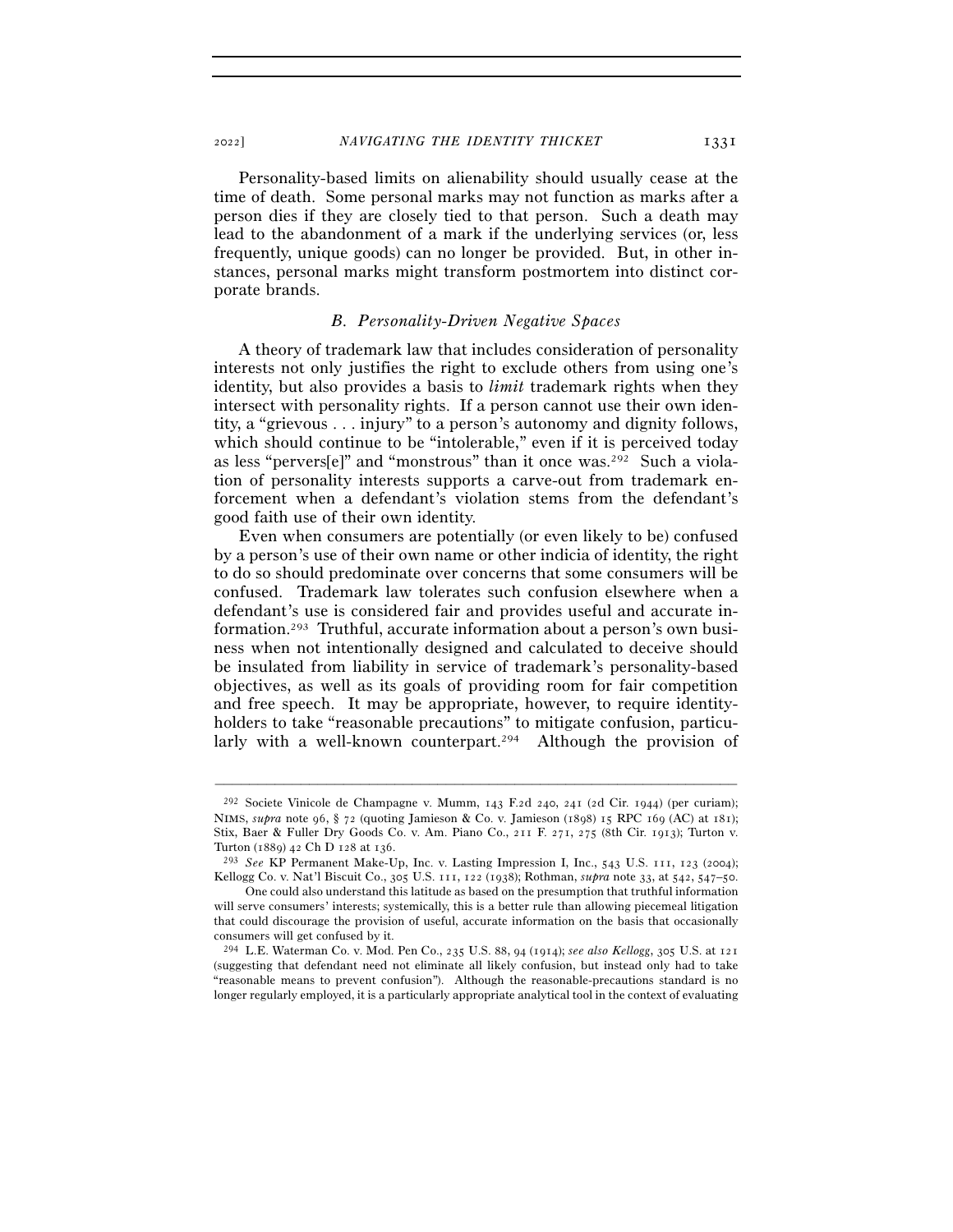truthful information about identity-holders will often coincide with consumer interests, it is more likely to part ways with a markholder's interests if that information is about a competitor or a person formerly involved with the company.295

The right to use one's own identity should continue even after a voluntary transfer of a company and its marks that incorporate that person's name or other indicia of identity.296 Identity-holders should have latitude to embark on new, even competing ventures, and to use their own names and identities in the process unless they either use such indicia as marks or misrepresent a continued association or connection with the plaintiff's business.<sup>297</sup> The ongoing preference for allowing uses of a person's own identity supports a vision of trademark and unfair competition law that affirmatively protects negative spaces, particularly the provision of truthful information and the allowance of fair competition even at the expense of other trademark objectives.

### *C. Trademark's Expansionary Impulse and Its Limits*

A theory of trademark law that includes consideration of personality rights also provides an alternative way to understand what Beebe has described as "the mutation of trademark law into corporate right of publicity law."298 The personality-oriented thread of trademark law developed here suggests that this broader conception of entitlements may stem from within, rather than outside of, trademark law. The existence of personality-based concerns in trademark law provides one potential explanation (though not a justification) for trademark's expansion in scope over the last 100 years. Such expansions include allowing liability beyond confusion over source, beyond competing goods and services, and beyond even confusion, in the context of dilution (and some initial interest) claims.299 Many scholars have suggested that trademark's

<sup>–––––––––––––––––––––––––––––––––––––––––––––––––––––––––––––</sup> liability for defendants who are using their own names or identities in trade and are acting in good faith.

<sup>295</sup> For an early example of this divergence, consider *Samuel v. Buger*, 13 How. Pr. 342 (N.Y. Sup. Ct. 1856), in which the court rejected the assertion of the alleged assignees' rights over the use of the watchmaker Brindle's name on watches against the defendants who were selling authentic watches made by the watchmaker. *Id.* at 343. The plaintiffs in the case could not "call on this court to aid them in passing off the watches made by them as those manufactured by Brindle" nor could they obstruct the defendants selling "watches made by Brindle, and stamped by him with his name" as this was in fact the "truth." *Id.*

<sup>296</sup> *See* Madrigal Audio Laboratories, Inc. v. Cello, Ltd., 799 F.2d 814, 822–23 (2d Cir. 1986) ("[E]ven when a personal name has become a trade name it continues to serve the important function to its bearer of acting as a symbol of that individual's personality, reputation and accomplishments . . . ." *Id.* at 822.).

<sup>297</sup> *See, e.g.*, *id.*; JA Apparel Corp. v. Abboud, 682 F. Supp. 2d 294, 313–16 (S.D.N.Y. 2010); *see*  also sources cited *supra* notes 208–217, 244–247 and accompanying text.<br><sup>298</sup> Beebe, *supra* note 15, at 393 (capitalization omitted).<br><sup>299</sup> See Rothman, *supra* note 33, at 540 & n.4 (describing these expansions).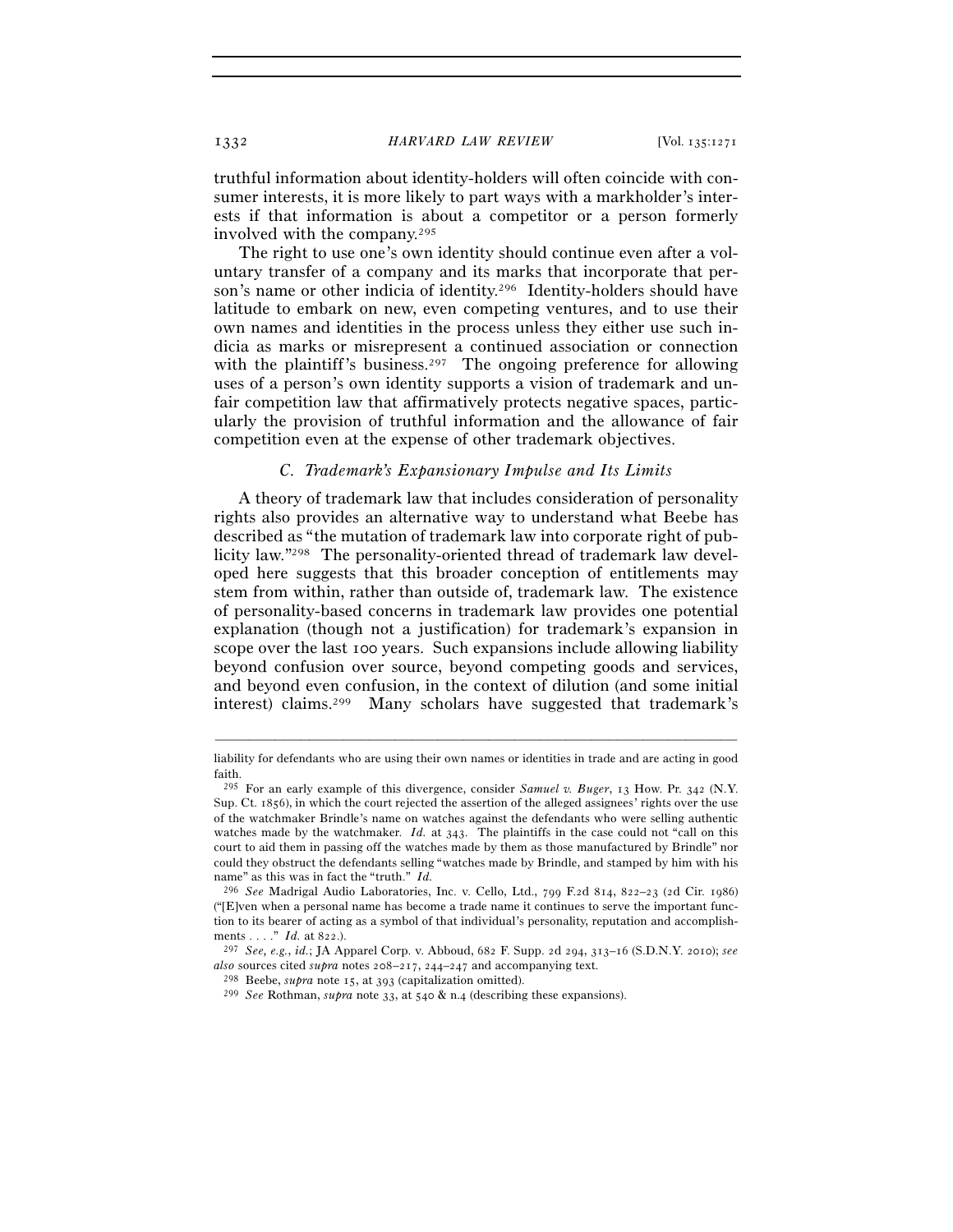<sup>2022</sup>] *NAVIGATING THE IDENTITY THICKET* 1333

traditional market-based and consumer-protection rationales do not support these expansions.<sup>300</sup> One alternative way of understanding these expansions is that they stem at least in part from trademark's personality-based objectives (perhaps without an awareness that they do). We can see this possibility expressed in two ways. First, we observe language that sounds in concerns over autonomy and dignity used to support some of these expansions. Second, some of these doctrines make more logical (and perhaps normative) sense when applied to protect natural persons, rather than artificial ones.

Consider the expansion of trademark liability to uses in noncompeting goods. In his famous opinion in *Yale Electric Corp. v. Robertson*, 301 Judge Learned Hand explained the basis for this expansion in trademark law not on market-based grounds, but instead on the affront to individual dignity and autonomy that stems from picking up a person's identity without authorization and using it as a source identifier:

[A merchant's] mark is his authentic seal; by it he vouches for the goods which bear it; it carries his name for good or ill. If another uses it, he borrows the owner's reputation, whose quality no longer lies within his own control. This is an injury, even though the borrower does not tarnish it, or divert any sales by its use; for a reputation, like a face, is the symbol of its possessor and creator, and another can use it only as a mask.302

McCarthy quotes this language from Judge Hand in his contemporary trademark treatise to explain why trademark infringement expanded to include liability in the context of noncompeting goods and services, without acknowledging the language's personality-based roots.303 There may be good market-based reasons to allow infringement claims beyond competing goods and services, especially when there is confusion about sponsorship or affiliation, or when the use is in a likely zone of expansion. But it is notable that Judge Hand relied not on these market-based concerns but instead on personality-based ones.

Similarly, the increasing severance of one of trademark's traditional and fundamental aspects — that it is not a property right in gross but instead is appurtenant to particular products and services — makes more sense when the mark is rooted in a person than it does otherwise. This severing can be seen, for example, in some initial interest cases, broad sponsorship or affiliation claims, antidilution law, and the protection of merchandise even when a plaintiff's primary business does not encompass the type of goods at issue. Such a broad vision of

<sup>300</sup> *See, e.g.*, Beebe, *supra* note 15, at 390, 393–95, 398; Lemley, *supra* note 11, at 1697–713; Litman, *supra* note 72, at 1721–25, 1728–35; Jennifer E. Rothman, *Initial Interest Confusion:*  Standing at the Crossroads of Trademark Law, 27 CARDOZO L. REV. 105, 124–39 (2005).<br><sup>301</sup> 26 F.2d 972 (2d Cir. 1928).<br><sup>302</sup> Id. at 973; see id. at 973–74.<br><sup>303</sup> See 4 MCCARTHY, supra note 7, § 24:5.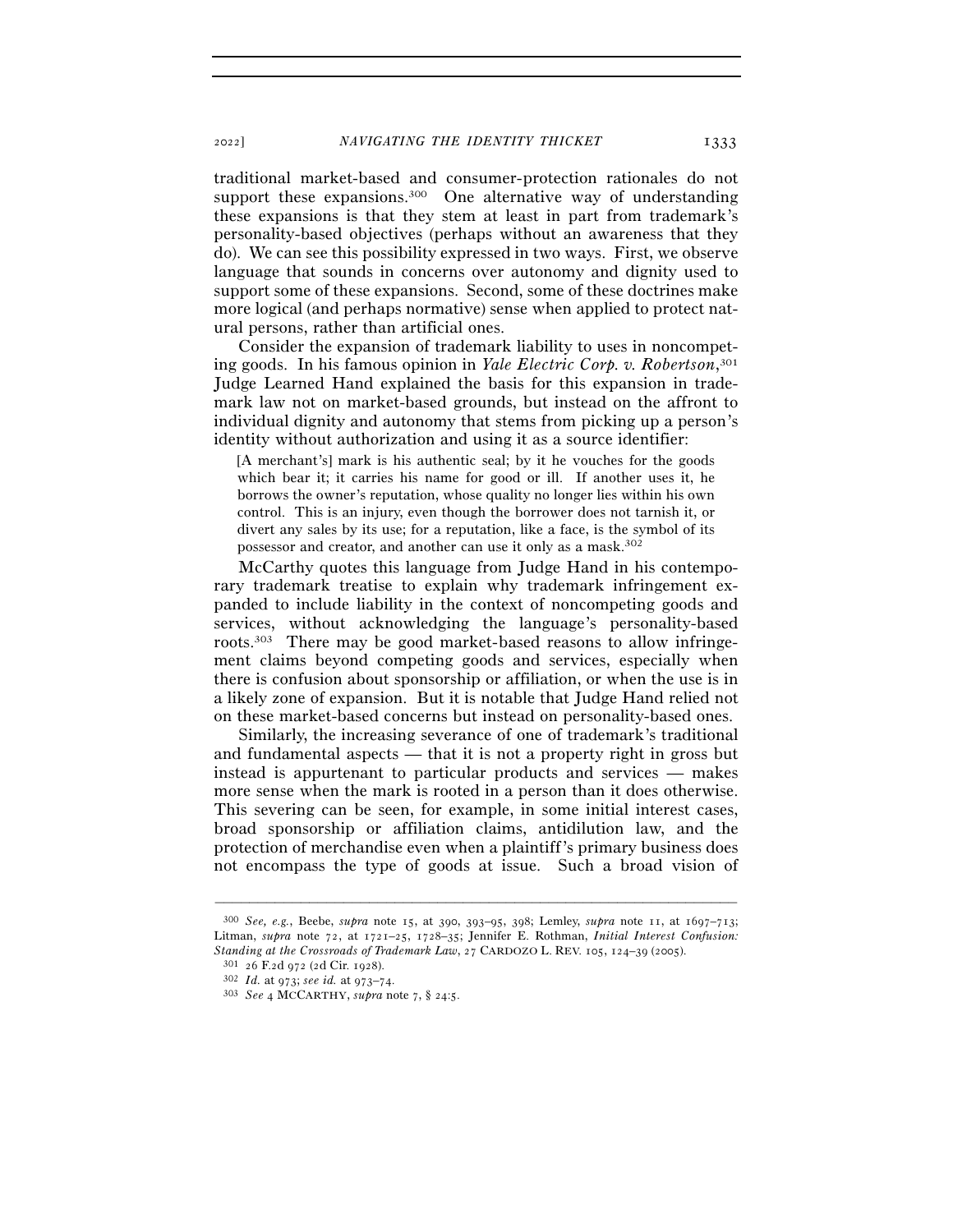trademark rights, unmoored from particular goods or services, fits best in the context of a natural person for whom the mark functions as an identifier of that person, rather than of entirely distinct goods or services. If we understand the protection of personal marks as rooted in a concept of self-ownership,304 then any particular connection to products or services is less important. And, as McGeveran suggests, extending merchandising rights without regard to likely confusion over source or sponsorship might be appropriate in the context of individuals with selfmarks because "humans . . . have feelings and personal interests" but would not be appropriate for "corporate-controlled brands" that cannot suffer the same personal injuries.<sup>305</sup>

Perhaps the most contentious expansion of trademark law is the adoption of antidilution laws, which broadly extend liability regardless of likely confusion. A defendant can be liable for using a plaintiff's mark (or something similar) as its own — even if there is no confusion as to source, sponsorship, or affiliation — when such a use is likely to water down the mark's value by blurring or tarnishing it.<sup>306</sup> The market-based rationales for antidilution laws have been subject to withering critiques.307 In addition, the original concerns that led to calls for antidilution laws have largely been addressed by trademark law's expansion to protect against confusion both as to sponsorship or affiliation and in noncompeting markets.<sup>308</sup> With these concerns addressed, what remains is a doctrine that seems more concerned with personality-based injuries than market-based ones. The conclusion, for example, that associating a business's mark with sex is presumptively tarnishing shares more in common with concerns over personal dignity than it does with concerns over business harms.309 Similarly, the concerns of Frank

<sup>304</sup> *See* Brown Chem. Co. v. Meyer, 139 U.S. 540, 544 (1891) ("A man's name is his own property, and he has the same right to its use and enjoyment as he has to that of any other species of property."); Edison v. Edison Polyform Mfg. Co., 67 A. 392, 395 (N.J. Ch. 1907) (concluding that a person's name and likeness were "property" owned by the underlying person); *cf.* Post & Rothman, *supra* note 4, at 116–<sup>21</sup>. 305 McGeveran, *supra* note 16, at 360; *see id.* at 360–61 (making this argument in the context of

suggesting one possible critique of scholarship broadly objecting to merchandising rights).

<sup>&</sup>lt;sup>306</sup> *See, e.g., 15* U.S.C. § 1125(c) (providing the federal antidilution law).<br><sup>307</sup> *See* Beebe et al., *supra* note 85, *passim*; Tushnet, *supra* note 85, *passim*.<br><sup>308</sup> The original justification for these laws emp that arose when they were used on unrelated products. *See* Frank I. Schechter, *The Rational Basis of Trademark Protection*, 40 HARV. L. REV. 813, 830–33 (1927); *see also* Eastman Photographic Materials Co. v. John Griffiths Cycle Corp. (1898) 15 RPC 105 (Ch) at 112 (pointing, in what is often credited as the first dilution case in England, to the likelihood of confusion as to a connection between the plaintiff's famous KODAK mark and the defendant's use of the same mark for bicycles). 309 *See* V Secret Catalogue, Inc. v. Moseley, 605 F.3d 382, 388 (6th Cir. 2010) (concluding in the

context of dilution law that selling "sex-related products" using a mark that resembles a famous mark "create[s] a kind of rebuttable presumption, or at least a very strong inference" of likely tarnishment); Ty Inc. v. Perryman, 306 F.3d 509, 511 (7th Cir. 2002) (providing the use of the mark TIFFANY on a "striptease joint" as a paradigmatic example of dilution by tarnishment);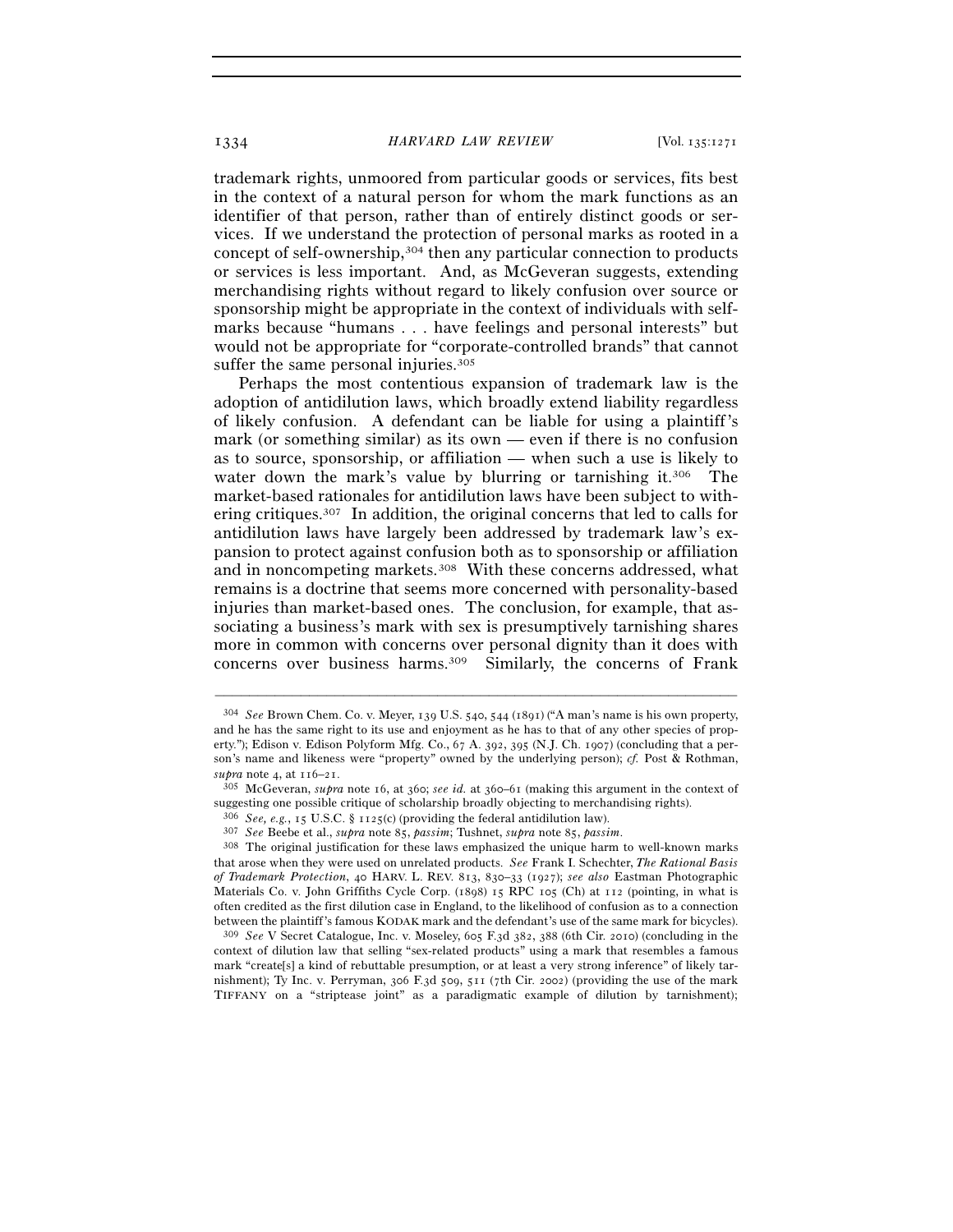Schechter, the recognized parent of American dilution law, that a mark's "identity" will be "whittl[ed] away" and its "uniqueness" obliterated, sound more like concerns over self-definition and individual autonomy than ones exclusively about business profits.310 Schechter rooted what became antidilution protection in the "celebrity" of marks, evoking the same constellation of rights often extended to individuals under state publicity laws.311 Another proponent of antidilution laws, the wellknown treatise author Rudolf Callmann, similarly referred to personal injury when he likened dilution to an "infection" that posed a mortal threat to a mark's life.312 To be fair, dilution law, including Schechter's vision of it, was not (and has never been) expressly about protecting personality interests; it was initially posited as a way to protect the "selling power" of marks, and particularly the business interests of markholders in a world that did not yet recognize infringement in the context of confusion over sponsorship or noncompeting goods.313 Nevertheless, it is revealing that efforts to justify antidilution laws often tap into the language of personality rights.

Within the boundaries of this Article focused on addressing today's identity thicket, my primary point by raising this possibility is that it highlights that the personality-based objectives I have identified and developed here are not without limits. They should apply only to natural persons and only in circumstances in which there are meaningful threats posed to a person's autonomy and dignity. Thinking for a moment beyond the identity thicket, if the best (only?) explanation for some

<sup>3</sup> RESTATEMENT (SECOND) OF TORTS § 574 (AM. L. INST. 1977) (providing that "imputations of sexual misconduct" constitute defamation per se (capitalization omitted)); *cf.* Heymann, *The Law of Reputation and the Interest of the Audience*, *supra* note 94, at 1390–93, 1409–11 (observing that trademark dilution laws overlap with concerns about personal "reputation" and "autonomy" that also arise in right of publicity cases, *id.* at 1390). For a critique of the sex-negative approach in the context of dilution law, see Jennifer E. Rothman, *Sex Exceptionalism in Intellectual Property*, 23 STAN. L. & POL'Y REV. 119, 134–39 (<sup>2012</sup>). 310 Schechter, *supra* note 308, at 825–26 (quoting Note, *Appropriation of Trade Symbols by* 

*Noncompetitors*, 25 COLUM. L. REV. 199, 204 (1925)); *see also* Beebe, *supra* note 15, at 394–95 (suggesting that antidilution law is the "best expression of the mutation of trademark law into a right of publicity law for persons both natural and corporate," *id.* at 394); Beverly W. Pattishall, *The Dilution Rationale for Trademark — Trade Identity Protection, Its Progress and Prospects*, 71 NW. U. L. REV. 618, 618–20 (1976).

The Supreme Court adopted Schechter's rationale as its own, observing that "the only rational basis" for dilution law is "the preservation of the uniqueness of a trademark." Moseley v. V Secret Catalogue, Inc., 537 U.S. 418, 429 (2003) (quoting Schechter, *supra* note 308, at 831).<br><sup>311</sup> SCHECHTER, *supra* note 80, at 166.<br><sup>312</sup> 3 RUDOLF CALLMANN, THE LAW OF UNFAIR COMPETITION AND TRADE-MARKS 1643

<sup>(</sup>2d ed. <sup>1950</sup>). 313 Schechter, *supra* note 308, at 832 (pointing to the harm of dilution as a loss of the mark's

<sup>&</sup>quot;selling power"); *cf.* Barton Beebe, *The Suppressed Misappropriation Origins of Trademark Antidilution Law: The Landgericht Elberfeld's* Odol *Opinion and Frank Schechter's* "The Rational Basis of Trademark Protection," *in* INTELLECTUAL PROPERTY AT THE EDGE 59, 61-71 (Rochelle Cooper Dreyfuss & Jane C. Ginsburg eds., 2014).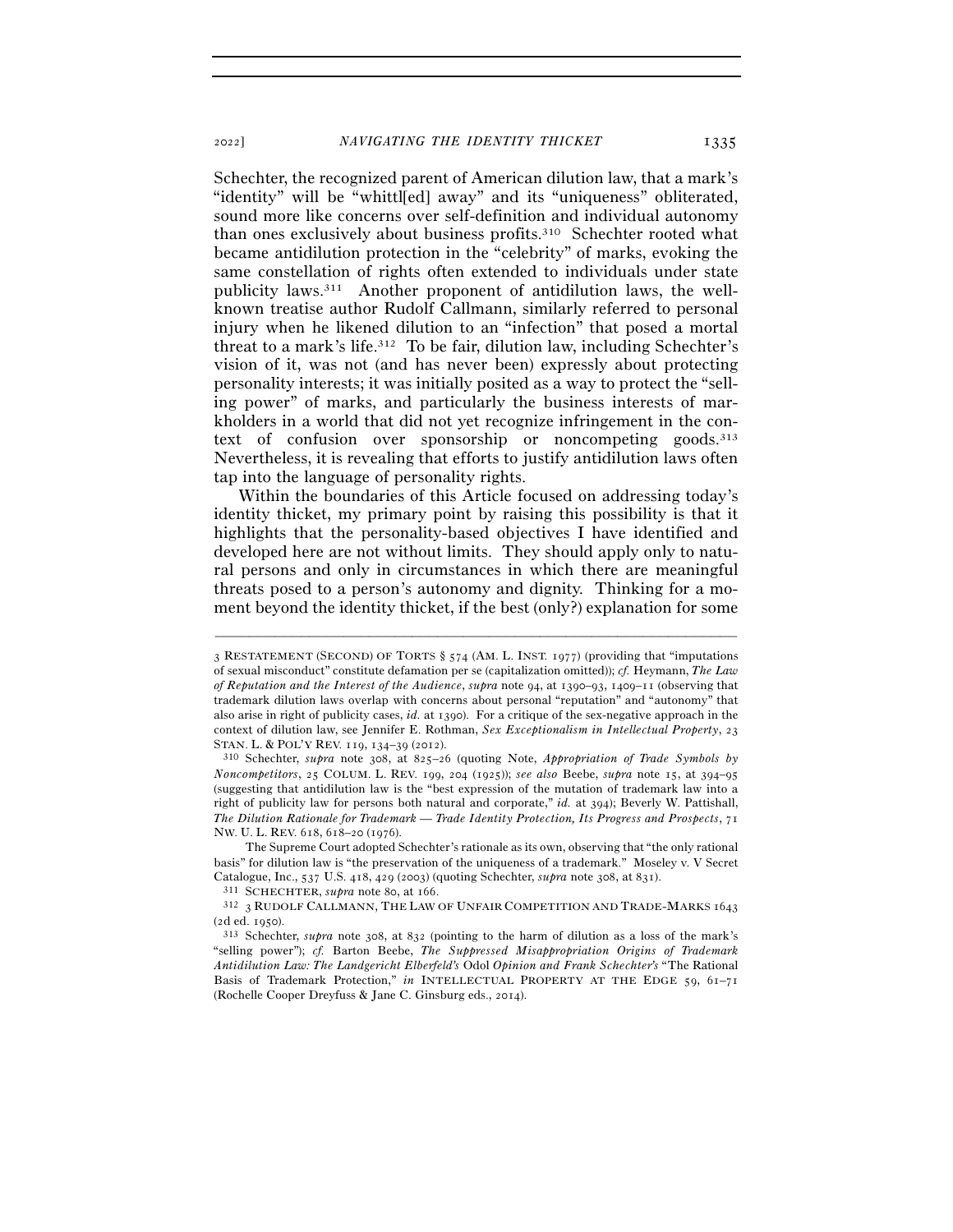of these expansions in trademark law is that they further personalitybased interests, then these expansions should be limited to instances in which they actually further those interests. Accordingly, they should be limited to claims by natural persons (or at least their agents). Corporations are not subject to "humiliation and embarrassment"314 when their corporate name or identity is used without permission and should not have the same autonomy-based rights of self-definition. Other limits on liability might also be appropriate if we understand these expansions as rooted in personality. In the context of dignity-based right of publicity claims, Professor Robert Post and I have suggested that it would be appropriate to limit such claims to instances in which the use of a person's identity would be highly offensive to a reasonable person.315 Adding such a requirement to a dilution by tarnishment claim, for example, might similarly be appropriate.

#### \* \* \*

Incorporating autonomy and dignity concerns into trademark law does *not* mean that these interests should overcome competing interests. Like other objectives of trademark law, they must be limited to provide room for fair competition and free speech. In fact, an awareness of trademark's personality-based objectives shores up trademark's negative spaces by providing protection for identity-holders to fairly compete in their own names and to accurately convey information to the public. Considering trademark's personality-oriented objectives more explicitly also suggests limiting principles for some of trademark's expansionary impulses. Thus, a broader conception of trademark entitlements in the context of personal marks is accompanied by a broader vision of limitations on liability. In addition, shoring up the personality-based interests of trademark law poses fewer speech concerns than right of publicity claims do. Trademark law has clearer boundaries than the right of publicity, as well as far more robust and widely accepted speech-protective doctrines and defenses (including descriptive and nominative fair use, genericism, and an independent First Amendment analysis<sup>316</sup>).

# V. WHAT TRADEMARK'S PERSONALITY MEANS FOR THE RIGHT OF PUBLICITY AND TRADEMARK PREEMPTION

With this more robust understanding of trademark law and some of its implications in hand, we can now return to the identity thicket created by fragmentary, overlapping rights to a person's identity. In this

<sup>314</sup> Tomsky v. Clark, 238 P. 950, 952 (Cal. Dist. Ct. App. <sup>1925</sup>). 315 *See* Post & Rothman, *supra* note 4, at 124–25; *see also* Heymann, *The Law of Reputation and the Interest of the Audience*, *supra* note 94, at 1397–400 (suggesting that dilution claims based on reputational harm should require demonstration of precise reputational injury rather than mere "association," *id.* at <sup>1399</sup>). 316 *See generally* Rothman, *supra* note 33.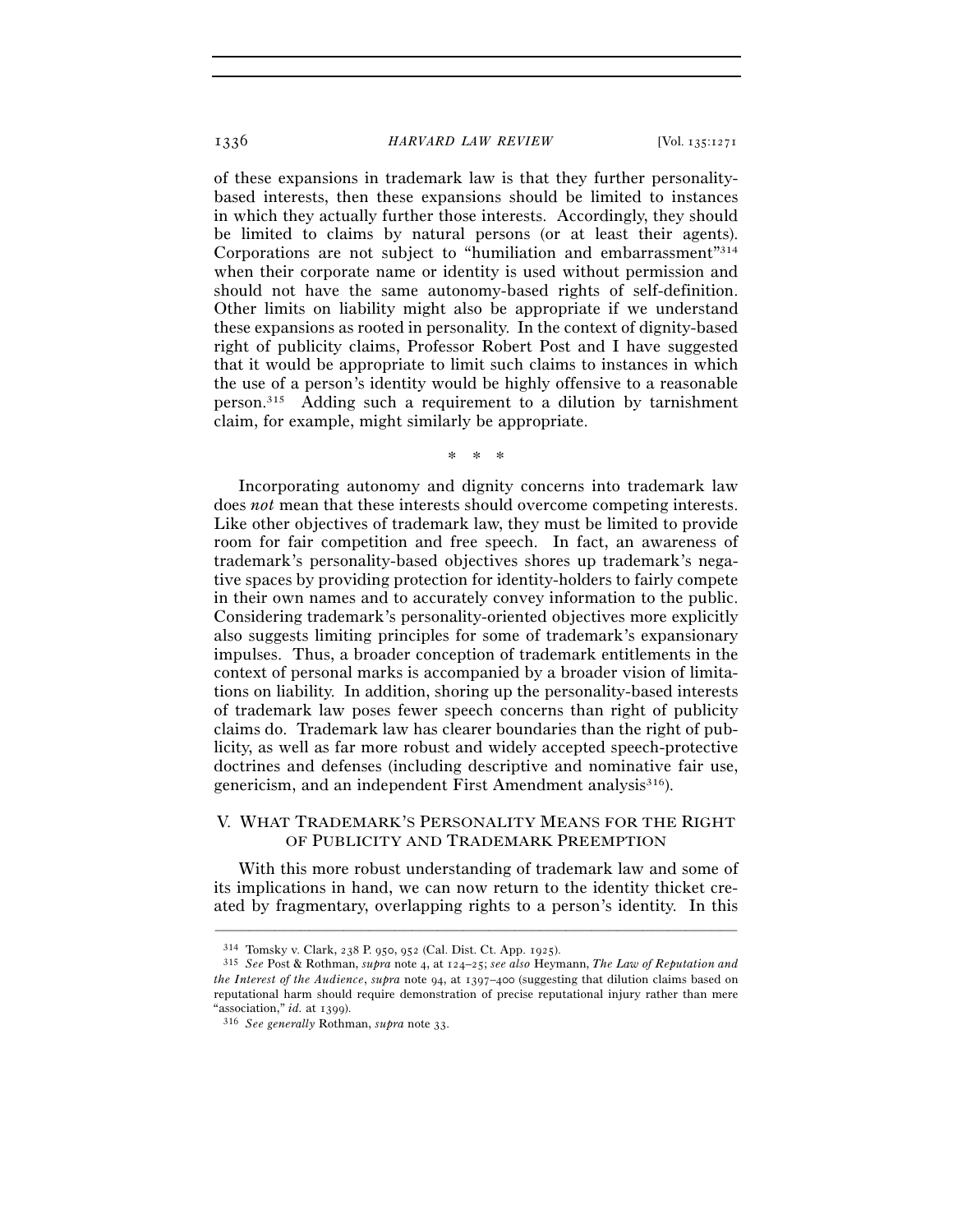<sup>2022</sup>] *NAVIGATING THE IDENTITY THICKET* 1337

Part, I will consider how a preemption framework that employs a personality theory of trademark law, alongside its more widely recognized objectives of protecting markholders and consumers, can help to navigate conflicts in the rights surrounding a person's identity. I cannot fully operationalize such a framework here, but I can provide some significant guidance on how these questions should be analyzed.

As discussed in Part I, because right of publicity claims are often brought in tandem with Lanham Act claims, few have thought much about what role, if any, *trademark preemption* should play in limiting or barring state right of publicity laws.<sup>317</sup> In fact, there are very few uses of the term "trademark preemption" in court decisions, filings, or legal scholarship.<sup>318</sup> This contrasts with the robust consideration of copyright preemption by both scholars and courts.319 Despite the lack of attention

–––––––––––––––––––––––––––––––––––––––––––––––––––––––––––––

 Professor Anupam Chander uses the term "trademark preemption" a number of times in his article *The New, New Property*, but uses it for an entirely different concept related to trademark holders having priority rights over domain names that incorporate their marks. Anupam Chander, *The New, New Property*, 81 TEX. L. REV. 715, 747–48 (2003). Few casebooks raise the issue, a notable exception being Professors Lemley, Peter Menell, Robert Merges, and Shyamkrishna Balganesh's *Intellectual Property in the New Technological Age*. 2 PETER S. MENELL, MARK A. LEMLEY, ROBERT P. MERGES & SHYAMKRISHNA BALGANESH, INTELLECTUAL PROPERTY IN THE NEW TECHNOLOGICAL AGE 1201–03 (2020 ed.) (observing that "[t]here has been surprisingly little litigation over the preemptive effect of the Lanham Act," *id.* at 1201). Several other articles and courts have considered whether preemption occurs in the context of federal trademark and unfair competition laws, particularly under the Lanham Act, but do not use that exact term. *See, e.g.*, Int'l Franchise Ass'n v. City of Seattle, 803 F.3d 389, 409–10 (9th Cir. 2015); David S. Welkowitz, *Preemption, Extraterritoriality, and the Problem of State Antidilution Laws*, 67 TUL. L. REV. 1, 8–12 (1992).<br> $319$  Westlaw has over 400 published cases that address or refer to the doctrine of "copyright"

preemption," and its law journal index has nearly 900 listings for articles that mention copyright

<sup>317</sup> *See supra* notes 24–<sup>28</sup> and accompanying text. 318 One of the only cases to consider such an analysis is the recent district court decision in *Moran v. Edie Parker, LLC*, No. 20-CV-12717, 2021 WL 4427246 (E.D. Mich. Sept. 27, 2021), which controversially held that a right of publicity claim brought by the estate of the beat generation figure Edie Parker against the defendant, which had registered a variety of trademarks that included the name "Edie Parker," was preempted by the Lanham Act simply because the defendant held registered trademarks in that name. *See id.* at \*4–5. Prior to the decision in *Moran*, a search on Westlaw turned up only one unpublished decision from 2010 and one brief in its database that used the term "trademark preemption." *See* Luck v. OTX Acquisition Corp., No. CV 10-1671, 2010 WL 11595817, at \*7 (C.D. Cal. Aug. 3, 2010); Brief and Appendix of Defendants-Appellants at 11, Novell, Inc. v. Dep't of Pro. Regul., 738 N.E.2d 229 tbl. (Ill. App. Ct. 1998) (No. 1-97-3065), 1997 WL 33761452, at \*11. As of the writing of this Article, approximately five law review, law journal, or magazine articles (indexed in Westlaw) even mention the term. Of these even fewer consider the concept in any depth. *See, e.g.*, John T. Cross, *The Role of the States in United States Trademark*  Law, 49 U. LOUISVILLE L. REV. 485, 487–88 (2011) (calling for the passage of an express preemption provision that would displace most state trademark laws); Daniel Gervais, Martin L. Holmes, Paul W. Kruse, Glenn Perdue & Caprice Roberts, *Is Profiting from the Online Use of Another's Property Unjust? The Use of Brand Names as Paid Search Keywords*, 53 IDEA 131, 151 (2013) (concluding that state unfair competition laws based on unjust enrichment arising out of keyword advertising "survive trademark preemption analysis"); Mark A. Lemley, *Intellectual Property and Shrinkwrap Licenses*, 68 S. CAL. L. REV. 1239, 1271 n.143 (1995) (observing in a footnote that "surprisingly, there is no Supreme Court guidance on trademark preemption").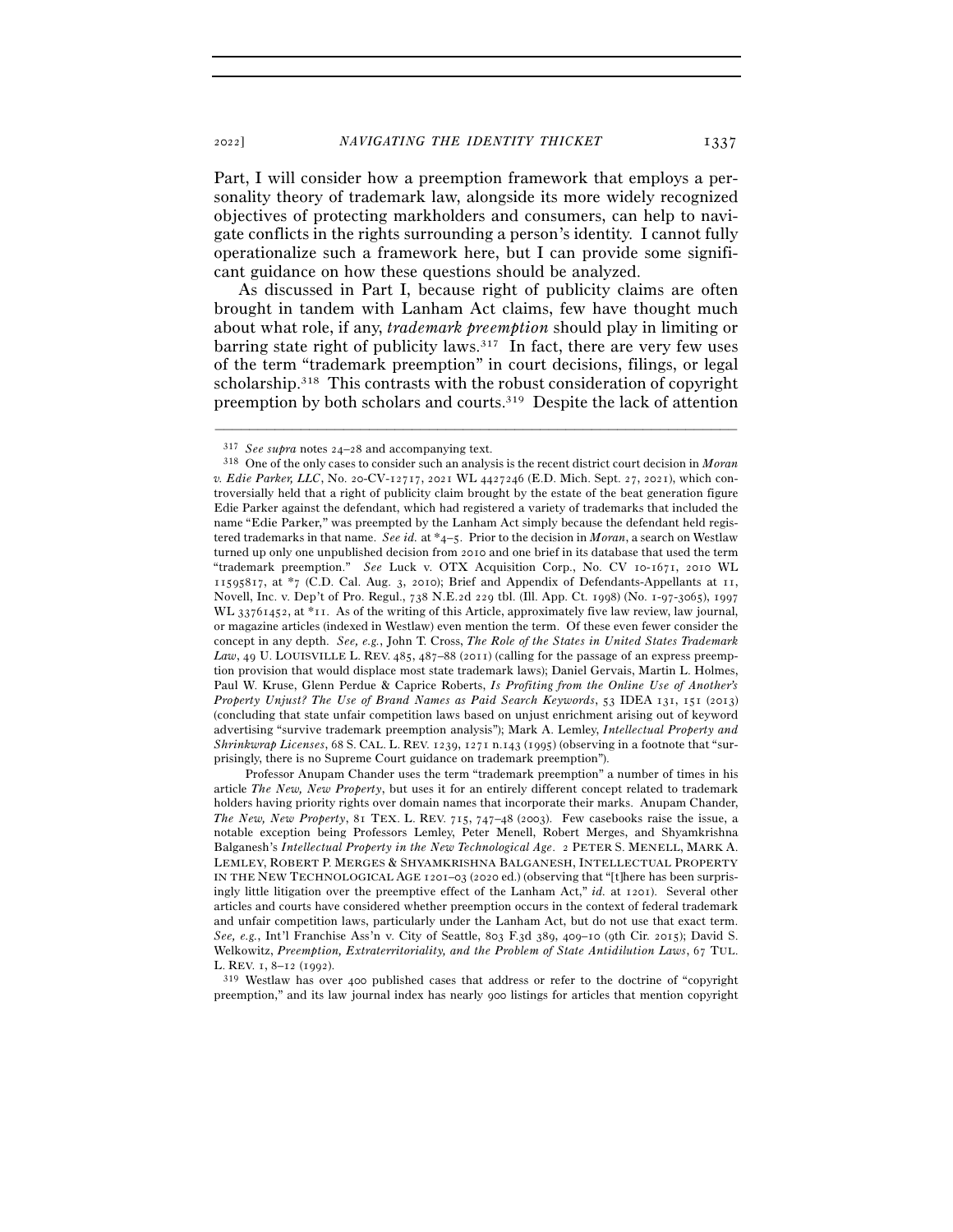paid thus far to trademark preemption in right of publicity cases (or elsewhere), it is a promising method to address the increasing conflicts between federal trademark and unfair competition law and the right of publicity. Preemption provides a doctrinal framework for the analysis that follows, and also a launchpad for the larger normative consideration of how best to resolve the conflicting set of laws that address unauthorized uses of a person's identity in the context of trade, even if one does not adopt a full-blown preemption-based approach.320

Unlike the Copyright Act,<sup>321</sup> the Lanham Act does not have an explicit, broad preemption provision addressing its interaction with state law.322 And, in contrast to federal patent and copyright laws, the Lanham Act works in conjunction with state trademark and unfair competition laws, rather than preempting them.323 Nevertheless, conflict preemption analysis can still be employed to address instances in which state publicity laws significantly interfere with federal trademark and unfair competition laws.324 While conflict preemption, particularly

–––––––––––––––––––––––––––––––––––––––––––––––––––––––––––––

native frameworks to preemption for addressing concerns about overreaching IP licenses).<br><sup>321</sup> *See* 17 U.S.C. § 301 (explicitly preempting state laws that are "equivalent" to rights provided by the Copyright Act and that "come within the subject matter of copyright").

322 I note that the Lanham Act does have at least two targeted preemption provisions geared toward protecting registered marks. *See* 15 U.S.C. § 1121(b) (preventing states from requiring alteration of federally registered marks); *id.*  $\S$  1125(c)(6) (barring the assertion of state dilution claims against federally registered marks).

preemption, many of which use it in the title and many more of which robustly address the issue even if the term does not appear in the title. And a significant number of these sources consider preemption in the specific context of the clash between copyright law and the right of publicity. *See, e.g.*, Jackson v. Roberts (*In re* Jackson), 972 F.3d 25, 33–42 (2d Cir. 2020); ROTHMAN, *supra* note 4, at 160–79 (describing the right of publicity's "collision course with copyright" and the potential of preemption to address it); Thomas F. Cotter & Irina Y. Dmitrieva, *Integrating the Right of Publicity with First Amendment and Copyright Preemption Analysis*, 33 COLUM. J.L. & ARTS 165, 169, 179–89, 208–18 (2010); Rothman, *supra* note 67, *passim*; *see also* Tushnet, *supra* note 4, at 1542–48 (considering the potential of copyright preemption to limit the reach of the right of publicity).

<sup>320</sup> A reconciliation of these conflicting rights could potentially be achieved through a variety of mechanisms, but preemption is the most promising starting point for teasing out the issues (and potential solutions) raised in this Article. *Cf.* Mark A. Lemley, *Beyond Preemption: The Law and Policy of Intellectual Property Licensing*, 87 CALIF. L. REV. 111, 151–71 (1999) (considering alter-

<sup>323</sup> *See* H.R. REP. NO. 104-374, at 8 (1995) (noting that "the proposed federal dilution statute would not preempt state dilution laws" and that the existing "federal trademark law coexi[s]ts with state trademark law"); *see also* Yankee Candle Co. v. Bridgewater Candle Co., 259 F.3d 25, 46 (1st Cir. 2001); 3 MCCARTHY, *supra* note 7, § 22:2 ("[T]he federal Lanham Act does not occupy the whole field of trademark and unfair competition law in such a way that it would preempt parallel state law.").

<sup>324</sup> *Cf.* U.S. CONST. art. VI, cl. 2. Conflict preemption is the most applicable form of preemption here given the absence of an explicit preemption provision and an intention to leave state law generally intact. Conflict preemption is sometimes further divided into "impossibility" preemption and "obstacle" preemption. Mut. Pharm. Co. v. Bartlett, 570 U.S. 472, 502–03 (2013) (Sotomayor, J., dissenting). Impossibility preemption allows for the preemption of state laws when it is impossible for a party to comply with both federal and state law, while obstacle preemption allows for the preemption of state laws when they more broadly conflict with the "purposes and objectives" of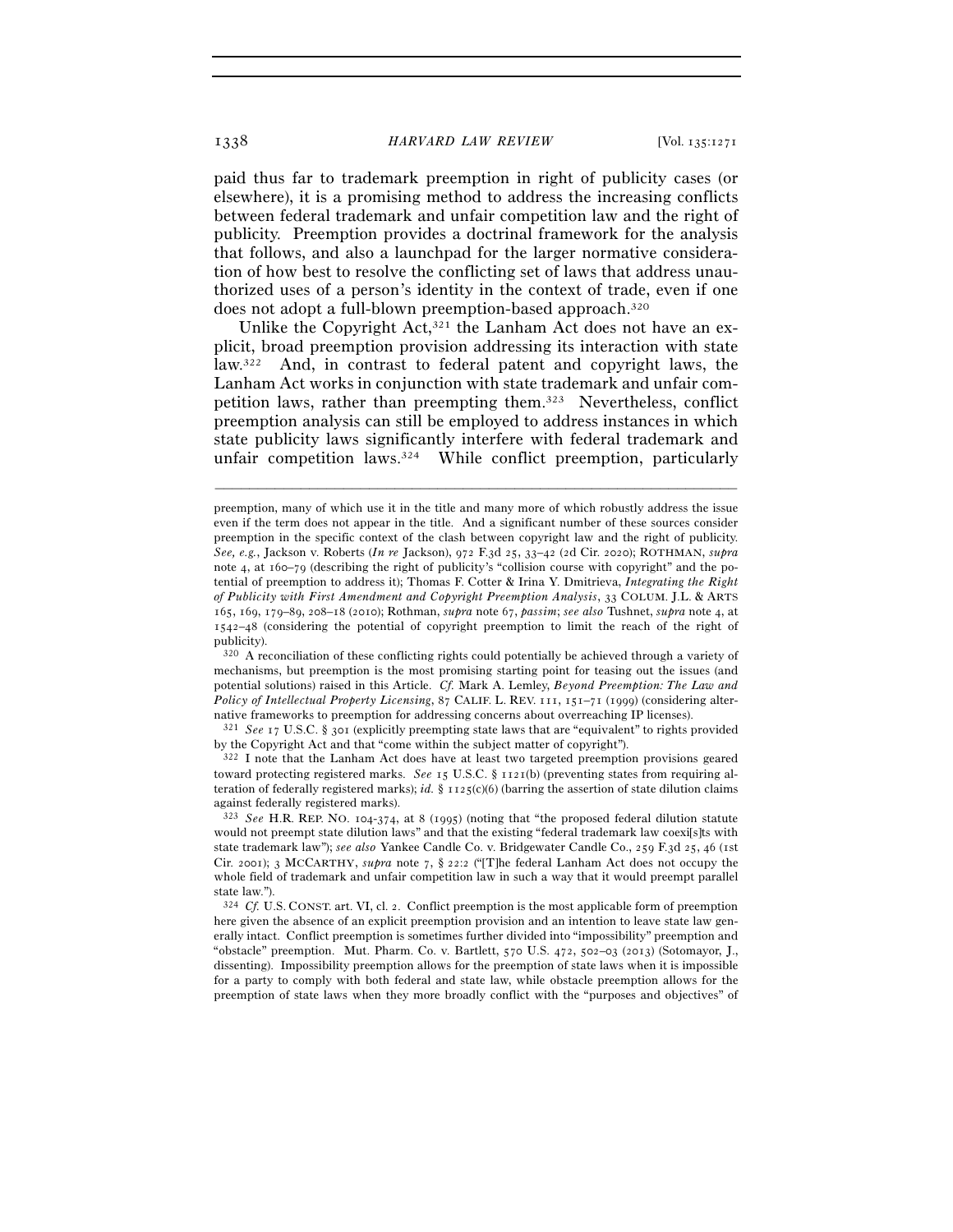when stemming from obstacle preemption rather than impossibility preemption, has been increasingly controversial in other areas of law,325 it remains widely accepted in the context of mediating state law conflicts with federal IP regimes.<sup>326</sup> In line with this body of law, the Lanham Act should also preempt state right of publicity claims when they "stand[] as an obstacle to the accomplishment and execution of the full purposes and objectives of Congress" as expressed through federal trademark and unfair competition laws.327

To the extent there are close calls in determining whether trademark law should preempt right of publicity claims, the Lanham Act's goal of achieving national uniformity puts a thumb on the scale in favor of preemption.328 National uniformity itself stands as one of the objectives of the Supremacy Clause and preemption analysis in general.329 In the context of patent law, the Supreme Court has recognized the dangers of piecemeal, conflicting state laws that set up a clash with federal patent entitlements, not only directly, but also by virtue of being unpredictable and variable from state to state.330 Given the right of publicity's wide variations from state to state, the Lanham Act's national scope weighs in favor of adopting its rules over those of state publicity laws. The

<sup>–––––––––––––––––––––––––––––––––––––––––––––––––––––––––––––</sup> federal law. *Id.* at 502; Cap. Cities Cable, Inc. v. Crisp, 467 U.S. 691, 699 (1984) (quoting Hines v. Davidowitz, 312 U.S. 52, 67 (<sup>1941</sup>)). 325 *See, e.g.*, Williamson v. Mazda Motor of Am., Inc., 562 U.S. 323, 340–43 (2011) (Thomas, J.,

concurring in the judgment); Caleb Nelson, *Preemption*, 86 VA. L. REV. 225, 265–90 (2000); *see also* Michael S. Greve, Jonathan Klick, Michael Petrino & J.P. Sevilla, *Preemption in the Rehnquist and Roberts Courts: An Empirical Analysis*, 23 SUP. CT. ECON. REV. 353, 362–63 (2015) (observing the increasing disagreement in preemption cases among members of the Roberts Court).

<sup>326</sup> *See, e.g.*, Bonito Boats, Inc. v. Thunder Craft Boats, Inc., 489 U.S. 141, 144, 151–52 (1989) (holding that a Florida statute that limited the duplication of unpatented boat hulls was preempted by federal patent law); Jackson v. Roberts (*In re* Jackson), 972 F.3d 25, 34–42 (2d Cir. 2020) (applying obstacle preemption to hold that copyright law preempted a right of publicity claim); Int'l Franchise Ass'n v. City of Seattle, 803 F.3d 389, 409–10 (9th Cir. 2015) (applying conflict preemption analysis in the context of the Lanham Act and a state minimum wage law); Biotechnology Indus. Org. v. District of Columbia, 496 F.3d 1362, 1371–74 (Fed. Cir. 2007) (applying conflict preemption analysis and holding that federal patent law preempted a D.C. drug-pricing statute); *cf.* Wyeth v. Levine, 555 U.S. 555, 576–77 (2009); Kerry Abrams, Essay, *Plenary Power Preemption*, 99 VA. L. REV. 601, 608 (2013) (observing that, in spite of criticism, "most of the [preemption] cases are obstacle preemption cases").

<sup>327</sup> *Cap. Cities Cable*, 467 U.S. at 699 (quoting *Hines*, 312 U.S. at<sup>67</sup>). 328 The Lanham Act was part of an effort to modernize, clarify, and harmonize trademark and unfair competition laws across the country. S. REP. NO.  $79-1333$ , at  $5 \text{ (1946)}$ . This nationalizing and harmonizing impulse is also evident in the passage of the Federal Trademark Dilution Act of 1995 and its subsequent amendments. *See* H.R. REP. NO. 104-374, at 3; 141 CONG. REC. 38,559 (1995) (statement of Sen. Orrin Hatch); Mark P. McKenna, *Trademark Law's Faux Federalism*, *in* INTELLECTUAL PROPERTY AND THE COMMON LAW 288 (Shyamkrishna Balganesh ed., 2013) (describing such uniformity concerns, while highlighting that state and federal trademark and unfair competition laws have largely been harmonious).

<sup>329</sup> *See* U.S. CONST. art. VI, cl. 2; *see also* Nelson, *supra* note 325, at 256–<sup>57</sup>. 330 *See Bonito Boats*, 489 U.S. at 152–57.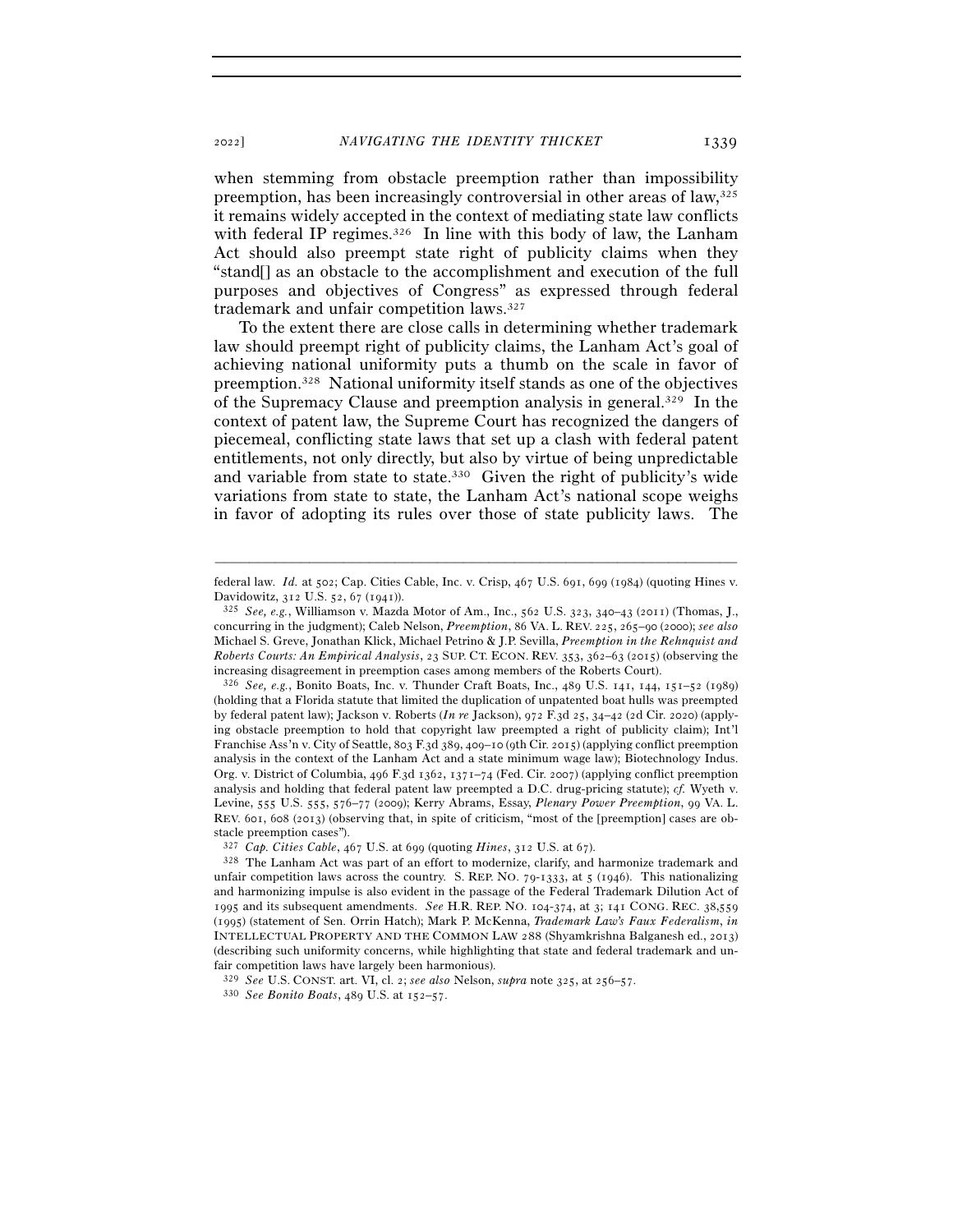Lanham Act could (and likely should) preempt state laws if "disuniformity . . . arise[s] from the multitude of state laws" in a space that is generally regulated by the Lanham Act.331 Such disarray is exactly what we confront in the context of disparate state right of publicity laws that markholders have to navigate to make basic business decisions about how to exercise their trademark rights in marks comprised in part by some aspect of a person's identity.

To determine when the Lanham Act should preempt state publicity laws, courts must consider not only the "objectives" of the federal law but also those of the state laws.332 Accordingly, to facilitate the conceptual untangling of trademark and publicity claims, we must identify (even if only briefly) the right of publicity's objectives. Right of publicity laws seek to protect individuals from having their identities used without permission to protect against both market-based and personality-based harms. In recent work, Post and I identified four distinct branches of the right of publicity that each track different objectives of the tort: the *right of commercial value*, the *right of performance*, the *right of control*, and the *right of dignity*. 333 I will briefly discuss here how each of these rights of publicity intersects with trademark law.

Of the market-oriented objectives, the *right of commercial value* intersects most often with trademark law. The right of commercial value is the branch of the right of publicity focused on protecting the market value of a person's identity. The right of commercial value shares analogous objectives with those of trademark infringement, false endorsement, and dilution claims.<sup>334</sup> When a person's identity is used without permission, they may "suffer injuries that range from lost job opportunities and endorsement deals to reduced salaries, loss of revenue from licensing and merchandising contracts, and overall diminishment of goodwill."335 This is particularly true for celebrities, and such individuals will also be the ones most likely to bring trademark infringement and false endorsement claims for unauthorized uses of their identities.336

<sup>331</sup> POM Wonderful LLC v. Coca-Cola Co., 573 U.S. 102, 117 (2014); *see also* Paul Heald, Comment, *Unfair Competition and Federal Law: Constitutional Restraints on the Scope of State Law*, 54 U. CHI. L. REV. 1411, 1434 (1987) (contending that the Lanham Act should preempt state unfair competition laws to promote national uniformity in trademark and unfair competition laws); *cf. POM Wonderful*, 573 U.S. at 117 (suggesting that such disuniformity could support preemption of state laws under the Federal Food, Drug, and Cosmetic Act (FDCA)).

<sup>&</sup>lt;sup>332</sup> Kewanee Oil Co. v. Bicron Corp., 416 U.S. 470, 480 (1974).<br><sup>333</sup> Post & Rothman, *supra* note 4, at 92–125.<br><sup>334</sup> Id. at 111–14; *see also* Dogan & Lemley, *supra* note 5, at 1164, 1190–200 (contending that the right of publicity is best analogized to trademark infringement, false endorsement, and dilution laws).<br> $335$  Post & Rothman, *supra* note 4, at 108.

<sup>&</sup>lt;sup>336</sup> Ordinary people and those who work in public-facing jobs who are less well known, like some models, may be able to bring right of publicity claims, but are less likely to succeed with trademark infringement or false endorsement actions.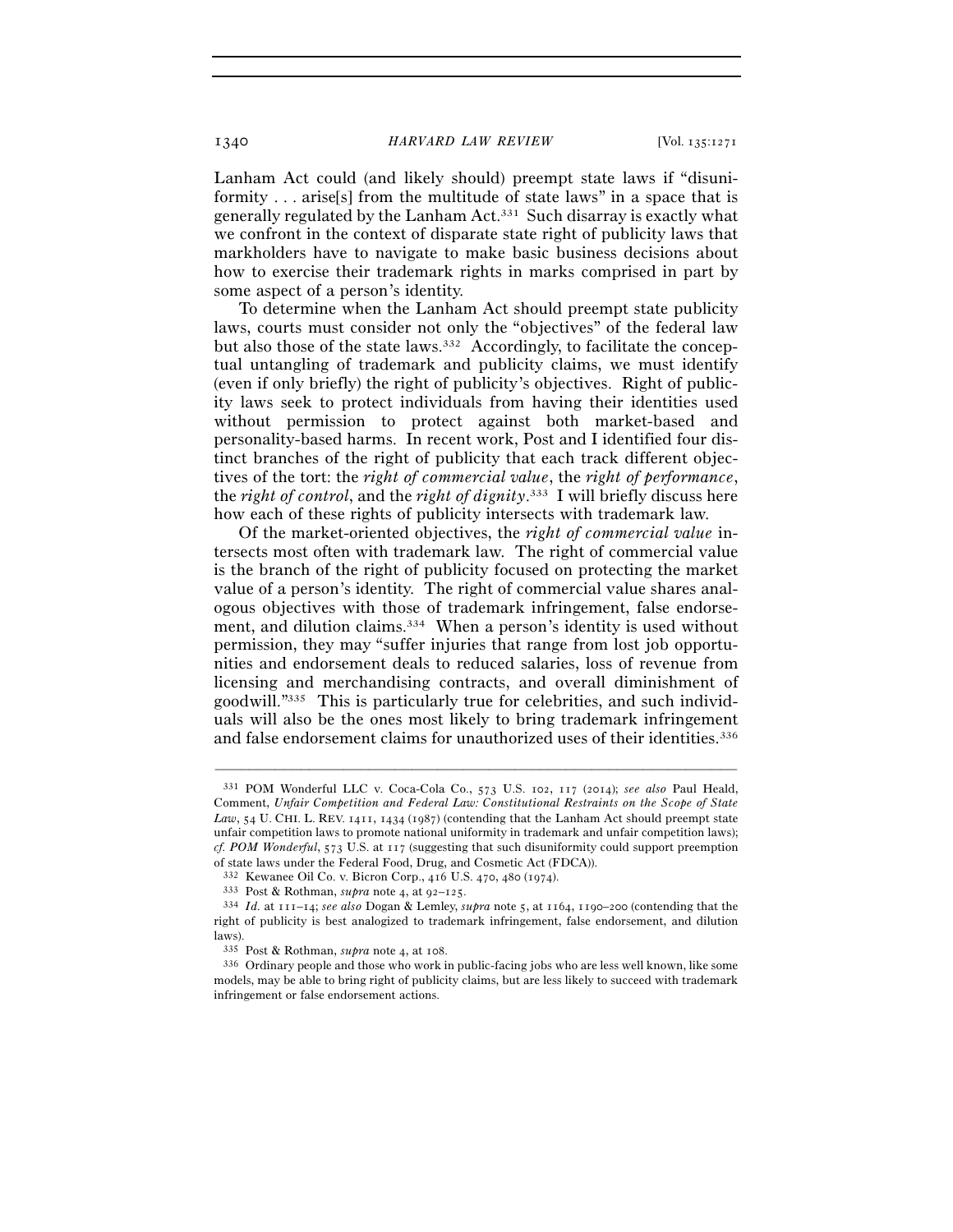<sup>2022</sup>] *NAVIGATING THE IDENTITY THICKET* 1341

Unsurprisingly then, right of publicity claims rooted in protecting a person's commercial value often work in harmony with companion false endorsement and trademark infringement claims — at least when a party (usually a plaintiff) is both a markholder and a publicity-holder. However, when the publicity-holder and the markholder are not the same person or entity, clashes will arise given that two different parties will both claim to have the right to the person's commercial value, at least in the context of particular products or services.

The other market-based branch of the right of publicity is the *right of performance*. This interest overlaps with the objectives of copyright law, rather than those of trademark law, and is primarily motivated by a desire to incentivize the creation of performances.337 Right of publicity claims rooted in the right of performance could cause a conflict with the Lanham Act if one party holds the rights to use copyrighted footage of a performer and also holds the trademark rights to exploit that work and the performer's name or likeness but does not hold the performer's publicity rights.338 Imagine that a company, say Taylor Swift's former label, Big Machine Label Group, holds the copyrights to Swift's musical compositions, sound recordings, music videos, and recorded concert performances, as well as the rights to various trademarks using her name and image for sound recordings, entertainment services, and merchandise.339 Big Machine would be entitled under copyright and trademark law to circulate those performances, advertise them, and sell related merchandise. But if Big Machine did not also hold Swift's publicity rights (or have a clear license or waiver to use them), Swift could bring a right of publicity claim against Big Machine for doing so. I will discuss later in this section how to analyze whether such a claim should prevail over the trademark rights asserted by the record label.

The right of publicity also seeks to further two purely personalitybased objectives — one rooted in autonomy and the other rooted in dignity, which Post and I denominate, respectively, the *right of control* and the *right of dignity*. While these personality-focused aspects of the right of publicity have usually been understood as wholly distinct from trademark law, my analysis in Part III demonstrates that trademark law also

<sup>337</sup> *See* Post & Rothman, *supra* note 4, at 99–102; *see also* Zacchini v. Scripps-Howard Broad. Co., 433 U.S. 562, 573–75 (1977). The right of performance is not exclusively market based; it also furthers some personality-based interests of performers. *See* Post & Rothman, *supra* note 4, at 101 n.<sup>64</sup>. 338 Conflicts with copyright law are more likely in the context of right of performance cases, and

the Copyright Act should frequently preempt performance-based claims. *See* Post & Rothman, *supra* note 4, at 105–06; *see also* ROTHMAN, *supra* note 4, at 160–79; Rothman, *supra* note 67, at <sup>214</sup>–18, 252, 254, 259, 261–<sup>64</sup>. 339 *Cf.* Ben Sisario, Joe Coscarelli & Kate Kelly, *Taylor Swift Denounces Scooter Braun as Her* 

*Catalog Is Sold Again*, N.Y. TIMES (Nov. 16, 2020), https://www.nytimes.com/2020/11/16/arts/ music/taylor-swift-scooter-braun-masters.html [https://perma.cc/82D9-HNUZ].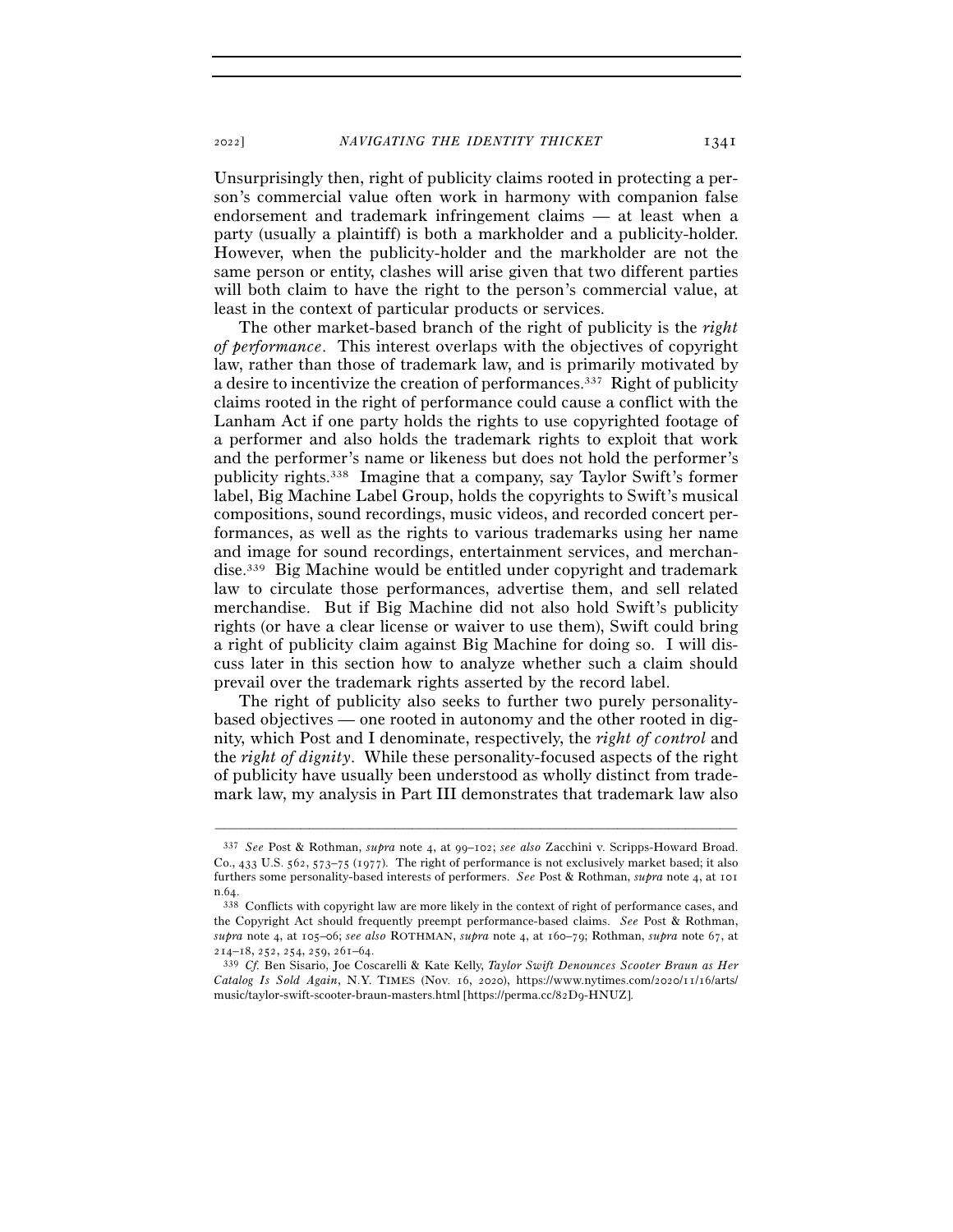has personality-based interests that overlap in some instances with both of these right(s) of publicity.

The right of control is often "expressed through the metaphor of property. Persons are said to own their own identity and accordingly are authorized to control its use by others."340 Such control is understood to be essential to furthering the development of each individual's personhood.341 This branch of the right of publicity overlaps with trademark and unfair competition law's objectives of preventing unauthorized uses of a person's identity as a mark or to falsely suggest a connection or endorsement. It also harmonizes with trademark law's protection of the right to use one's own name and identity even if such a use causes some likely confusion or market harm to others; this reflects both bodies of law's shared respect for self-ownership and the interest in autonomy.

The right of dignity, in contrast to the right of control, recognizes our interconnectedness with others and advances the integrity of personality.342 This branch of the right of publicity focuses on the humiliation and degradation that can stem from unauthorized uses of one's identity.343 The right of dignity also echoes some of the personality-driven aspects of trademark law; in particular, those rooted in the preservation of a person's reputation and standing in the community that were identified in Part III.

Recognizing the role personality plays in trademark and unfair competition law significantly shifts the preemption analysis, as does an understanding of when trademark law and the right of publicity come into conflict. For example, while Swift's publicity claim above might be properly preempted on market-based grounds, her publicity claim might have more success when it comes to personality-based interests. In the face of confusion as to Swift's endorsement or participation in performances, trademark law provides a basis for allowing the

<sup>340</sup> Post & Rothman, *supra* note 4, at 116; *see also* Corliss v. E.W. Walker Co., 64 F. 280, 282 (C.C.D. Mass. 1894); Pavesich v. New Eng. Life Ins. Co., 50 S.E. 68, 79–80 (Ga. 1905); Edison v. Edison Polyform Mfg. Co., 67 A. 392, 394 (N.J. Ch. 1907); Roberson v. Rochester Folding Box Co., <sup>64</sup> N.E. 442, 449–50 (N.Y. <sup>1902</sup>) (Gray, J., dissenting). 341 Post & Rothman, *supra* note 4, at 116; *see also* ROTHMAN, *supra* note 4, at 111; Alice

Haemmerli, *Whose Who? The Case for a Kantian Right of Publicity*, 49 DUKE L.J. 383, 385, 411– 30 (1999) (contending that the right of publicity is best understood "as a property right grounded in human autonomy," *id.* at 385); Mark P. McKenna, *The Right of Publicity and Autonomous Self-Definition*, 67 U. PITT. L. REV. 225, 231, 282 (2005); Rothman, *supra* note 2, at 212–17. Such a right of control must be severely circumscribed to avoid violating the First Amendment and its protections for free speech. *See* Post & Rothman, *supra* note 4, at 121, 162–<sup>65</sup>. 342 *See* Post & Rothman, *supra* note 4, at 120–22; *cf.* Robert C. Post, *Community and the First* 

*Amendment*, 29 ARIZ. ST. L.J. 473, 475–76 (1997).<br><sup>343</sup> To violate a person's right of dignity, the uses should be highly offensive to a reasonable

person. In the context of public discourse, the use should also be likely to cause confusion as to the identity-holder's participation or endorsement. *See* Post & Rothman, *supra* note 4, at 123–24, 165–71.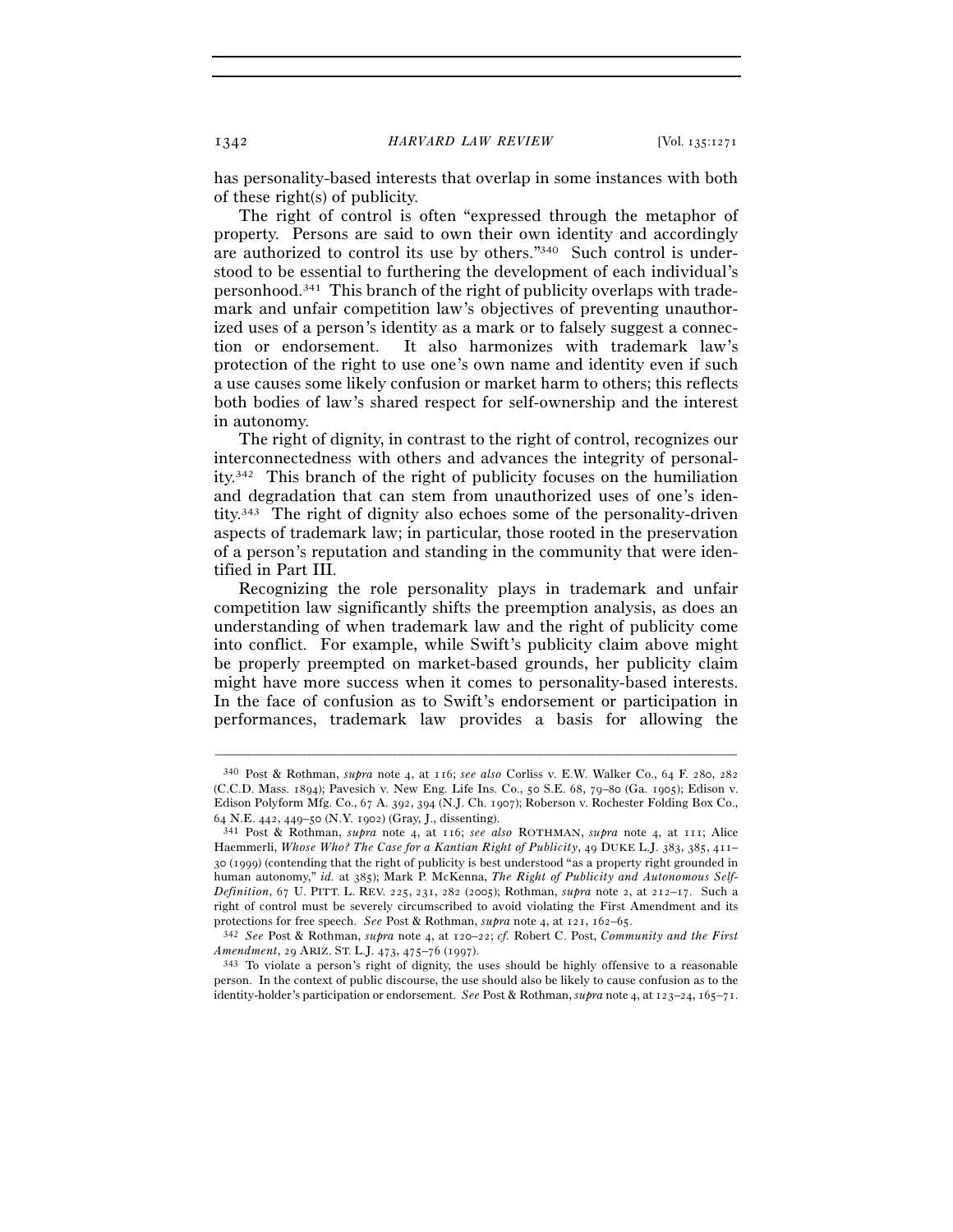publicity-based claim to proceed. Such confusion would work an injury under trademark law to the consumers who are duped and could also work a personality-based injury to the identity-holder Swift in contravention of trademark's own articulated personality-based objectives. In such an instance, the right of publicity claims could *further* rather than obstruct trademark law.

When the right of publicity "complement[s]" trademark law in this way, it should be given greater latitude,<sup>344</sup> but when it significantly disrupts the federal trademark and unfair competition regime such claims should be preempted.345 Preemption should occur not only when state publicity rights significantly interfere with the rights of markholders, but also when they disrupt the other objectives of trademark law including its protection of personality, consumers, and fair competition, and the latitude it provides for free speech. The Supreme Court has held in the context of patent law that "federal patent laws must determine not only what is protected, but also what is free for all to use."<sup>346</sup> The same holds true in the context of trademark preemption. Trademark law prevents markholders from locking up facts that accurately describe products or services; obstructing reasonable and appropriate references to marks for products or services, whether for purposes of comparison or creative expression; and blocking or greatly hampering entry by others in the same product or service category.347 And trademark law limits the ways that markholders can restrict identity-holders from using their own names and likenesses.

To focus the analysis here, I will consider claims brought by publicity-holders against markholders first, followed by those brought by markholders against publicity-holders. Often such cases will involve circumstances in which an identity-holder sold the rights to the trademarks at issue, but the analysis here extends beyond these situations. For purposes of this discussion, I will largely presume that the identityholder and the publicity-holder are the same person except where I expressly note otherwise. Nevertheless, to the extent transfers of publicity rights are permissible, non-identity-holding publicity-holders should *not*

<sup>344</sup> POM Wonderful LLC v. Coca-Cola Co., 573 U.S. 102, 121 (2014); *cf. id.* at 120–21 (holding that the FDCA did not preclude a Lanham Act false advertising claim because the two laws complemented one another); Kewanee Oil Co. v. Bicron Corp., 416 U.S. 470, 480–85, 492–93 (1974) (holding that state trade secret laws were not preempted because they did not conflict with federal patent laws and were complementary to patent law's objectives).

<sup>345</sup> *See* Geier v. Am. Honda Motor Co., 529 U.S. 861, 872 (2000); Cap. Cities Cable, Inc. v. Crisp, 467 U.S. 691, 698–99 (1984); *Kewanee Oil*, 416 U.S. at 479–80.<br><sup>346</sup> Bonito Boats, Inc. v. Thunder Craft Boats, Inc., 489 U.S. 141, 151 (1989).<br><sup>347</sup> *See* 15 U.S.C. § 1115(b)(4); KP Permanent Make-Up, Inc. v. Lasting Im

U.S. 111, 122 (2004); Kellogg Co. v. Nat'l Biscuit Co., 305 U.S. 111, 116 (1938); New Kids on the Block v. News Am. Publ'g, Inc., 971 F.2d 302, 308 (9th Cir. 1992); Rogers v. Grimaldi, 875 F.2d 994, 998–1001 (2d Cir. 1989); *cf. supra* section IV.B, pp. 1331–32.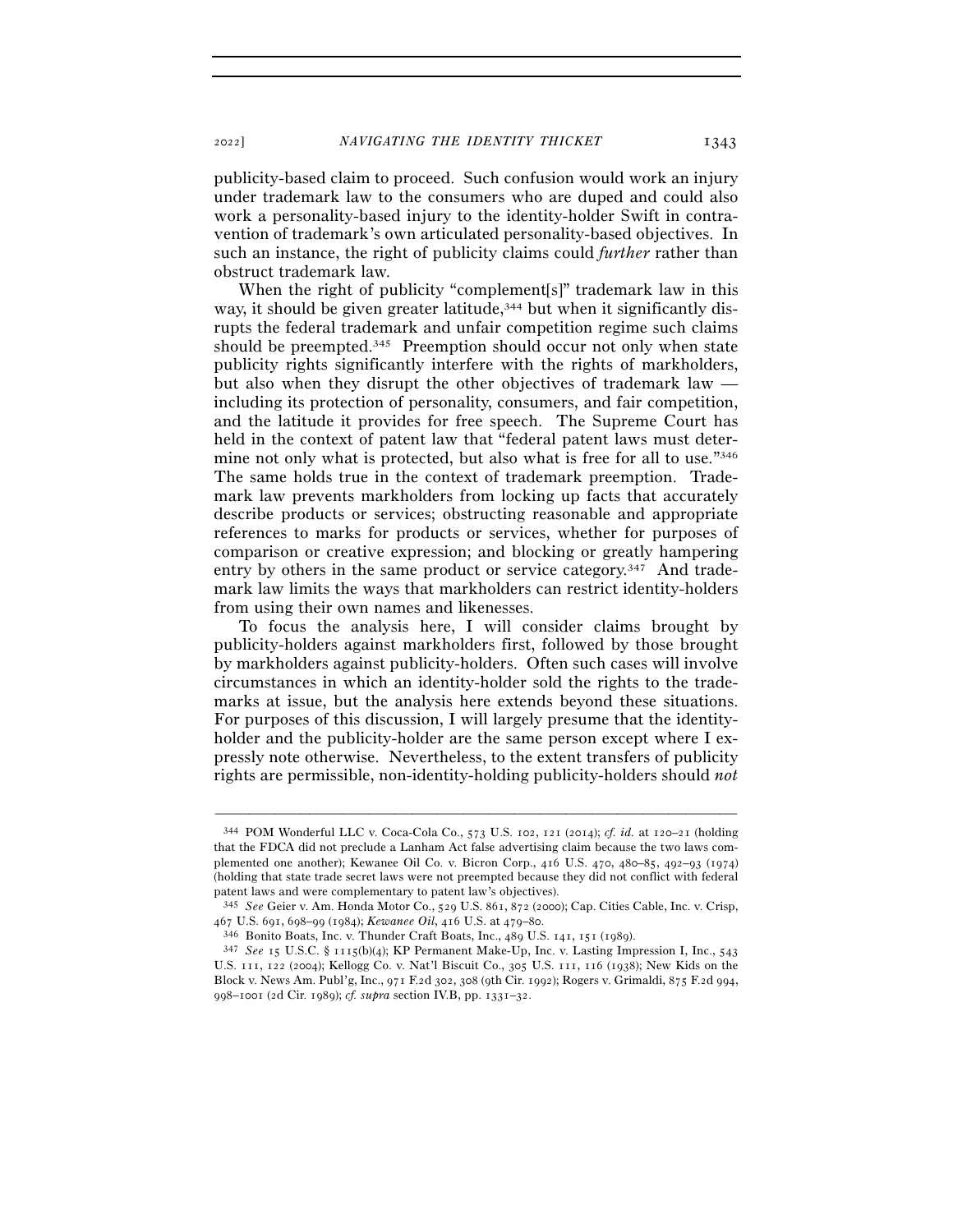be able to assert personality-based interests stemming from either the right of publicity or trademark law's personality-protective features.

## *A. Publicity-Holders/Identity-Holders v. Markholders*

When a publicity-holder/identity-holder sues a markholder who is allegedly making an unauthorized use of their identity, there are two initial overarching questions that should be asked. The first is whether the right of publicity claim is really a trademark claim in disguise, asserted by a party who lacks (or sold or lost) the relevant trademarks.348 When the mere exercise of trademark rights leads to liability, state right of publicity claims should usually be preempted.349

The second question is whether enforcement of the plaintiff's publicity rights would "substantially restrict" or interfere with the trademark regime.<sup>350</sup> Such an interference would include substantially disrupting what a legitimate markholder can do, in contravention of the entitlements provided by trademark law, as well as substantial restrictions on trademark's negative spaces, including its provision for fair uses. Disruption of the personality-based objectives and doctrine incorporated into the Lanham Act would also work a substantial interference.

When a markholder properly holds the rights to use a person's name, likeness, or other indicia of identity in connection with a particular business, product, or service pursuant to lawfully acquired trademark rights, publicity-holders should not be able to assert right of publicity claims for those very same uses. Under such circumstances, right of publicity claims should usually be preempted in the absence of clear contractual language limiting the uses at issue, or substantial evidence of confusion as to the sponsorship and ongoing involvement of the publicityholder/identity-holder in ways that would likely violate trademark law's own limits. The bar for such confusion must be high and must be distinct from simple confusion over a connection to a person as there is an unavoidable, ongoing, perpetual connection between the marks used and the person who, for example, likely founded the company and for whom it and/or some of its products are named.

Let's return to the example of the Hansen IP Trust's lawsuit against Coca-Cola.351 This conflict that initially seemed unnavigable now seems fairly straightforward. Because the publicity-based claims were asserted

<sup>–––––––––––––––––––––––––––––––––––––––––––––––––––––––––––––</sup> <sup>348</sup> *Cf.* Jackson v. Roberts (*In re* Jackson), 972 F.3d 25, 37–41 (2d Cir. 2020) (applying this approach in the context of federal copyright law to preempt a right of publicity claim).

<sup>349</sup> *Cf. id.*; Dryer v. Nat'l Football League, 814 F.3d 938, 943 (8th Cir. 2016); Laws v. Sony Music Ent., Inc. 448 F.3d 1134, 1143–45 (9th Cir. 2006); Fleet v. CBS, Inc., 58 Cal. Rptr. 2d 645, 649–51

<sup>(</sup>Ct. App. <sup>1996</sup>). 350 *In re Jackson*, 972 F.3d at 40; *cf. id.* (noting in the context of copyright preemption that a state law should be preempted if it would "substantially interfere with the utilization of a work in ways explicitly permitted by the Copyright Act"); Rothman, *supra* note 67, at 262–<sup>64</sup>. 351 *See supra* notes 58–65 and accompanying text.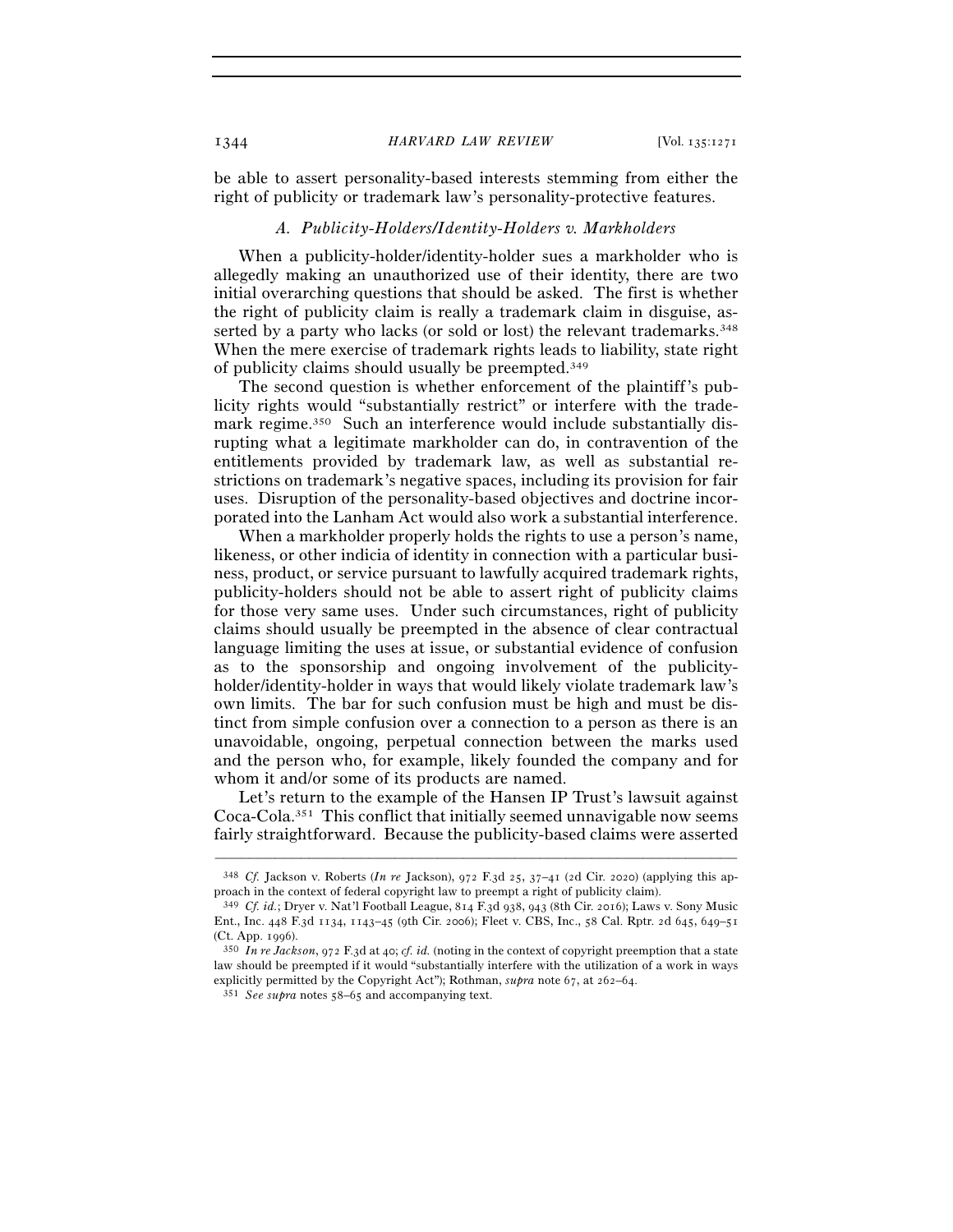<sup>2022</sup>] *NAVIGATING THE IDENTITY THICKET* 1345

by the trust founded by the heirs of a long-dead relative, the right of publicity claim is rooted in market-based concerns.352 (The heirs have their own personality interests, but they cannot assert those of the deceased Hansen, who was the only identity-holder at issue in the case.) And because we are not dealing with a performance claim, the right of publicity claim is solely one to the right of commercial value in Hansen's identity. But this right is limited by the trademark rights employing his identity that are already lawfully held by Coca-Cola.353 Here the marks at issue are separable from the deceased Hansen, and are accordingly de facto personal marks, rather than de jure ones. Therefore, they are capable of transfer to and ownership by Coca-Cola. To the extent that the Trust's claim is "an attempt to exercise control over" trademark rights held by Coca-Cola,354 and to benefit from profits derived from the company's marks, products, and promotion, the right of publicity claims should be preempted. Coca-Cola should therefore be free to use the marks it has acquired, and to accurately describe the history of the founding of Hansen's by Hansen and his involvement with the company and its products.

A somewhat closer call is whether Coca-Cola's trademarks and the other IP rights it holds give it the ability to name a lemonade HUBERT'S. But even here Hansen's personality is wrapped up in the story, marks, and other IP of the business that Coca-Cola acquired. Under such circumstances, Coca-Cola (the successor company) should have latitude to expand both products and product lines associated with the company and the marks.355 More generally, such determinations will require consideration of the types of marks acquired by purchasers, as well as any limitations placed on uses in the sales and asset transfer agreements.

To the extent that personality interests are raised by an identityholder — which they are not in the Hansen IP Trust case — trademark law remains the guidepost for how to resolve these considerations. As discussed in Parts III and IV, when a person voluntarily sells their company, trademark law already has an established line of cases that takes into consideration both personality- and market-based concerns, and

<sup>352</sup> I presume for purposes of this analysis that Hansen's right of publicity survived his death and that the Trust is the owner of his postmortem rights. Both of these conclusions were challenged in the litigation and may be revisited as the litigation continues.

<sup>353</sup> *See* Hansen v. Coca-Cola Co., No. D077588, 2021 WL 2461175, at \*1, \*4 (Cal. Ct. App. June <sup>17</sup>, 2021); *supra* note <sup>61</sup> and accompanying text. 354 *In re Jackson*, 927 F.3d at 38; *cf. id.* at 38, 54 (holding that such an effort to exercise control

over a copyrighted work using a right of publicity claim was preempted).

<sup>355</sup> *Cf.* JA Apparel Corp. v. Abboud, 682 F. Supp. 2d 294, 320 (S.D.N.Y. 2010) (suggesting that because JA Apparel had purchased the right to use the Abboud name as a trademark, it had the right to generate new marks related to that name, such as "Joe," "JA," "Joseph Abboud," and "Ask Joseph Abboud").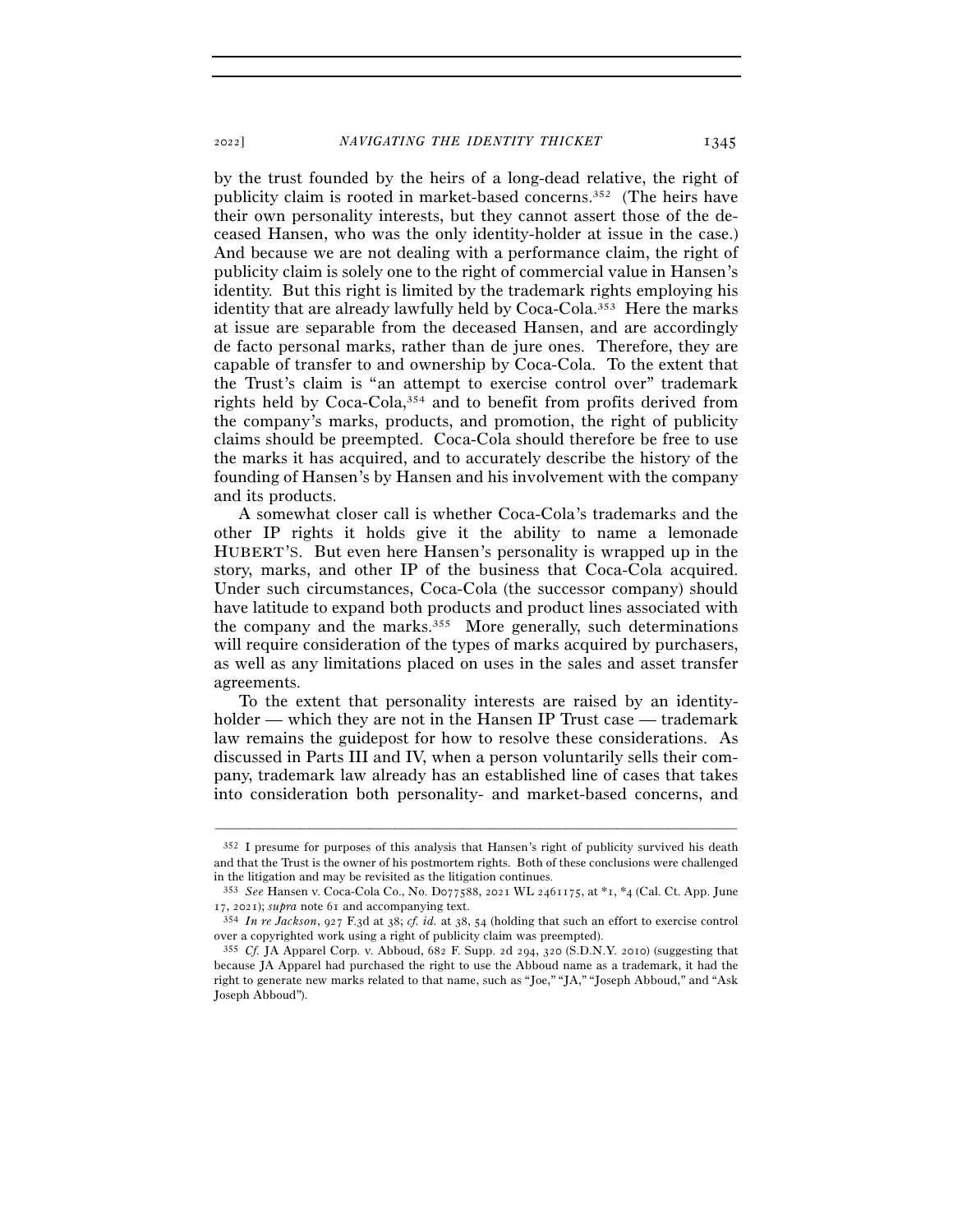provides a framework for resolving such conflicts. Markholders who sell their businesses are not allowed to retain the very thing sold.356 State law (expressed through the right of publicity) cannot set this established principle at naught. Trademark law — properly understood with its personality-based aspects recognized — may limit or bar some sales of businesses, marks, and goodwill altogether if they are inextricably tied to a person. It may also set limits on the scope of rights transferred via bankruptcy, and set some constraints on how successor companies refer to individuals for whom a company was named or who used to be associated with that company. However, these protections do not entitle sellers to retain the exact rights that they bargained away.

These issues were raised in *JA Apparel Corp. v. Abboud*, and specifically in the defendant Abboud's counterclaim against JA Apparel, the company to which he sold his eponymously named apparel company.357 Abboud claimed that JA Apparel had violated his right of publicity by referring to him in advertisements for the company's products and on its website — for example, by referring to a "Joe," and suggesting that consumers could ask him questions like "Hey Joseph, What Should I Wear?"<sup>358</sup> The district court rejected Abboud's publicity claim, concluding that consumers would not associate that particular Joe or Joseph with the real person, but instead with the corporation and its staff.<sup>359</sup> There are reasons to be skeptical of that conclusion, but regardless it is easy to foresee circumstances in which such an ongoing association with Abboud would be made. The proposed preemption analysis provides a route to navigate such a conflict of rights.

Given the voluntary sale, one could view the uses as with authorization and so not as violations of the right of publicity in the first place; however, presuming that the specific uses were deemed unauthorized, a preemption analysis would be required. Preemption analysis suggests that because JA Apparel purchased the rights to use Abboud's name and personality in connection with the apparel business it purchased, Abboud could not turn around and obstruct the exercise of the trademark rights that he had willingly sold. His market-based interests in continuing to retain control over his identity in the context of that particular business would be preempted by the trademark rights held by the successor company. And the company would have latitude both in conjunction with its own rights and to further consumer-protection goals and free speech to accurately describe the historical association

<sup>% 356</sup> See supra notes 204–209 and accompanying text.<br>
357 See sources cited *supra* notes 37–48 and accompanying text.<br>
358 JA Apparel, 682 F. Supp. 2d at 319. JA Apparel claimed that it acquired the right to Abboud's right of publicity through the sale agreement, but the district court considering the case on remand from the Second Circuit rejected this conclusion. *Id.* at 303, 307–08; Plaintiff and Counterclaim-Defendants' Post-trial Proposed Findings of Fact and Conclusions of Law, *supra* note 42, ¶ II.114. <sup>359</sup> *JA Apparel*, 682 F. Supp. 2d at 320.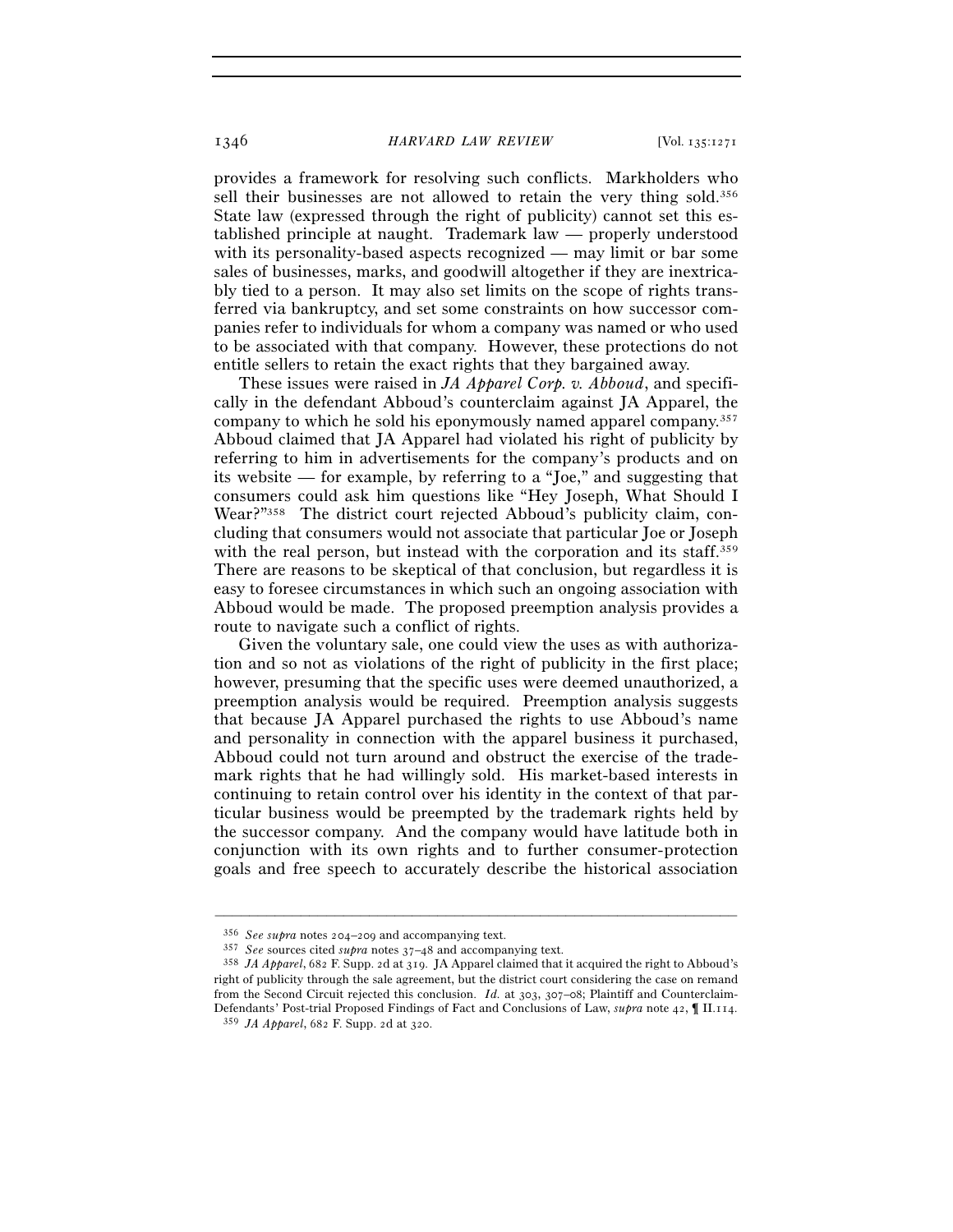with Abboud, as long as it did not mislead consumers into thinking Abboud held an ongoing role in the company.

Abboud's personality interests too would be subsumed into the trademark analysis that encompasses such concerns. Trademark law provides guidance about these circumstances: When a person voluntarily transfers their self-named business, they cannot claim a personalitybased injury for the bare continued use of their name and personality in conjunction with the business. However, as discussed, some trademarkbased limits remain. For example, JA Apparel cannot suggest that Abboud has an active, continued involvement in the company. It is possible that suggestions that one could get direct advice or guidance from Abboud when he was no longer involved might exceed what is allowable. Here trademark and right of publicity claims would align, permitting Abboud to potentially succeed not only with a right of publicity claim, but also with false endorsement and false advertising claims under the Lanham Act. It is also possible that if Abboud's identity were inseparably intertwined with his business (such that the marks were de jure personal in nature), the entire transfer could be invalidated — or at least the transfer of the marks and goodwill. And if the business were allowed to transfer as part of a bankruptcy proceeding, instead of voluntarily, a successor (like JA Apparel) might have even more limited rights to use a seller's identity (like Abboud's), at least while the seller is alive.

## *B. Markholders v. Publicity-Holders/Identity-Holders*

The *JA Apparel* litigation also raises the opposite vector conflict in which a markholder sues a publicity-holder/identity-holder. JA Apparel sued Abboud when it heard that Abboud was about to launch a new clothing line under the brand name JAZ. 360 Abboud planned to appear in advertisements and marketing campaigns for the new label and indicate his association with the new venture. JA Apparel asserted both Lanham Act and contract claims against Abboud and contended it held his publicity rights, at least in the context of the business.<sup>361</sup> Trademark law again gives guidance as to how to address these claims against Abboud. Trademark law and particularly its personality-oriented aspects expressly give latitude for a person to continue to use their own name in subsequent ventures after such a transfer if they act in good faith.<sup>362</sup> This is true even if confusion is likely to result.<sup>363</sup> Accordingly,

<sup>&</sup>lt;sup>360</sup> JA Apparel Corp. v. Abboud, 568 F.3d 390, 394 (2d Cir. 2009).<br><sup>361</sup> *See JA Apparel*, 682 F. Supp. 2d at 300, 303, 307–08.<br><sup>362</sup> *See supra* notes 208–210, 244–250 and accompanying text.<br><sup>363</sup> *See supra* notes 251– v. Lasting Impression I, Inc., 543 U.S. 111, 121–22 (2004) (holding that some degree of confusion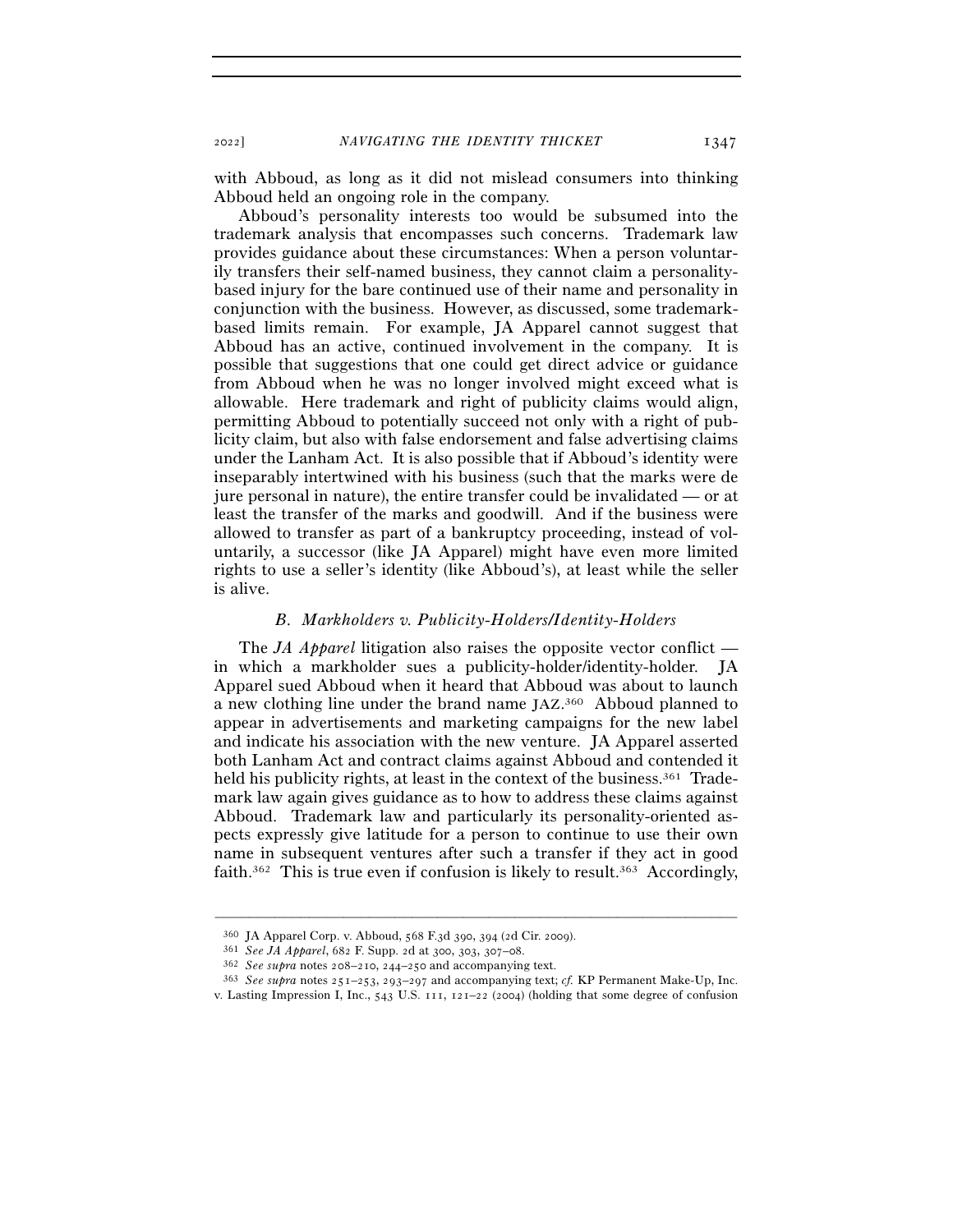1348 *HARVARD LAW REVIEW* [Vol. 135:<sup>1271</sup>

when Abboud fairly used his name to describe and promote his new venture, such uses should have been allowed as long as reasonable precautions were taken and Abboud acted in good faith, rather than trying to mislead consumers into thinking they were purchasing clothes from JA Apparel.364 Abboud had every right to inform consumers of his new venture and his involvement with it (after the completion of his contractual agreement not to compete with the company). This would be true even if JA Apparel had held Abboud's publicity rights — state law claims should not usurp what federal trademark and unfair competition laws expressly carve out as fair uses that provide for the accurate description of products and services.<sup>365</sup>

The same analysis as in the *Abboud* case would apply to the dispute in *Traeger Pellet Grills LLC v. Traeger*366 and *Traeger Pellet Grills, LLC v. Dansons US, LLC*. 367 Here the plaintiff in both cases, TPG, sued when members of the Traeger family, who had sold TPG their woodpellet grill business, started working for a competitor.368 Under the analysis here, trademark law protects the right of both the Traegers and the competitor, Dansons, to inform the public about this new business venture on personality-based, consumer-protection, fair competition, and free speech grounds. At the same time, the Traegers cannot retain the essential thing(s) sold. So they could not (nor could Dansons) use the trademarks and trade dress that had transferred to TPG. "Traeger" could not be used as a mark on a new product line nor could the recognizable (and transferred) trade dress (in the form of the family barn marked with the Traeger logo) appear in promotional materials.<sup>369</sup>

Let's return to a question posed earlier in the context of the Hubert Hansen IP Trust — whether the Trust itself or its members could use the Hansen name to sell its own juices and sodas. Coca-Cola's trademark rights would allow it to exclude others from using Hansen's name and identity in the soda and juice business, at least those other than

<sup>–––––––––––––––––––––––––––––––––––––––––––––––––––––––––––––</sup> must be allowed in the context of descriptive fair use defenses otherwise the defense would be meaningless).

<sup>364</sup> This is essentially what the district court (on remand) held; it allowed Abboud to use his name and likeness in advertising, but not in ways that were likely to confuse consumers as to the origin of the goods being advertised. *See JA Apparel*, 682 F. Supp. 2d at 313–16, 318; *see also* Heymann, *supra* note 100, at 438–39 (supporting appellate court's analysis that separated out the trademark functioning of Abboud's name from its function as a reference to himself because consumers would not be confused about the distinct references).

<sup>365</sup> *See* Madrigal Audio Laboratories, Inc. v. Cello, Ltd., 799 F.2d 814, 823, 825 (2d Cir. 1986) (allowing defendant to continue to use his name and "individual reputation" in competing business to accurately inform consumers of his new venture, *id.* at 825); *supra* notes 293–297 and accompanying text; *cf.* Compco Corp. v. Day-Brite Lighting, Inc., 376 U.S. 234, 237 (1964) (preempting state unfair competition laws when the likely confusion arises from the good faith copying of a work in the public domain); Sears, Roebuck & Co. v. Stiffel Co., 376 U.S. 225, 232–33 (1964) (same).<br><sup>366</sup> No. 19-cv-1714, 2019 WL 4305502 (M.D. Fla. Sept. 11, 2019).<br><sup>367</sup> 421 F. Supp. 3d 876 (D. Ariz. 2019).<br><sup>368</sup> *See id.* at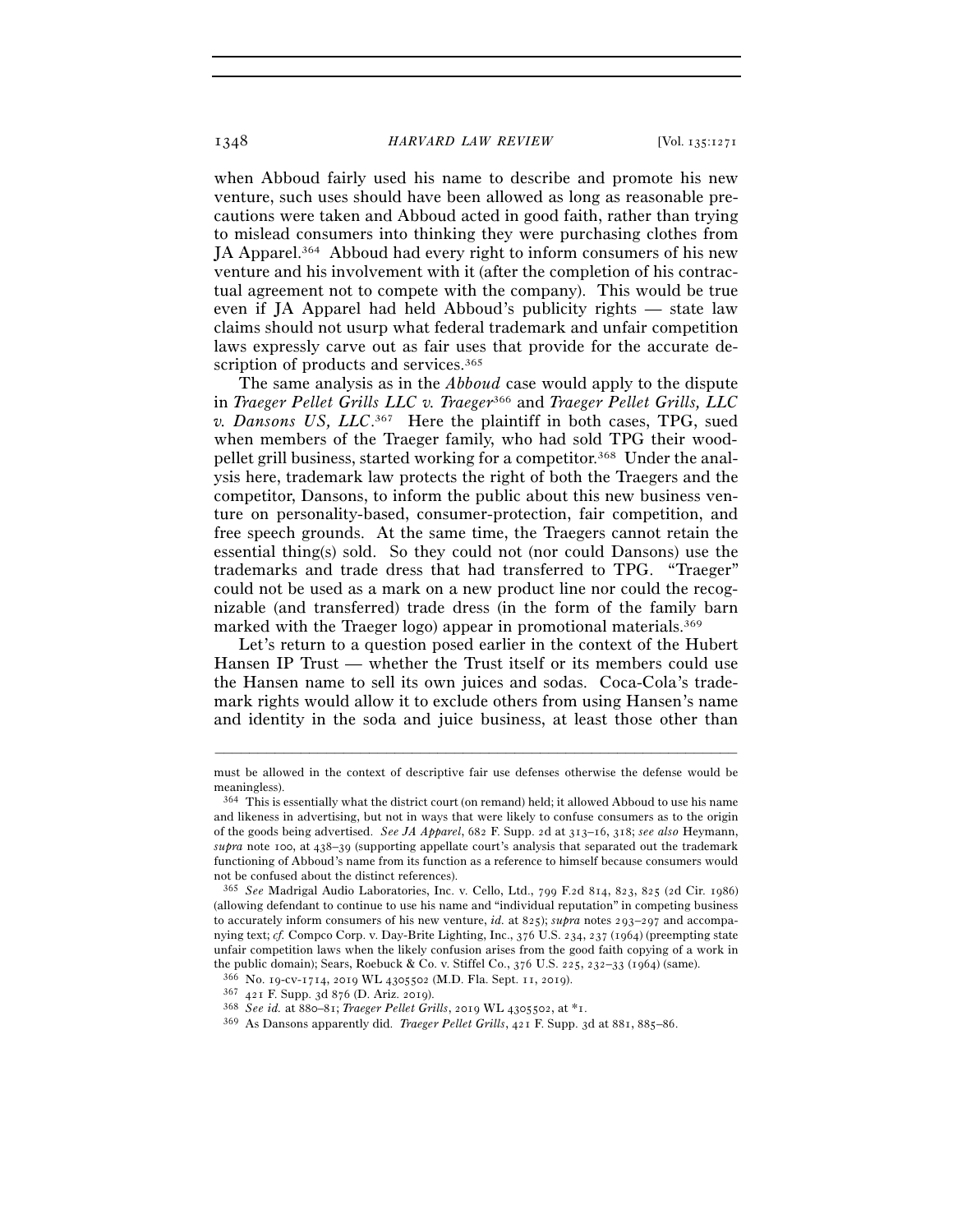<sup>2022</sup>] *NAVIGATING THE IDENTITY THICKET* 1349

Hansen himself or other relatives who had Hansen as their surname. Trademark law, however, would allow members of the Trust to describe a family connection (if accurate) and to use their own name in business (even if it was Hansen) if done in good faith, rather than to trade off Coca-Cola's efforts to promote the brand and products by intentionally confusing consumers. The Hansen family members might be required, as part of taking reasonable precautions to mitigate confusion, to add significant disclaimers of any connection to products put out by Coca-Cola, and could not use "Hansen's" on its own as a mark for the same or similar products to those Coca-Cola sells. The latitude of the Hansen family to do so would not stem from market-based publicity rights, but instead from trademark law itself and particularly its concern for protecting individual personality and the sacred right to use one's own name and identity. Such an allowance would be cabined by trademark's own boundaries, rather than by state publicity laws.

## **CONCLUSION**

Recognizing trademark law's personality-oriented objectives lends a number of important insights. It suggests a basis to limit the alienation of personal marks in some instances. It also shores up a theory of trademark's negative spaces that leaves room for individuals to use their own identities in trade, as well as room more broadly for competitors and the public to use others' marks for expressive purposes even in the face of some likely confusion. A personality-based understanding of trademark law also provides a partial explanation for its expansionist impulses, while illuminating a path to limit this trajectory. Properly understood, the personality-based aspects of trademark law developed in this Article are not boundless. To the extent that trademark's theory of personality furthers the goals of autonomy and dignity, corporations unmoored from underlying individuals should not be able to employ the same personality-based claims, and the theory will only apply when personal marks or a person's identity are at issue.

Understanding trademark's personality-motivated objectives also lends insight into how to navigate through the current identity thicket, and especially how to address the growing clash between this largely federal regime and state right of publicity laws. Much as trademark law cannot be employed as a "mutant copyright law,"370 the right of publicity cannot function as a mutant form of trademark law that restricts what trademark law permits. Trademark preemption provides an avenue out of this thicket, but only if trademark law's respect for personality is recognized. In the absence of this understanding, trademark preemption would unacceptably threaten individual autonomy and dignity. People should not have to change their names or abandon their own identity

<sup>370</sup> Dastar Corp. v. Twentieth Century Fox Film Corp., 539 U.S. 23, 34 (2003).